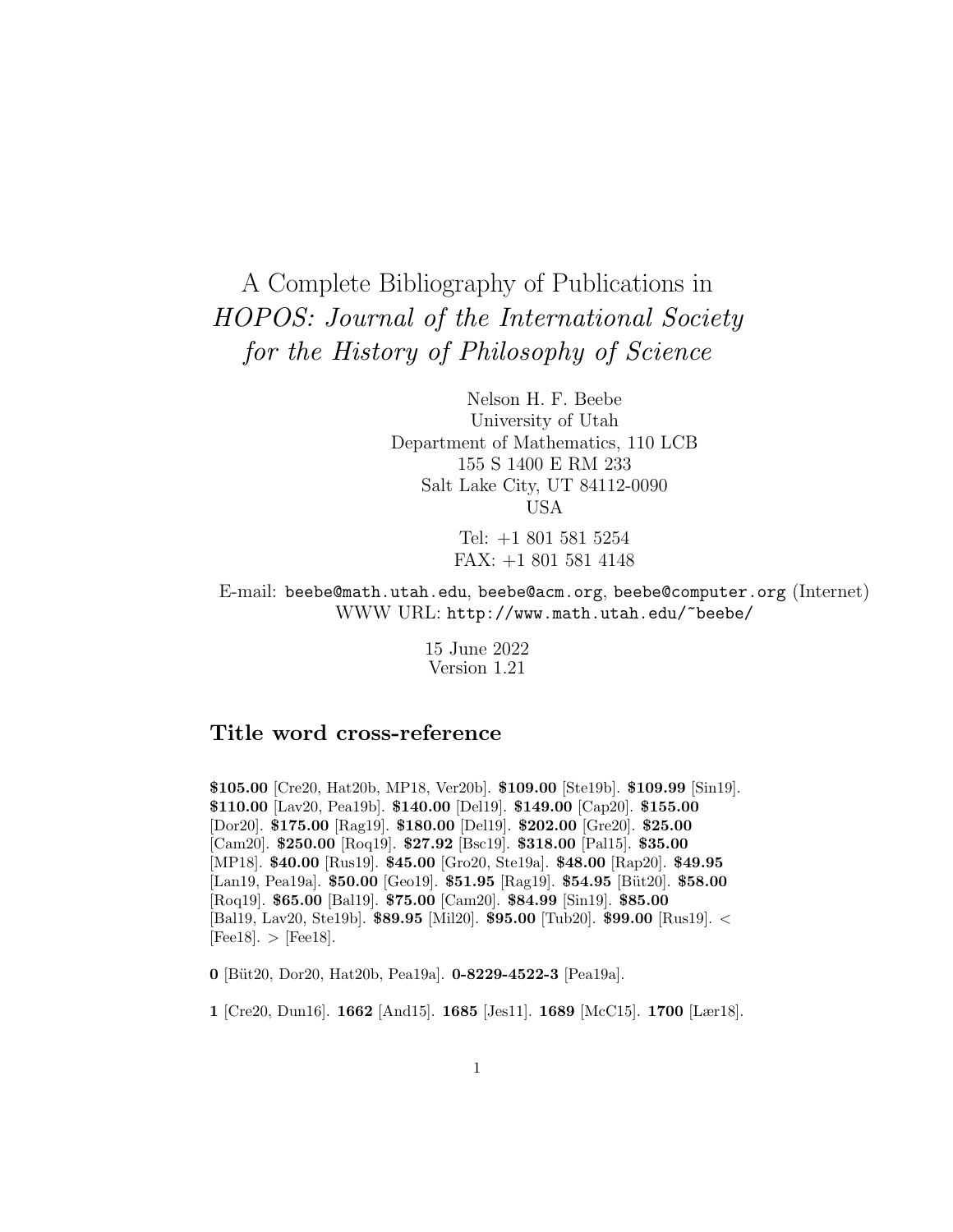**1760** [Jes11]. **18th** [Pal15, Hol13]. **1930** [Fee18]. **1950s** [Ric12]. **1960s** [Chi08, Ric12, Dro11].

**2** [Dun17, Geo19, Lav20, Ver20b].

**3** [Cap20, Dob20a, Gre20, Pea19a, Tub20].

**4** [Mil20, Rap20]. **46** [Bre14]. **46-51** [Bre14].

**5** [Gro20]. **51** [Bre14]. **52a** [dCH11].

**6.** [Cam20].

**7** [DP19].

```
978 [Büt20, Cam20, Cap20, Cre20, DP19, Dob20a, Dor20, Geo19, Gre20,
Gro20, Hat20b, Lav20, Mil20, Rap20, Tub20, Ver20b]. 978-0-19-060804-0
[Hat20b]. 978-0-226-08437-4 [Rap20]. 978-0-226-44998-2 [Geo19].
978-0-226-47478-6. [Cam20]. 978-0-691-17171-5 [Gro20].
978-0-812-25066-4 [Mil20]. 978-0-815-37349-0 [Rag19].
978-0-815-37985-0 [Dor20]. 978-1-107-15250-2 [Ver20b].
978-1-107-17815-1 [Cre20]. 978-1-137-47250-2 [Lav20].
978-1-138-50313-7 [DP19]. 978-1-138-90089-9 [Rag19].
978-1-4214-2178-0 [B¨ut20]. 978-14-38-47367-3 [Tub20].
978-3-030-02128-3 [Cap20]. 978-3-110-56782-3 [Dob20a].
978-3-319-96046-3 [Bal19]. 978-3-319-96047-0 [Bal19].
978-90-04-32591-3 [Gre20].
```
**=** [Rig66].

**A.** [Bok15]. **Aaron** [Kor18]. **Abduction** [Plu11]. **Abel** [Bre21b]. **Absence** [PG19]. **Absolute** [Bre21b]. **Abstraction** [Chi20, CP21]. **Academic** [Lan19, Mai14, And15]. **according** [Bei22]. **Account** [Det18]. **Accounts** [Vat18]. **Accusation** [Ade15]. **Achinstein** [Dun14]. **across** [CD13, Gar15b]. **Action** [DS21, Pal15, Hol13]. **Active** [Rus21, SDR<sup>+</sup>21]. **Ad** [Duc14]. **Adam** [Cam20, Cap20]. **Add** [Kri12]. **Adrian** [Ryn14]. **Adriana** [Pod14]. **Advancement** [Ada11, Poo10]. **after** [Rus09]. **Again** [Dom13]. **Against** [Dun16, Ant22, Bor11, Toa13]. **Age** [Lær18, Lev15, Mag12, Pea19b, McE18, Nic11]. **agency** [Fis17, Bsc19]. **A¨ıt** [DeS12]. **Aït-Touati** [DeS12]. **al** [Cim19, IW18]. **al-Bitruji** [Cim19]. **al-Haytham** [IW18]. **Alan** [BV11, Nas16]. **Albany** [Tub20]. **Alex** [Pod14]. **Alexander** [Hof13, Mun12]. **Alfred** [Hat12a, Kuu13]. **Algebra** [Toa21, W¨ut14, Cao10]. **Alisa** [Hep11]. **Allan** [Boy13, ST16]. **Allhoff** [Mir11]. **Almost** [Rei14a, EKD<sup>+</sup>13]. **Alois** [Bia14]. **Alspector** [Mir11].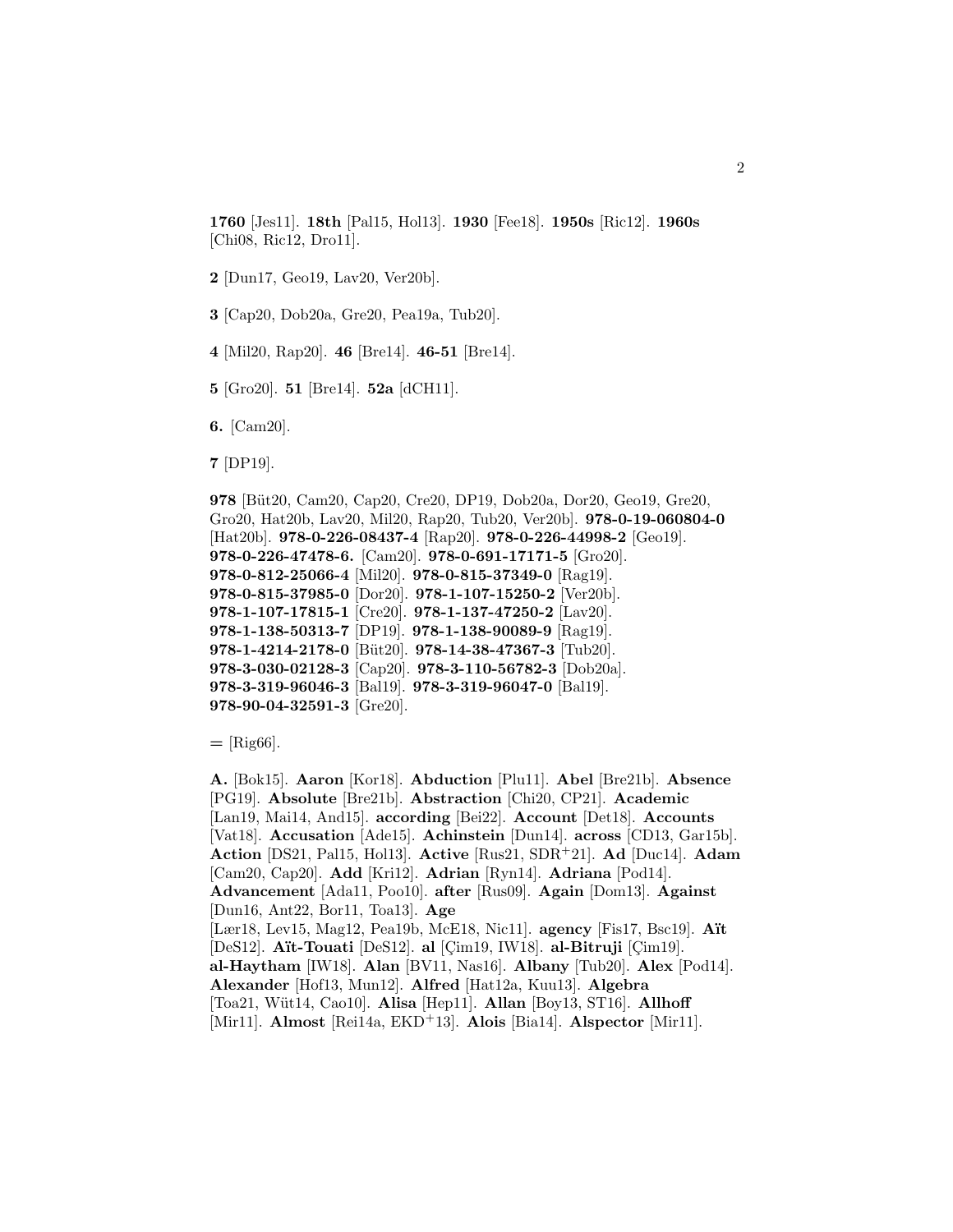**Alspector-Kelly** [Mir11]. **Alternative** [Iva17, Stu15a]. **American** [Pea14, Rei14b, Hat15a, HMJ15, Jew12, Kle15a, KK60, Mis13, Mor17, Neu20, Ric12, Tub21, Ver20a]. **among** [Ari11, Gre91, Hon18, Roz13]. **Amos** [Ste19b]. **Analogy** [Vat18]. **analysis** [Ric10, Kob14]. **Analytic** [Pre17, Ueb21a, Kor18]. **Analytical** [Esa19]. **analytics** [Bro16, Gol17]. **Anastasios** [CL12, dP16]. **Anatomy** [New14, WG12, Koo10, Wax13]. **Anaxagoras** [Mil14a, Gra13]. **Ancient** [Lev15, Meh14, Sch14a, Bet10, KM11, Lær18]. **André** [Fal18, Mos14, Pal15]. **Andrea** [Dob20a, Zam18a]. **Andrew** [Kin16, GBV+22, Rei14b]. **Angélique** [Ara19]. **Angus** [FS12]. **Anik** [Car16a]. **Animal** [Gib15, Wil20, Lov16]. **Animals** [De 19]. **Animate** [Sha21]. **Animation** [Omo21, Rut21]. **Animi** [Jon13, Cor11]. **Animism** [Pec21, Sha21, dC21]. **Anne** [Rus21]. **Annibale** [Ela13]. **Annie** [Bre18]. **Annus** [Feh21]. **Anomaly** [Bsc15]. **Anschluss** [Ryc13, Sie10]. **Anstey** [Hil12]. **answer** [Bru05]. **anthology** [MAKA09, Mir11]. **Anthropology** [Ste20]. **Anti** [Joh10, Gie12]. **Anti-Darwinism** [Joh10, Gie12]. **Antimetaphysics** [Ueb11]. **Antinomy** [Bei22, How22]. **Antipsychologism** [Edg20a]. **Antiquaria** [Feo11, Tos09]. **antiques** [Tos09]. **antiquity** [Ger10, Rem13]. **Antirealism** [Wra21]. **Antoine** [Mel17]. **Antoine-Mahut** [Mel17]. **Apperception** [Hat20a]. **Appraisal** [ES17, Fal21]. **Appreciating** [BS22]. **Arabatzis** [Obe14]. **Arabic** [dCH11]. **Aratus** [Gee13, Lat14]. **Archaeology** [Kri12]. **Archeus** [Dem21]. **archives** [Tos09]. **archivi** [Feo11, Tos09]. **Arena** [Rom12]. **Argentina** [LNN12, Pod14]. **Argument** [SDR<sup>+</sup>21]. **Ariew** [Det16, Roz13]. **Aristides** [Bog13]. **Aristotelian** [McC15, Mon15, Mos14, Blo12, God10, Omo21, Sga12, Sga17]. **Aristotelis** [Pic16, Zup12, SBT10]. **Aristotle** [Bal19, Boy13, Cro16, Fal17, Gol16, Hat15b, Pop16, Bro16, BZ14, De 14, De 19, DeW17a, Ebr15, Gil14, Gol17, GLB12, GS17, Len11, Len14, Mar14]. **Arithmetic** [Dun16, Dun17]. **Arne** [Rad13]. **Art** [Are12, Hol10, RH10]. **Arthur** [Stu11b]. **Articulation** [Kin18b]. **Artificial** [Sim11, BV07]. **Arts** [FMB12, Pow12, Edd15, Row15]. **Asian** [Mil15a]. **assayer** [GD90]. **Assessment** [Bia16]. **Association** [Hat20a]. **Astrology** [Ito14, Bon13]. Astronomical [Cim19, Lat14, Gee13]. Astronomy [Fol22, Lat11, ABS10, Gra13, Mil14a]. **Atlantic** [Irv12]. **Atoms** [Eat21, Hud20]. **Atti** [Rig66]. **Aubin** [Lat11]. **Aubrey** [Ada11, Poo10]. **Aufbau**} [Dew17b]. **Auguste** [Pea19a, Bou13, Bre14, Esa19, Gui14]. **Austro** [Mor17]. **Author** [FA11]. **Authors** [SB20]. **Autonomy** [Chi20]. **autres** [Bre15]. Aux [Ler10a, Nem12]. Averroe [Ant11]. Averroes [Gla09, Cim19]. **Avogadro** [Cok20]. **Axiom** [The20]. **Axiomatics** [Toa21].

**B** [Gor21, Lag14, Tub20, Wra16]. **BAAS** [BS22]. **Bachelard** [Ler11, Ter10]. Back [Dom13]. **Bacon** [Ans15, Cim19, Sch17b]. **Bailer** [Ste13]. **Bailer-Jones** [Ste13]. **Bakker** [Zup12]. **Ball** [Fut14]. **Baltas** [Bog13]. **Baltimore** [B¨ut20]. **Banchetti** [Eat21]. **Banchetti-Robino** [Eat21].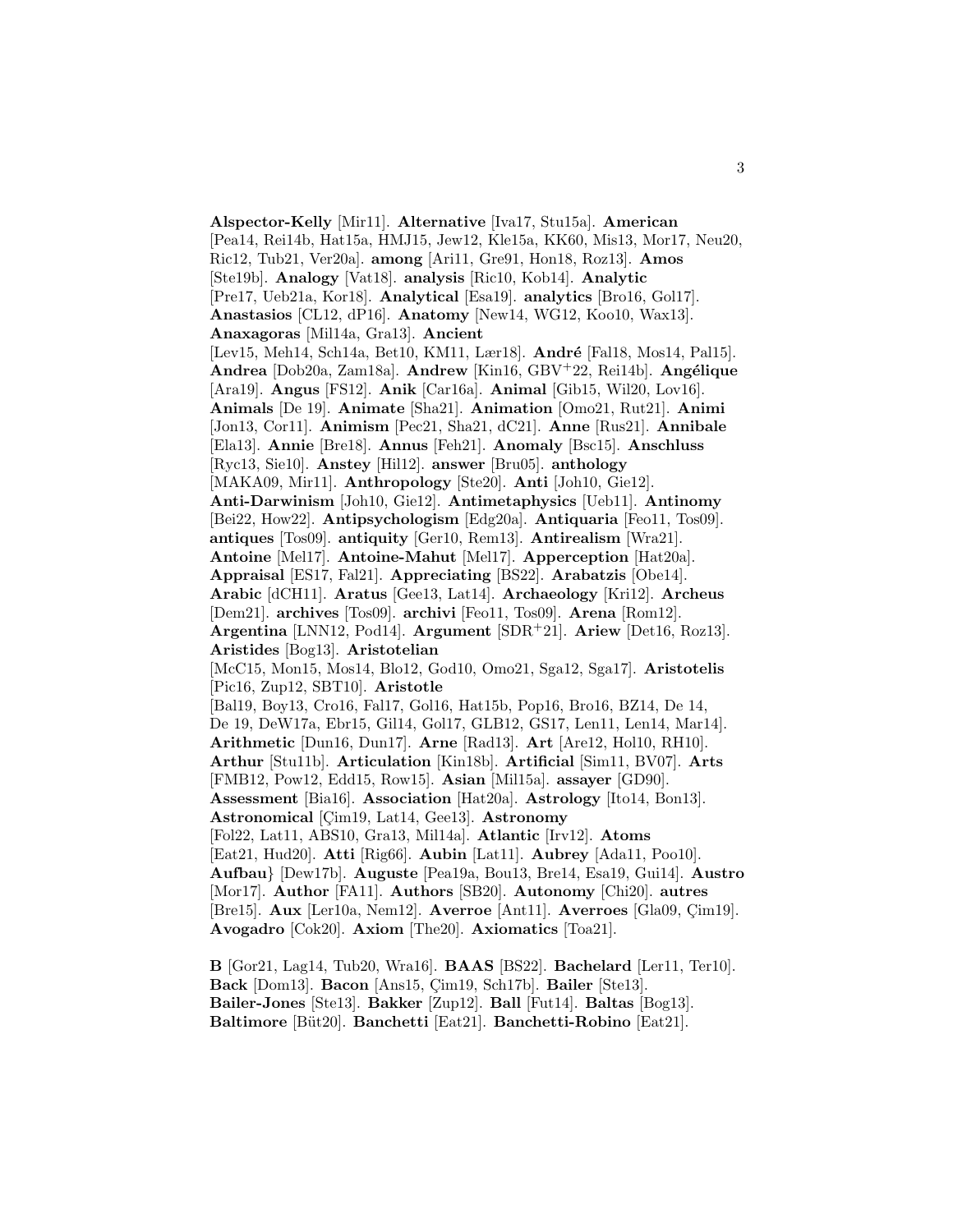**Bandwagon** [Ant22]. **Banks** [Lan16]. **Bardon** [Ryn14]. **Baroque** [GCM12, L¨ut14]. **Barrett** [Bac13]. **Barthes** [Ray14]. **Bartley** [Sha20]. **Basingstoke** [Sin19]. **Basis** [Sha20]. **BC** [DeW17a]. **Be** [Wue13]. **Became** [Fut14, Bal13]. **Beckwith** [Mil15a]. **Bede** [KW10, Lag14]. **Beeckman** [Art14, vB13]. **Been** [Kin16, STP15]. **before** [Gra13, Mil14a]. **beliefs** [LM15, Mun16]. **Believe** [Kle15b, Mis15]. **Bella** [Hat20b]. **Benjamin** [Mar17, Roq19]. **Bensaude** [Sim11]. **Bensaude-Vincent** [Sim11]. **Berg** [Gam15]. **Bergson** [Sau17, Can16]. **Berkel** [Art14]. **Berlin** [Ric15, MP13]. **Bernadette** [Sim11]. **Bernard** [Duc17]. **Bett** [Meh14]. **Better** [BS22]. **Between** [Gre15, Mar10, Tim19, Dam14, FPS11, Gio17, LM15, Mil20, Mun16, SB20, Vra20, Mun12]. **Beyond** [Bok08, San16, Ueb11, Omo21]. **Biener** [Cal15]. **Bigg** [Lat11]. **Bilder** [Ueb16]. **Bildp¨adagogik** [Ara19, Gro15]. **Biographies** [Stu16]. **Biological** [Ken18]. **Biologico** [Bre21a]. **Biologico-economical** [Bre21a]. **Biology** [AN10, Chi20, Gam15, GW14, Len14, Man15, Ste19a, Zam18a, GLB12, Van13, Zam18b, Hof13, Boy13, Men15]. **Birth** [Dob20a, Fra22]. **Bitruji** [Cim19]. **Black** [Tim19]. **Black-Body** [Tim19]. **Bloch** [Mon15]. **Bloomsbury** [Lan19]. **Bodies** [Nob19]. **Body** [Pur15, Smi11a, Tim19, Gar09]. **Boerhaave** [Edd15, Pow12]. **B¨ohlandt** [Kat12]. **Bokulich** [Hep11]. **Boner** [Ito14, Rot17]. **Book** [ASF<sup>+</sup>21, Ada11, And15, Ant11, Ant13, Ara19, Are12, Ari17, Art14, Bac13, Bal19, BM12, Bel13, Ben13, BV11, Bia16, Bla12, Bog13, Bok15, Bon16, Boy13, Bre14, Bre18, BS13, Bsc19, Büt20, Cal15, Cam20, Cap20, Car16a, Car16b, CL12, Cat12, Cow12, Cre20, Cro16, Dam17, DeS12, DeS14, DeW17a, Del19, DP19, Det15, Det16, Dob20a, Dom11, Dor20, Dow17, DL18, Dro11, Duc12, Duc14, Duf11, Dun11, Dun14, Ear13, Eat21, Eck18, Edd15, Ekh13, Ela13, Fal17, Fal18, Fal16, Fee18, Feo11, Fog12, Fra13, FS12, Fut14, Gam15, Gar15a, Gar15b, Gaw11, Geo19, Gie12, Gig16, Gol11, Gol16, Gol17, Gor11, GBV<sup>+</sup>22, Gre13, Gre15, Gre20, Gri13, Gro20, Gui18, Gui14, Haa13, Har14, Hat12a, Hat15b, Hat20b, Hen13]. **Book** [Hep11, Hic12, Hil12, Hof13, Hoq12, Ito14, Iva17, Jes11, Jha12, Jon13, Kat12, Ken18, Ken22, Kin18a, Kin16, Kjæ11, Kle12, Kob14, Kor18, Kra22b, Kuu13, Lær18, Lag14, Lan19, Lan16, Lat11, Lat14, Lav20, Ler11, Lol15, Loo11, Lov16, Lüt14, Mag12, Mar17, McC15, McD14, Meh14, Mel17, Men15, Mil14a, Mil14b, Mil20, Mil15a, Mir17, Mir11, Mon15, MP18, Mos14, Mun12, Mun16, Nas16, Nem12, New14, Nic12, Nor18, Obe14, Pad11, Par11, Pea14, Pea19a, Pea19b, Pen13, Pen17, Pic16, Pod14, Pop16, Pra13, Pur15, Rag19, Rap20, Rei14b, Rei14a, Rem13, Ren18, Rey15, Ric13, Ric15, Rog15, Roq19, Ros13, Rot17, Row15, Roz13, Rus19, Ryc13, Ryn14, Sal12, San22, Sar17a, Sar17b, Sau17, Sch14a, Sch13, Sch21, Seg14, Ser21]. **Book** [She11, SR18, Sim11, Sin19, Sin22, Slo11a, Sme14, Smi11a, Sna11, Spi18, ST16, Sta11, Ste19a, Ste19b, Ste13, Str18, Stu11c, Tab11, Teu15, Tub20, Tur11, Ueb16, Ueb18, Ueb21a, Van11, Ver20b, WG12, W¨ut14, Zam18a, Zup12, dP16, vS15]. **Boran** [Gui18]. **Bordogna** [Kle12]. **Bordoni** [Sch21]. **Borghero** [Bel13]. **Born** [Str18]. **Borrello** [Ear13]. **Bostanci** [Cam20]. **Boston** [Cap20, Dob20a].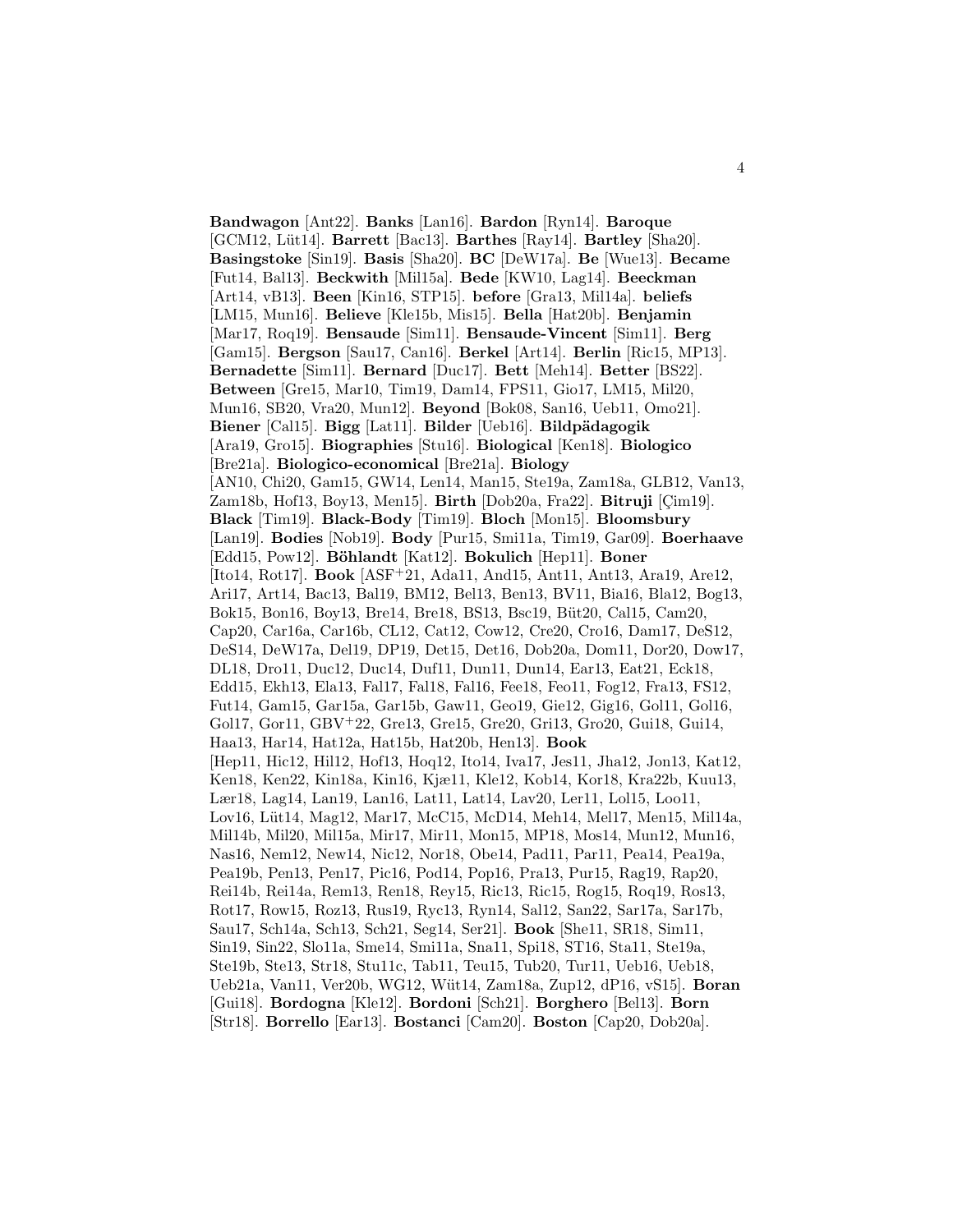**Boundaries** [Kle12, Bor08]. **Boundary** [How22]. **Bourdeau** [Bre14, Gui14, Pea19a]. **Boyle** [Eat21, Jon13, Cor11]. **Brad** [San22]. **Breaking** [Gro20]. **Brenner** [CL12, dP16]. **Brentano** [Fré20]. **Brethren** [Ant13]. **Brevis** [Ado19]. **Brief** [Plu11, Ryn14, Bar13]. **Brill** [Gre20, Pal15]. **British** [McC15, Sga12]. **Bronstein** [Gol17]. **Brown** [Row15]. **Bruno** [Ant13]. **Brunschvicg** [Bre15]. **Bschir** [Ken22]. **Buchdahl** [Vat18]. **Buchwald** [Sme14]. **Buridan** [Zup12, SBT10]. **Business** [Dom13, Duc11]. **Byrne** [Bac13].

**C** [Car16b, Edd15, Fal17, Lan16, Lev15, Mar17, MP18, Pea19b, Rus19, Sin19, Tes16, Lær18]. **C.** [McE18, OS17, Sin22]. **Callata¨y** [Ant13]. **Called** [MCP19]. **Calvin** [Lag14]. **Cambridge** [Cre20, Meh14, Rem13, Tab11, Ver20b, Bet10, Ger10, HR02]. **Canales** [Sau17]. **Canonical** [SB20]. **Canonizing** [Pet18]. **can't** [Bru05]. **Cao** [W¨ut14]. **Cardano** [Reg21]. **Career** [Rei14a, EKD<sup>+</sup>13]. **Carl** [Sin19, Gar15b]. **Carlo** [Bel13]. **Carlos** [Gre15]. **Carnap** [Ren18, Ant22, Cre20, Dew17b, Kub18, Ueb21b, FA11]. **Cartesian** [ADJ<sup>+</sup>15, Det16, DNB13, Gar15a, Ros22]. **Cartesianism** [Dob20a]. **Cartesianisms** [Spi18, Sch16]. **Cartesians** [Bor11]. **Cartésiens** [Bel13, Bor11]. **Case** [DS21, Ela13, ER17, Esa19, Rus19, W¨ut14, Cao10, Fan12]. **Cases** [Cow12, CP21, Gim11]. **Cassirer** [Bia16, Chi20, Hei14]. **Castel˜ao** [Ler11]. **Cat** [Cap20]. **categories** [Vin15, Car16b]. **Catherine** [Bla12, DL18]. **Caught** [Dam14]. **Causal** [Koc13, Vir22, Wes15]. **Causality** [Fal16]. **Causation** [Lol15, Ott09, Sch07, Sch14b, Gor11, Slo11a]. **Cause** [Ado19, De 19]. **Causes** [Esa19, Sch10]. **Cavaillès** [Cau20]. **Cavendish** [Gol11, Pet18, Sar10, Sha21]. **Centenary** [BS22]. **Central** [Mil15a, Pal15]. **Century** [And15, BBK<sup>+</sup>16, BM16, CP21, DeW17a, FS12, Hat12a, Hoq12, LH16, Lat11, Loo11, Lov16, Pen18, Pod14, Roq19, Gib15, LNN12, Mai14, ATE11, ABS10, Bor11, FN06, Hol13, Jes14, NL12, Pal15, Rap20, Rhe10, SRK09, Tos09, Vio13, DeS12, Mar17, Sch21, ST16]. **Cercle** [Nem12, Ler10a]. **Certain** [AP22]. **Certainty** [Del17, Dun11, Sch17b, Gui09]. **Challenge** [Sch11a]. **Cham** [Ara19, Bal19, Cap20, Del19, Ste19b]. **Change** [Fra12, Iva17, Lun10, Stu15a, Nic12]. **Changed** [Can16, Sau17]. **Changing** [Dom11, MM09]. **Chapter** [Buz21]. **Charge** [Kin18b]. **Charity** [Irv12]. **Charles** [Ari17, Pea18, Pen18, Sch17a]. **Charlotte** [Lat11]. **Charronian** [And15, Mai14]. **Chelsea** [Fal17]. **Chemical** [Eat21, Edd15, Pow12]. **Chemistry** [Edd15, McN16, Wra19, Pow12]. **Chemla** [Eck18]. **Chen** [L¨ut14]. **Chen-Morris** [L¨ut14]. **Chene** [Det16]. **Cheryl** [Pea14]. **Chicago** [Bsc19, Cam20, Geo19, Rap20, Ste19a]. **Chimisso** [ASF<sup>+</sup>21, Dro11]. **choice** [Bre11, The20]. **choix** [Bre11]. **Chorlay** [Eck18]. **Christa** [Del19]. **Christiaan** [Mar21]. **Christian** [Fee18, Irv12]. **Christina** [GD90]. **Christoph** [She11, DeS14, Ueb16]. **Christopher** [Mil15a]. **Chromodynamics** [W¨ut14, Cao10]. **Chronos** [Fal17]. **Chunglin** [Sch14a].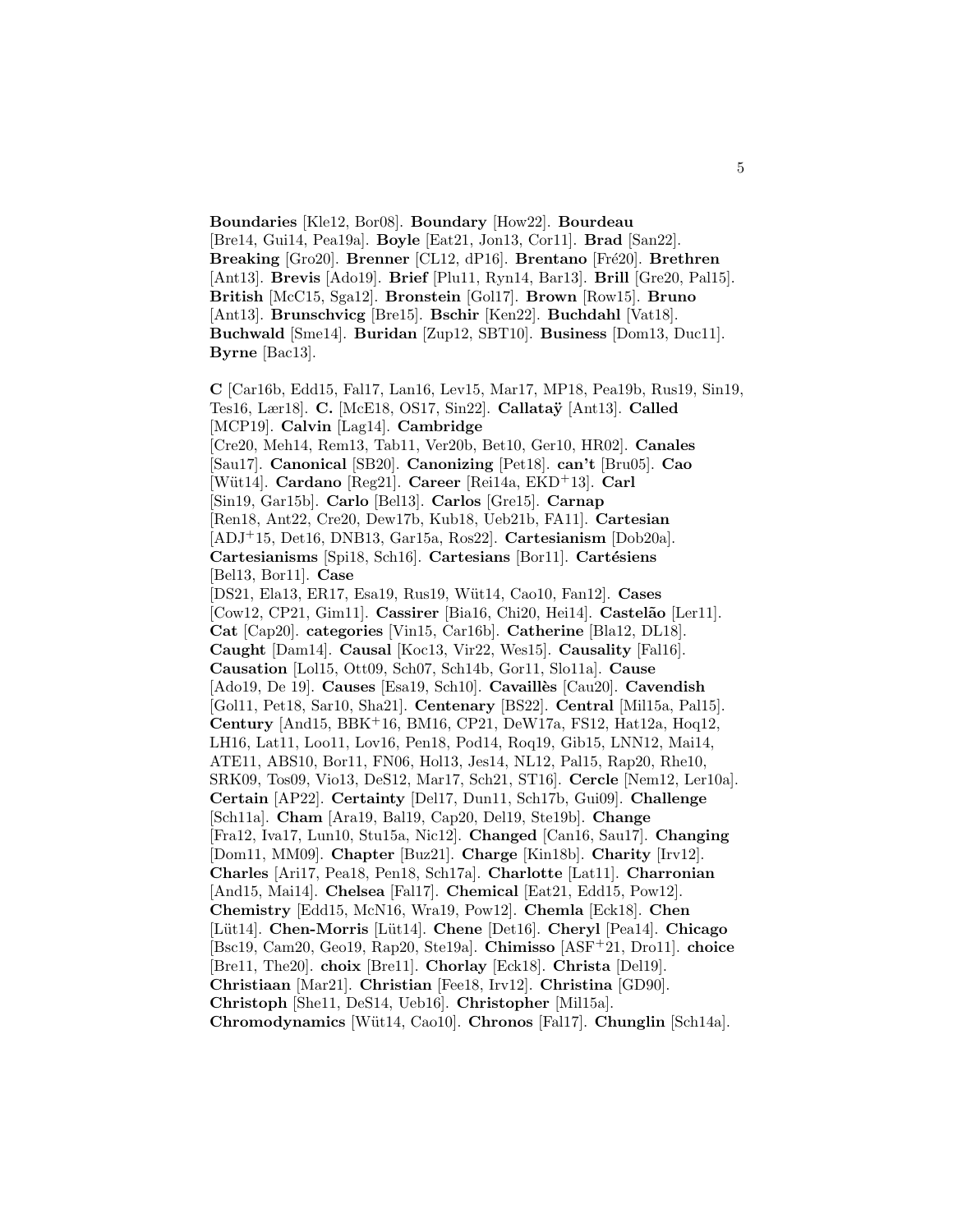#### **Chymical** [Eat21]. **Circle**

[Cat12, Haa13, Ueb18, Ler10a, Man09, Rom12, Ueb07]. **Civil** [Rei14b, Jew12]. **civilization** [BF12, Sme14]. **classic** [RD16, Rus09, Dam17]. **Classical** [Bok08, Hep11]. **Classification** [DL18, Ken16]. **Clauzade** [Bre14]. **Clerk** [Ach13]. **Climate** [Wue13]. **Cloisters** [Mil15a]. **Closed** [Ela13, Fan12]. **Closer** [Pec21]. **Closing** [BBK<sup>+</sup>16]. **cloth** [Ara19, Bal19, Büt20, Cam20, Cap20, Cre20, Del19, DP19, Dob20a, Dor20, Geo19, Gre20, Gro20, Hat20b, Lav20, Mil20, MP18, Pal15, Pea19a, Pea19b, Rag19, Rap20, Roq19, Rus19, Sin19, Ste19a, Ste19b, Tub20, Ver20b]. **Cognition** [Hat20a]. **Cognitive** [Ueb11]. **Cohen** [Bia14, Edg20b, Edg20a]. **Cold** [Rei14b, Rei14a, Tub20, EKD<sup>+</sup>13, Jew12]. **Collapse** [Jes11, Gau10]. **Collected** [Bac13, BB12]. **collecting** [Tos09]. **collezionismo** [Feo11, Tos09]. **Collision** [Gio17]. **Come** [Bre21b]. **Commentary** [BB12, Bac13]. **Companion** [LH16, Meh14, Roq19, Tab11, Bet10, HR02]. **comparative** [Ler10a, Ler10b]. **comparée** [Ler10a, Ler10b]. **Compatibility** [Bsc15]. **Complementarity** [Fal16]. **Complexity** [Len14, Str18]. **Computational** [MCP19]. **Comte** [Bre14, Bre18, Gui14, Bou13, Bre21b, Esa19, Pea19a, Pet16]. **Conant** [Tub20, Wra16]. **Concept** [Cau20, Fal18, Pad11, Sch14b, Toa13, Rei06, REG08]. **Conception** [Rom12]. **Concepts** [Bal19, Fra12]. **Conceptual** [Stu15a, Iva17]. **Concrete** [Hoq12, Rhe10]. **Confirmation** [Hun14]. **Confronts** [CJ21]. **Congestions** [Rad13]. **connection** [Sie10]. **Consequences** [Llo13]. **Constitution** [McC22]. **Constitutional** [Llo13]. **Constitutivity** [Fra12]. **Constraints** [Gre21]. **Construction** [Jha12, Pod14, LNN12, Nye11]. **Constructions** [Sch16, Spi18]. **Constructivism** [Sie10]. **Contemporaries** [Iva20, McE18, Pea19b]. **Contemporary** [OS17, Sin19, Wra21, Rus09, Car16a]. **Contentious** [Ear13, Bor10]. **Context** [Tub18, Tub21]. **Contexts** [DFK20, Kra22a, IR11, BS13]. **Contingency** [Kin16, STP15]. **Contingency/Inevitability** [Kin16, STP15]. **Contract** [Sch11b]. **Contrasting** [Rut21]. **Contrastive** [Hun14]. **Contribution** [Gor21, Car18, Ren18]. **Controversy** [Rut21]. **convegno** [Rig66]. **Conventions** [Sch17a]. **Converse** [Bog13, Bal12]. **Convert** [Iva13]. **Conway** [Rus21]. **Copernicus** [Mos14, God10, Mos14, Par11, Wei08]. **Corneanu** [Jon13]. **corruption** [Zup12]. **corruptione** [SBT10, Pic16]. **Cosmological** [Ito14, Rut21, Bon13]. **Cosmology** [Bei22, De 22, Fol22, Fra22, GBT17, Har11, Dom13, Rot17]. **Cosmopolitics** [Ste10, Fra13]. **Cosmos** [ATE11, DeS12, Mil20]. **Cosmotheoros** [Mar21]. **Could** [Kin16, STP15]. **Counterfactuals** [Gre21]. **Countries** [Haa13, Sch21, Man09]. **Cours** [Bre14, CBCD12]. **Course** [CBCD12]. **Craig** [BM12, Hat15b]. **Craver** [Gar15b]. **Creatively** [Fis17, Bsc19]. **Creatures** [Str18]. **Cristina** [ASF<sup>+</sup>21, Dro11]. **crit`eres** [Bre11]. **criteria** [Bre11]. **Criterion** [Ueb11]. **Critias** [Gre20]. **Critical**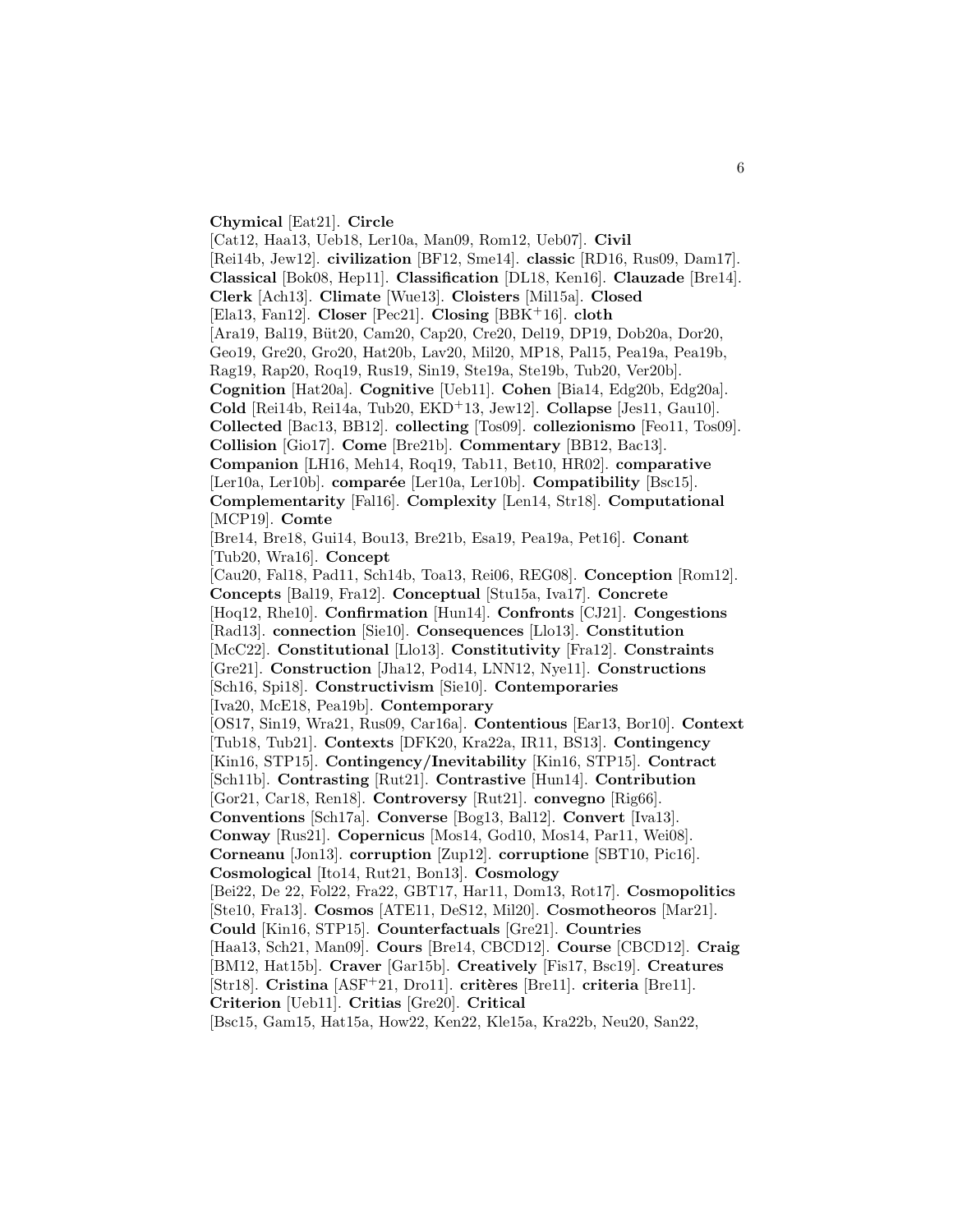Teu15, Zup12, Men13, SBT10, Ter10, Van13, dCH11]. **Criticism** [Dam20]. **Criticisms** [Fra18]. **Critique** [De 22, Mil15b, Sou13, Vat18]. **critiques** [Ler11, Ter10]. **Crossing** [Ray14]. **Crossroads** [Cat12, Ueb07]. **Crucial** [Sch17b]. **Cultura** [Jon13, Cor11]. **Cultural** [Pen13, Ste20, MWR12]. **Culture** [Jes11, Mun12, Ste20, ABS10, GG08, Mar10, Lat11]. **Curing** [Duc17]. **Curiosity** [Bal13, Fut14]. **Current** [Jes14, W¨ut14, Cao10]. **Cusa** [Böh06]. **Cusanus** [Böh06, Kat12].

**D** [Rei14a, Sna11]. **Damböck** [Fee18]. **Daniel** [Jes14, Lan19, Mil14a, Smi11a]. **Daniela** [Ste13]. **dans** [Bor11]. **Darden** [Gar15b]. **Dario** [Gre15, Rot17]. **Darstellung** [Ara19, Gro15]. **Darwin** [Bal19, Gol16, Par11, HR02, Hon18, Hun14, Pen18, Rus09, Wei08, Pen17, Tab11]. **Darwinism** [Joh10, Gie12]. **Darwinistas** [Pod14, LNN12]. **Daryn** [Str18]. **Daston** [Dam17, Rei14a, Sal12]. **Data** [Dom13, Lon13, Har11]. **d'Auguste** [Bre18, Pet16]. **David** [Eck18, Bon16, DeS14, DP19, Gol17, Gri13, Iva17, Lat11, L¨ut12a, Mon15, Pop16]. **Dawkins** [AN10, Hof13]. **Day** [Bei22]. **Death** [Koo10, WG12]. **d´ebat** [Ler10b, Nem12]. **Debate** [Can16, Sau17, Vra20, Ler10b, Ueb07, Cat12]. **Debates** [Ekh13, Wra21, Hir11]. **Debating** [Pen17]. **Dedekind** [Gan21, Kle18]. **Deduction** [Car16b, Vin15]. **Defense** [Edg20b, Lut12b, Vir22]. **Defied** [WG12, Koo10]. **del** [Feo11, Rig66, Tos09]. **Deleuze** [Duf11, Gaf10]. **della** [Rut21]. **Delphine** [Mel17]. **Demented** [Ueb18]. **Democracy** [Rei14b, Jew12]. **Demon** [CJ21]. **demonstratio**} [Ado19]. **Demonstrative** [Loo11, SRK09]. **Denis** [Hof13]. **Denken** [B¨oh06, Kat12]. **Dennis** [Det16]. **Deontological** [Gre13, NZ10]. **Dependence** [Dun16]. **Dependence-Hierarchy** [Dun16]. **Depth** [Rad13]. **Descarte** [Gre13, Mel17]. **Descartes** [ADJ<sup>+</sup>15, Det16, Hof13, AN10, Ari99, Ari11, Del17, Dom11, Gre91, Hat09, Hat12b, MM09, Man15, Mar11, NZ10, Roz13, Sch07, Slo11a, Van11, BM12]. **Descriptive** [DFK20, Dam20, Fré20]. **Determination** [Cok20]. **Determining** [Cok20]. **Deutscher** [Fee18]. **deutschsprachigen** [Fee18]. **Development** [Fal18, Gub19, How22, Teu15, Men13]. **Dewey** [Bro12]. **DeWitt** [Gaw11]. **Dictionary** [Det16, ADJ<sup>+</sup>15]. **Did** [Bre21b, Iva13, Toa21]. **Dilthey** [Dam20, Fré20, Kin18b]. **Dirk** [Ste19b, Gie12]. **DiSalle** [vS15]. **Disciple'** [FA11]. **discipline** [Sep12, Gri13]. **Discourse** [Pur15]. **Discoveries** [Gal57, GD90, Gar15b, CD13]. **Discovery** [Mel19, Nic12, Vae21, Lun10]. **Discovery-Justification** [Mel19]. **Discussing** [Kin16, STP15]. **Disrupted** [Lov16, Gib15]. **Distinction** [Mel19]. **Divide** [Ray14, SB20]. **Divine** [Det15, Nob19, Smi11b, Wat13, Duc12]. **Dmitri** [Lær18]. **Do** [And13]. **Dobre** [Gar15a]. **Does** [GS17, Sga17]. **Dogmas** [FA11]. **Doing** [Hud20]. **Domain** [Stu16]. **Done** [Wue13]. **Dongen** [Fog12]. **Douglas** [Bok15, Det16]. **Dubislav** [Mil16]. **Duchess** [GD90]. **Ducheyne** [Dom13]. **Duhem** [Bre15, Buz18]. **Duns** [Cro16, BZ14, Cro16]. **Dupin** [Bre14]. **during** [Gol11, Sar10]. **Dutch** [Duc14, Spi18, Dob20a, JM12, Sch16].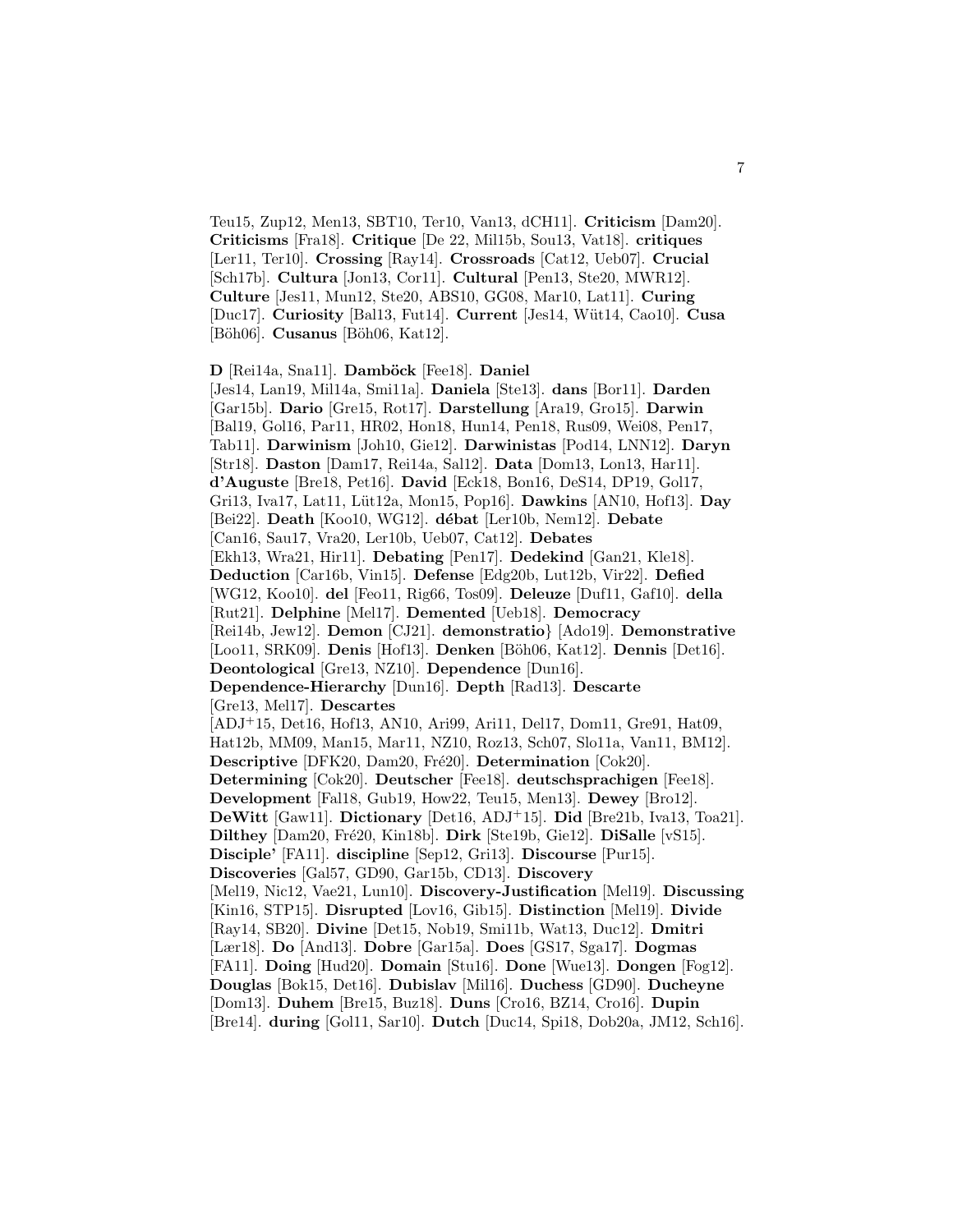**Dynamic** [NP22].

**e-book** [Bal19, Del19, Lav20, Roq19, Sin19, Ste19b]. **Early** [BF17, Car16a, Dow17, Fer22, Gig16, Gor11, Gui18, Hat15b, Hat20b, Irv12, Jon13, Loo11, Ole16, Rot17, SB20, Sar17a, Sch16, Ueb21a, Cor11, GBT17, Mar14, NS14, Ott09, SRK09, Yeo14, Spi18, Sch10]. **Earth** [Lat11, Rot17, ABS10, GBT17, McM11]. **East** [Rag19]. **Eastern** [Mag12, Nic11]. **Ebbinghaus** [Dam20]. **Ebbs** [Cre20]. **Ebrey** [Pop16]. **Eclecticism** [Omo21]. **Econometrics** [Her19]. **economical** [Bre21a]. **Economics** [Gon14]. **ed** [Cow12, Det15, Dow17, DL18, Duf11, Gaw11, GBV<sup>+</sup>22, Kor18, Kra22b, Lol15, Meh14, Pad11, Pop16, Pur15, Rem13, Rey15, Ric13, San22, Seg14, Sta11, Tur11, dP16]. **Edinburgh** [Pea19b]. **Edition** [Zup12, SBT10, dCH11]. **Editor** [Ano22a, Pat17, Pat20, Pat21a, Pat21b, Pat21c]. **Editors** [Ano11b]. **Edmond** [Buz21]. **Edmund** [Cau20]. **eds** [Ant13, Bac13, Bia16, Bre14, BS13, Cal15, Cap20, Car16a, Dam17, Dor20, Duc14, Eck18, FS12, Gar15a, Gig16, Gre15, Gui18, Haa13, Hat12a, Hat20b, Hic12, Hof13, Ken18, Ken22, Kin16, Lan19, Lat11, Lav20, Loo11, Mar17, McD14, Mel17, Men15, Mir11, Mun16, Nor18, Obe14, Pal15, Pea19a, Pic16, Rag19, Ric15, Roq19, Rot17, Row15, Rus19, Sal12, Ser21, Sim11, Sin19, Sin22, Ste19b, Stu11c, Tab11, Zup12, vS15]. **Education** [Mos14, God10]. **Edward** [Mar17]. **Effect** [Ado19]. **Efficient** [De 19, Sch14b, Lol15]. **Efthymios** [Mag12]. **Eighteenth** [Lov16, Gib15, Bor11, Pal15, Tos09]. **Eighteenth-Century** [Lov16, Gib15]. **Eino** [Nem16]. **Einstein** [Sau17, Bok15, Can16, Fog12, Gim12, Ros13, Sto13, vD10]. **Eldorado** [Toa21]. **Elements** [Hat20a]. **Elizabeth** [Sal12]. **Elizabethanne** [Gui18]. **Elliott** [MP18, Rus19]. **Embedding** [Nem16]. **Emergence** [Gio17, Jes11, Len14, GG08, Eat21]. **Emiliano** [Kin16]. **Emily** [Dor20]. **Emma** [Lat14]. **Emmy** [Toa21]. **Empirical** [Ric12, Sha20, Wil20]. **Empiricism** [Bia14, De 14, DeW17a, Gio17, Hat15a, Lan16, McC15, MP13, Mor17, Nem16, Tub18, Ueb07, Vio13, Vra20, Wes15, Ban14, BS14, Ler10b, Man09, Sga12, Cat12, Cal15, Haa13, Ric15]. **Empiricisms** [Tub21, DNB13, Gar15a]. **empirisme** [Ler10b]. **Empirismus** [Fee18, Ueb16]. **Encounters** [Ver20a]. **England** [Lær18, Lev15]. **English** [Sar17a, Yeo14, dCH11]. **Enigmatic** [DeS14, L¨ut12a]. **Enlightenment** [McD14, Meu10, Pur15]. **Enough** [dC21]. **Epic** [Ueb18]. **Epicureanism** [Bla12, Wil08]. **Epigenesis** [Teu15, Men13]. **Epistemic** [BC17]. Epistemological [Ray14]. **épistémologie** [Bre15, dP16, Mil15b]. **Epistemology** [Duc17, Hoq12, McC15, Nem16, Pra13, Rhe10, Sch21, RF10, Sga12]. **Epistle** [dCH11]. **Epistles** [Ant13]. **Eric** [Cal15, Men15, Det15, Duc14]. **Erich**

[Ser21, Ste20]. **Erickson** [Mir17, Rei14a]. **Erik** [Lan16]. **Erkenntniskritik** [Cas10]. **Erkl¨aren** [Tur11, Fee10]. **Erkl¨arungen** [Sch10, Hen13]. **Ernan** [Ano11a]. **Ernst** [Bia16, Kjæ11, dC21, Bre21a, Buz18, Gor21, Hei14, Ric08].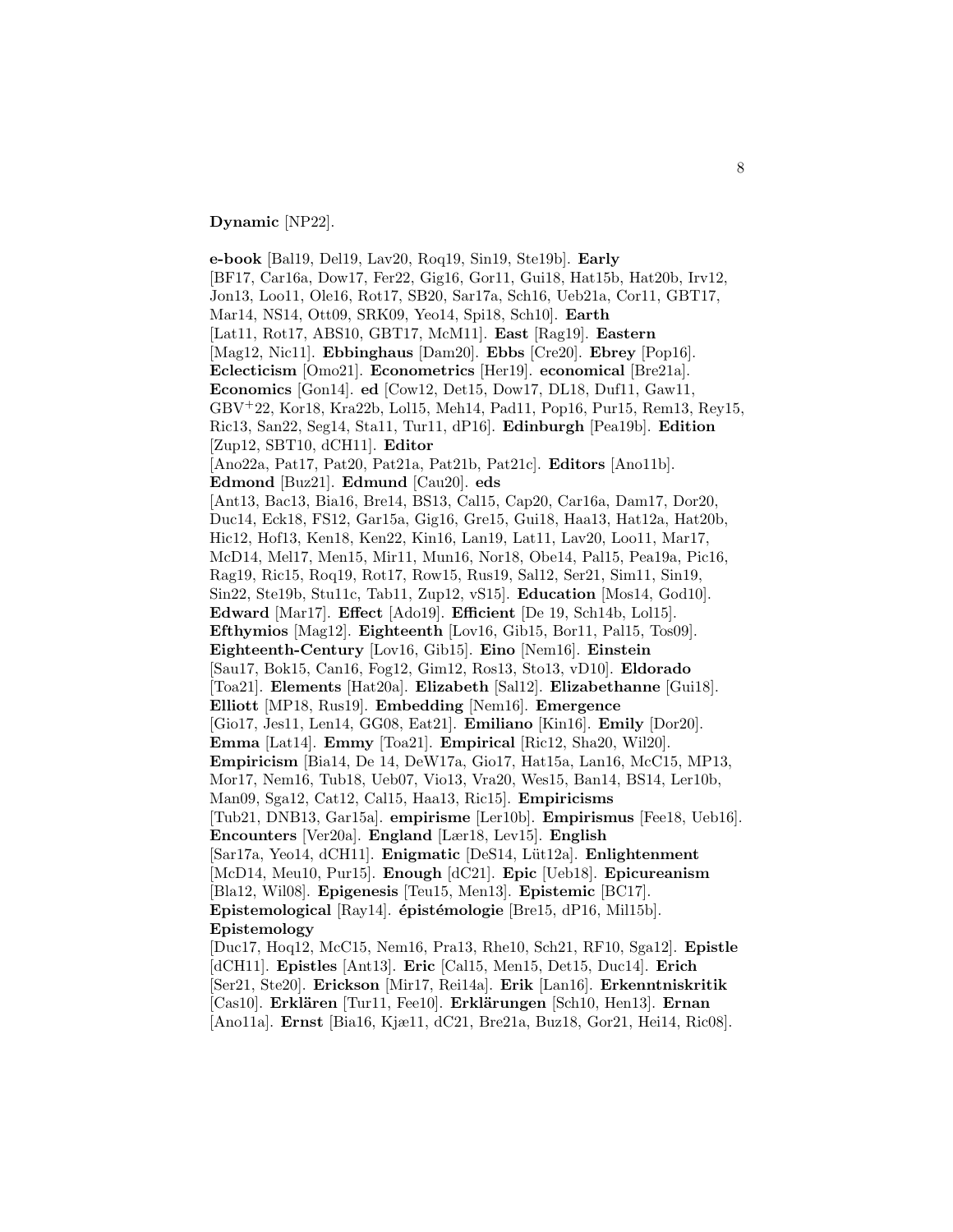**Eruditum** [Duc17]. **espace** [Car18]. **essai** [Bre11]. **Essay** [Dom13, Fal21, Jes14, Pal15, Pet18, Sch11a, Tub18, Bre11, RF10, Pra13]. **Essays** [Rot17, GBT17, Ken22, Kra22b, San22]. **Establish** [Rei20]. **Ethics** [Stu11a]. **´etudes** [Ler11, Ter10]. **Euclid** [Mil20]. **Euclidean** [IW18]. **EUR** [Ara19, Dob20a]. **Europe** [BF17, Gui18]. **European** [Pal15]. **Everett** [Bac13, BB12]. **everything** [Bal13, Fut14]. **Evidence** [Ach13, Dom13, Har11, Dun14, SR18]. **Evil** [CJ21]. **Evolution** [Ade15, Dil13, FA11, Gon14, Har10b, Hun14, Sna11, Har10a, Wil25]. **Evolutionary** [Bor10, ES17, Gri13, Kin18a, Kjæ11, Mar15, Pea18, Pod14, LNN12, Ric08, Sep12, Ear13]. **Evolving** [Sim11, BV07]. **Exact** [Ueb18]. **Exceptional** [Rus21]. **excerpts** [GD90]. **Existence** [BZ14, Cro16]. **Experience** [DeW17a, Kin18b, HMJ15]. **Experiment** [Cob12, Hat20a]. **Experimental** [Fri15, Sch18]. **Experimenters** [Geo19]. **Experiments** [BS13, Buz18, Buz21, Feh21, FMB12, Her19, Iva13, Iva20, Pat11, Row15, ST16, SF21, Stu21, IR11]. **Explanation** [Del17, DP19, Fal16]. **explanations** [Sch10]. **Explicating** [Mil15b]. **Exploring** [ER17, Gim11, Cow12, Rus19]. **Extension** [Bei22].

**F** [Gar15b, GP14, Pen18]. **face** [Bel13, Bor11]. **Failures** [Llo13]. **Faith** [Lag14]. **Fancy** [Gol11, Sar10]. **Fantoli** [Ela13]. **Fashioned** [Duc14, JM12]. **Fathers** [Mag12, Nic11]. **Feels** [Pea18]. **Feest** [Tur11]. **Feingold** [Gui18, Sme14]. **Felicitology** [Stu11a]. **Feminism** [Koe13]. **Feyerabend** [Ken22, Bsc15, Koe13, Kub18, Sha20, Stu21]. **Ficino** [Rut21]. **Fictions** [ATE11, DeS12]. **Fifty** [Dam17, RD16]. **Figure** [DeS14, Pal15, Hol13, L¨ut12a]. **Final** [Sch10]. **Finalursachen** [Hen13, Sch10]. **First** [Bei22, Ben13, Boy13, HA12, How22, Loo11, Ver20a, Bor11, GLB12, SRK09]. **Fisch** [Bsc19]. **fondateurs** [Bre15, dP16]. **Footed** [Wil20]. **Force** [Duf11, Gaf10, Koc13]. **Forces** [Zam18a]. **Forging** [Tub21]. **Form** [Dow17]. **Formal** [Dam14]. **Formalism** [Ole16]. **Formalist** [Ueb11]. **Formation** [Toa13]. **Forms** [Neu20, Van11, Hat09, Hat12b]. **Fossil** [Gri13, Sep12]. **Foucault** [Ray14]. **Foundation** [Omo21]. **Foundational** [Kin18b]. **Foundations** [Dun16, Dun17, IW18, Ueb18, Ver20b]. **Four** [Plu11, Wil20]. **Four-Footed** [Wil20]. **Fourier** [Esa19]. **Fourth** [DeW17a]. **Fracastoro** [Omo21]. **Fraenkel** [Gre15]. **Frameworks** [CW19]. **francaise** [dP16]. **franccaise** [Bre15]. **France** [Dro11, Chi08]. **Francesca** [Kle12]. **Francis** [Ans15, Çim19, Sch17b]. **Frank** [Mor17, Ueb11]. **Frankfurt** [Vra20]. **Franklin** [ST16]. **Frappier** [Row15]. **Frédéric** [Bre14]. **Frederik** [WG12, Koo10]. **Frederique** [Lav20, DeS12]. **Frege** [San16]. **French** [And15, Mai14, Sch21, Spi18, Bor11, Bou13, Bre11, Car18, CBCD12, Ler10a, Ler10b, Sch16, Ter10, Vae21]. **French-Speaking** [Sch21]. **Freud** [Par11, Wei08]. **Friedel** [Par11]. **Friedman** [Bia16, Hat12a, Vat18]. **Friedrich** [Haa13, Ueb16, dC21]. **Frisch** [Her19]. **Fritz** [Mir11, Ryc13, Sie10, Sie10]. **Front**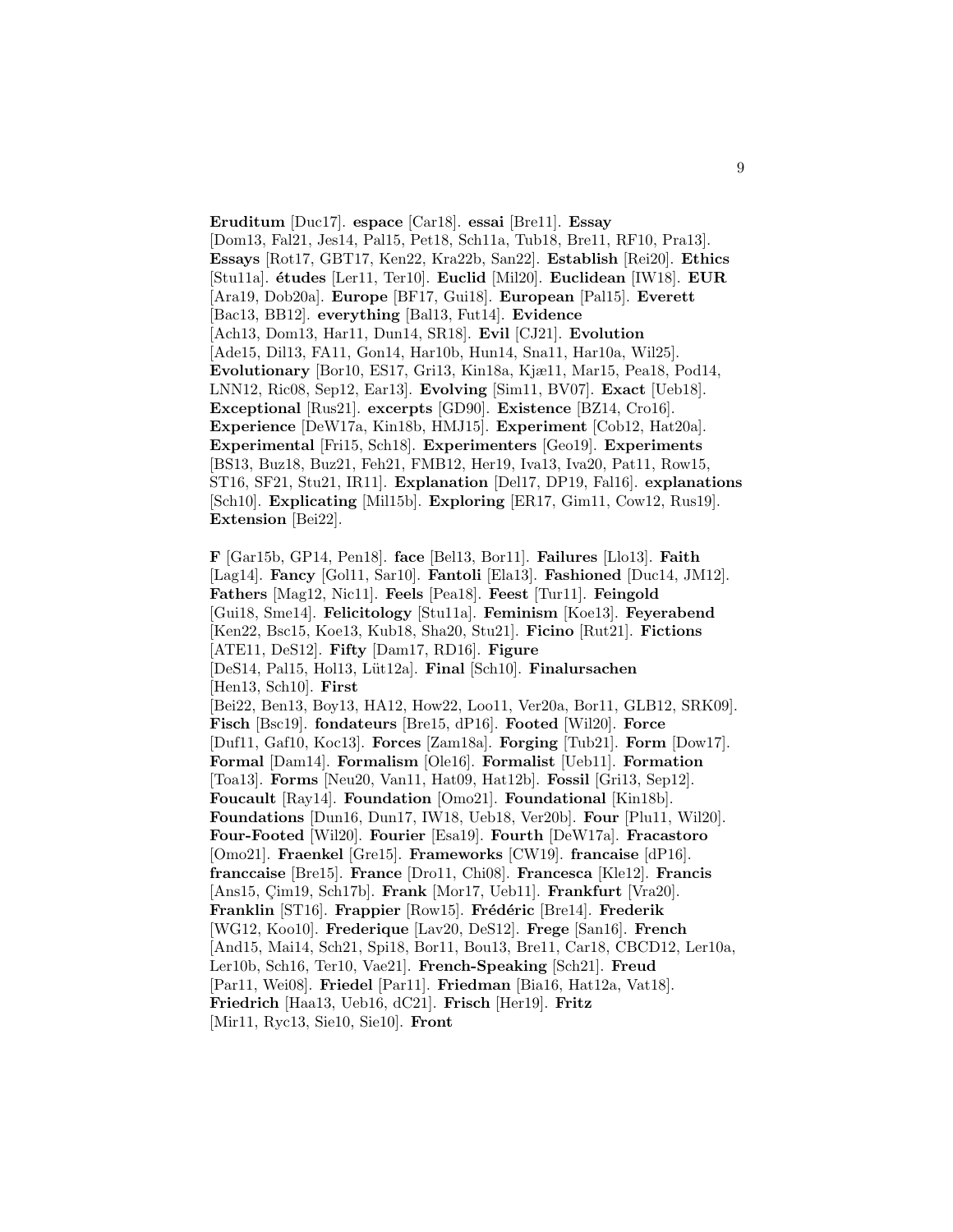[Ano20a, Ano20b, Ano21a, Ano21b, Ano22b]. **Frontiers** [Seg14, Kri11]. **fr¨uhen** [Hen13, Sch10]. **Functional** [De 22, Stu11b]. **Functionalism** [Hat15a]. **Funktionsbegriff** [Cas10, Hei14]. **Future** [Dor20].

**G** [Loo11, Nas16]. **G.** [Tes16]. **Gaffney** [Duf11]. **Gal** [L¨ut14]. **Galilei** [She11, Sga17]. **Galileo** [B¨ut20, Ela13, Mun12, Fan12, Gal57, GD90, Mar10, She11]. **Gambarotto** [Zam18a]. **Game** [Eri15, Mir17]. **Garber** [Jes14, Smi11a]. **Garey** [McD14]. **Gary** [Lav20, Cre20]. **Gaston** [Ler11, Ter10]. **Gaukroger** [Jes11, Mel17]. **Gee** [Lat14]. **Geisteswissenschaften**} [Dew17b]. **Gender** [Ueb21a]. **Gene** [Cam20]. **Genealogy** [Gol16]. **General** [Wil20]. **Generality** [CCR16, Eck18]. **Generalization** [CP21]. **Generation** [Jha12, Nye11, Str18, De 19]. **generatione** [Pic16, SBT10, Zup12]. **Genetics** [Cam20]. **Geoffrey** [Mar17]. **Geography** [Kle12, Bor08]. **Geometrical** [Bia14]. **Geometry** [Car16b, Dun16, Dun17, McC22, Vin15]. **Georg** [Ser21, dC21]. **George** [Tub20]. **Gerd** [Vat18]. **German** [FS12, Ste19a, B¨oh06, Gro15, NL12, Sch10, Sie10, Zam18b]. **Germany** [Del19, JM17, Zam18a]. **Gerson** [Rem13]. **Gestation** [Ste19a, Zam18b]. **Gibson** [Lov16]. **Gideon** [Dow17]. **Gijsbert** [Gre20]. **Gimbel** [Cow12, Ros13]. **Giovanni** [Rut21]. **Girolamo** [Reg21]. **Given** [Ueb21b, Sin22]. **Glasner** [Ant11]. **globalization** [Nic11, Mag12]. **Goblot** [Buz21]. **God** [B¨oh06, Mil20]. **Goddu** [Mos14]. **Godefroid** [Ant13]. **Gods** [Mun16, LM15]. **Goldstein** [Chi20]. **Gordin** [Rei14a]. **Gordon** [Rag19]. **Gorham** [Mar17]. **Gorlaeus** [DeS14, L¨ut12a]. **Gott** [B¨oh06, Kat12]. **Gotthelf** [Boy13]. **Goy** [Men15]. **Graham** [Mil14a]. **Granada** [Rot17]. **Grand** [GD90]. **Gravesande** [Dob20a]. **Gravity** [Dom13, Har11]. **Greek** [Mag12, Nic11]. **Gregor** [Nor18, Stu11c]. **Gregory** [Tab11]. **Grete** [Fal21]. **Grinding** [Bog13, Bal12]. **Groot** [DeW17a]. **Gross** [Nas16, Ara19]. **Group** [Ear13, Ric15, Bor10, MP13]. **Growth** [Gri13, Sep12]. **Grundfragen** [Cas10]. **Gruyter** [Dob20a]. **Guicciardini** [Dun11]. **Guide** [Rey15, Pat14, PK08].

**H** [Duc12, Gig16, Gre15, Hic12, Lat11, Seg14, Ser21, Ste19a, Zup12]. **Haeckel** [Kjæ11, Ric08]. **Half** [Sch21, Bor11]. **Halflants** [Ant13]. **Hand** [Rap20]. **Handbook** [CCR16, Eck18]. **Hans** [Pen13, Cam20, Hoq12, Pad11, Pra13, Sar17b]. **Hans-Joachim** [Sar17b]. Hans-Jörg [Pen13, Cam20, Hoq12, Pra13]. Hanson [Nic12, Lun10]. **Harmon** [Nas16]. **Harmony** [Gub19]. **Harper** [Dom13]. **Harrison** [Hic12]. **Harry** [Fal17]. **Hart** [Sna11]. **Hatfield** [Kle15a]. **Hattab** [Van11]. **Haytham** [IW18]. **Heat** [Esa19]. **Heaven** [Rot17, GBT17]. **Heavenly** [Omo21]. **Heavens** [Fer22, Lat11, Rut21, ABS10]. **Hegel** [Fol22, Lin18, Wes15]. **Heidelberger** [Nor18, Stu11c]. **Hein** [Gam15]. **Heisenberg** [AP22]. **Helen** [Van11]. **Hélène** [ASF<sup>+</sup>21, CJ21]. **heliocentrism** [God10, Mos14]. **Helmholtz** [Nor18, McD14, Meu10, Neu18]. **Helmholtzian** [Gio17]. **Helmont** [Dem21]. **Helmut** [Nor18]. **Henri**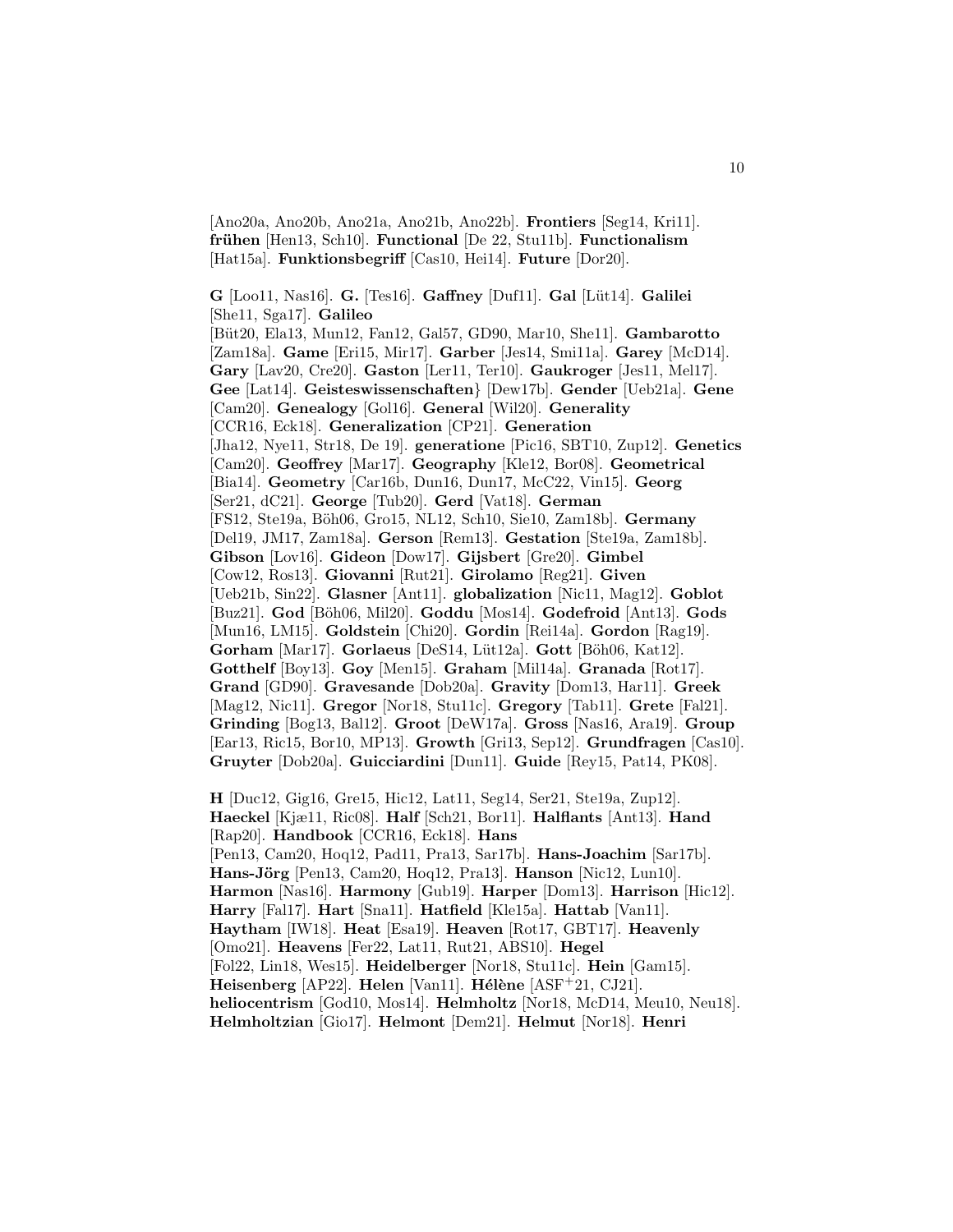[Sin22, Sch17a]. **Henrik** [Roq19]. **Henry** [Pur15]. **Her** [CJ21]. **Herder** [Fol22]. **heredity** [MWR12, Pen13]. **Heritage** [Rad13]. **Herman** [Edd15, Pow12]. **Hermann** [Ryc13, Sie10, Bia14, Edg20b, Edg20a, Fal21, Nor18, Sie10]. **Herring** [Dor20]. **Herschel** [Cob12, Hon18, Pen18]. **Hesse** [Gor21]. **hidden** [B¨oh06, B¨oh06]. **Hierarchy** [Dun16, Fol19]. **Higher** [Hat20a]. **Hill** [Mar17, Roq19]. **Hirai** [Ekh13]. **Hiro** [Ekh13]. **histoire** [Ler10a, Ler10b]. **Historian** [ASF<sup>+</sup>21, CJ21]. **Historians** [CW19]. **Historical** [ADJ<sup>+</sup>15, BS13, Dam14, Det15, Fee10, Gre21, Ken18, Kin18a, Mar15, Mil15b, Mir11, Sch18, SR18, IR11, MAKA09, Wat13, Det16, Tur11]. **Historicism** [DFK20]. **Historicizing** [Pra13, RF10]. **Historico** [Ari17]. **Historico-Philosophical** [Ari17]. **Histories** [DL11, Gro20, Hoq12, Lær18, Lev15, Rhe10, Sch21, Sal12]. **Historiographer** [ASF<sup>+</sup>21]. **Historiography** [Mel19, Sch21]. **History** [And13, Bsc19, Buz21, Cap20, Chi08, DeS14, Del19, Dor20, Dro11, Ear13, Fer22, Gaw11, Geo19, Hat15b, JM17, Lan19, MV18, MRR17, Nem16, Par11, Pen13, Plu11, Pre17, Rem13, Rey15, Ric12, Rot17, Ryn14, Sch14a, Sch14b, Seg14, Ste19b, SF21, Tim19, Ueb17, Ueb21a, Vio13, Wra19, Bar13, Bor10, DeW04, Fis17, Ger10, GBT17, Kri11, KM11, Ler10a, Ler10b, Lüt12a, Mar14, MWR12, Pat14, Tos09, Wei08, Lav20, GBV<sup>+</sup>22, Kor18, Lol15]. **Hobbes** [PG19]. **Hodge** [Tab11]. **Hoffmann** [dC21]. **Holenstein** [Pal15]. **Holism** [Slo11b]. **Holland** [Are12]. **Holly** [Lan19]. **Homocentrism** [Omo21]. **honor** [GP14]. **Hopkins** [B¨ut20]. **Horky** [Mil14b]. **Horrocks** [Ben13, HA12, Ben13]. **Hot** [Reg21]. **Hubert** [Pal15]. **Hull** [Hon18]. **humaines** [Bre11, CL12]. **Human** [DP19, Det15, Har14, Nem16, Bre11, Isa12, Wat13]. **Humanism** [Ekh13, Hir11]. **Humanities** [MRR17, Ste19b]. **Hume** [Sch13, DP19, Rus07, Vat18]. **Husserl** [Cau20, Toa13]. **Huygens** [Mar21]. **Hylozoism** [Pec21]. **Hypothesis** [Fol19]. **Hypothetical** [HS09, Her19, Stu11c].

**Ibn** [IW18]. **Icy** [Tub21]. **Idea** [Lin18]. **Ideas** [MRR17, Ste19b]. **Ideology** [Hof13, AN10]. **Ierodiakonou** [BS13]. **II** [Ler10b]. **Illustrate** [Nas16]. **Illustrated** [Dam14]. **im** [B¨oh06, Fee18, Kat12, Ryc13, Sie10]. **Image** [Gro15, Roc10, BV11]. **Imagination** [Bre21a, Gre21, Her19, Roc10, BV11]. **Immanence** [Bog13, Bal12]. **Impact** [BM16]. **Impera**} [SB20]. **Import** [Bsc15]. **Ina** [Men15]. **including** [GD90, Nie14]. **Inconsistent** [Fra12]. **Incorporation** [Dew17b]. **Individuality** [Ken18]. **Induction** [Det18]. **Inductive** [ER17, Rus19]. **Inductivism** [Cob12]. **Inevitability** [Kin16, STP15]. **Infinitesimal** [Edg20b, McC22]. **Infinitesimals** [MK13]. **Infinities** [Wag14]. **Infinity** [Gan21]. **Influence** [Wra16]. **Informationalization** [Ant22]. **Inner** [Kin18b]. **innovation** [FPS11, Gre15]. **Inquiry** [Len11, Cre20]. **Inquisition** [Reg21]. **Insight** [Nas16]. **Insights** [Buz21, Wes15]. **Instances** [Sch17b]. **Instrumentality** [Irv12]. **Integrated**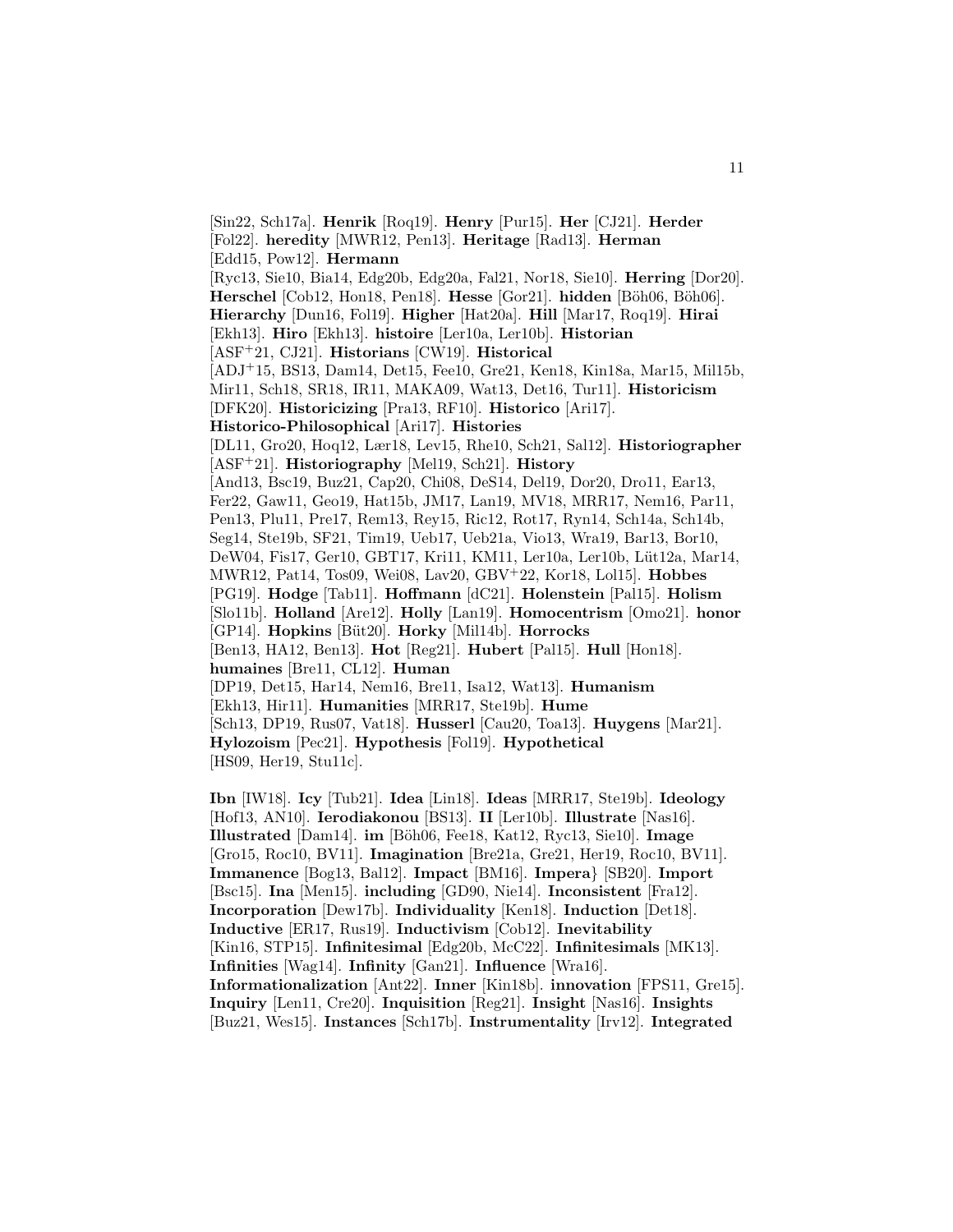[Dor20]. **Integrating** [Ken18]. **Intelligent** [New14, Wax13]. **Intention** [Rad13]. **Interactions** [Mun16, LM15]. **Interested** [Fut14, Bal13]. **Internal** [Lin18]. **International** [Tub18]. **Interpretation** [Bac13, BB12]. **interpretatione** [Cro16, BZ14]. **Interpretations** [Dun16, Iva17, Stu15a]. **Interpreting** [Ken22, Kra22b, San22]. **Interpretive** [Kor18, Pre17]. **Intersection** [Ros13, Gim12]. **Intersubjectivity** [Gub19]. **Introduction** [BV22, DRW21, Gaw11, MP18, Pop14a, Sar13, Sar16, SR21, Stu15b, DeW04, SBT10, Ari17, Zup12]. **Intuition** [Dun17]. **Inutility** [Gol16]. **Inventing** [Pow12, Edd15]. **irreligion** [Rus07, Sch13]. **Isaac** [Dom13, Duc14, Har14, Ach13, Art14, Dom13, Duc11, Dun11, Gui09, Har11, JM12, vB13]. **Isabelle** [Fra13]. **ISBN** [Bal19, B¨ut20, Cam20, Cap20, Cre20, DP19, Dob20a, Dor20, Geo19, Gre20, Gro20, Hat20b, Lav20, Mil20, Pea19a, Rag19, Rap20, Tub20, Ver20b]. **Ishiguro** [BBK<sup>+</sup>16]. **Isles** [McC15, Sga12]. **Issue** [DRW21, MK13, SR21, dC21]. **Italian** [Tos09]. **Italy** [Mar10, Mun12]. **Itself** [Rei20]. **IV** [Len14, Pop14b]. **IV.12** [Gil14]. **ix** [Dob20a].

**J** [Dam17, Dom11, Ito14, Kjæ11, Loo11, Mil20, Pen17, Rot17, Zup12]. **J.** [Bia16, Esa19]. **Jacques** [Dob20b]. **James** [Kle12, Lan16, Row15, Tub20, Ach13, Ban14, Bor08, Hat15a, Kin18a, Mis15, Pea19b, Wra16]. **Jamie** [Ken22]. **Janiak** [GBV<sup>+</sup>22]. **Janssen** [Lav20]. **Janssen-Lauret** [Lav20]. **Jean** [Nem12, Sin22, Buz21, Cau20, Cok20, DeW17a, Iva20, Nem12]. **Jean-Philippe** [Sin22]. **Jed** [Sme14]. **Jeffrey** [Bac13]. **Jennifer** [Teu15]. **Jeremiah** [Ben13, Ben13, HA12]. **Jeroen** [Fog12]. **Jesseph** [Det16]. **Jevons** [San16]. **Jewett** [Rei14b]. **Jewish** [Ros13, Gim12]. **Jill** [Loo11]. **Jimena** [Sau17]. **Jo** [Jha12]. **Joachim** [Sar17b]. **Jobin** [Rag19]. **Jocelyn** [Are12]. **Joel** [Har14]. **Johann** [Are12, Hol10, RH10]. **Johannes** [Zup12]. **John** [Bal19, Pen18, Ada11, Ans11, Blo12, Bro12, Cob12, Cro16, Edd15, Fal16, Hil12, Kra22b, Mag15, Mon15, Poo10, Ste19a, SBT10, Zup12. **Johns** [Büt20]. **Johnson** [Gie12]. **Jonathan** [Tab11]. **Jones** [Dor20, Ste13]. **Jonkers** [Gre20]. **Jordi** [Cap20]. **Jörg** [Pen13, Cam20, Hoq12, Pra13]. **Jorink** [Duc14]. **J¨orn** [SR18]. **Jos´e** [And15]. **Joseph** [Nas16, Esa19]. **Judgment**} [De 22]. **Judy** [Rei14a]. **Juha** [Haa13]. **Jungnickel** [Del19]. **Just** [Kri12]. **Justification** [Mel19]. **Justin** [Gig16, Gre15, Duc12]. **Jutta** [Geo19].

**K.** [San22]. **Kaila** [Nem16, Neu18]. **Kammer** [Sin22]. **Kanjirakkat** [Rag19]. **Kant** [Car16b, Bei22, De 22, Fer22, Fra12, Gam15, GW14, How22, Mas08, McN16, Men13, Men15, New14, Pec21, Sou13, Sta11, Teu15, Van13, Vat18, Vin15, Wax13, Wil20]. **Kantian** [Hat12a, FN06, MK13]. **Kantianism** [Ray14]. **Karim** [Ken22]. **Karine** [Eck18]. **Karl** [Nie14, Sar17b, Ueb18]. **Katerina** [BS13]. **Kaye** [Loo11]. **Kekul´e** [BV11, Roc10]. **Kelly** [Mir11]. **Kemp** [Lav20]. **Kendall** [Lag14]. **Kendig** [DL18]. **Kenneth** [Mar17]. **Kepler** [Bon13, Ito14, McM11]. **Kevin** [Dor20, MP18, Rus19]. **Key** [RH10, Hol10, Are12]. **Kinˆesis**} [De 19]. **Kindi** [Obe14]. **Kinds**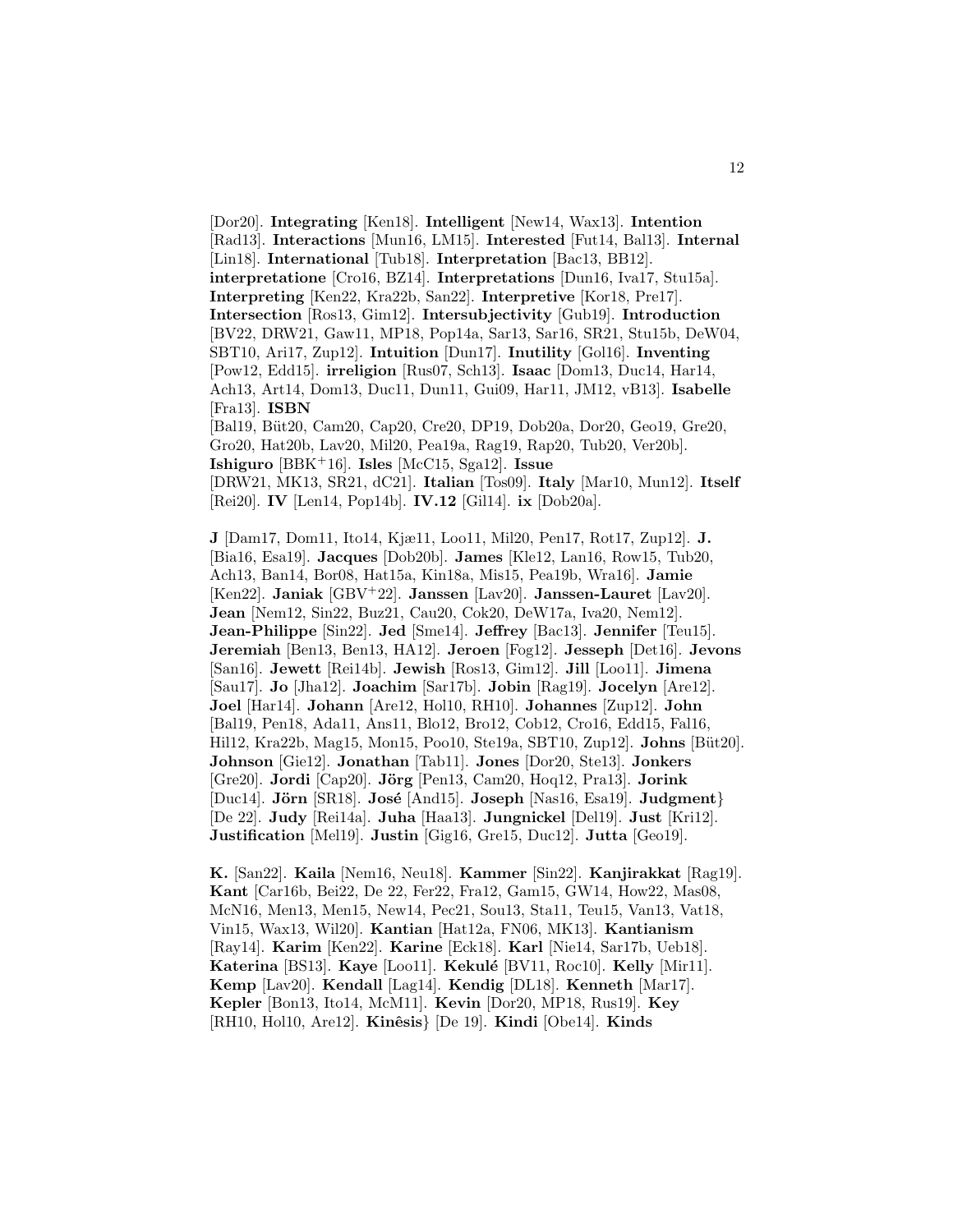[DL18, Ken16, Mag15]. **Kiprijanov** [Dor20]. **Klaas** [Art14]. **Klein** [Rei14a, Mis15]. **Know** [And13]. **Knowing** [Pur15, Sch14a, KM11]. **Knowledge** [Gol17, Gro15, Har14, Kus19, Loo11, Nem16, Pal15, Tes16, Tim13, Bor08, Bro16, Hol13, Isa12, SRK09, Kle12]. **Konstantin** [Dor20]. **Konstruktivismus** [Ryc13, Sie10]. **Kooijmans** [WG12]. **Kopp** [BV11, Roc10]. **Kreis** [Ueb16]. **Krieger** [Seg14]. **Kuhn** [Kin18a, Ric13, San22, Tub20, Dam14, Dam17, Isa12, KA12, Mar15, Mel19, Obe14, PK08, RD16, Tim13, Tim19, Wra16, Wra19, Wra21, Har14]. **Kwa** [Sch14a].

**L** [Dom13, Hic12, Hof13, Rei14a]. **Lagerlund** [Roq19]. **Lakatos** [Gon14]. **Laks** [Fal18]. **Landy** [DP19]. **Language** [Fra18, Koc13, Mar17, McE18, Pea19b]. **Larry** [Sch18]. **last** [Ari99]. **Late** [Fal21, Mar21, Mun12, Rem13, Ger10, Mar10, Tos09]. **Later** [Gre13, NZ10, Ueb11]. **Laudan** [Sch18]. **Laura** [Dor20]. **Laurence** [McD14]. **Laurent** [Bre14]. **Lauret** [Lav20]. **LaVine** [Ueb21a]. **Law** [Del12]. **Lawrence** [Mun16]. **Laws** [Gor11, PG19, Ott09, Ans15]. **Lazarus** [Rei20]. **Learning** [Gol17, Bro16, Poo10, Ada11]. **Lecons** [CBCD12, Bre14]. **lecture** [Nie14]. **Lectures** [Mel19, CBCD12]. **Legacy** [And15, Hat12a, FN06, Mai14]. **Lehoux** [Str18]. **Leibniz** [Duc12, Ado19, BBK<sup>+</sup>16, Gar09, Nob19, Smi11a, Smi11b, Sou13]. **Leiden** [Gre20, Pal15]. **Lemaˆıtre** [BS22]. **Lemov** [Rei14a]. **L'empirisme** [Nem12]. **L´ena** [Kin16]. **Lenses** [Bog13, Bal12]. **Lenz** [Car16a]. **Leroux** [Nem12]. **L'espace** [Ren18]. **Lessons** [WG12, Koo10]. **Letitia** [Row15]. **Letter** [GD90]. **Letters** [GD90]. **Levine** [Pod14]. **Levitin** [Lær18]. **Lewis** [Pic16, Sin22, OS17, Sin19]. **libros** [SBT10, Zup12]. **Lichtenberg** [Tes16]. **Lidgard** [Ken18]. **Liebscher** [FS12]. **Life** [Ekh13, Gar15b, Gig16, Kjæ11, Lin18, Rhe10, Sha21, Stu16, Bru05, CD13, Hir11, NS14, Nie14, Ric08, Smi11b, Bal19, Duc12, Hoq12, Sar17b]. **Light** [Gor21]. **Like** [Sch17a, Sga17]. **Lilienau** [Ueb16]. **Limbeck** [Ueb16]. **Limbeck-Lilienau** [Ueb16]. **limitations** [Bru05]. **Limits** [Gil14, Wes15]. **Lindley** [Gar15b]. **Lisa** [Gol11]. **Literature** [ATE11, DeS12]. **Lloyd** [Pur15, Rem13]. **Locality** [Kri12]. **Locke** [Hil12, Jon13, Ans11, Cor11]. **Logic** [Bro12, CP21, Har10b, McC15, Vae21, Bal12, Har10a, Mad14, Sga12, Wil25, Bog13, Rog15, Sna11]. **Logical** [Fra18, Gio17, Haa13, MP13, Mor17, Nem16, Ric15, Rog15, Tub18, Tub21, Ver20a, Vio13, Vra20, Ler10b, Mad14, Man09]. **logique** [Ler10b, Nem12]. **Logischen** [Ueb16]. **London** [DP19, Dor20, Lan19, Rag19]. **Look** [Sga17]. **Lorraine** [Dam17, Rei14a, Sal12]. **Losee** [Fal16]. **Lost** [Rei14a, EKD<sup>+</sup>13]. **Louis** [DS21]. **Love** [Pea19a]. **Lucas** [Bal19]. **Luft** [Bia16]. **Lunbeck** [Sal12]. **Lund** [Nic12]. **L¨uthy** [DeS14]. **Luuc** [WG12]. **Lydia** [Rey15]. **Lynn** [Ken18].

**M** [Det16, Dor20, Hat20b, Lol15, Rag19, Slo11a, Spi18, Zup12]. **Maas** [Duc14]. **macchie** [Rig66]. **Mach**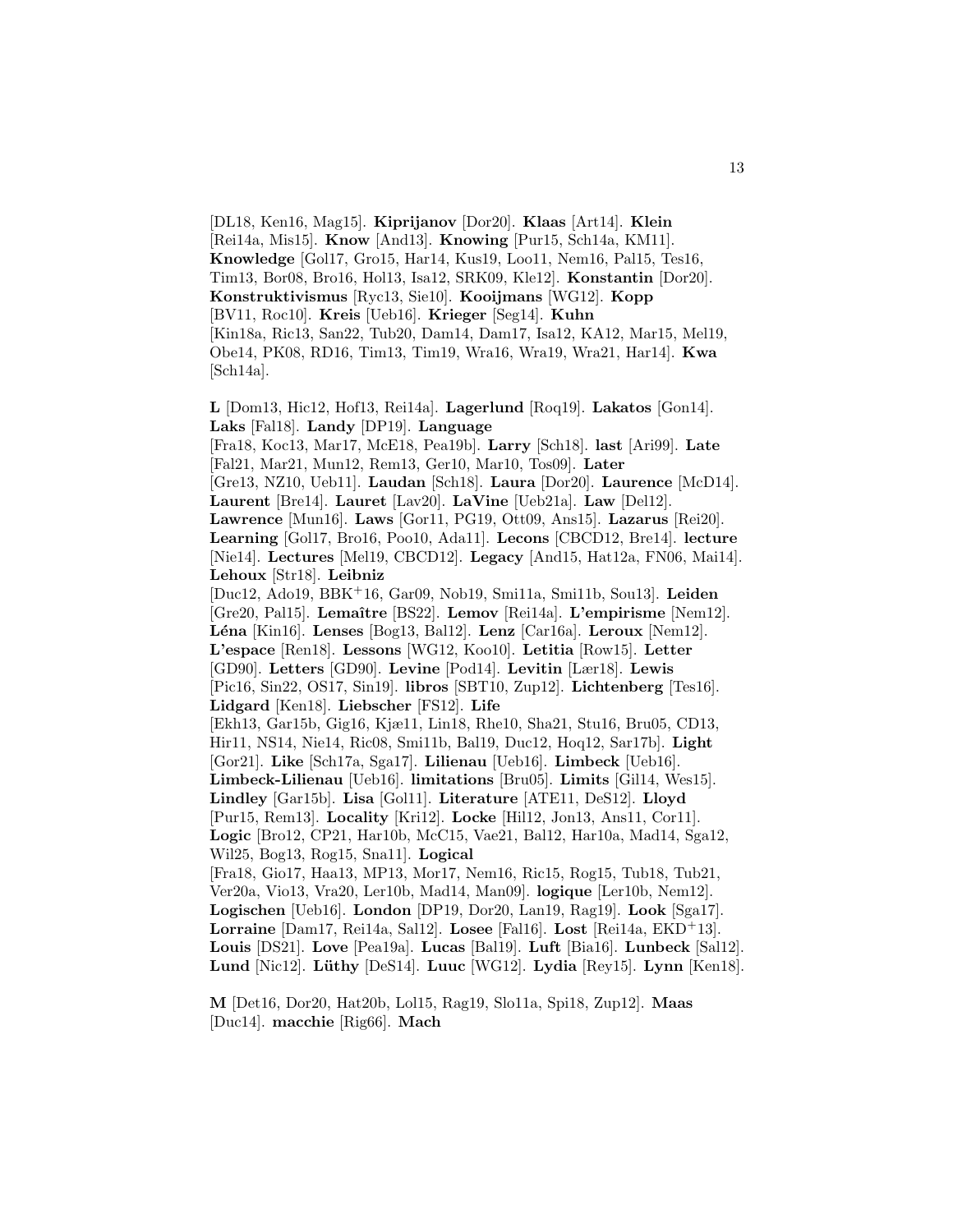[Kra22b, Lan16, Ban14, Bre21a, Buz18, Gor21, Tex21]. **Machamer** [Dom11]. **Machines** [Duc12, Smi11b]. **Macmillan** [Bal19, Lav20, Sin19, Ste19b]. **Maddy** [Rog15]. **Made** [Eri15, Toa21, Mir17]. **Magic** [Ant13, dCH11]. **Mahut** [Mel17]. **Maia** [And15]. **main** [Dom13, Duc11]. **Making** [Har14, Isa12, vB13, Gro20]. **Man** [Lut12b, Mel17, Mil20]. **Manninen** [Haa13]. **Manning** [Dow17]. **Map** [Kle18]. **Marc** [Mir11]. **Marco** [Gol16, Kat12, McC15]. **Marcum** [Kin18a]. **Margaret** [Gol11, Sar10]. **Maria** [Feo11, Fri15, vS15]. **Marina** [Eat21]. **Mark** [Mun16, Ear13]. **Marr** [Mun12]. **Marshall** [Bon16]. **Marsilio** [Rut21]. **Martin** [BM12, FS12, Hat15b, Pal15, Car16a]. **Martyn** [Pur15]. **Mary** [Pea19a, Gor21, Jha12]. **Massimi** [Sta11]. **Masthead** [Ano16a, Ano16b, Ano17a, Ano17b, Ano18b, Ano18a, Ano19b, Ano19a]. **Material** [Len14, Rus21]. **Materialism** [Gim21, Ari17]. **Mathematical** [Buz21, Cim19, Dob20b, Dun11, Gro20, Mun12, Pad11, Ser21, Gui09, Mar10, Rei06, REG08]. **Mathematicians** [LM15, Mun16]. **Mathematics** [B¨oh06, CCR16, Dun17, Eck18, IW18, Mil16, Mun16, LM15]. **Mathematik** [B¨oh06, Kat12]. **Mathematization** [Mar17]. **Matt** [Ueb21a]. **Matter** [Ano20a, Ano20b, Ano21a, Ano21b, Ano22b, Art14, Ekh13, Rus21, Sha21, dC21, Hir11, vB13, Dow17]. **Matthew** [Dor20, Nic12]. **Maxwell** [Ach13]. **McCartney** [Mun16]. **McCormmach** [Del19]. **McElvenny** [Pea19b]. **McGrew** [Mir11]. **McGuire** [Dom11]. **McKaughan** [Lan19]. **McMullin** [Ano11a]. **McOuat** [Rag19]. **Meaning** [Pea19b, SR18, Mac82, McE18, Tau09, Kuu13, Nas16]. **Measurement** [De 22, Neu18, San16]. **Mechanical** [Jes14, vB13]. **Mechanics** [Bac13, BB12, DeW17a, Fal21, NP22]. **Mechanism** [Eat21, Ito14, Jes11, Bon13, Gau10]. **Mechanisms** [Gar15b, CD13, Hat09, Hat12b, Van11]. **Mechanization** [GR13, Jes14]. **Medawar** [Nie14]. **Medical** [Dem21, Hir11, Ekh13]. **Medicus** [Sie10, Ryc13]. **Medieval** [Ant11, Gla09, Mil15a, GP14]. **Meeting** [Rig66]. **M´elanie** [Row15]. **Melting** [Tub21]. **Memoriam** [Pat18]. **Men** [Tub20]. **Menachem** [Bsc19]. **Mensch** [Teu15]. **Meritocracy** [Llo13]. **Mess** [Reg21]. **Messenger** [GD90]. **Metaphilosophical** [Ole16]. **Metaphysical** [Man15]. **Metaphysics** [Pea18, Vra20]. **Meteorology** [BM12, Gil14, Len14, Pop14b, Mar11]. **Method** [Boy13, Cow12, Dom13, Fra12, Geo19, Pop14b, Ach13, Gim11, GLB12, Gui09, Har11, Dun11, Dun14, Edg20b]. **Methodical** [Gro15]. **Methodische** [Ara19, Gro15]. **Methodological** [BS13, Dil13, Ueb21b, IR11]. **Methodology** [Fra12, Gon14, Kri12, Pen18, Sch18, Duc11, Dom13]. **Methods** [Cre20]. **Metzger** [ASF<sup>+</sup>21, CJ21]. **Meulders** [McD14]. **Meyerson** [Mil15b]. **Meynell** [Row15]. **Michael** [Hic12, Pen17, Rei14a, Hat12a, Jha12, Mil20, Nor18, Nye11, Stu11c, Vat18]. **Michel** [Bre14, Gui14, McD14, Pea19a]. **Michela** [Sta11]. **Michiel** [Zup12]. **Mid** [Pal15]. **Mid-Eighteenth** [Pal15]. **Middle** [Dam14]. **Miguel** [Rot17]. **Mihnea** [Gar15a]. **Milkov** [Ric15]. **Mill** [Esa19, Mag15]. **Miller** [Bon16]. **Mind**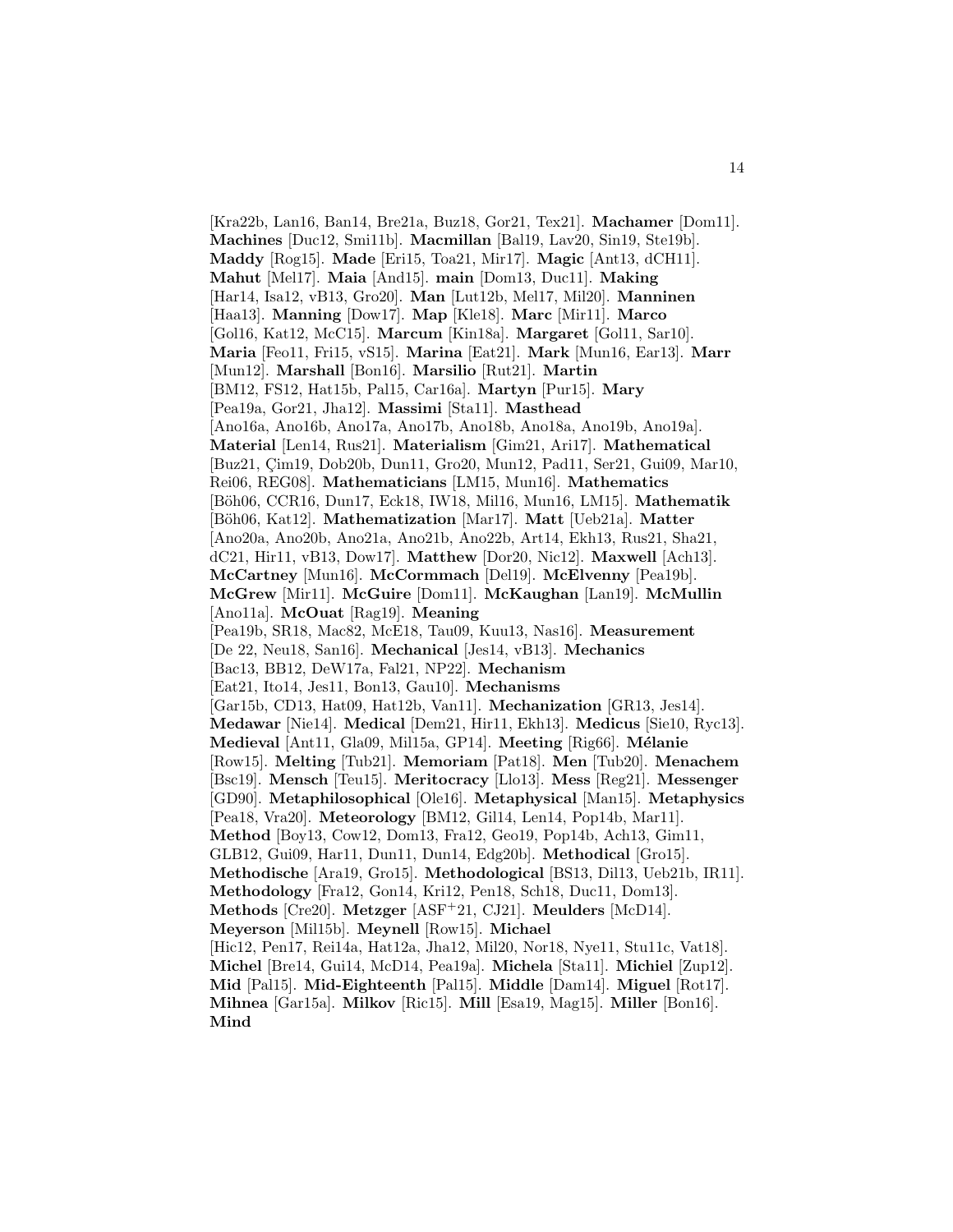[Chi08, Dro11, Jon13, Rei14a, Cor11, EKD<sup>+</sup>13, MM09, Wax13, Dom11, New14]. **Minds** [Tub20]. **Mineral** [Lov16, Gib15]. **Mirabilis**} [Feh21]. **Mirandola** [Rut21]. **Misak** [Pea14]. **Mix** [Bal19]. **Modeling** [MCP19, SB20]. **Models** [Ste13, BJ09]. **Modern** [BF17, Car16a, Dow17, Fra22, Gig16, Gor11, Gui18, Hat15b, Hat20b, Irv12, Jon13, Loo11, Rot17, SB20, Sar17a, Sch16, Spi18, Cor11, GBT17, Mar14, NS14, Ott09, Sch10, SRK09, Yeo14]. **Modernism** [Pea19b, McE18]. **Modernity** [Jes11, Wil08, GG08, Gau10, Bla12]. **Modesty** [Duc17]. **moitié** [Bor11]. **monad** [Gar09, Smi11a]. **Monadology** [Pec21]. **mondo** [Feo11, Tos09]. **Monism** [Tex21, Ban14]. **Montessori** [Fri15]. **Mordechai** [Gui18, Sme14]. **Morris** [Lüt14, Ste19b, Ver20b]. **Morris-Reich** [Ste19b]. **Motion** [PG19, vB13, Art14]. **Motivating** [SF21]. **Movement** [De 19, SDR<sup>+</sup>21]. **Moving** [McM11]. **Mud** [Str18]. **M¨uller** [Cam20, Pen13]. **M¨uller-Wille** [Pen13]. **Multiple** [Cok20]. **Must** [Rei20, Rog15, Mad14]. **Mutio** [Mun12, Mar10].

**N.** [Lun10, Nic12]. **Naaman** [Gre13]. **Naaman-Zauderer** [Gre13]. **Nachtomy** [Gig16]. **Naess** [Rad13]. **Narboux** [Sin22]. **Narratives** [Rag19]. **Nasim** [Rap20]. **Natural** [Ant11, Böh06, Ekh13, Fer22, GR13, Gla09, Gol11, HS09, Hil12, Irv12, Jes14, Ken16, Lov16, Mag15, Mar21, Mar17, Pop16, PG19, SB20, Sim11, Stu11c, Ans11, BV07, Dom13, Duc11, Ebr15, Gib15, Hir11, Sar10, Tos09, DL18]. **Natural-Philosophical** [Dom13, Duc11]. **naturale** [Feo11, Tos09]. **Naturalism** [DFK20, Dem21, Dil13, Sch13, Rus07]. **Naturalization** [Stu11a]. **Nature** [Cap20, Car16a, Dem21, DP19, Det15, Fal17, GS17, Hic12, Lag14, Mar17, PG19, Rag19, Tes16, Wil20, Zam18a, HNS11, Hol10, KW10, Ott09, RH10, Wat13, Are12. Naturwissen [Böh06, Kat12]. Nebulae [Rap20]. **Nebular** [Fra22]. **Neglected** [Buz21]. **Neil** [Pic16]. **nel** [Feo11, Tos09]. **Neo** [MK13, Ray14]. **Neo-Kantian** [MK13]. **Neo-Kantianism** [Ray14]. **Neopositivism** [Vae21]. **Nescire**} [Duc17]. **Netherlands** [Duc14, JM12]. **Neto** [And15]. **Network** [SB20]. **Networked** [Ros22]. **Networks** [Haa13, Man09]. **Neurath** [Cap20, Gro15, Rad13, Stu11a, Ueb21b]. **Neuraths** [Ara19, Gro15]. **neuroscience** [Meu10, McD14]. **Neutral** [Tex21, Ban14]. **Neuzeit** [Hen13, Sch10]. **Newman** [Sim11]. **Newton** [Dom13, Duc14, Dun11, Gui18, Ach13, BS14, BF17, Bor11, BF12, Cal15, Dom13, Duc11, Duc14, Gui09, Har11, JM12, Koc13, Sch11a, Slo11b, Sme14, Bel13]. **Niccol`o** [Dun11]. **Nicholas** [B¨oh06]. **Nicholls** [FS12]. **Nicolaidis** [Mag12]. **Nicolaus** [B¨oh06, Kat12]. **Niemann** [Sar17b]. **Nietzsche** [Gie12, Joh10]. **Nieuwentijt** [Duc17]. **Nikolay** [Ric15]. **Nineteenth** [CP21, FS12, Hat12a, Lat11, Pen18, Pod14, Rap20, Sch21, LNN12, ABS10, FN06, NL12]. **Nineteenth-Century** [CP21, FS12, Hat12a, Lat11, Pen18, ABS10, FN06, NL12]. **NJ** [Gro20]. **Noa** [Gre13]. **Noble** [GP14]. **Noether** [Toa21]. **Noncanonical** [SB20]. **Nordic** [Haa13, Man09]. **Nordmann** [Hat12a]. **Norman** [Ryc13]. **Norms** [Car16a, Len11]. **Note** [Ano22a, Pat17, Pat20, Pat21a, Pat21b, Pat21c].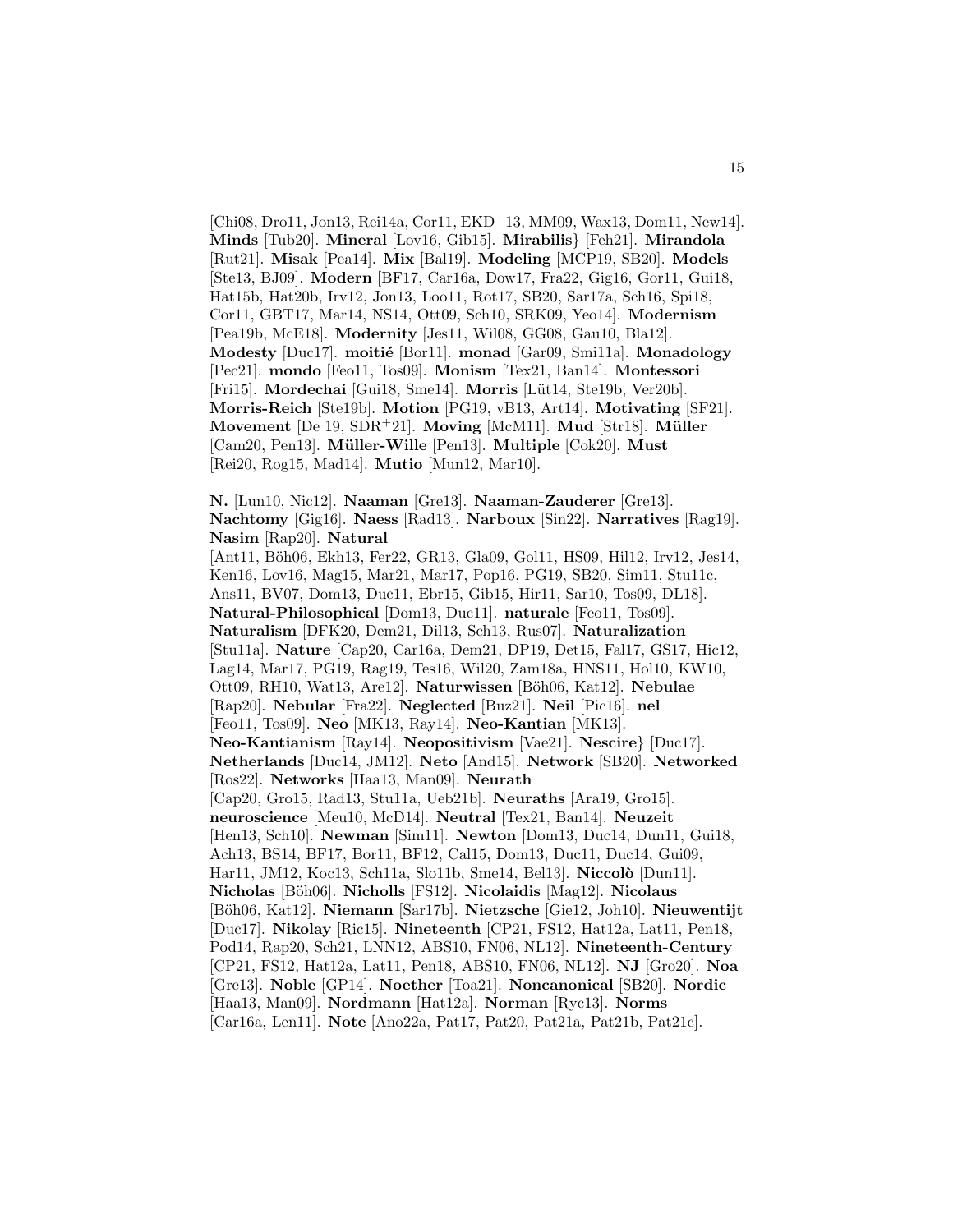**Notebooks** [Yeo14, Sar17a]. **Nothing** [GS17]. **Nouveau** [dP21]. **Novel** [Bia16]. **Novoa** [Pod14]. **Number** [Cok20, Böh06]. **Numbers** [Hic12, Hof13]. **NY** [Tub20]. **Nyden** [Gar15a]. **Nye** [Jha12]. **Nyhart** [Ken18].

**objectif** [Bre11]. **Objective** [Gub19, Bre11]. **Objectivity** [Toa13]. **Observation** [Ben13, Her19, HA12, Kub18, Nic12, DL11, Lun10, Sal12]. **Observatories** [Lat11, ABS10]. **Observing** [Rap20]. **Occasions** [Ric12]. **Oddi** [Mun12, Mar10]. **Oeuvres** [CBCD12, Bre14]. **Ofer** [L¨ut14]. **Often** [Pec21]. **Ogden** [Pea19b, McE18]. **Ohad** [Gig16]. **Olen** [Sin19]. **Omar** [Rap20]. **Omens** [Hic12, HNS11]. **Ontology** [Slo11b]. **opinions** [Gal57, GD90]. **Opposition** [Sou13]. **Opus** [Gam15, Van13, McN16]. **Order** [Det15, Pea19a, Gib15, Wat13, Lov16]. **Ordinary** [Fra18]. **Organicism** [Teu15, Men13]. **Organization** [Zam18a]. **Origin** [Dil13, Fal18, Sme14, BF12]. **Origins** [Bla12, Edg20a, Jha12, Mil15a, Ros22, Sta16, Wil08, Nye11]. **Orthodoxy** [Mag12, Nic11]. **Ostwald** [Del12]. **Other** [Mar21]. **Ott** [Gor11]. **Otto** [Ara19, Gro15, Lat11, Gro15]. **Our** [Can16, Sau17, Rei20]. **Overcoming** [Vra20]. **Oxford** [Eck18, Hat20b, MP18, Rus19, CCR16].

**P** [Rem13]. **Padua** [Omo21]. **Paleobiology** [Gri13, Sep12]. **Palgrave** [Bal19, Lav20, Sin19, Ste19b]. **Pansophia**} [Duc17]. **Paola** [Eat21]. **Pap** [Stu11b]. **paper** [Bsc19, Cam20, Lan19, MP18, Rag19, Rus19]. **Paradigms** [Tub20]. **Paradoxicality** [Ade15]. **Parmenides** [Mil14a, Gra13]. **Parsons** [Har14, Isa12]. **Part** [Dun16, Dun17, dCH11]. **Particle** [ST16]. **Parts** [Slo11b]. **Past** [Dor20]. **Path** [Ain12, Mos14, God10]. **Patrick** [Rot17, Ito14]. **Patton** [Rey15]. **Paul** [Zup12, Mir17, Rei14a, Sch13]. **Paved** [The20]. **Paz** [vS15]. **Peckhaus** [Ric15]. **Pedagogy** [Gro15]. **Peeling** [Bal12, Bog13]. **Peirce** [Pea18]. **Penelope** [Rog15]. **Pennsylvania** [Mil20]. **Perception** [Neu20]. **Perinetti** [Gre15]. **period** [Sch10]. **Periods** [Gre21]. **Perrin** [Cok20, Hud20, Iva13, Iva20]. **Personal** [Tim13]. **Perspective** [MCP19]. **Perspectives** [Car16a, OS17, Seg14, Sin19, Tur11, Fee10, Kri11, Wat13, dP14, Cap20, Det15, Ken18]. **Peter** [Bac13, Dom11, Duf11, Dun14, Hic12, Hil12, Sin19]. **Petit** [Bre18]. **Petrarch** [Sga17]. **Phenomena** [Cim19]. **Phenomenology** [Cau20, NP22]. **Philadelphia** [Mil20]. **Philip** [Fut14]. **Philipp** [Mor17, Ueb11]. **Philippe** [Sin22]. **Phillip** [Mil14b]. **Philosopher** [Ant22, Can16, CJ21, Cok20, Sau17, vS15, dP14]. **Philosophers** [CW19, Hon18, Ric12]. **philosophes** [Bre15]. **Philosophical** [Ari17, Dom13, Ken18, Kob14, Kra22a, Duc11, Ric10]. **Philosophie** [Fee18, Bor11, Bre14, CBCD12, Ler10a, Ler10b, Bre18]. **Philosophies** [Gro20, Sch21]. **Philosophische** [Nor18]. **Philosophy** [And13, And15, BM16, Bia16, BC17, Bre21a, Bre21b, Bsc19, Buz21, Cap20, Car16a, Cau20, Chi08, Cob12, CBCD12, Dam14, DeS14, Del17, Dob20a, Dom13, Dor20, Dro11, Eat21, Ekh13, Fal18, Fal21, Fol22, FMB12, Fri15,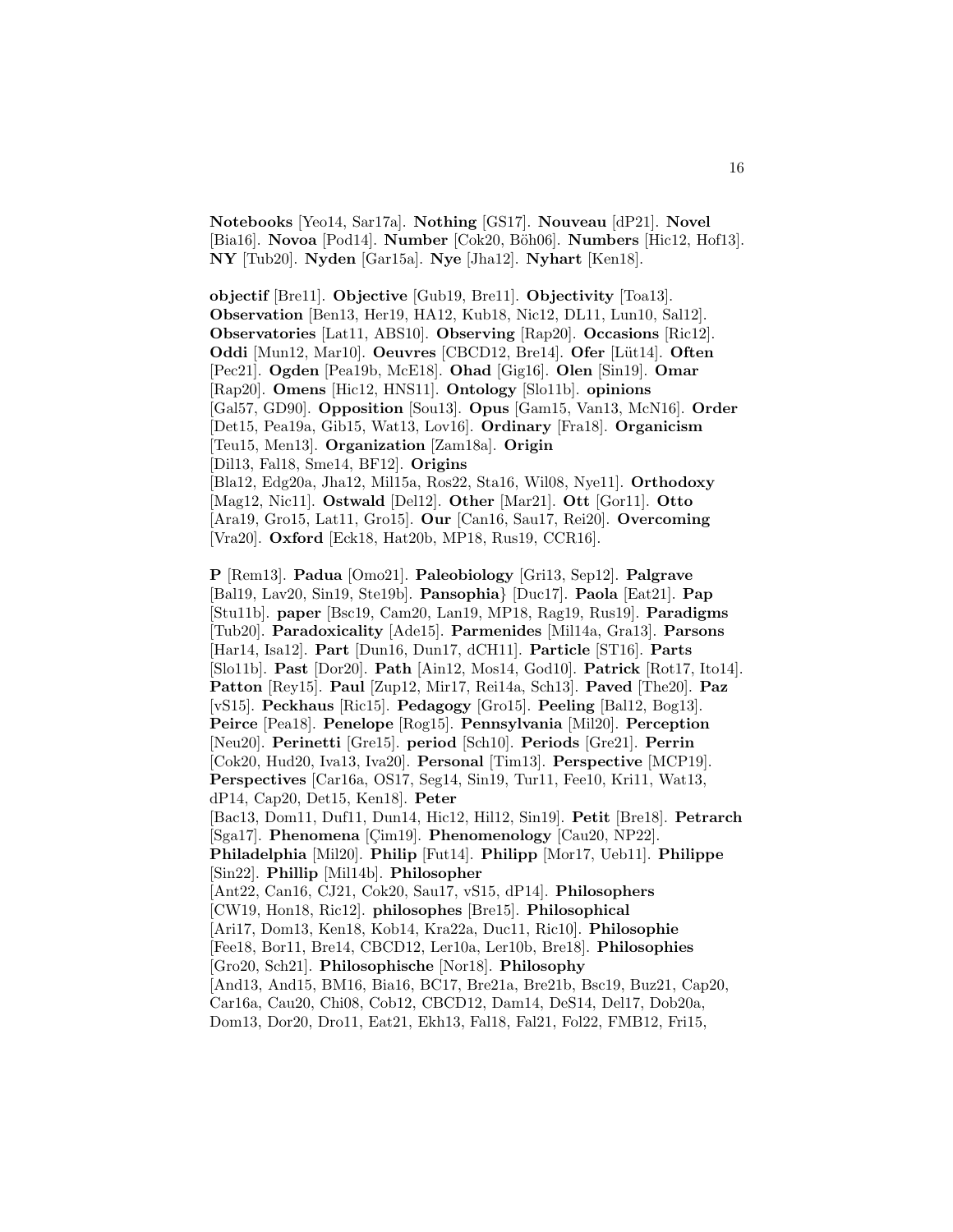Gaf10, Gam15, GR13, Gaw11, Gla09, Gol11, Gor21, Hat15b, How22, Irv12, Iva17, Jes14, Kin18a, Kle12, Koe13, Kor18, Lær18, LH16, Lan19, Lev15, Loo11, Lut12b, MCP19, Mar15, Mar17, MAKA09, MV18, MP13, Mil16, MK13, Mos14, Par11, Pat14, Pea19a, Pre17, PG19, Rem13, Ric12, Ric15, Rom12, Ros22, Row15, Rus09, Ryn14, SB20, Sch18, Sch11a, Seg14, Sta11, Ste19a, Ste20, Ste13, SF21, Stu16, Tim19, Ueb17, Ver20b, Vio13, Wra19, Wue13, Zam18a, Ans11, ADJ<sup>+</sup>15, BJ09, Bar13, Bor08, Bor11]. **philosophy** [DeW04, Duc11, Fis17, Ger10, God10, Hir11, Kri11, Ler10a, Ler10b, Lüt12a, Mai14, Mar14, Mas08, Men13, NS14, Ott09, Sar10, SRK09, Stu15a, Van13, Wei08, Zam18b, vB13, Hat20b, Mir11, Rey15, Roq19, Ant11, Det16, Dow17, Duf11, Gig16, Gor11, Hil12, Jes14, Teu15, Ueb21a]. Physical [Cim19, Esa19]. **Physicist** [Can16, Del19, JM17, Sau17]. **Physics** [Ant22, Ant11, Del19, Dob20b, Fal17, Gla09, JM17, Ros13, ST16, Gim12, Tes16]. **Physiogony** [Fer22]. **Physiology** [Pea18, Ste19a, Zam18b]. **Piaget** [Buz21]. **Pickering** [Kin16, Pea19a]. **Pico** [Rut21]. **Pieces** [Dom13]. **Pierre** [Buz18]. **Pittsburgh** [Pea19a]. **Place** [Lav20]. **Planck** [Del12]. **Plato** [Gre20, Hor13, Mil14b]. **Platonic** [Omo21]. **Please** [Lon13]. **Pluralism** [Bok08, Bsc15, Feh21]. **Poincar´e** [BM16, BC17, Bre15, Dun16, Dun17, Iva13, Sch17a, Sta16, Stu16, dP14, dP21, vS15]. **Point** [Ant11, Gla09]. **Polanyi** [Jha12, Nye11, Tim13]. **polarity** [BV07, Sim11]. **Political** [Rom12]. **Politics** [Pea19a, Ros13, Sch17a, Tub20, Gim12]. **Pomponazzi** [BM12, Mar11]. **Poole** [Ada11]. **Popper** [Sar17b, Bsc15, ES17, Nie14, Sha20]. **Popperian** [Sha20]. Populärwissenschaftliche [Nor18]. Positive [Bre21b, Bre14, CBCD12]. **Positivism** [Bre21b, DS21, Fra18, Mil15b, Ver20a]. **positivisme**} [dP21]. **Postempiricism** [Gor21]. **Posterior** [Gol17, Bro16]. **Postgenomics** [Cam20]. **postumum** [Van13, Gam15, McN16]. **Pot** [Tub21]. **Potatoes** [Bog13, Bal12]. **Powers** [Edd15, SDR<sup>+</sup>21]. **Pp** [Ara19, Bal19, Bsc19, B¨ut20, Cam20, Cap20, Cre20, Del19, DP19, Dob20a, Dor20, Geo19, Gre20, Gro20, Hat20b, Lan19, Lav20, Mil20, MP18, Pal15, Pea19a, Pea19b, Rag19, Rap20, Roq19, Rus19, Sin19, Ste19a, Ste19b, Tub20, Ver20b]. **Practice** [Cob12, CP21, Ken16, Pal15, Pop16, Ebr15, Hol13, Gro20, DL18]. **Pragmatic** [Kub18]. **Pragmatism** [OS17, Sin19]. **Pragmatisms** [Tub21]. **pragmatists** [HMJ15, KK60, Mis13, Pea14]. **Praxis** [Vra20]. **Precization** [Rad13]. **Precursors** [CJ21]. **Preestablished** [Gub19]. **Preformation** [Nob19]. **Prehistory** [Ser21]. **première** [Bor11]. **Present** [Bei22, Dor20, KM11, Sch14a]. **Present-Day** [Bei22]. **Presentism** [Vir22]. **Presocratic** [Fal18]. **Press** [Bsc19, Büt20, Cam20, Cre20, Geo19, Gro20, Hat20b, Mil20, MP18, Pea19a, Pea19b, Rap20, Rus19, Ste19a, Tub20, Ver20b]. **Preston** [Kor18, Kra22b]. **Princeton** [Gro20]. **Principia** [Dom13]. **Principle** [Hun14, AP22, Edg20b]. **Principles** [Boy13, Gro15, PG19, GLB12, SRK09, Loo11]. **Prinzipien** [Ara19, Gro15]. **Priori** [Sin22, Stu15a, Iva17, Stu11b]. **Probability** [Pad11, Rei06, REG08]. **Problem** [Hat20b, Kob14, Sha20, Wue13, Ric10, STP15, Kin16]. **Problems** [Plu11, dP14]. **Proceedings** [Rig66]. **Program** [Dam14]. **Programmatic**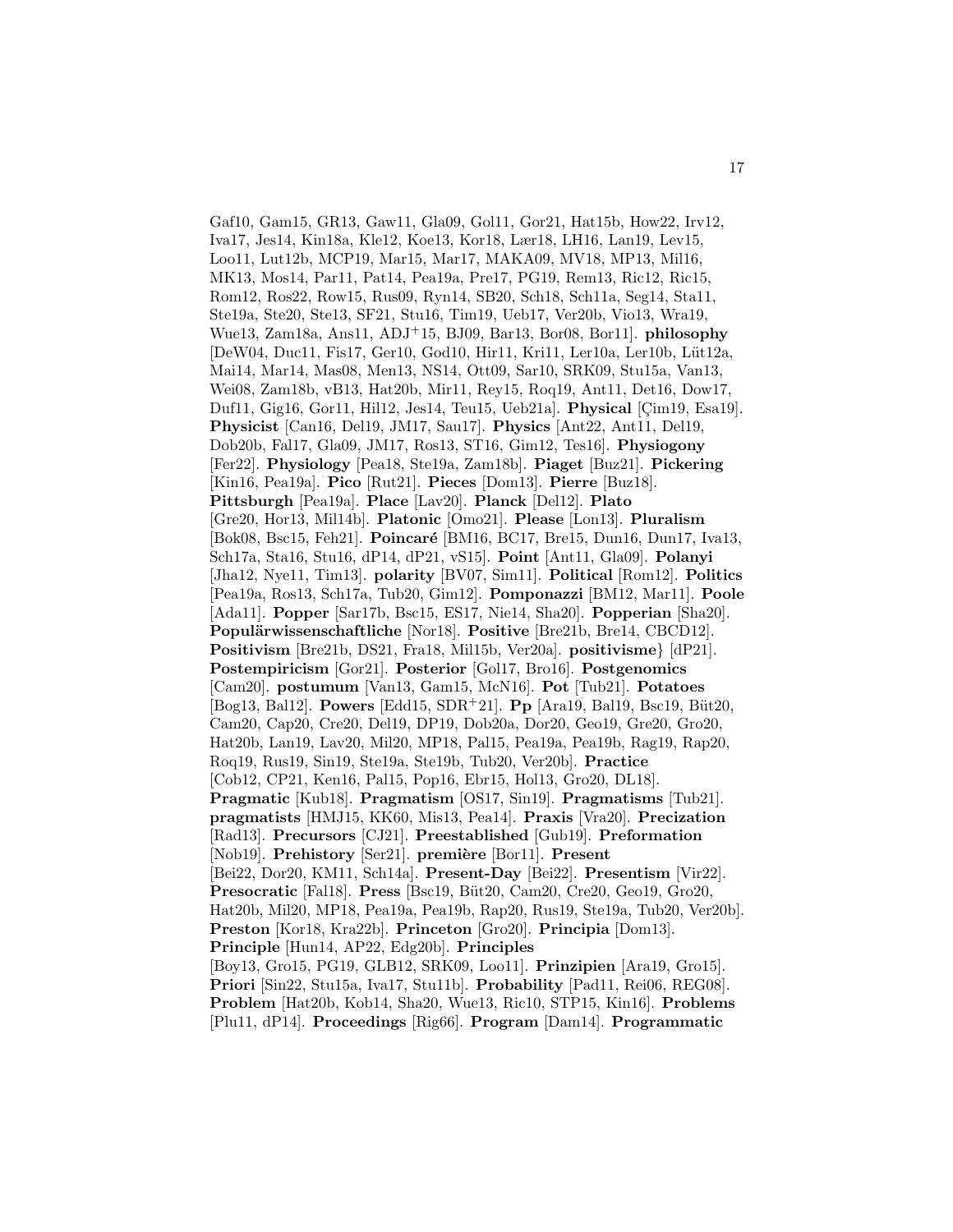[Sch11a]. **Progress** [Pea19a]. **Project** [Kin18b]. **Proliferation** [Bsc15]. **Proof** [Hud20]. **Proper** [Gam15, Van13]. **Protocol** [Cat12, Ueb07]. **Protocol-Sentence** [Cat12, Ueb07]. **Protoplasm** [Pea18]. **Psychologism** [Kin18b]. **Psychology** [DFK20, Dam20, Fré20, Fri15, Ole16, Vae21]. **Public** [Stu16]. **Pulte** [Nor18]. **Pure** [McC22]. **Purity** [Ant13]. **Purposiveness** [Lin18]. **Putnam** [Cre20]. **Putting** [Dom13]. **Pythagoreanism** [Hor13, Mil14b].

**Quaestiones** [SBT10, Zup12]. **Qualities** [San16]. **Quantities** [San16]. **Quantum**

[Bac13, BB12, Bok08, Bok15, Fal21, Hep11, NP22, Wüt14, Cao10, Sto13]. **Quantum-Classical** [Hep11]. **Quarter** [BBK<sup>+</sup>16]. **Quentin** [Sin22]. **Quest** [Bok15, Kuu13, NP22, Sch17b, Ueb18, Mac82, Sto13, Tau09]. **question** [Fan12, Ela13]. **Questions** [Cro16, Bru05, BZ14, Gim11, Cow12]. **Quine** [Cre20, Ade15, FA11, Gub19, Lav20, Ver20b].

**R** [And15, Gie12, Hil12, Hof13, Lun10, Nic12, Row15, Sim11]. **Rabouin** [Eck18]. **Race** [MRR17, Ste19b, Ueb21a]. **Radical** [Hat15a]. **Radick** [Tab11]. **Ragnar** [Her19]. **Raison** [Bre11, CL12]. **Ramus** [Ans15]. **Raphael** [B¨ut20, Mun12, Mar10]. **Rather** [Her19]. **Rational** [Sha21]. **Rationalism** [Bsc15]. **Rationalists** [FPS11, Gre15]. **rationality** [EKD<sup>+</sup>13, Rei14a]. **Raum** [Fee18]. **Raz** [L¨ut14]. **Reader** [Cau20, MV18, Pat14, PK08, Lan19, Rey15]. **Reading** [BF17, Dom13, Mos14, God10, B¨ut20, Gui18]. **readings** [Rus09]. **Real** [Sou13]. **Realism** [Ain12, BC17, Cim19, DP19, Hat15a, Iva13, Kle15a, Neu20, Wes15, Wra21, Cao10, W¨ut14]. **Realism/Antirealism** [Wra21]. **Realistic** [Ban14, Lan16]. **Reality** [BV11, Hud20, Neu20, NP22, HMJ15, Rei06, REG08, Roc10, Pad11]. **Really** [Hud20, Pal15]. **Reason** [DP19, Gol11, Gre13, How22, NZ10, Rei14a, Bre11, EKD<sup>+</sup>13, Sar10]. **Reasoning** [Hun14]. **Reassessing** [Mar17]. **Rebecca** [Rei14a]. **Received** [Lut12b]. **Reception** [Buz21, Iva20, Ver20a, Mel17]. **Reck** [Ser21]. **reconceived** [Ban14]. **Reconsidered** [Cap20]. **Reconsidering** [Pat11]. **Record** [Gri13, Sep12]. **Reductionism** [Bok08]. **Reexamining** [Bok08, Hep11]. **Reflections** [Dam17, Iva20, RD16, Tes16]. **Reform** [Edd15, Pow12]. **Reformation** [Mil20]. **Rega** [Pic16]. **Regimens** [Cor11, Jon13]. **Regius** [Dob20a]. **Reich** [Ste19b]. **Reichenbach** [Pad11]. **Reisch** [Tub20]. **Rejecting** [Ueb21b]. **Rejection** [Sou13]. **related** [Nie14]. **Relation** [Bok08, Hep11]. **Relationship** [SB20, Tim19]. **Relativism** [DFK20]. **Relativity** [Sta16]. **Religion** [Hat15b, Kle15b, Bor11, Bre18, GP14, Gim12, Mar14, Ros13]. **Religious** [Mun16, LM15]. **Renaissance** [Ekh13, Mar11, Mun12, BM12, Hir11, Mar10, Rut21, Sga17]. **Renaud** [Eck18]. **Ren´ee** [B¨ut20]. **Renouvier** [Sch11b, Sch17a]. **Repercussion**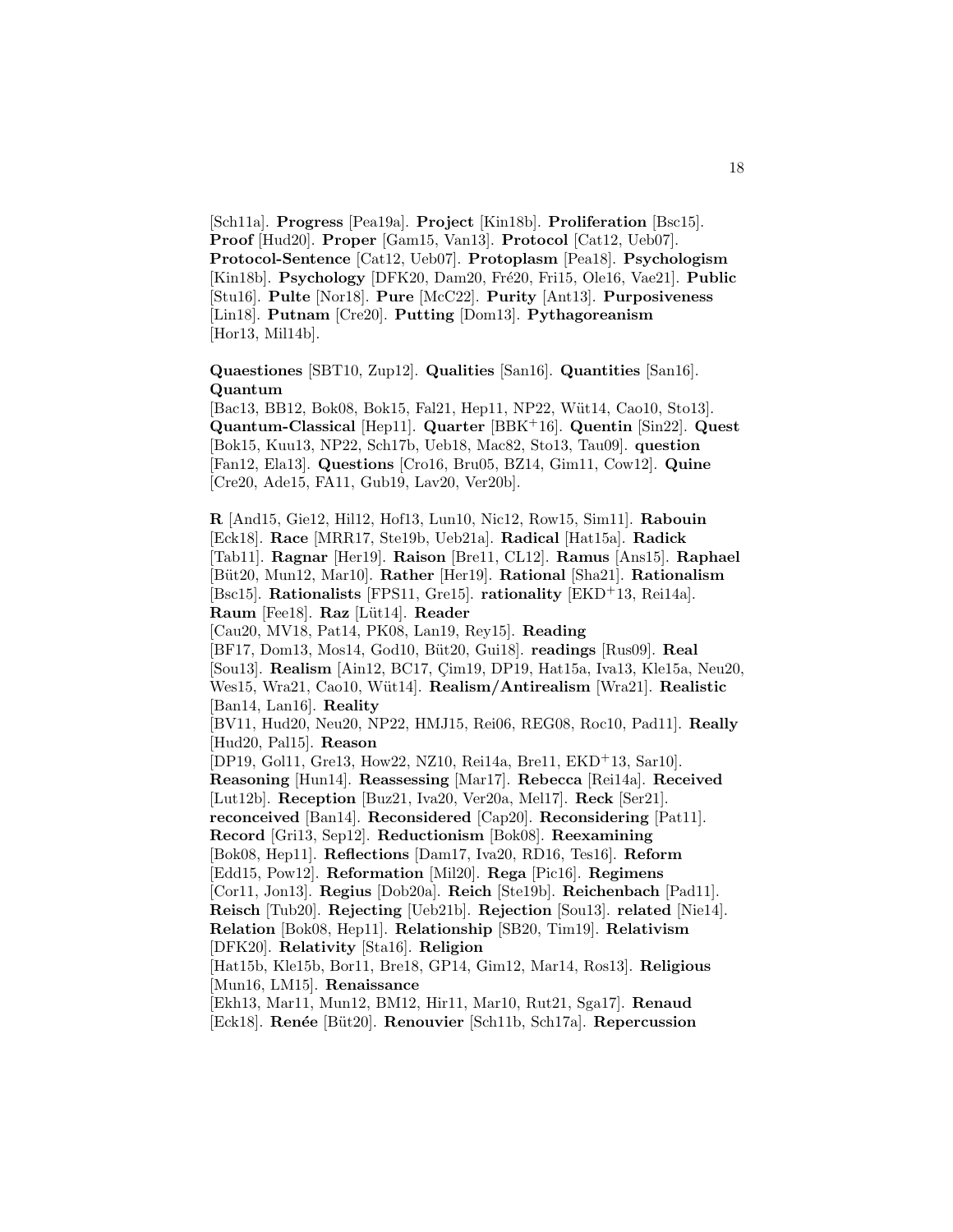[Gon14]. **Representation** [De 22, Gro15, Pad11, Rei06, REG08]. **Representational** [Neu18]. **Representing** [Bon16]. **Republic** [JM12, Duc14]. **Rereading** [Sep12, Gri13]. **Response** [Vat18]. **Restraints** [Ear13, Bor10]. **Rethinking** [Irv12]. **Review** [ASF<sup>+</sup>21, Ada11, And15, Ant11, Ant13, Ara19, Are12, Ari17, Art14, Bac13, Bal19, BM12, Bel13, Ben13, BV11, Bia16, Bla12, Bog13, Bok15, Bon16, Boy13, Bre14, Bre18, BS13, Bsc19, Büt20, Cal15, Cam20, Cap20, Car16a, Car16b, CL12, Cat12, Cow12, Cre20, Cro16, Dam17, DeS12, DeS14, DeW17a, Del19, DP19, Det15, Det16, Dob20a, Dom11, Dom13, Dor20, Dow17, DL18, Dro11, Duc12, Duc14, Duf11, Dun11, Dun14, Ear13, Eat21, Eck18, Edd15, Ekh13, Ela13, Fal17, Fal18, Fal16, Fal21, Fee18, Feo11, Fog12, Fra13, FS12, Fut14, Gam15, Gar15a, Gar15b, Gaw11, Geo19, Gie12, Gig16, Gol11, Gol16, Gol17, Gor11, GBV<sup>+</sup>22, Gre13, Gre15, Gre20, Gri13, Gro20, Gui18, Gui14, Haa13, Har14, Hat12a, Hat15b]. **Review** [Hat20b, Hen13, Hep11, Hic12, Hil12, Hof13, Hoq12, Ito14, Iva17, Jes14, Jha12, Jon13, Kat12, Ken18, Ken22, Kin18a, Kin16, Kjæ11, Kle12, Kob14, Kor18, Kra22b, Kuu13, Lær18, Lag14, Lan19, Lan16, Lat11, Lat14, Lav20, Ler11, Lol15, Loo11, Lov16, Lüt14, Mag12, Mar17, McC15, McD14, Meh14, Mel17, Men15, Mil14a, Mil14b, Mil20, Mil15a, Mir17, Mir11, Mon15, MP18, Mos14, Mun12, Mun16, Nas16, New14, Nic12, Nor18, Obe14, Pad11, Pal15, Par11, Pea14, Pea19a, Pea19b, Pen13, Pen17, Pet18, Pic16, Pod14, Pop16, Pra13, Pur15, Rag19, Rap20, Rei14b, Rei14a, Rem13, Ren18, Rey15, Ric13, Ric15, Rog15, Roq19, Ros13, Rot17, Row15, Roz13, Rus19, Ryc13, Ryn14, Sal12, San22, Sar17a, Sar17b, Sau17, Sch14a, Sch13]. **Review** [Sch21, Seg14, Ser21, She11, SR18, Sim11, Sin19, Sin22, Slo11a, Sme14, Smi11a, Sna11, Spi18, ST16, Sta11, Ste19a, Ste19b, Ste13, Str18, Stu11c, Tab11, Teu15, Tub18, Tub20, Tur11, Ueb16, Ueb18, Ueb21a, Van11, Ver20b, WG12, W¨ut14, Zam18a, Zup12, dP16, vS15]. **Reviews** [Jes11, Nem12]. **Revision** [IW18]. **Revisited** [Dam20, Obe14, KA12]. **revolution** [Sar10, Bon16, Gol11]. **Revolutions** [Dam17, Kin18a, Kuh62, Kuh70, Kuh96, KH12, Mar15, Par11, KA12, Wei08, Obe14, Ric13, RD16, Wra16, PK08]. **Rey** [Bre21b]. **Rheinberger** [Cam20, Hoq12, Pen13, Pra13]. **Richard** [Gaw11, Kob14, Meh14, Sar17a]. **Richards** [Dam17, Kjæ11, Kob14, Pen17, Rus19]. **Riddle** [Sch13, Rus07]. **Riehl** [Bia14]. **Riemannian** [Gio17]. **Rise** [Jes11, Jes14, McC15, Zam18a, Gau10, Sga12]. **Risk** [ER17, Rus19]. **Ritter** [Are12, Hol10, RH10]. **Road** [Kle18, The20]. **Robert** [Eat21, vS15, Dam17, Kjæ11, Pen17]. **Robino** [Eat21]. **Rocke** [BV11]. **Roger** [Det16, Roz13]. **Rogers** [Loo11]. **Rohault** [Dob20b]. **Roi** [Gro20]. **Role** [Bre21a, Cok20, Pea18]. **Rome** [GP14]. **Ronald** [Hic12, Hof13]. **Rothacker** [Ste20]. **Rougier** [DS21]. **Routledge** [DP19, Dor20, Rag19, Roq19, LH16]. **Roux** [BS13, Jes14]. **Roy** [Gim21, dP21]. **Royce** [Gan21]. **Rudolf** [Dew17b, Ren18]. **Rupnow** [Ste19b]. **Ruse** [Pen17, Hon18]. **R¨usen** [SR18]. **Russell** [Del19, Sch13, Ban14, Lan16]. **Ruth** [Ant11]. **Ruysch** [Koo10, WG12].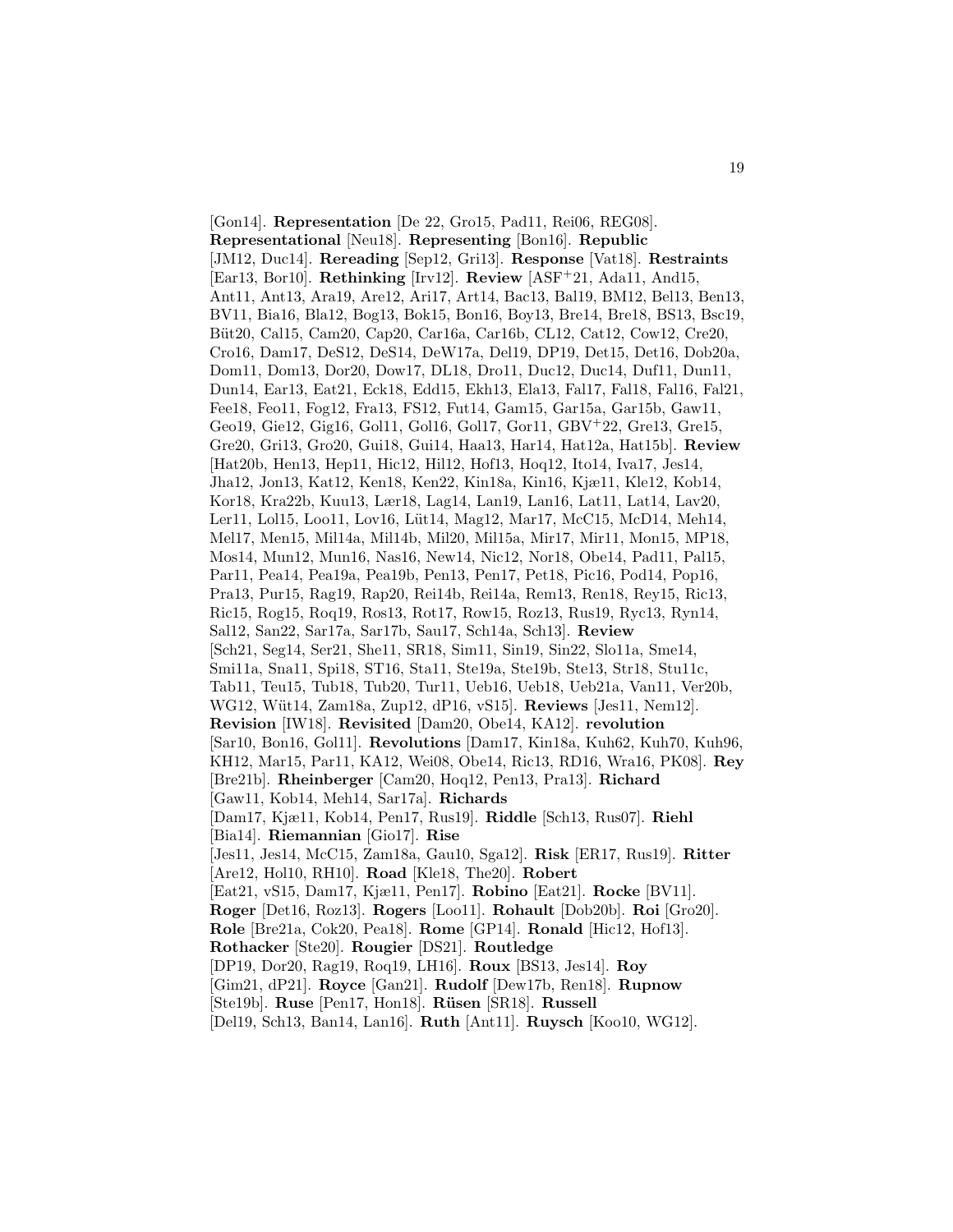**S** [Dor20, Esa19, Ric13, Tub20]. **Sachs** [Sin19]. **Salisbury** [Mon15, Blo12]. **Sanders** [Pea18]. **Santayana** [Neu20]. **Santayana/Strong** [Neu20]. **Sarasohn** [Gol11]. **Sarukkai** [Rag19]. **Sauter** [Mil20]. **Savant** [Pal15, Hol13]. **Saving** [Cim19]. **Scale** [BS22]. **scepticism** [Bet10, Meh14]. **Scheiner** [She11]. **Schelling** [Fol22, Ste19a, Zam18b]. **Schemata** [Wil20]. **Schickore** [Geo19]. **Schiemann** [Nor18, Stu11c]. **Schiemer** [Ser21]. **Schliesser** [Cal15]. **Schmaltz** [Det16, Hat20b, Lol15, Slo11a, Spi18]. **Schmaus** [Pea19a]. **Schmid** [Hen13]. **Scholars** [Hol13, Pal15]. **Scholarship** [Jes14]. **scholastics** [Gre91, Ari99, Ari11, Roz13]. **School** [Omo21, Vra20]. **Schriften** [Nor18]. **Science** [ATE11, And13, Are12, BM16, BC17, Bre21a, Bre21b, Bro12, Cap20, Chi08, CJ21, Cob12, CP21, Dam14, Dam17, DeS12, Del17, DP19, Dob20a, Dow17, Dro11, Duc12, Duf11, ER17, Fol19, FMB12, Fut14, Gaf10, Gam15, Gor21, Gra13, Gui14, Iva17, Jes11, Jes14, Jew12, Kin18a, Kle12, Kle15b, Kri11, Lær18, Lan19, Lat11, Lev15, Lov16, Lut12b, Mac82, Mar15, MV18, Mel19, Mil16, Mil15a, Mir11, MK13, Nic11, Pal15, Pea19a, Pen18, Rei20, Rey15, Ric12, Rom12, Ros13, Ros22, Row15, Sch14a, Sch18, Sch11b, Sch17a, Sch21, STP15, Sta11, Stu21, Stu16, Tau09, Tim19, Ueb17, Wra19, ABS10, BJ09, Bal13, Blo12, Bor08, Bor11, Bou13, Bre18, Bru05, Car18, DeW04, Ebr15, FN06, GCM12, GG08, Gau10, Gib15, Gim12, HNS11]. **science** [Hol10, KM11, Ler10a, Ler10b, Lüt12a, Mar14, Mas08, MAKA09, Nye11, Pat14, RD16, RH10, Stu15a, Ter10, Van13, Wei08, Yeo14, dP14, MCP19, Dor20, Kin16, Kuu13, Mag12, Mil14a, MP18, Nas16, Rag19, Rei14b, Rus19, Seg14, DeS14, Gaw11, Hat12a, Hat15b, Hic12, Jha12, Lüt14, Mon15, Par11, Pop16, Sar17a, Seg14, Ste13, Ueb18, vS15, Ler11, Ren18]. **Sciences** [Böh06, Büt20, CCR16, Gig16, Har14, HS09, CD13, Isa12, Ler10a, Ler10b, NS14, Smi11b, ASF<sup>+</sup>21, Eck18, Gar15b, Stu11c]. **Scientia** [SRK09, Loo11]. **Scientific** [BJ09, BV11, Bon16, Boy13, Bsc19, Cow12, CP21, Dam17, DP19, Dom13, DL18, Feh21, Fra12, Gol11, Iva13, Jes11, Ken16, Ken18, Kuh62, Kuh70, Kuh96, KH12, Nic12, Obe14, Pop14b, Rei20, RD16, Ric13, Rom12, Sal12, Tes16, Toa13, Vae21, Vio13, Wra16, Ach13, Bru05, DL11, Fis17, GG08, Gim11, GLB12, Har11, KA12, Lun10, PK08, Roc10, Sar10, Bre11, Ste13]. **Scientifically** [Geo19]. **scientifique** [Bre11, CL12]. **Scientism** [Vra20]. **Scientists** [Nas16]. **Scott** [Ade15, Ken18]. **Scotus** [Cro16, BZ14]. **Scribal** [B¨ut20]. **Sean** [Ver20b]. **Search** [Gar15b, CD13]. **Sebastian** [Bia16]. **Second** [Del19, JM17, Pec21, Sch21, Vat18, Del12]. **secondo** [Feo11, Tos09]. **Secrets** [Sar17b, Nie14]. **Section** [BV22]. **Seen** [Ben13, HA12]. **selected** [KK60]. **selection** [Bor10, Ear13]. **Self** [Gan21]. **Sellars** [Gim21, Hat15a, Neu20, Ole16]. **Sellers** [Dor20]. **Semantic** [Det18]. **Sense** [Gro20, Kjæ11, Ric08]. **Senses** [SDR<sup>+</sup>21]. **Sensibility** [Jes11, Pur15, Gau10]. **Sensitive** [Sha21]. **Sentence** [Cat12, Ueb07]. **Sepkoski** [Gri13]. **Set** [Ver20b]. **Settecento** [Tos09, Feo11]. **Seventeenth** [And15, DeS12, Loo11, Mar17, Mai14, ATE11, Jes14, SRK09]. **Seventeenth-Century** [And15, Loo11, Mai14, Jes14, SRK09]. **Sgarbi**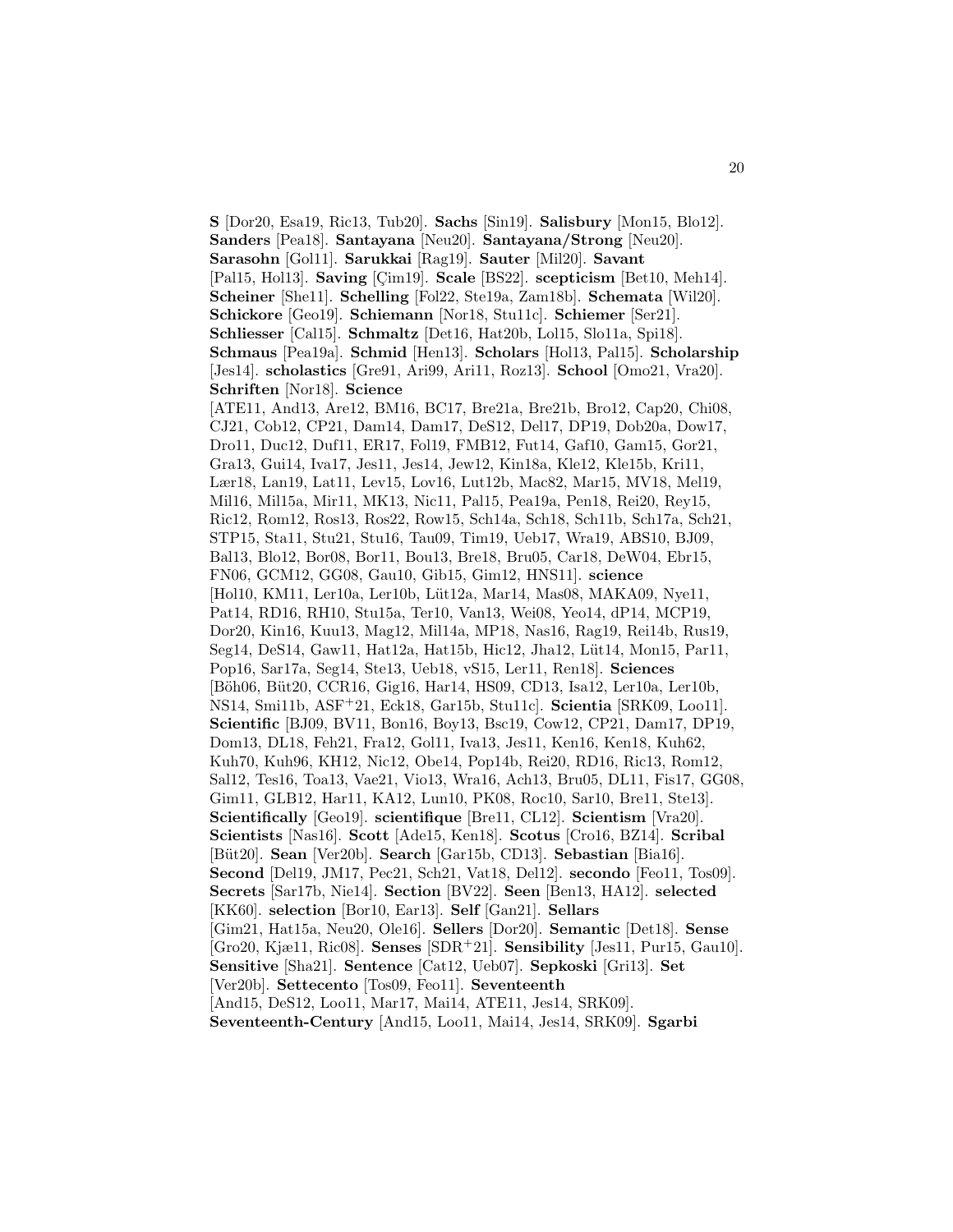[McC15]. **Shank** [Hic12]. **Shape** [Wil20]. **Shaping** [Jes11, GG08, Gau10]. **Shared** [Gub19]. **Shaw** [Ken22]. **Shifting** [ES17, ST16]. **Shifts** [Ole16]. **Sibum** [Lat11]. **Sidney** [Mil14b]. **siècle** [Bor11]. **Sieroka** [Ryc13]. **Sierpiński** [The20]. **Sight** [Nas16]. **Sigmund** [Ueb18]. **Significance** [HS09, Stu11c, Ueb11, Fal18]. **Sir** [Pen18]. **Sitter** [BS22]. **Sixteenth** [LH16, Roq19]. **Skepticism** [And15, Sch13, Mai14, Rus07]. **Sketching** [Rap20]. **Slime** [Str18]. **Slipher** [Fra22]. **Slopes** [Tub21]. **Slowik** [Mar17]. **Smith** [Duc12, Gig16, Gre15]. **Snake** [Geo19]. **Sneedified** [Dam14]. **Snezana** [Mun16]. **Soames** [Ade15]. **Social** [Jha12, Sch11b, Vra20, Nye11]. **société** [Bou13, Gui14]. **society** [Bou13]. **Sociology** [Kus19, Vae21]. **Socrates** [Mil14a, Gra13]. **solari** [Rig66]. **Soler** [Kin16]. **Solinas** [Gol16]. **Solipsism** [Ueb21b]. **Some** [Wes15]. **Sophie** [BS13, Jes14]. **Sophisticated** [Sch21]. **Sorana** [Jon13]. **Sorell** [Loo11]. **Soul** [Dem21, Reg21, Bon13, Hir11, Ekh13, Ito14]. **Souls** [Nob19, Bal19]. **Sources** [Cap20, Ler10a, Nem12]. **Space** [Bon16, Slo11b, Vin15, Car18, Car16b, GBV<sup>+</sup>22]. **Spatial** [Mil20, Slo11b]. **Spatiotemporal** [Bei22]. **Speaking** [Sch21]. **Special** [BV22, DRW21, SR21, Sta16]. **Species** [Dil13, Kob14, Ric10]. **Specificity** [Vio13]. **Spectroscopy** [Fra22]. **Spinoza** [Bog13, Bal12]. **Spirits** [Rus21]. **Spontaneous** [Str18]. **Springer** [Ara19, Cap20, Del19]. **Stadler** [Haa13, Ueb16]. **Staffan** [Cam20, Pen13]. **Stahl** [Ste19a, Pec21, Zam18b, dC21]. **Stamp** [Gol16]. **Standards** [ST16]. **Starry** [GD90]. **State** [Kra22a]. **Status** [Rei20]. **Steady** [Kra22a]. **Steady-State** [Kra22a]. **Stefano** [Hat20b, Sch21]. **Steffen** [Dom13]. **Steinke** [Pal15]. **Steinthal** [Rei20]. **Stengers** [Fra13]. **Stephan** [Hen13]. **Stephen** [Jes11, Mel17, Jes11]. **Steven** [Cow12, Ros13]. **Stimuli** [Gub19]. **Stone** [Bok15]. **storia** [Feo11, Tos09]. **Stories** [Cok20, Stu21]. **Strange** [Rei14a, EKD<sup>+</sup>13]. **strategies** [Ach13]. **Straw** [Lut12b]. **Strazzoni** [Dob20a]. **Streijger** [Zup12]. **Strong** [Neu20]. **Structural** [Ain12, BC17, W¨ut14, Cao10]. **Structuralism** [Ser21]. **Structure** [Dam17, Koc13, Kuh62, Kuh70, Kuh96, KH12, NP22, Obe14, Ric13, Tim13, KA12, PK08, Tim19, RD16, Wra16. **Struggle** [Cim19, Kjæ11, Tub20, Ric08]. **Stuart** [Mag15]. **Stuber** [Pal15]. **Studien** [Fee18]. **Studies** [Cap20, ER17, Rus19, GP14, Ter10, SR18]. **study** [Sch10]. **Stump** [Iva17]. **Sturm** [Rei14a]. **Styles** [KM11, Sch14a]. **Substance** [Smi11a, Gar09]. **Substantial** [DP19]. **Substanzbegriff** [Cas10, Hei14]. **Subverting** [Mar14, Hat15b]. **Succeed** [Pal15]. **Successful** [Tim13]. **sulle** [Rig66]. **Sun** [Ben13, HA12]. **Sundar** [Rag19]. **sunspots** [GRVS10, Rig66, She11, GD90]. **SUNY** [Tub20]. **super** [SBT10, Zup12]. **Surroundings** [Sie10]. **Susannah** [Lov16]. **Swabian** [Sto13, Bok15]. **Symbolic** [De 22, Sie10]. **Symbolischer** [Ryc13, Sie10]. **Syncategoremania** [BBK<sup>+</sup>16]. **Synthesis** [Ito14, Bon13]. **Synthetic** [Fra12]. **System** [Koc13, Wil20]. **système** [Bre18, Pet16].

**T** [Ari17, Gol11]. **Tad** [Det16, Hat20b, Lol15, Slo11a, Spi18]. **Tamas** [Cap20].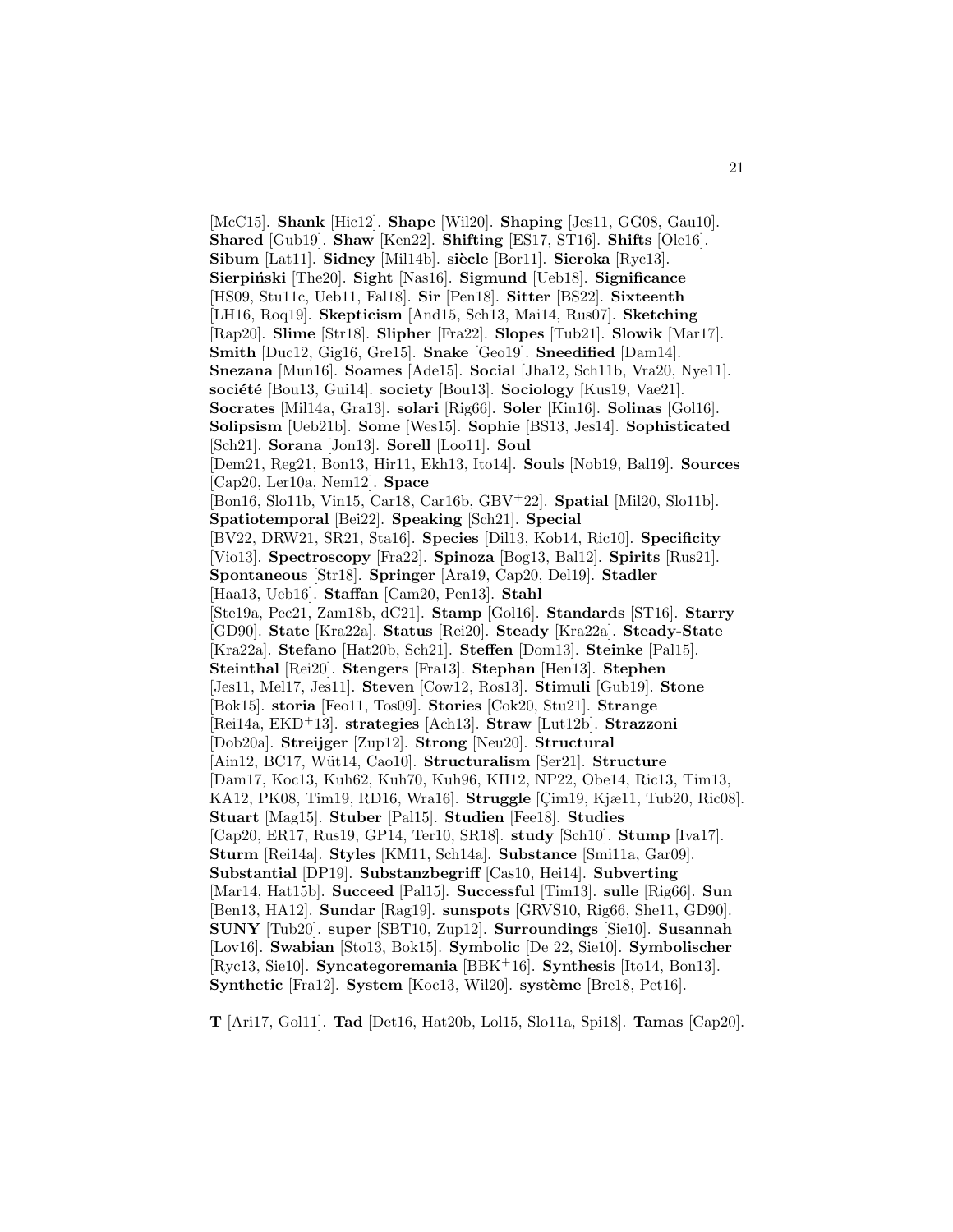**Tammy** [Gar15a]. **Tapestry** [MP18]. **Tauber** [Kuu13]. **Taxonomy** [Mag15]. **Technologies** [B¨ut20]. **Ted** [Rus19]. **teleological** [Sch10]. **teleologischer** [Hen13, Sch10]. **Teleology** [De 22, Gil14, Gol16, GLB12, Zam18a, Boy13]. **Telling** [Stu21]. **Teresa** [Ler11]. **Tessicini** [Rot17]. **Texte** [Ueb16]. **textes** [Bre15, dP16]. **Texts** [Are12, Hol10, Nie14, RH10]. **Textual** [Gre20]. **Thalheimer** [Mel19]. **Their** [Llo13, Mun16, LM15]. **Theo** [Det16]. **Theodore** [Obe14]. **Theology** [Mar21]. **Theorem** [Kle18]. **Theoretical** [Bsc15, Del19, JM17]. **th´eorie** [Car18, Ren18]. **Theories** [Tes16]. **Theorists** [Eri15, Mir17]. **Theory** [Bsc15, Ebr15, ES17, Esa19, GW14, Kri12, Kub18, Men15, Neu18, SR18, Stu11b, Car18, Tim19, Pop16, Ver20b]. **There** [Wue13]. **Thermal** [Ant22]. **Thermodynamics** [Del12]. **Thesis** [Ade15]. **Thijssen** [Zup12]. **Thing** [MCP19]. **Things** [Lag14, KW10]. **Think** [Toa21]. **Thinkers** [Loo11, SRK09]. **Thinking** [Ade15, Gub19, HMJ15, NL12, Ueb18, Böh06, FS12]. **Third** [Ain12]. **Thomas** [Rei14a, Tub20, Car16b, Cat12, GP14, Kin18a, Mar15, Mel19, Ric13]. **Thought** [Buz18, Buz21, Feh21, FMB12, Her19, Pod14, SF21, Stu21, LNN12, NL12, Ric08, BS13, IR11, Row15, Car16a, FS12, Kjæ11]. **Thoughts** [Pec21]. **Three** [Stu16, Nie14]. **Thrice** [Sha21]. **Tian** [W¨ut14]. **Timaeus** [Gre20]. **Time** [BZ14, Can16, Cro16, Bar13, Fal17, Ryn14, Sau17]. **Times** [Lag14, Sch14a, Ueb18, KM11, KW10]. **Timothy** [Mir11]. **today** [Mas08, Sta11]. **Together** [Dom13]. **Tom** [Loo11]. **Topic** [MCP19]. **Topic-Modeling** [MCP19]. **Toscano** [Feo11]. **Touati** [DeS12]. **Touch** [SDR<sup>+</sup>21]. **Tradition** [Gre15, Gre20, McC15, Mos14, Sha20, Cor11, FPS11, Gee13, God10, Sga12, Jon13, Lat14]. **Traditions** [Gio17]. **Tragic** [Kjæ11, Ric08]. **Trans** [Cam20]. **Transcendental** [Car16b, Vin15]. **Transformation** [Hen13, Sch10]. **Transformations** [Haa13, Man09]. **Transit** [Ben13, HA12]. **Transition** [Gre21, OS17, Sin19]. **translation** [dCH11]. **Treatise** [Mel17, Sch13, Rus07]. **Trizio** [Kin16]. **Truth** [Pec21, Bru05]. **Trying** [Pal15]. **Tuboly** [Cap20]. **Turn** [Dam14, Gre13, NZ10, Toa13]. **Turning** [Ant11, Dom13, Gla09, Har11]. **Turns** [Sch18]. **Twentieth** [BM16, Hoq12, ST16, Rhe10, Vio13]. **Twentieth-Century** [BM16, Hoq12, Rhe10, Vio13]. **Two** [B¨ut20, FA11, Neu20, Sar17b, Nie14]. **Tyler** [Bia16]. **Typology** [Sch18].

**Uebel** [Cat12]. **Uljana** [Tur11]. **ultimate** [Bru05]. **Umgebungen** [Ryc13, Sie10]. **Uncertainty** [AP22]. **Unconscious** [FS12, NL12]. **Undecided** [Bsc19, Fis17]. **Underdetermination** [Ade15, Bei22]. **Understanding** [Can16, Sau17]. **Unexpected** [Wes15]. **unification** [vD10, Fog12]. **Unifying** [GBT17, Rot17]. **Unity** [Dun17]. **Universal** [Fer22]. **Universals** [Hat20b]. **Universe** [Bei22, Kra22a]. **University** [Bsc19, Büt20, Cam20, Cre20, Geo19, Gro20, Hat20b, Mil20, MP18, Pea19a, Pea19b, Rap20, Rei14b, Rus19, Ste19a, Ver20b, Jew12]. **Untersuchung** [Hen13, Sch10]. **Untersuchungen** [Cas10]. **Use** [Hun14].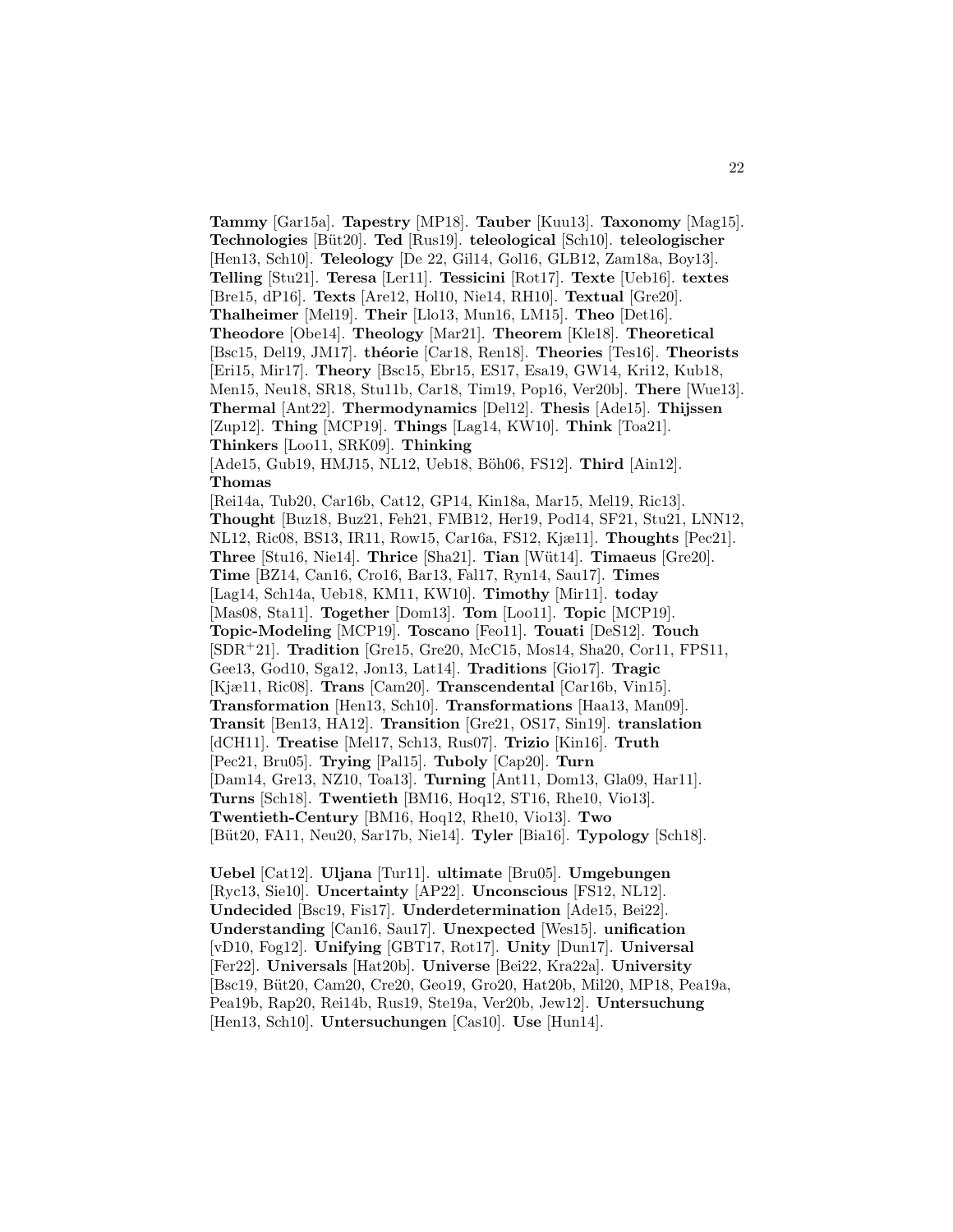**Vain** [GS17]. **valeurs** [Bre11, CL12]. **Valiant** [Bok15, Sto13]. **Validity** [Gub19]. **Values** [ER17, MP18, Rus19, Bre11]. **VandeWall** [Lan19]. **Vasso** [Obe14]. **Vegetable** [Bal19, Lov16, Gib15]. **Venom** [Geo19]. **Venus** [Ben13, Ben13, HA12]. **Verbeek** [Det16]. **Verborgene** [Böh06, Kat12]. **Verborgener** [Kat12, Böh06]. **Verstehen** [Fee10, Tur11]. **versus** [BBK+16]. **Vesto** [Fra22]. **Vienna** [Cat12, Haa13, Ueb18, Ler10a, Man09, Rom12, Ueb07]. **Vienne** [Ler10a, Nem12]. **Viennese** [Rad13]. **View** [Bre21a, Fer22, Lut12b]. **Views** [Rut21]. **viii** [Sin19]. **Vincent** [Sim11]. **Vinci** [Car16b]. **Virtual** [Duf11, Gaf10]. **Virtue** [Gre13, NZ10]. **Virtuosi** [Sar17a, Yeo14]. **Vital** [Zam18a]. **Vitalism** [Rus21]. **Volker** [Ric15]. **V¨olkerpsychologie**} [DFK20, Kus19, Edg20a, Rei20, Ste20]. **vols** [Pal15]. **Volume** [Ler10a, Ler10b, Ler10a, Ler10b].

**W** [Pen18, Rap20]. **W.** [Sna11]. **Wagner** [Gro20, Sin22]. **Waldow** [Car16a]. **Wallis** [Lag14]. **Walter** [Gor11, Mil16]. **War** [Rei14b, Rei14a, Tub20, EKD<sup>+</sup>13, Jew12, Rei14b]. **Warren** [Pea19a]. **Warriors** [Mil15a]. **Was** [Duc14, Hud20, Pec21, Tim13, JM12]. **Water** [Kri12]. **Waters** [Mar17]. **Watkins** [Det15, Men15]. **Waxman** [New14]. **Wayne** [New14]. **Weinert** [Par11]. **West** [Rag19]. **Weyl** [Ryc13, Sie10, McC22, Sie10, Toa13, Toa21]. **Whewell** [Det18, Hon18]. **While** [Pal15]. **Whitehead** [HMJ15]. **Wiener** [Ueb16]. **Wilfrid** [Ole16]. **Wilhelm** [Are12, Hol10, Kin18b]. **Will** [Gre13, Kle15b, Mis15, NZ10]. **Wille** [Cam20, Pen13]. **William** [Dom13, Sim11, Ada11, Bor08, Det18, Kle12, Seg14]. **Wilson** [Bla12]. **Wisdom** [Lær18, Lev15]. **Wise** [Sha21]. **Wissen** [Ara19, Gro15]. **Wittgenstein** [Bog13, Rog15, Bal12, Mad14]. **Wolfe** [Ari17]. **Women** [And13, Wue13]. **Wonder** [Str18]. **Wood** [Gim21, Pic16]. **Work** [Ric12]. **Working** [Isa12, Har14]. **Works** [Bac13, BB12, Ole16, CBCD12]. **World** [Eri15, How22, Irv12, Koc13, McC22, Mir17, Rom12, GP14, Tos09, Mil15a]. **Worldviews** [DeW04, Gaw11]. **Wray** [San22]. **Wrestling** [HNS11, Hic12]. **Writing** [Chi08, Geo19, Dro11]. **Writings** [Mar21, NZ10, KK60, Gre13]. **Wronski** [Wag14]. **Wundt** [Hat20a].

**X** [GP14, Ver20b]. **Xavier** [NP22]. **xi** [Cre20, DP19, Rag19]. **xii** [Ara19, Cap20, Dor20, Lav20]. **xiii** [Ste19b]. **xiv** [Pea19a, Rus19]. **xlv** [Tub20]. **xviii** [Gre20]. **XVIIIe** [Bor11]. **xxiii** [Lan19]. **xxx** [Pal15]. **xxxi** [Del19].

**Yeo** [Sar17a]. **Yes** [Wue13]. **York** [Lav20, Roq19, Rus19]. **Young** [Bog13, Bal12]. **Yu** [Wüt14].

**Z** [Sme14]. **Zahl** [B¨oh06, Kat12]. **Zahl-Verborgener** [Kat12]. **Zammito** [Ste19a]. **Zauderer** [Gre13]. **Zubiri** [NP22]. **zum** [Ueb16]. **zur** [Fee18]. **Zvi**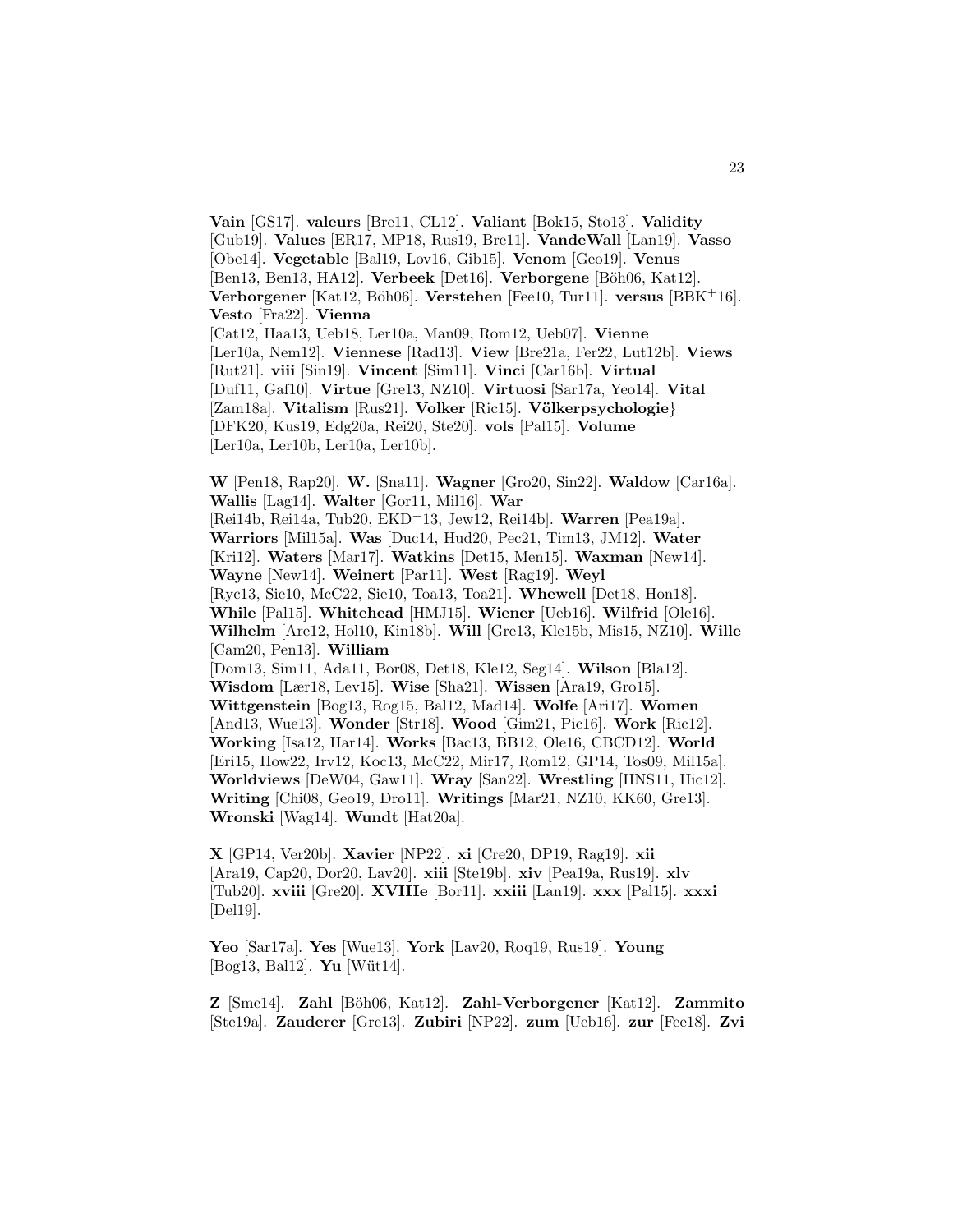[Cal15].

# **References**

# **Aubin:2010:HEO**

[ABS10] David Aubin, Charlotte Bigg, and Heinz Otto Sibum, editors. The heavens on earth: observatories and astronomy in Nineteenth-Century science and culture. Science and cultural theory. Duke University Press, Durham, NC, USA, 2010. ISBN 0-8223-4628-1 (hardcover), 0-8223-4640-0 (paperback). xii + 384 pp. LCCN QB32 .H43 2010.

# **Achinstein:2013:EMS**

[Ach13] Peter Achinstein. Evidence and method: scientific strategies of Isaac Newton and James Clerk Maxwell. Oxford University Press, Walton Street, Oxford OX2 6DP, UK, 2013. ISBN 0-19-992185-7 (hardcover), 0-19-933289-4 (e-book). xv + 177 pp. LCCN Q174.8 .A238 2013.

# **Adams:2011:BRW**

[Ada11] Marcus P. Adams. Book review: William Poole, John Aubrey and the Advancement of Learning. HOPOS: Journal of the International Society for the History of Philosophy of Science, 1(2):375–377, Fall 2011. CODEN ???? ISSN 2152-5188 (print), 2156-6240 (electronic). URL http://www.jstor.org/stable/10.1086/660742.

# **Adeel:2015:EQT**

[Ade15] M. Ashraf Adeel. Evolution of Quine's thinking on the thesis of underdetermination and Scott Soames's accusation of paradoxicality. HOPOS: Journal of the International Society for the History of Philosophy of Science, 5(1):56–69, Spring 2015. CODEN ???? ISSN 2152-5188 (print), 2156-6240 (electronic). URL http://www. jstor.org/stable/10.1086/680369.

#### **Ariew:2015:HDD**

[ADJ<sup>+</sup>15] Roger Ariew, Dennis Des Chene, Douglas Michael Jesseph, Tad M. Schmaltz, and Theo Verbeek. *Historical dictionary of Descartes and* Cartesian philosophy. Historical dictionaries of religions, philosophies, and movements. Rowman and Littlefield, Lanham, MD, USA, second edition, 2015. ISBN 1-4422-4768-1 (hardcover), 1-4422-4769- X (e-book). xx + 388 pp. LCCN B1831 .H57 2015.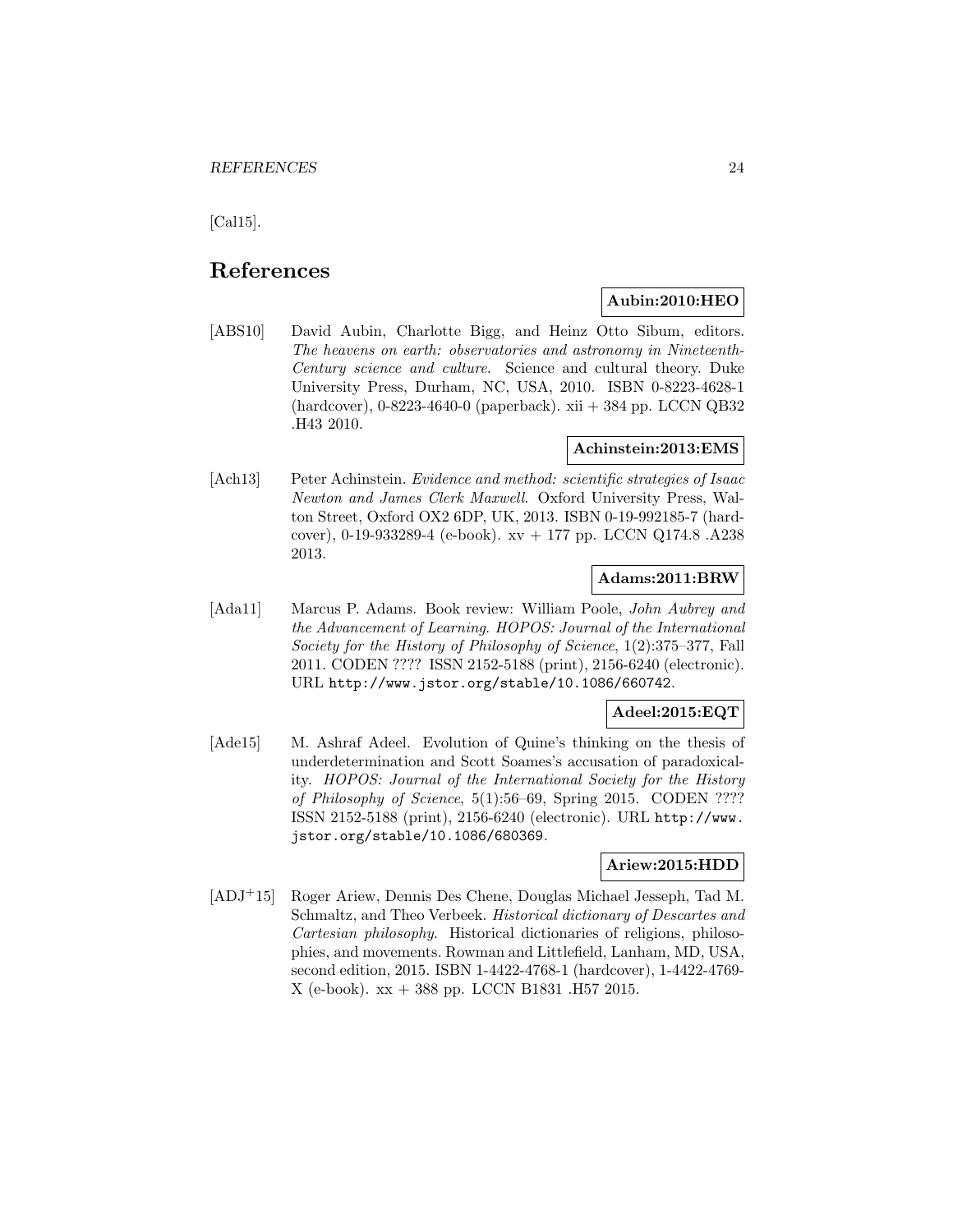#### **Adomaitis:2019:CEL**

[Ado19] Laurynas Adomaitis. Cause and effect in Leibniz's Brevis demonstratio. HOPOS: Journal of the International Society for the History of Philosophy of Science, 9(1):120–134, Spring 2019. CODEN ???? ISSN 2152-5188 (print), 2156-6240 (electronic).

# **Ainsworth:2012:TPS**

[Ain12] Peter M. Ainsworth. The third path to structural realism. HOPOS: Journal of the International Society for the History of Philosophy of Science, 2(2):307–320, Fall 2012. CODEN ???? ISSN 2152- 5188 (print), 2156-6240 (electronic). URL http://www.jstor.org/ stable/10.1086/664775.

#### **Alexander:2010:BID**

[AN10] Denis Alexander and Ronald L. Numbers, editors. Biology and ideology from Descartes to Dawkins. University of Chicago Press, Chicago, IL, USA, 2010. ISBN 0-226-60840-9 (hardcover), 0-226- 60841-7 (paperback), 0-226-60842-5 (e-book). 453 pp. LCCN QH331 .B477 2010.

#### **Andersen:2013:WHP**

[And13] Hanne Andersen. Women in the history of philosophy of science: What we do and do not know. HOPOS: Journal of the International Society for the History of Philosophy of Science, 3(1):136–139, Spring 2013. CODEN ???? ISSN 2152-5188 (print), 2156-6240 (electronic). URL http://www.jstor.org/stable/10.1086/669954.

#### **Anderson:2015:BRO**

[And15] Joseph Anderson. Book review: José R. Maia Neto, Academic Skepticism in Seventeenth-Century French Philosophy: The Charronian Legacy, 1601–1662. HOPOS: Journal of the International Society for the History of Philosophy of Science, 5(2):371–374, Fall 2015. CODEN ???? ISSN 2152-5188 (print), 2156-6240 (electronic). URL http://www.jstor.org/stable/10.1086/682378.

#### **Anonymous:2011:EM**

[Ano11a] Anonymous. Ernan McMullin, 1924–2011. HOPOS: Journal of the International Society for the History of Philosophy of Science, 1 (1):iv, Spring 2011. CODEN ???? ISSN 2152-5188 (print), 2156- 6240 (electronic). URL http://www.jstor.org/stable/10.1086/ 660690.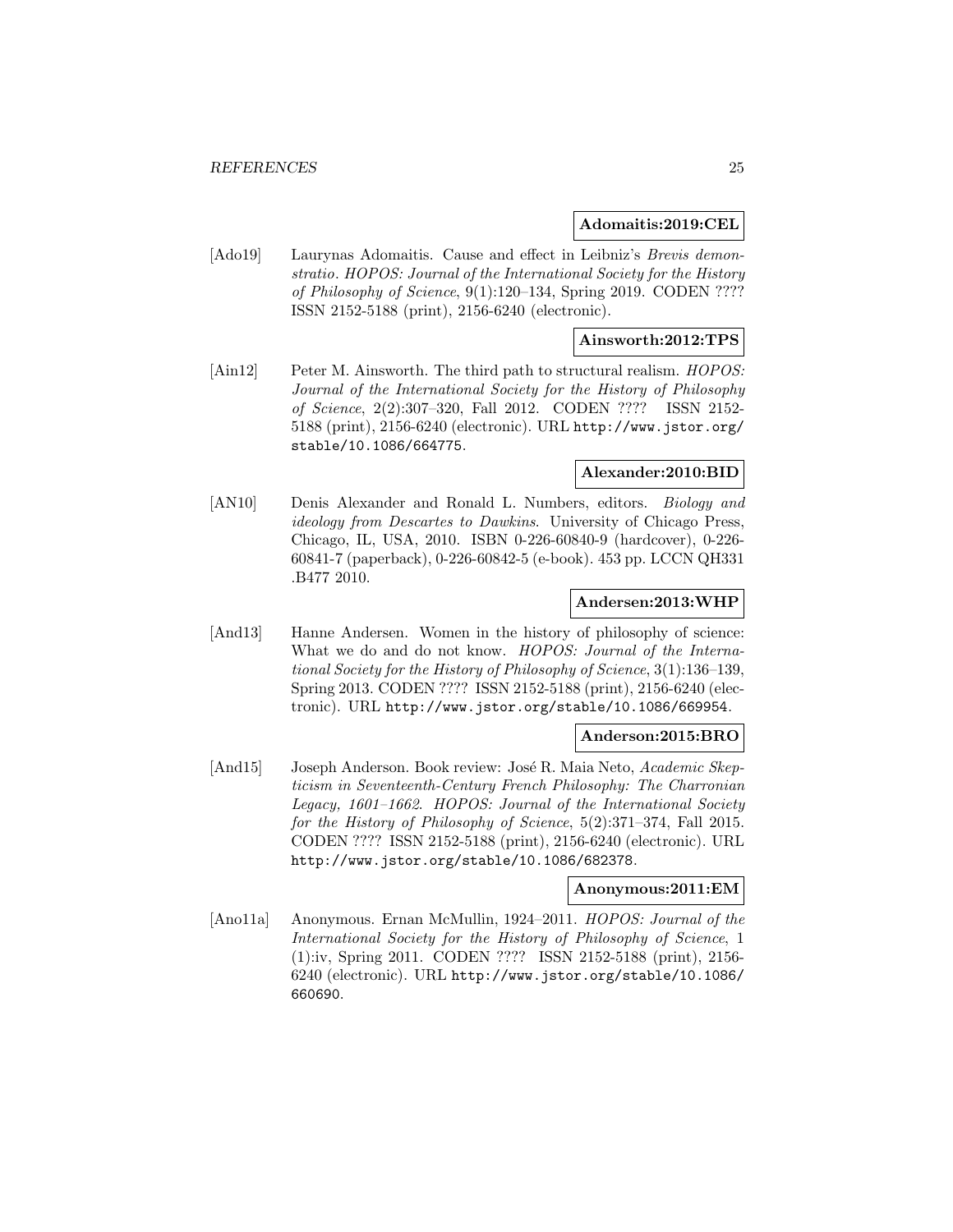#### **Anonymous:2011:E**

[Ano11b] Anonymous. From the Editors. HOPOS: Journal of the International Society for the History of Philosophy of Science, 1(1):1–2, Spring 2011. CODEN ???? ISSN 2152-5188 (print), 2156-6240 (electronic). URL http://www.jstor.org/stable/10.1086/659251.

#### **Anonymous:2016:Ma**

[Ano16a] Anonymous. Masthead. HOPOS: Journal of the International Society for the History of Philosophy of Science, 6(1):??, Spring 2016. CODEN ???? ISSN 2152-5188 (print), 2156-6240 (electronic).

#### **Anonymous:2016:Mb**

[Ano16b] Anonymous. Masthead. HOPOS: Journal of the International Society for the History of Philosophy of Science, 6(2):??, Fall 2016. CODEN ???? ISSN 2152-5188 (print), 2156-6240 (electronic).

#### **Anonymous:2017:Ma**

[Ano17a] Anonymous. Masthead. HOPOS: Journal of the International Society for the History of Philosophy of Science, 7(1):??, Spring 2017. CODEN ???? ISSN 2152-5188 (print), 2156-6240 (electronic).

#### **Anonymous:2017:Mb**

[Ano17b] Anonymous. Masthead. HOPOS: Journal of the International Society for the History of Philosophy of Science, 7(2):??, Fall 2017. CODEN ???? ISSN 2152-5188 (print), 2156-6240 (electronic).

#### **Anonymous:2018:Ma**

[Ano18a] Anonymous. Masthead. HOPOS: Journal of the International Society for the History of Philosophy of Science, 8(1):??, Spring 2018. CODEN ???? ISSN 2152-5188 (print), 2156-6240 (electronic).

#### **Anonymous:2018:M**

[Ano18b] Anonymous. Masthead. HOPOS: Journal of the International Society for the History of Philosophy of Science, 8(2):??, Fall 2018. CODEN ???? ISSN 2152-5188 (print), 2156-6240 (electronic).

# **Anonymous:2019:Ma**

[Ano19a] Anonymous. Masthead. HOPOS: Journal of the International Society for the History of Philosophy of Science, 9(1):??, Spring 2019. CODEN ???? ISSN 2152-5188 (print), 2156-6240 (electronic).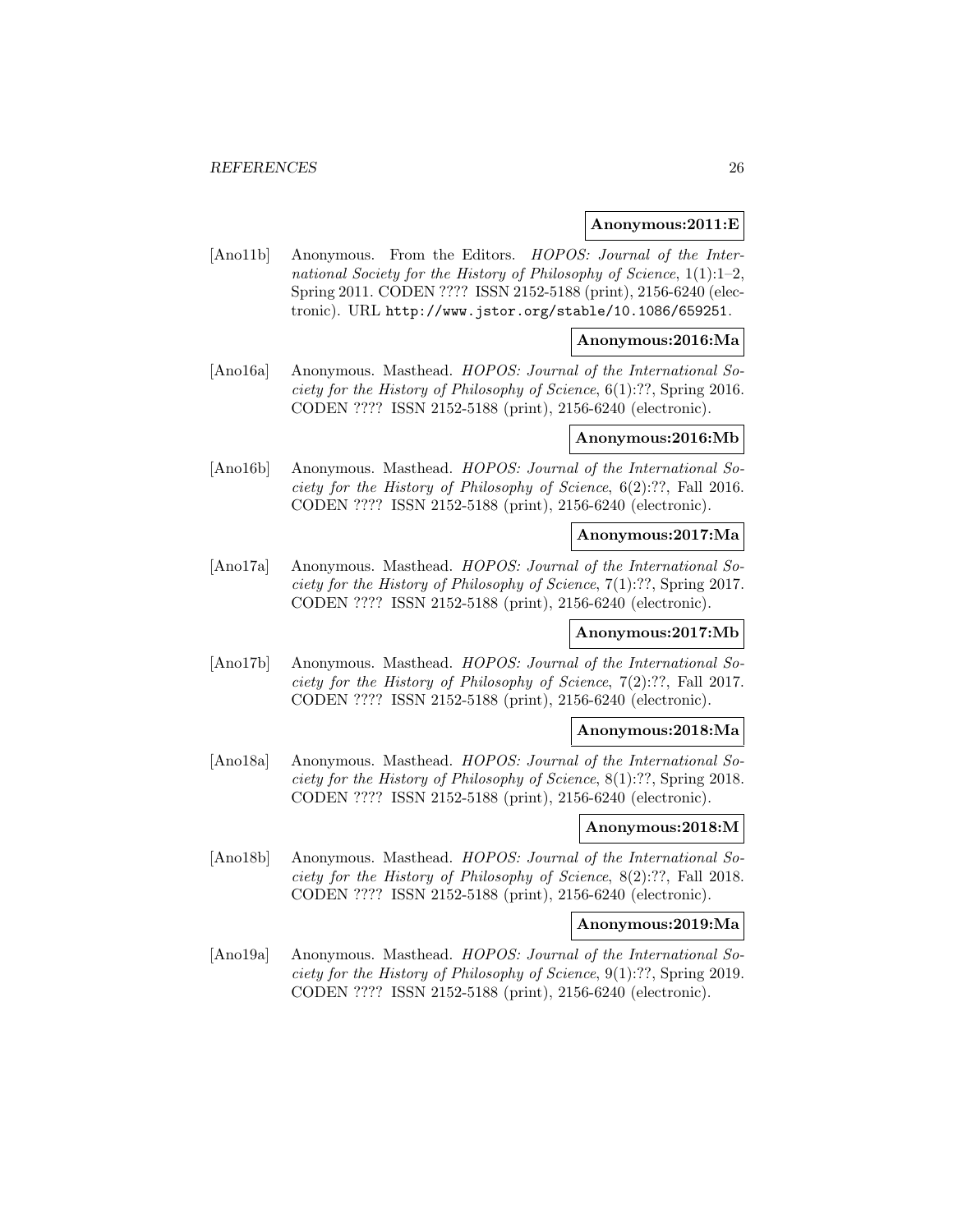#### **Anonymous:2019:M**

[Ano19b] Anonymous. Masthead. HOPOS: Journal of the International Society for the History of Philosophy of Science, 9(2):??, Fall 2019. CODEN ???? ISSN 2152-5188 (print), 2156-6240 (electronic).

#### **Anonymous:2020:FMa**

[Ano20a] Anonymous. Front matter. HOPOS: Journal of the International Society for the History of Philosophy of Science, 10(1):??, Spring 2020. CODEN ???? ISSN 2152-5188 (print), 2156-6240 (electronic).

### **Anonymous:2020:FMb**

[Ano20b] Anonymous. Front matter. HOPOS: Journal of the International Society for the History of Philosophy of Science, 10(2):??, Fall 2020. CODEN ???? ISSN 2152-5188 (print), 2156-6240 (electronic).

#### **Anonymous:2021:FMa**

[Ano21a] Anonymous. Front matter. *HOPOS: Journal of the International* Society for the History of Philosophy of Science, 11(1):??, Spring 2021. CODEN ???? ISSN 2152-5188 (print), 2156-6240 (electronic).

# **Anonymous:2021:FMb**

[Ano21b] Anonymous. Front matter. HOPOS: Journal of the International Society for the History of Philosophy of Science, 11(2):??, Fall 2021. CODEN ???? ISSN 2152-5188 (print), 2156-6240 (electronic).

#### **Anonymous:2022:EN**

[Ano22a] Anonymous. Editor's note. HOPOS: Journal of the International Society for the History of Philosophy of Science, 12(1):??, Spring 2022. CODEN ???? ISSN 2152-5188 (print), 2156-6240 (electronic).

#### **Anonymous:2022:FM**

[Ano22b] Anonymous. Front matter. HOPOS: Journal of the International Society for the History of Philosophy of Science, 12(1):??, Spring 2022. CODEN ???? ISSN 2152-5188 (print), 2156-6240 (electronic).

#### **Anstey:2011:JLN**

[Ans11] Peter R. Anstey. John Locke and natural philosophy. Oxford University Press, Walton Street, Oxford OX2 6DP, UK, 2011. ISBN 0-19-958977-1. x + 252 pp. LCCN B1298.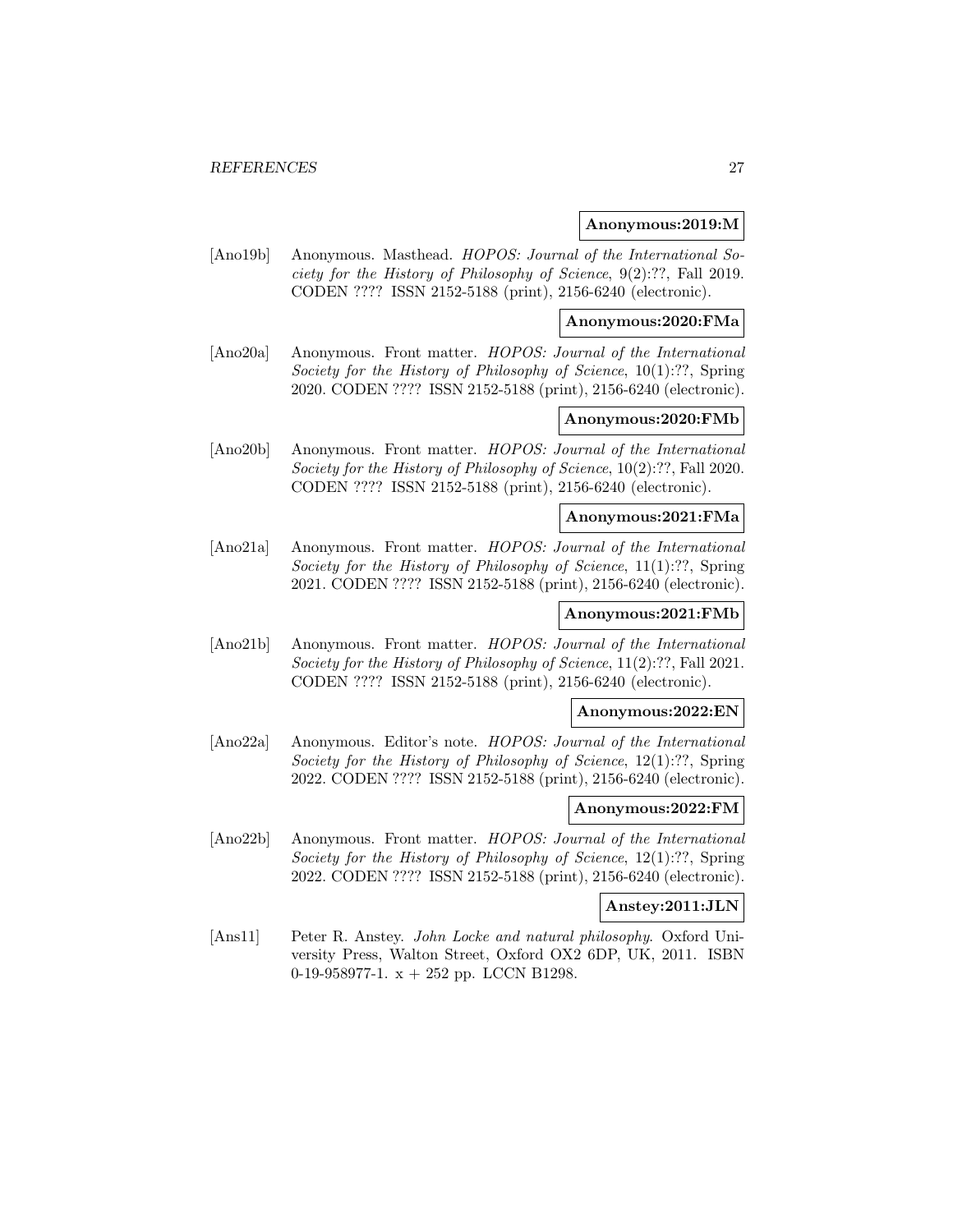# **Anstey:2015:FBL**

[Ans15] Peter R. Anstey. Francis Bacon and the Laws of Ramus. HOPOS: Journal of the International Society for the History of Philosophy of Science, 5(1):1–23, Spring 2015. CODEN ???? ISSN 2152- 5188 (print), 2156-6240 (electronic). URL http://www.jstor.org/ stable/10.1086/677037.

# **Anthony:2011:BRR**

[Ant11] Sean W. Anthony. Book review: Ruth Glasner, Averroes' Physics: A Turning Point in Medieval Natural Philosophy. HOPOS: Journal of the International Society for the History of Philosophy of Science, 1(1):175–178, Spring 2011. CODEN ???? ISSN 2152-5188 (print), 2156-6240 (electronic). URL http://www.jstor.org/stable/10. 1086/656813.

#### **Anthony:2013:BRB**

[Ant13] Sean W. Anthony. Book review: Godefroid de Callatay and Bruno Halflants, eds., Epistles of the Brethren of Purity: On Magic I. HO-POS: Journal of the International Society for the History of Philosophy of Science, 3(2):384–387, Fall 2013. CODEN ???? ISSN 2152- 5188 (print), 2156-6240 (electronic). URL http://www.jstor.org/ stable/10.1086/671108.

#### **Anta:2022:PAB**

[Ant22] Javier Anta. A philosopher against the bandwagon: Carnap and the informationalization of thermal physics. HOPOS: Journal of the International Society for the History of Philosophy of Science, 12(1):43–67, Spring 2022. CODEN ???? ISSN 2152-5188 (print), 2156-6240 (electronic).

#### **Atkinson:2022:HCH**

[AP22] David Atkinson and Jeanne Peijnenburg. How certain is Heisenberg's Uncertainty Principle? HOPOS: Journal of the International Society for the History of Philosophy of Science, 12(1):1–21, Spring 2022. CODEN ???? ISSN 2152-5188 (print), 2156-6240 (electronic).

# **Aray:2019:BRA**

[Ara19] Basak Aray. Book review: Angélique Groß, Die Bildpädagogik Otto Neuraths: Methodische Prinzipien der Darstellung von Wissen. Cham: Springer, 2015. Pp. xii + 288. EUR 89.99 (cloth). HO-POS: Journal of the International Society for the History of Philosophy of Science, 9(1):198–201, Spring 2019. CODEN ???? ISSN 2152-5188 (print), 2156-6240 (electronic).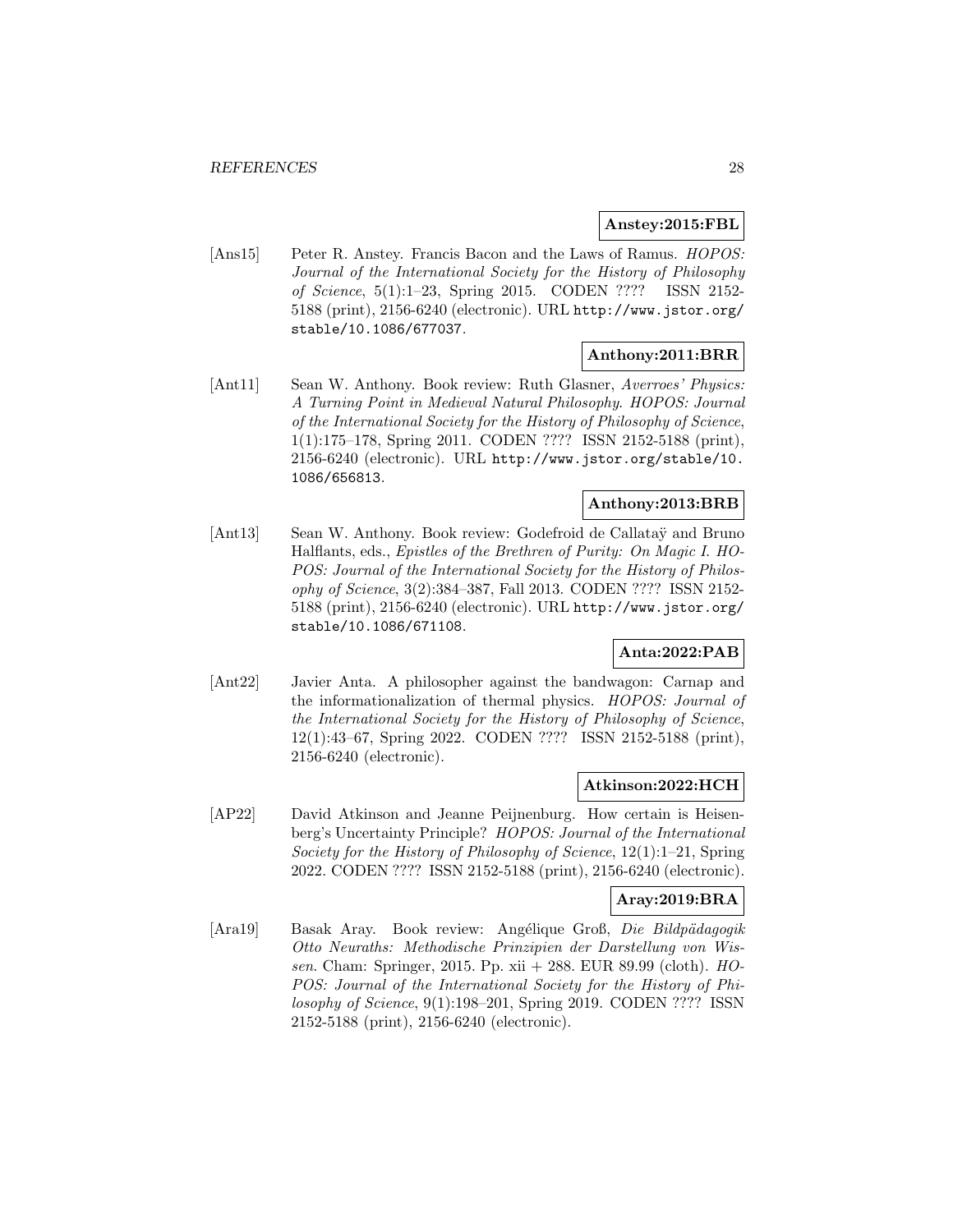## **Arens:2012:BRJ**

[Are12] Katherine Arens. Book review: Jocelyn Holland, Key Texts of Johann Wilhelm Ritter (1776–1810) on the Science and Art of Nature. HOPOS: Journal of the International Society for the History of Philosophy of Science, 2(1):169–172, Spring 2012. CODEN ???? ISSN 2152-5188 (print), 2156-6240 (electronic). URL http://www. jstor.org/stable/10.1086/661974.

# **Ariew:1999:DLS**

[Ari99] Roger Ariew. *Descartes and the last Scholastics*. Cornell University Press, Ithaca, NY, USA, 1999. ISBN 0-8014-3603-6. xi + 230 pp. LCCN B1875 .A65 1999.

# **Ariew:2011:DAS**

[Ari11] Roger Ariew. *Descartes among the Scholastics*, volume 20(1) of *His*tory of science and medicine library; Scientific and learned cultures and their institutions. Brill, Leiden, The Netherlands, 2011. ISBN 90-04-20724-4 (hardcover). x + 358 pp. LCCN B1875 .A65 2011.

#### **Arikha:2017:BRC**

[Ari17] Noga Arikha. Book review: Charles T. Wolfe, Materialism: a Historico-Philosophical Introduction. HOPOS: Journal of the International Society for the History of Philosophy of Science, 7(2): 386–391, Fall 2017. CODEN ???? ISSN 2152-5188 (print), 2156- 6240 (electronic).

#### **Arthur:2014:BRB**

[Art14] Richard T. W. Arthur. Book review: Klaas van Berkel, Isaac Beeckman on Matter and Motion. HOPOS: Journal of the International Society for the History of Philosophy of Science, 4(1):192–196, Spring 2014. CODEN ???? ISSN 2152-5188 (print), 2156-6240 (electronic). URL http://www.jstor.org/stable/10.1086/675432.

#### **Abadia:2021:BRC**

[ASF<sup>+</sup>21] Oscar Moro Abadía, Michael T. Stuart, Yiftach Fehige, Lydia Patton, and K. Brad Wray. Book review: Cristina Chimisso, *Hélène* Metzger, Historian and Historiographer of the Sciences. HOPOS: Journal of the International Society for the History of Philosophy of Science, 11(1):327–330, Spring 2021. CODEN ???? ISSN 2152-5188 (print), 2156-6240 (electronic).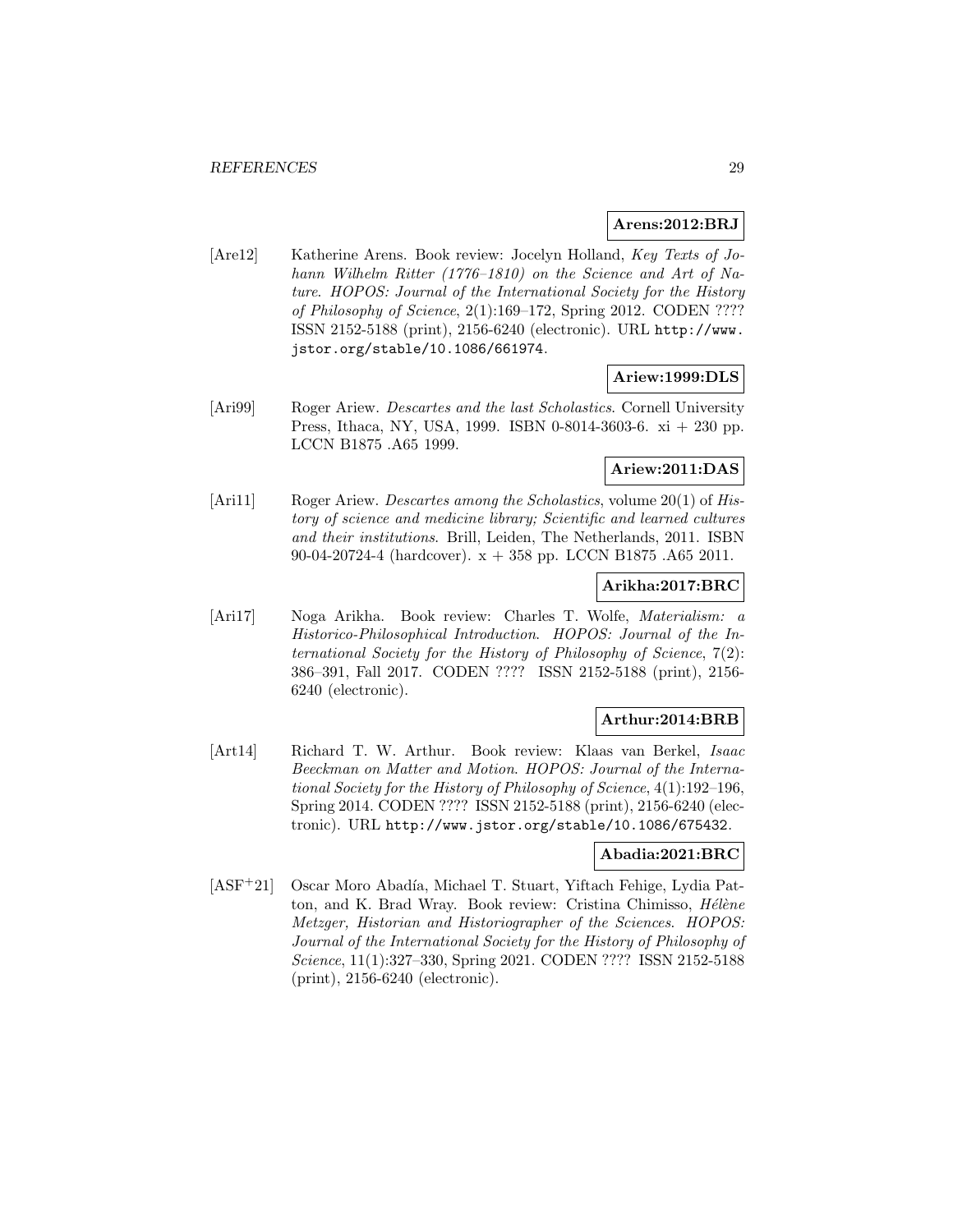#### **Ait-Touati:2011:FCS**

[ATE11] Frédérique Ait-Touati and Susan Emanuel. Fictions of the Cosmos: Science and Literature in the Seventeenth Century. University of Chicago Press, Chicago, IL, USA, 2011. ISBN 1-283-28157-0, 0- 226-01122-4, 0-226-01124-0 (e-book). ix + 261 pp. LCCN PN56.C68 A5813 2011.

# **Bacciagaluppi:2013:BRJ**

[Bac13] Guido Bacciagaluppi. Book review: Jeffrey A. Barrett and Peter Byrne, eds., The Everett Interpretation of Quantum Mechanics: Collected Works 1955–1980 with Commentary. HOPOS: Journal of the International Society for the History of Philosophy of Science, 3(2):348–352, Fall 2013. CODEN ???? ISSN 2152-5188 (print), 2156-6240 (electronic). URL http://www.jstor.org/stable/10. 1086/671743.

### **Baltas:2012:PPG**

[Bal12] Aristeides Baltas. Peeling potatoes or grinding lenses: Spinoza and young Wittgenstein converse on immanence and its logic. University of Pittsburgh Press, Pittsburgh, PA, USA, 2012. ISBN 0-8229-4416- 2, 0-8229-7790-7 (e-book). xvii + 290 pp. LCCN B3974 .B35 2012.

# **Ball:2013:CHS**

[Bal13] Philip Ball. Curiosity: how science became interested in everything. University of Chicago Press, Chicago, IL, USA, 2013. ISBN 0-226- 04579-X (hardcover), 0-226-04582-X (e-book). viii + 465 pp. LCCN Q125 .B297 2013.

#### **Baldassarri:2019:BRL**

[Bal19] Fabrizio Baldassarri. Book review: Lucas John Mix, Life Concepts from Aristotle to Darwin: On Vegetable Souls. Cham: Palgrave Macmillan, 2018. Pp. 272. \$85.00 (cloth); \$65.00 (e-book). ISBN 978-3-319-96046-3 (cloth); ISBN 978-3-319-96047-0 (e-book). HOPOS: Journal of the International Society for the History of Philosophy of Science, 9(2):423–426, Fall 2019. CODEN ???? ISSN 2152-5188 (print), 2156-6240 (electronic).

#### **Banks:2014:REM**

[Ban14] Erik C. Banks. Realistic empiricism of Mach, James, and Russell: neutral monism reconceived. Cambridge University Press, Cambridge, UK, 2014. ISBN 1-107-07386-3 (hardcover). viii  $+217$  pp. LCCN B816 .B36 2014.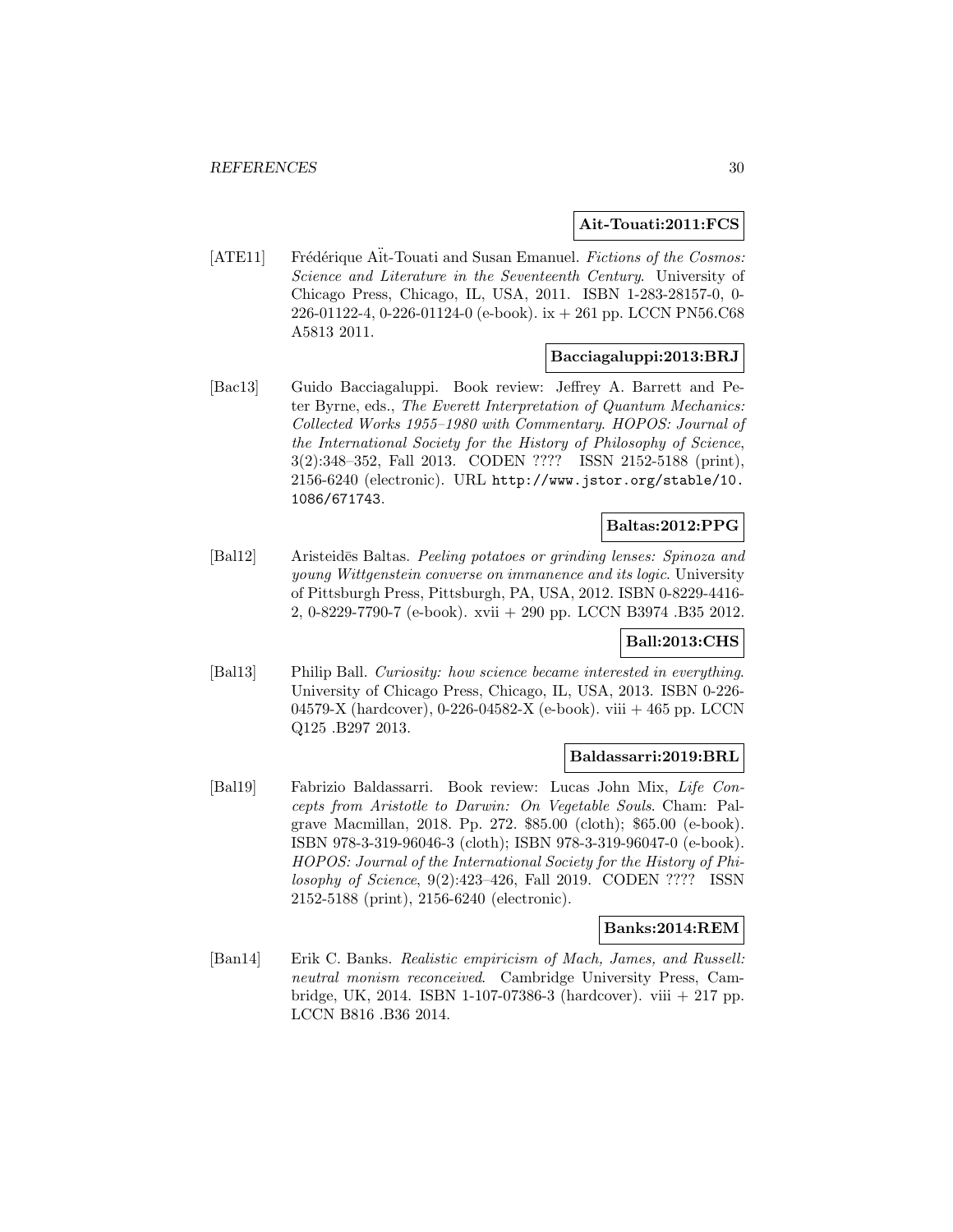#### **Bardon:2013:BHP**

[Bar13] Adrian Bardon. A brief history of the philosophy of time. Oxford University Press, Walton Street, Oxford OX2 6DP, UK, 2013. ISBN 0-19-997645-7, 0-19-930108-5 (paperback), 0-19-997773-9 (updf), 0- 19-997774-7 (epub), 1-299-67459-3 (e-book). ix + 185 pp. LCCN BD638 .B335 2013.

# **Barrett:2012:EIQ**

[BB12] Jeffrey A. Barrett and Peter Byrne. The Everett Interpretation of Quantum Mechanics: Collected Works 1955–1980 with Commentary. EBL-Schweitzer. Princeton University Press, Princeton, NJ, USA, 2012. ISBN 0-691-14507-5 (hardcover), 1-280-49440-9, 1-4008- 4274-3 (e-book). xii + 389 pp. LCCN QC174.12.

# **Bascelli:2016:LVI**

[BBK<sup>+</sup>16] Tiziana Bascelli, Piotr Błaszczyk, Vladimir Kanovei, Karin U. Katz, Mikhail G. Katz, David M. Schaps, and David Sherry. Leibniz versus Ishiguro: Closing a quarter century of syncategoremania. HO-POS: Journal of the International Society for the History of Philosophy of Science, 6(1):117–147, Spring 2016. CODEN ???? ISSN 2152-5188 (print), 2156-6240 (electronic).

# **Brading:2017:ESR**

[BC17] Katherine Brading and Elise Crull. Epistemic structural realism and Poincaré's philosophy of science. HOPOS: Journal of the International Society for the History of Philosophy of Science, 7(1): 108–129, Spring 2017. CODEN ???? ISSN 2152-5188 (print), 2156- 6240 (electronic).

# **Beisbart:2022:WSE**

[Bei22] Claus Beisbart. What is the spatiotemporal extension of the universe? underdetermination according to Kant's first antinomy and in present-day cosmology. HOPOS: Journal of the International Society for the History of Philosophy of Science, 12(1):286–307, Spring 2022. CODEN ???? ISSN 2152-5188 (print), 2156-6240 (electronic).

#### **Bellis:2013:BRB**

[Bel13] Delphine Bellis. Book review: Carlo Borghero, Les Cartésiens face `a Newton. HOPOS: Journal of the International Society for the History of Philosophy of Science, 3(2):364–367, Fall 2013. CODEN ???? ISSN 2152-5188 (print), 2156-6240 (electronic). URL http:/ /www.jstor.org/stable/10.1086/671467.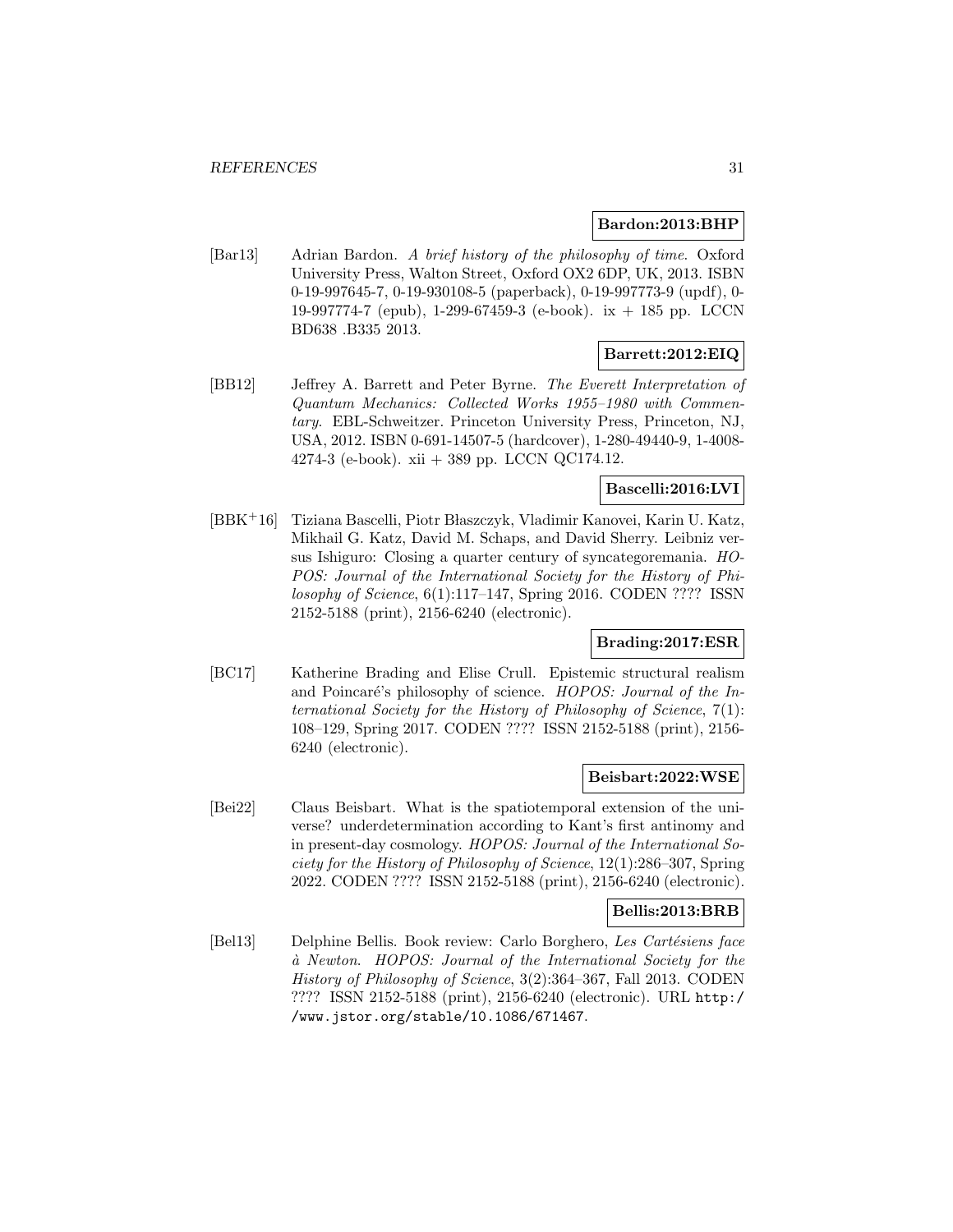#### **Bennett:2013:BRJ**

[Ben13] Jim Bennett. Book review: Jeremiah Horrocks, Venus Seen on the Sun: The First Observation of a Transit of Venus by Jeremiah Horrocks. HOPOS: Journal of the International Society for the History of Philosophy of Science, 3(2):375–376, Fall 2013. CODEN ???? ISSN 2152-5188 (print), 2156-6240 (electronic). URL http://www. jstor.org/stable/10.1086/670134.

# **Bett:2010:CCA**

[Bet10] Richard Bett, editor. The Cambridge companion to ancient scepticism. Cambridge companions to philosophy. Cambridge University Press, Cambridge, UK, 2010. ISBN 0-521-87476-9 (hardcover), 0- 521-69754-9 (paperback). xii + 380 pp. LCCN B525 .C36 2010. URL http://catalogue.bnf.fr/ark:/12148/cb42183097h.

#### **Buchwald:2012:NOC**

[BF12] Jed Z. Buchwald and Mordechai Feingold. Newton and the origin of civilization. Princeton University Press, Princeton, NJ, USA, 2012. ISBN 0-691-15478-3, 1-283-85127-X (MyiLibrary). ix + 529 pp. LCCN QC16.N7 B93 2012.

# **Boran:2017:RNE**

[BF17] Elizabethanne Boran and Mordechai Feingold, editors. Reading Newton in Early Modern Europe, volume 19 of Scientific and learned cultures and their institutions. Brill, Leiden, The Netherlands, 2017. ISBN 90-04-33664-8 (hardcover), 90-04-33665-6 (e-book). ISSN 2352-1325. x + 358 pp. LCCN QA803 .R43 2017.

# **Biagioli:2014:HCA**

[Bia14] Francesca Biagioli. Hermann Cohen and Alois Riehl on geometrical empiricism. HOPOS: Journal of the International Society for the History of Philosophy of Science, 4(1):83–105, Spring 2014. CODEN ???? ISSN 2152-5188 (print), 2156-6240 (electronic). URL http:/ /www.jstor.org/stable/10.1086/675400.

#### **Biagioli:2016:BRJ**

[Bia16] Francesca Biagioli. Book review: J. Tyler Friedman and Sebastian Luft, eds., The Philosophy of Ernst Cassirer: a Novel Assessment. HOPOS: Journal of the International Society for the History of Philosophy of Science, 6(1):164–167, Spring 2016. CODEN ???? ISSN 2152-5188 (print), 2156-6240 (electronic).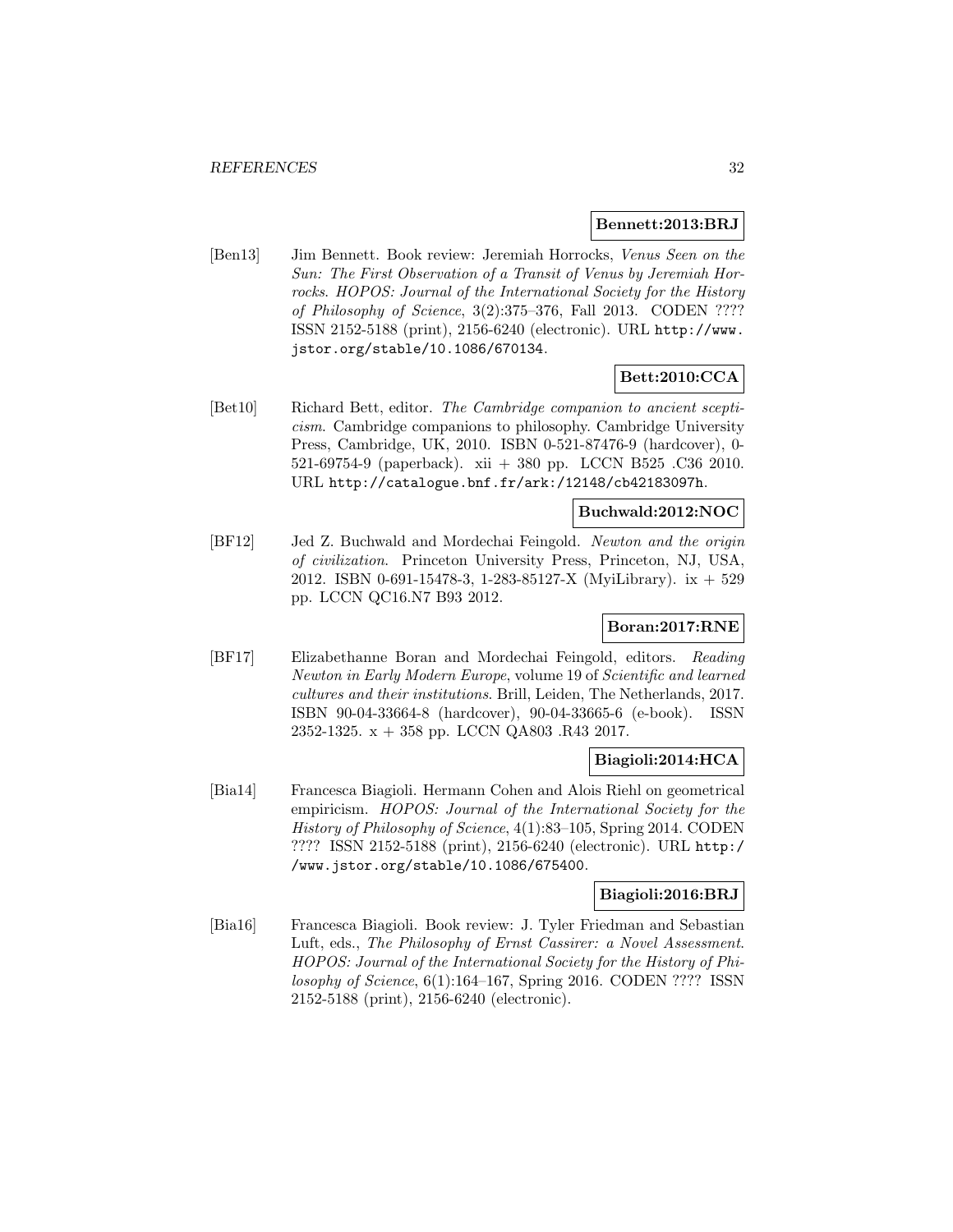#### **Bailer-Jones:2009:SMP**

[BJ09] Daniela Bailer-Jones. Scientific models in philosophy of science. University of Pittsburgh Press, Pittsburgh, PA, USA, 2009. ISBN 0-8229-4376-X (hardcover), 0-8229-7123-2 (e-book). x + 235 pp. LCCN Q175 .B163 2009.

# **Blank:2012:BRC**

[Bla12] Andreas Blank. Book review: Catherine Wilson, Epicureanism at the Origins of Modernity. HOPOS: Journal of the International Society for the History of Philosophy of Science, 2(1):200–203, Spring 2012. CODEN ???? ISSN 2152-5188 (print), 2156-6240 (electronic). URL http://www.jstor.org/stable/10.1086/663836.

# **Bloch:2012:JSA**

[Blo12] David Bloch. John of Salisbury on Aristotelian science, volume 8 of Disputatio. Brepols, Turnhout, Belgium, 2012. ISBN 2-503-54099-6.  $xy + 1 + 243$  pp. LCCN B765.J44 B56 2012.

# **Bellis:2012:BRC**

[BM12] Delphine Bellis and Gideon Manning. Book review: Craig Martin, Renaissance Meteorology: Pomponazzi to Descartes. HOPOS: Journal of the International Society for the History of Philosophy of Science, 2(2):394–398, Fall 2012. CODEN ???? ISSN 2152- 5188 (print), 2156-6240 (electronic). URL http://www.jstor.org/ stable/10.1086/666475.

#### **Ben-Menahem:2016:PIT**

[BM16] Yemima Ben-Menahem. Poincaré's impact on twentieth-century philosophy of science. HOPOS: Journal of the International Society for the History of Philosophy of Science, 6(2):257–273, Fall 2016. CODEN ???? ISSN 2152-5188 (print), 2156-6240 (electronic).

# **Bogen:2013:BRA**

[Bog13] Jim Bogen. Book review: Aristides Baltas, Peeling Potatoes or Grinding Lenses: Spinoza and Young Wittgenstein Converse on Immanence and Its Logic. HOPOS: Journal of the International Society for the History of Philosophy of Science, 3(2):352–356, Fall 2013. CODEN ???? ISSN 2152-5188 (print), 2156-6240 (electronic). URL http://www.jstor.org/stable/10.1086/671199.

# **Bohlandt:2006:VZV**

 $[B\ddot{o}h06]$  Marco Böhlandt. Verborgene Zahl — verborgener Gott: Mathematik und Naturwissen im Denken des Nicolaus Cusanus (1401–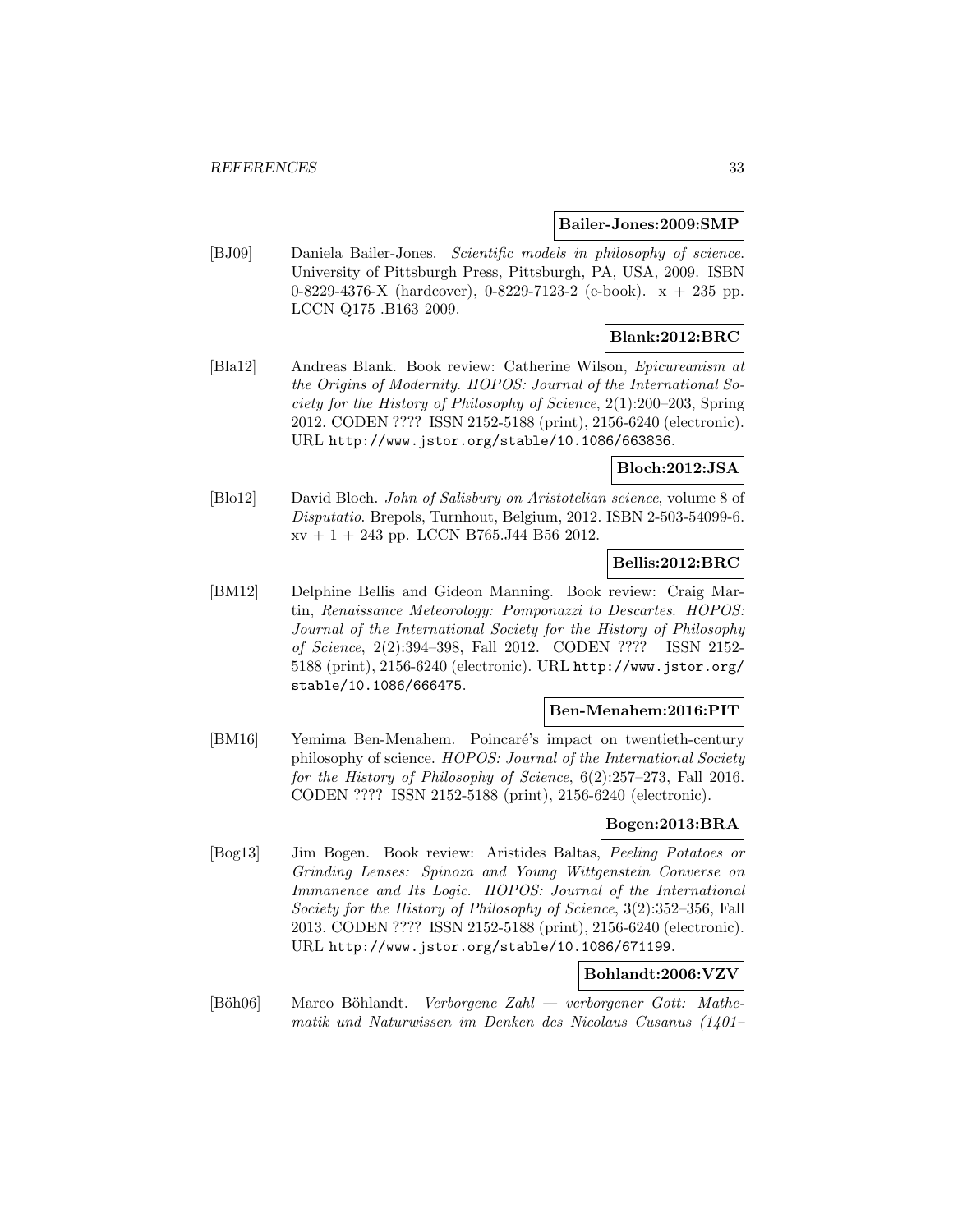$1464$ ). (German) [Hidden number — hidden God and Mathematics: Natural Sciences in the thinking of Nicholas of Cusa (1401– 1464)], volume 58 of Sudhoffs Archiv: [... ], Beiheft; Wissenschaftsgeschichte. Steiner, Stuttgart, Germany, 2006. ISBN 3-515-09289-7. 358 pp. LCCN BX4705.N58 B64 2009. URL http://d-nb.info/ 995315957/04.

### **Bokulich:2008:RQC**

#### [Bok08] Alisa

Bokulich. Reexamining the Quantum–Classical Relation: Beyond Reductionism and Pluralism. Cambridge University Press, Cambridge, UK, 2008. ISBN 0-521-85720-1. x + 195 pp. LCCN QA805 .B685 2008. URL http://www.loc.gov/catdir/enhancements/ fy0834/2008018902-b.html; http://www.loc.gov/catdir/ enhancements/fy0834/2008018902-d.html; http://www. loc.gov/catdir/enhancements/fy0834/2008018902-t.html.

#### **Bokulich:2015:BRD**

[Bok15] Alisa Bokulich. Book review: A. Douglas Stone, Einstein and the Quantum: The Quest of the Valiant Swabian. HOPOS: Journal of the International Society for the History of Philosophy of Science, 5(1):177–179, Spring 2015. CODEN ???? ISSN 2152-5188 (print), 2156-6240 (electronic). URL http://www.jstor.org/stable/10. 1086/678188.

# **Boner:2013:KCS**

[Bon13] Patrick Boner. Kepler's cosmological synthesis: astrology, mechanism and the soul, volume 39 of History of science and medicine library, Medieval and early modern science; volume 20. Brill, Leiden, The Netherlands, 2013. ISBN 90-04-24608-8 (hardcover), 90- 04-24609-6 (e-book). ISSN 1872-0684. x + 187 pp. LCCN QB36.K4 .B638 2013.

#### **Boner:2016:BRD**

[Bon16] Patrick J. Boner. Book review: David Marshall Miller, Representing Space in the Scientific Revolution. HOPOS: Journal of the International Society for the History of Philosophy of Science, 6(1):172– 173, Spring 2016. CODEN ???? ISSN 2152-5188 (print), 2156-6240 (electronic).

# **Bordogna:2008:WJB**

[Bor08] Francesca Bordogna. William James at the boundaries: philosophy, science and the geography of knowledge. University of Chicago Press,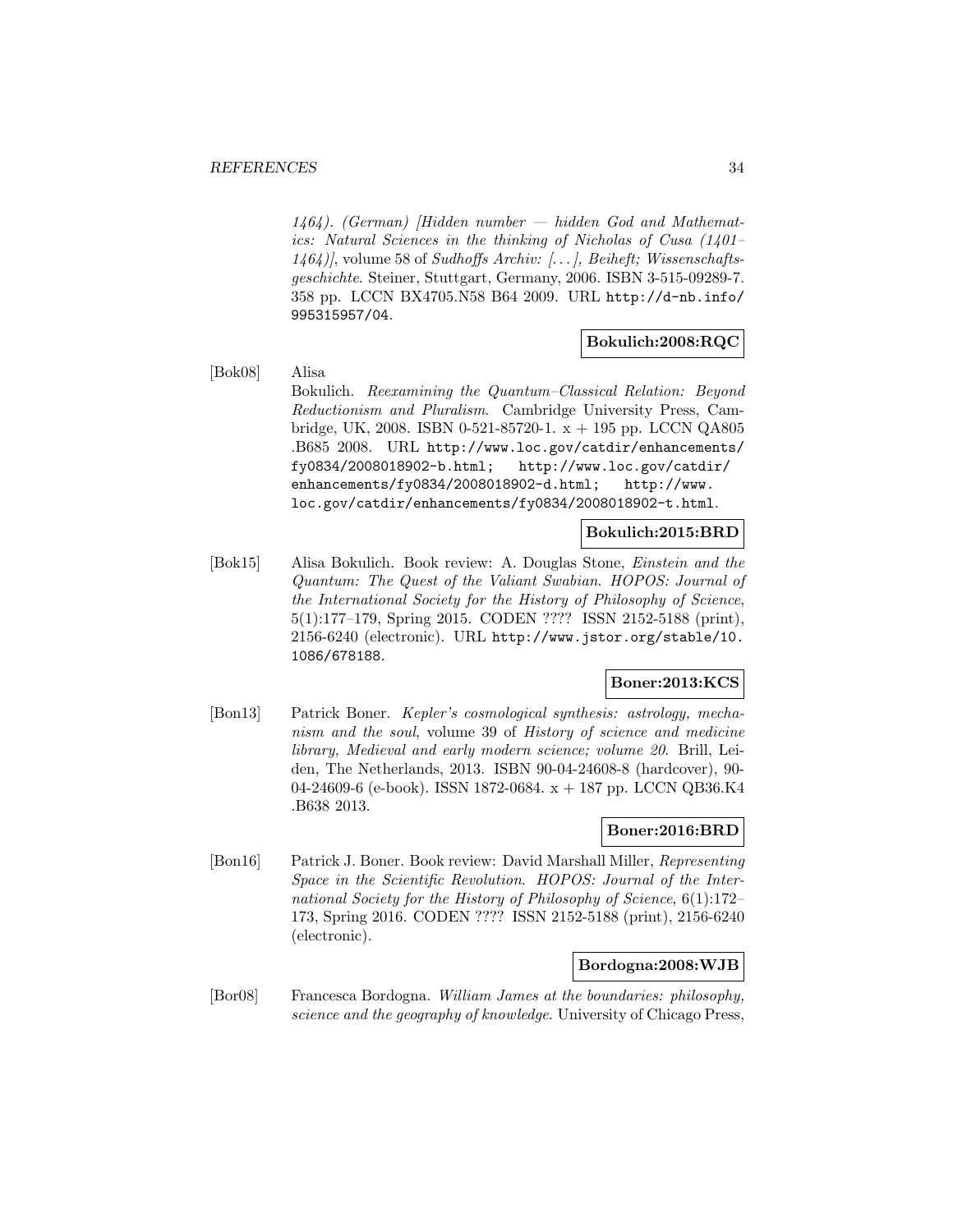Chicago, IL, USA, 2008. ISBN 0-226-06652-5. x + 382 pp. LCCN B945.J24 B47 2008.

## **Borrello:2010:ERC**

[Bor10] Mark E. Borrello. Evolutionary restraints: the contentious history of group selection. University of Chicago Press, Chicago, IL, USA, 2010. ISBN 0-226-06701-7 (hardcover). xi + 215 pp. LCCN QH376 .B67 2010.

# **Borghero:2011:CFN**

[Bor11] Carlo Borghero. Les Cartésiens face à Newton: philosophie, science et religion dans la première moitié du XVIIIe siècle. (French) [The Cartesians against Newton: philosophy, science, and religion in the first half of the Eighteenth Century. Brepols, Turnhout, Belgium, 2011. ISBN 2-503-54177-1 (paperback). 156 + 4 pp. LCCN B802 .B674 2011. Translated from the Italian by Tomaso Berni Canani.

# **Bourdeau:2013:ACS**

[Bou13] Michel Bourdeau. Auguste Comte: science et société. (French)  $\langle Au^{-}$ guste Comte: science and society. Philosophie en cours: séries générales. SCEREN-CNDP-CRDP, Futuroscope, ????, 2013. ISBN 2-240-03423-8 (paperback). ISSN 2109-8786. 85 pp. LCCN ???? URL http://catalogue.bnf.fr/ark:/12148/cb43751843v.

#### **Boylan:2013:BRA**

[Boy13] Michael Boylan. Book review: Allan Gotthelf, Teleology, First Principles, and Scientific Method in Aristotle's Biology. HOPOS: Journal of the International Society for the History of Philosophy of Science, 3(2):387–390, Fall 2013. CODEN ???? ISSN 2152- 5188 (print), 2156-6240 (electronic). URL http://www.jstor.org/ stable/10.1086/671107.

#### **Brenner:2011:RSV**

[Bre11] Anastasios Brenner. Raison scientifique et valeurs humaines: essai sur les critères du choix objectif. (French) [Scientific reason and human values: an essay on the criteria of objective choice. Science, histoire et société. Essais. Presses universitaires de France, Paris, France, 2011. ISBN 2-13-059055-1. viii + 125 pp. LCCN Q175.32.V35 B75 2011.

# **Brenner:2014:BRA**

[Bre14] Anastasios Brenner. Book review: Auguste Comte, Michel Bourdeau, Laurent Clauzade, and Frédéric Dupin, eds., *Oeuvres: Cours*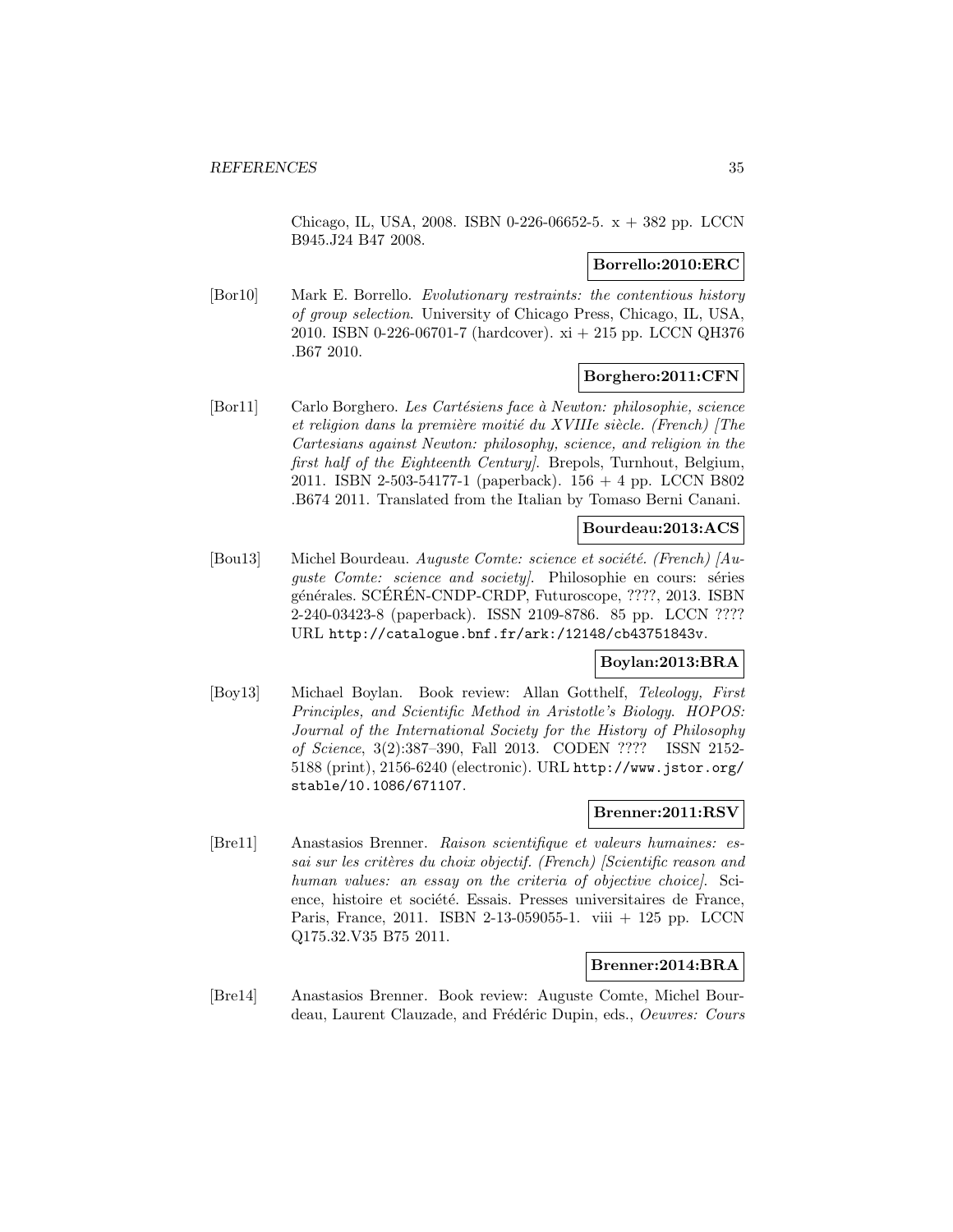de philosophie positive, leçons  $46-51$ . HOPOS: Journal of the International Society for the History of Philosophy of Science, 4(1): 176–178, Spring 2014. CODEN ???? ISSN 2152-5188 (print), 2156- 6240 (electronic). URL http://www.jstor.org/stable/10.1086/ 672153.

#### **Brenner:2015:TFE**

[Bre15] Anastasios Brenner. Les textes fondateurs de l'épistémologie françcaise: Duhem, Poincaré, Brunschvicg et autres philosophes. Collection "Hermann Philosophie". Hermann, Paris, France, 2015. ISBN 2-7056-9090-5 (paperback). 293 pp. LCCN BD162 .T49 2015.

# **Brenner:2018:BRA**

[Bre18] Anastasios Brenner. Book review: Annie Petit, Le système  $d'Auguste$  Comte: De la science à la religion par la philosophie. HOPOS: Journal of the International Society for the History of Philosophy of Science, 8(1):226–229, Spring 2018. CODEN ???? ISSN 2152-5188 (print), 2156-6240 (electronic).

# **Brecevic:2021:RIE**

[Bre21a] Char Brecevic. The role of imagination in Ernst Mach's philosophy of science: a biologico-economical view. HOPOS: Journal of the International Society for the History of Philosophy of Science, 11 (1):241–261, Spring 2021. CODEN ???? ISSN 2152-5188 (print), 2156-6240 (electronic).

#### **Brenner:2021:HDP**

[Bre21b] Anastasios Brenner. How did philosophy of science come about?: From Comte's positive philosophy to Abel Rey's absolute positivism. HOPOS: Journal of the International Society for the History of Philosophy of Science, 11(2):428–445, Fall 2021. CODEN ???? ISSN 2152-5188 (print), 2156-6240 (electronic).

#### **Brown:2012:JDL**

[Bro12] Matthew J. Brown. John Dewey's logic of science. HOPOS: Journal of the International Society for the History of Philosophy of Science, 2(2):258–306, Fall 2012. CODEN ???? ISSN 2152-5188 (print), 2156-6240 (electronic). URL http://www.jstor.org/stable/10. 1086/666843.

#### **Bronstein:2016:AKL**

[Bro16] David Bronstein. Aristotle on knowledge and learning: the posterior analytics. Oxford University Press, Walton Street, Oxford OX2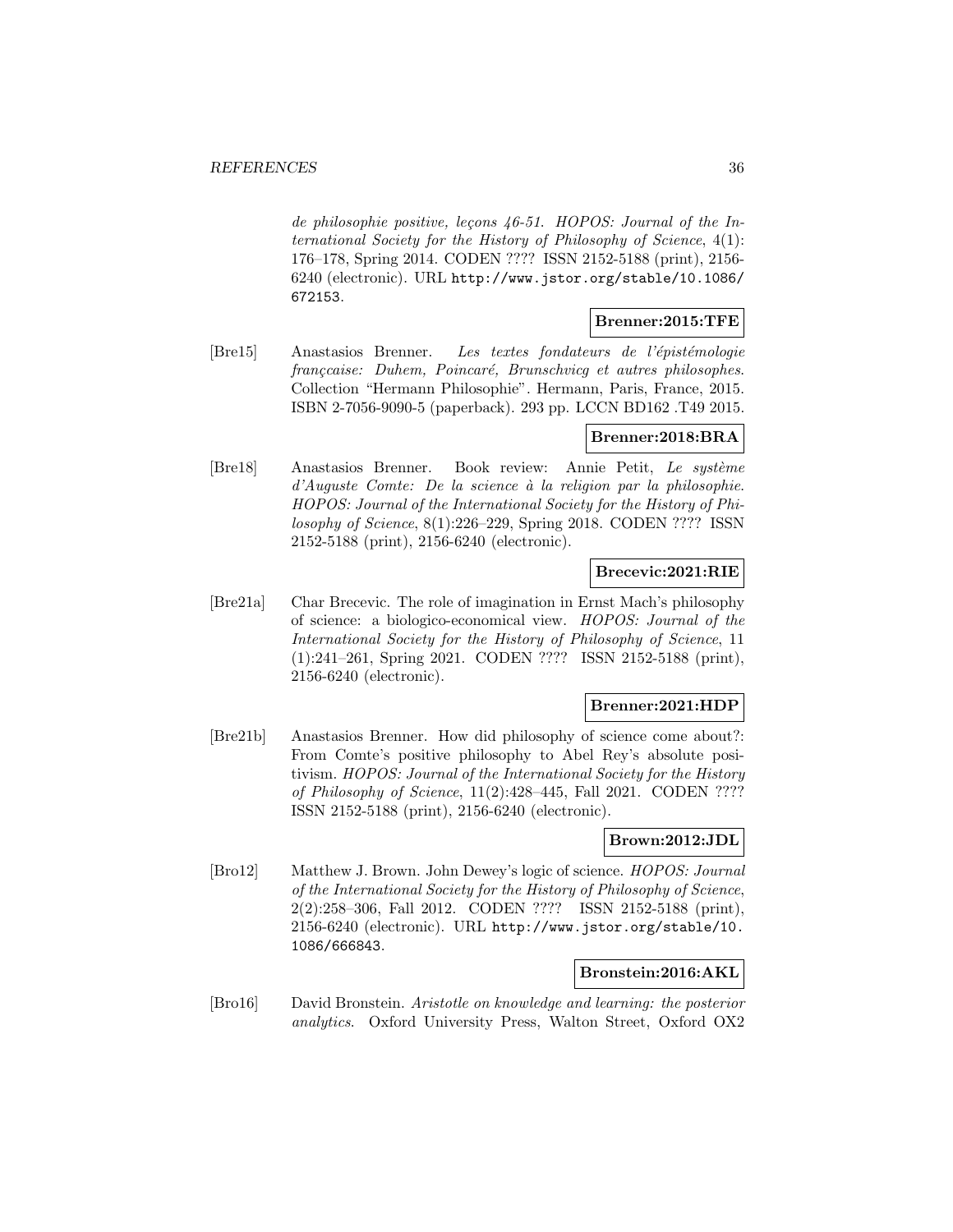6DP, UK, 2016. ISBN 0-19-872490-X (hardcover), 0-19-179242-X (e-book), 0-19-103791-5 (e-book). xii + 272 pp. LCCN B441 .B76 2016.

## **Brush:2005:LST**

[Bru05] Nigel Brush. The limitations of scientific truth: why science can't answer life's ultimate questions. Kregel Publications, Grand Rapids, MI, USA, 2005. ISBN 0-8254-2253-1. 300 pp. LCCN BL240.3 .B78 2005. URL http://www.loc.gov/catdir/toc/ecip0517/ 2005022166.html.

# **Brown:2013:BRK**

[BS13] James Robert Brown and Michael T. Stuart. Book review: Katerina Ierodiakonou and Sophie Roux, eds., Thought Experiments in Methodological and Historical Contexts. HOPOS: Journal of the International Society for the History of Philosophy of Science, 3 (1):154–157, Spring 2013. CODEN ???? ISSN 2152-5188 (print), 2156-6240 (electronic). URL http://www.jstor.org/stable/10. 1086/667764.

## **Biener:2014:NE**

[BS14] Zvi Biener and Eric Schliesser, editors. Newton and empiricism. Oxford University Press, Walton Street, Oxford OX2 6DP, UK, 2014. ISBN 0-19-937399-X (e-book). LCCN QC16.N7.

#### **Baerdemaeker:2022:BAS**

[BS22] Siska De Baerdemaeker and Mike D. Schneider. Better appreciating the scale of it: Lemaître and de Sitter at the BAAS centenary. HOPOS: Journal of the International Society for the History of Philosophy of Science, 12(1):170–188, Spring 2022. CODEN ???? ISSN 2152-5188 (print), 2156-6240 (electronic).

# **Bschir:2015:FPT**

[Bsc15] Karim Bschir. Feyerabend and Popper on theory proliferation and anomaly import: On the compatibility of theoretical pluralism and critical rationalism. HOPOS: Journal of the International Society for the History of Philosophy of Science, 5(1):24–55, Spring 2015. CODEN ???? ISSN 2152-5188 (print), 2156-6240 (electronic). URL http://www.jstor.org/stable/10.1086/680368.

## **Bschir:2019:BRM**

[Bsc19] Karim Bschir. Book review: Menachem Fisch, Creatively Undecided: Toward a History and Philosophy of Scientific Agency. Chicago: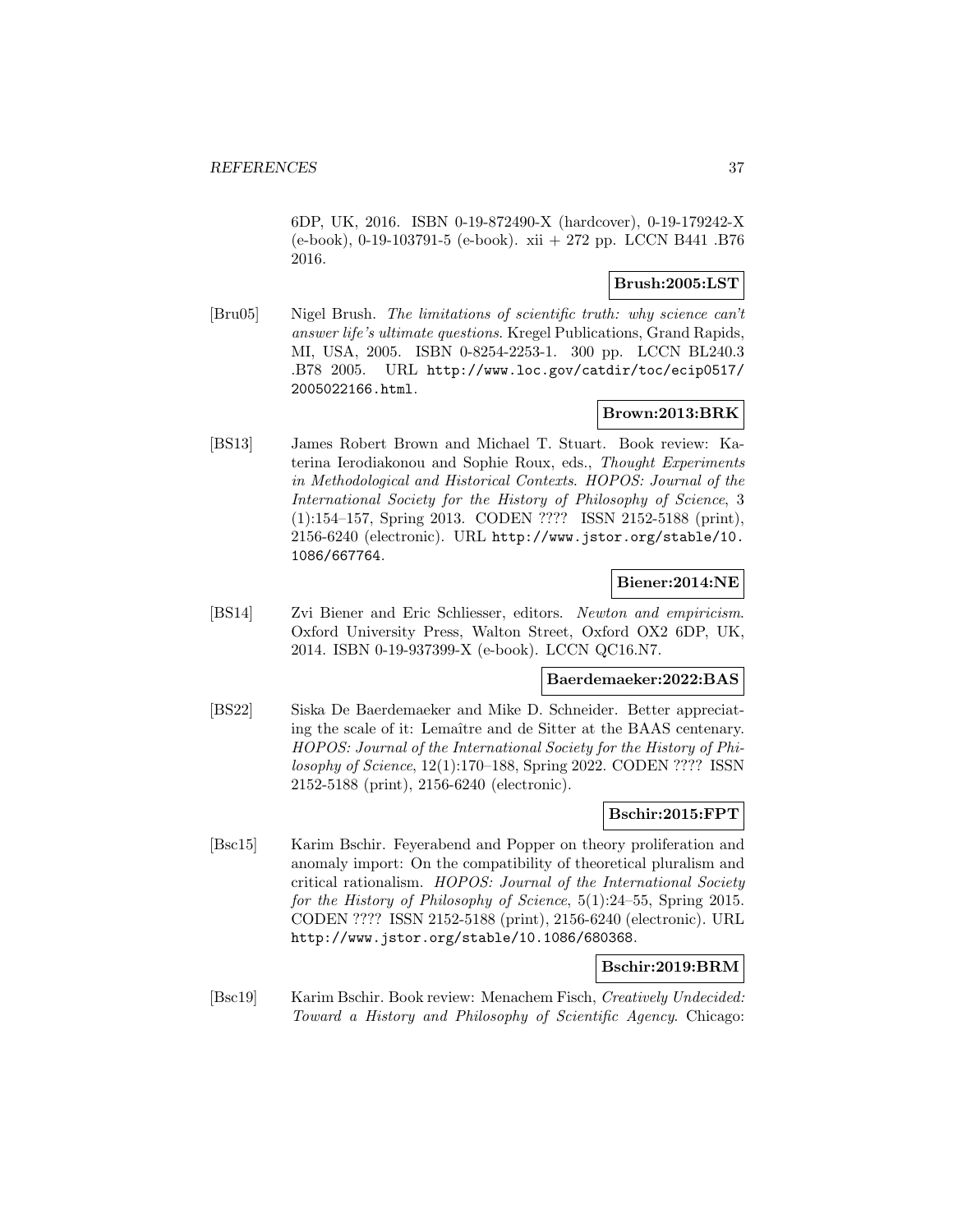University of Chicago Press, 2017. Pp. 304. \$27.92 (paper). HOPOS: Journal of the International Society for the History of Philosophy of Science, 9(1):189–192, Spring 2019. CODEN ???? ISSN 2152-5188 (print), 2156-6240 (electronic).

## **Buttner:2020:BRR**

[Büt20] Jochen Büttner. Book review: Renée Raphael, Reading Galileo: Scribal Technologies and the "Two New Sciences". Baltimore: Johns Hopkins University Press, 2017. Pp. 280. \$54.95 (cloth). ISBN 978- 1-4214-2178-0. HOPOS: Journal of the International Society for the History of Philosophy of Science, 10(1):350–353, Spring 2020. CODEN ???? ISSN 2152-5188 (print), 2156-6240 (electronic).

# **Buzzoni:2018:PDE**

[Buz18] Marco Buzzoni. Pierre Duhem and Ernst Mach on thought experiments. HOPOS: Journal of the International Society for the History of Philosophy of Science, 8(1):1–27, Spring 2018. CODEN ???? ISSN 2152-5188 (print), 2156-6240 (electronic).

# **Buzzoni:2021:NCH**

[Buz21] Marco Buzzoni. A neglected chapter in the history of philosophy of mathematical thought experiments: Insights from Jean Piaget's reception of Edmond Goblot. HOPOS: Journal of the International Society for the History of Philosophy of Science, 11(1):282–304, Spring 2021. CODEN ???? ISSN 2152-5188 (print), 2156-6240 (electronic).

#### **Bensaude-Vincent:2007:ANE**

[BV07] Bernadette Bensaude-Vincent. The artificial and the natural: an evolving polarity. Dibner Institute studies in the history of science and technology. MIT Press, Cambridge, MA, USA, 2007. ISBN 0-262-02620-1. vi  $+$  331 pp. LCCN Q127.E8 A78 2007.

## **Bensaude-Vincent:2011:BRA**

[BV11] Bernadette Bensaude-Vincent. Book review: Alan Rocke, Image and Reality: Kekulé, Kopp, and the Scientific Imagination.  $HOPOS:$ Journal of the International Society for the History of Philosophy of Science, 1(2):329–330, Fall 2011. CODEN ???? ISSN 2152- 5188 (print), 2156-6240 (electronic). URL http://www.jstor.org/ stable/10.1086/661198.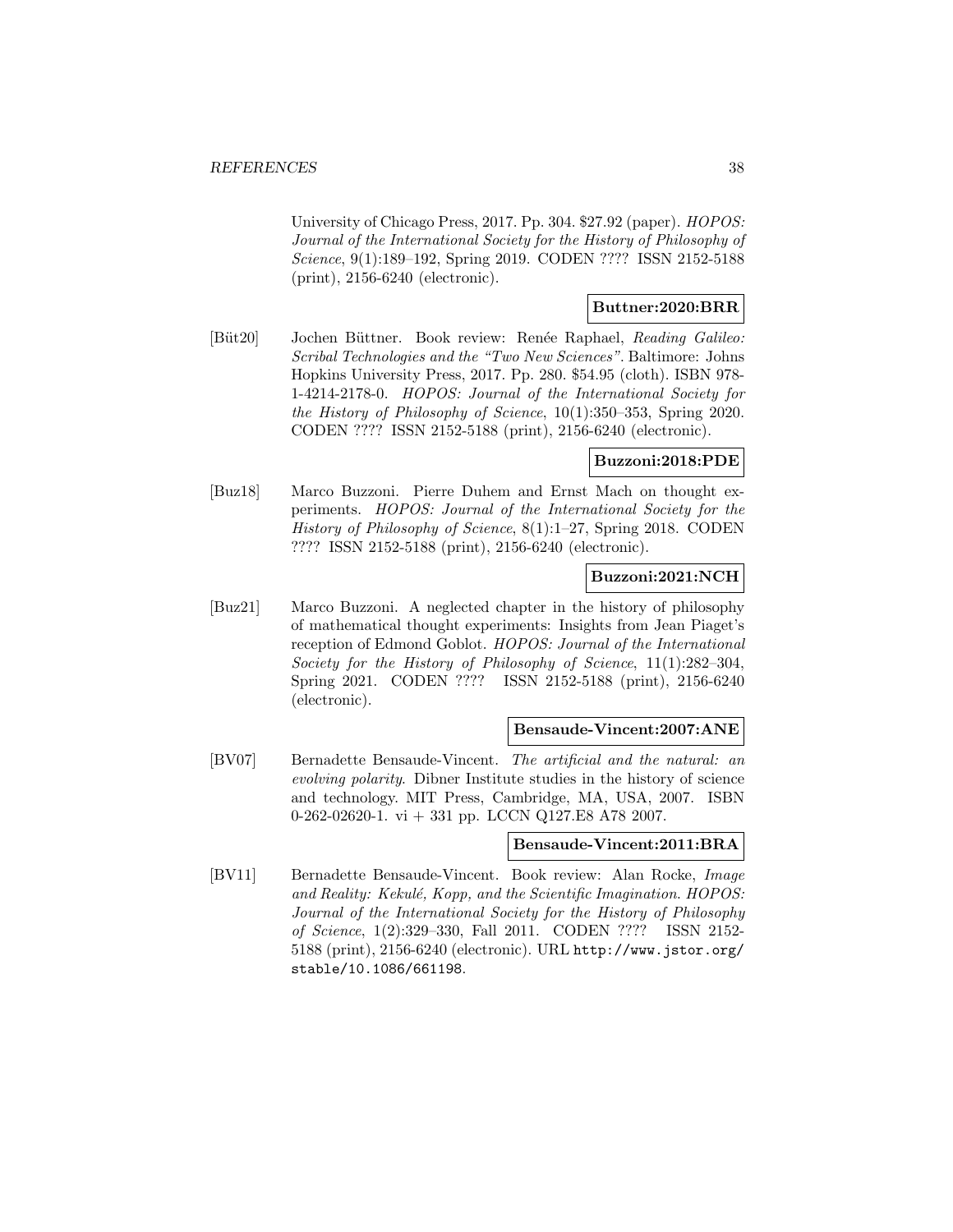### **Bianchi:2022:SSI**

[BV22] Silvia De Bianchi and Federico Viglione. Special section introduction. HOPOS: Journal of the International Society for the History of Philosophy of Science, 12(1):122–128, Spring 2022. CODEN ???? ISSN 2152-5188 (print), 2156-6240 (electronic).

## **Buckner:2014:DST**

[BZ14] Edward Buckner and Jack Zupko. Duns Scotus on Time and Existence: the questions on Aristotle's "De interpretatione". Catholic University of America Press, Washington, DC, USA, 2014. ISBN 0-8132-2603-1 (hardcover). xi + 386 pp. LCCN B439 .D8613 2014. URL http://muse.jhu.edu/books/9780813226040/; http:// www.jstor.org/stable/10.2307/j.ctt9qdqj3.

# **Callergaard:2015:BRZ**

[Cal15] Robert Callergård. Book review: Zvi Biener and Eric Schliesser, eds., Newton and Empiricism. HOPOS: Journal of the International Society for the History of Philosophy of Science, 5(1):194–197, Spring 2015. CODEN ???? ISSN 2152-5188 (print), 2156-6240 (electronic). URL http://www.jstor.org/stable/10.1086/680376.

## **Campos:2020:BRH**

[Cam20] Luis Campos. Book review: Hans-Jörg Rheinberger and Staffan Müller–Wille, The Gene: From Genetics to Postgenomics. Trans. Adam Bostanci. Chicago: University of Chicago Press, 2017. Pp. 147. \$25.00 (paper); \$75.00 (cloth). ISBN 978-0-226-47478-6. HO-POS: Journal of the International Society for the History of Philosophy of Science, 10(1):344–347, Spring 2020. CODEN ???? ISSN 2152-5188 (print), 2156-6240 (electronic).

#### **Canales:2016:PPE**

[Can16] Jimena Canales. Physicist and the Philosopher: Einstein, Bergson, and the Debate That Changed Our Understanding of Time. Princeton University Press, Princeton, NJ, USA, 2016. ISBN 0- 691-16534-3 (hardcover), 0-691-17317-6, 1-4008-9722-X. viii + 479 pp. LCCN BD638 .C326 2015. URL http://public.eblib.com/ choice/publicfullrecord.aspx?p=1936462.

### **Cao:2010:CAQ**

[Cao10] Tian Yu Cao. From current algebra to quantum chromodynamics: a case for structural realism. Cambridge University Press, Cambridge,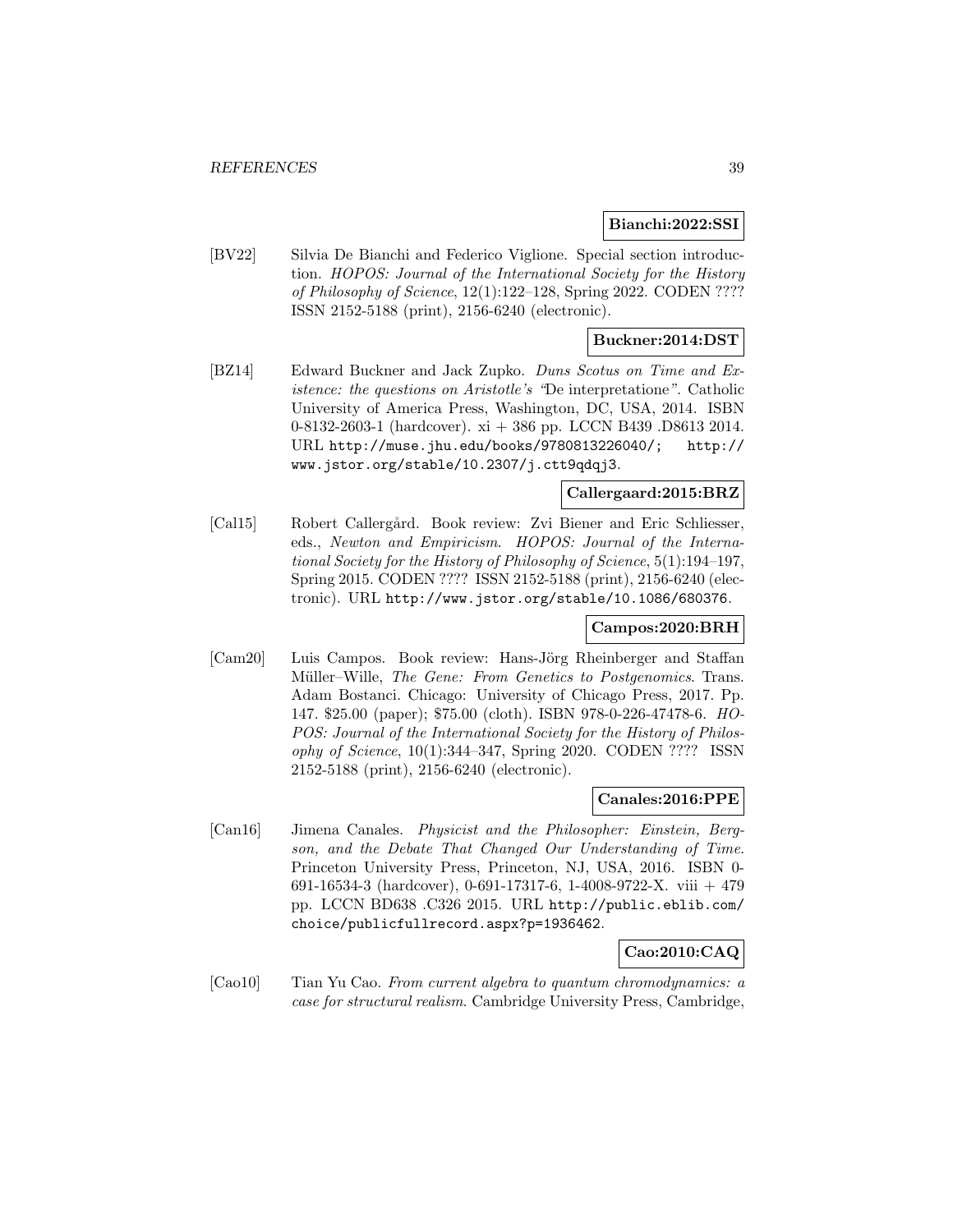UK, 2010. ISBN 0-521-88933-2, 0-511-78175-X (e-book). x + 308 pp. LCCN QC793.3.Q35 C36 2010.

# **Capps:2020:BRJ**

[Cap20] John Capps. Book review: Jordi Cat and Adam Tamas Tuboly, eds., Neurath Reconsidered: New Sources and Perspectives. Boston Studies in the Philosophy and History of Science 336. Cham: Springer Nature, 2019. Pp. xii + 706. \$149.00 (cloth). ISBN 978-3-030-02128- 3. HOPOS: Journal of the International Society for the History of Philosophy of Science, 10(1):353-357, Spring 2020. CODEN ???? ISSN 2152-5188 (print), 2156-6240 (electronic).

## **Carlin:2016:BRM**

[Car16a] Laurence Carlin. Book review: Martin Lenz and Anik Waldow, eds., Contemporary Perspectives on Early Modern Philosophy: Nature and Norms in Thought. HOPOS: Journal of the International Society for the History of Philosophy of Science, 6(1):178–180, Spring 2016. CODEN ???? ISSN 2152-5188 (print), 2156-6240 (electronic).

## **Carson:2016:BRT**

[Car16b] Emily Carson. Book review: Thomas C. Vinci, Space, Geometry, and Kant's Transcendental Deduction of the Categories. HOPOS: Journal of the International Society for the History of Philosophy of Science, 6(2):341–344, Fall 2016. CODEN ???? ISSN 2152-5188 (print), 2156-6240 (electronic).

# **Carnap:2018:LCT**

 $[Car18]$  Rudolf Carnap. L'espace: une contribution à la théorie de la science. (French) [Space: a contribution to the theory of science]. Gallimard, Paris, France, 2018. ISBN 2-07-012808-3. 188 pp. LCCN ????

## **Cassirer:1910:SFU**

[Cas10] Ernst Cassirer. Substanzbegriff und Funktionsbegriff: Untersuchungen über die Grundfragen der Erkenntniskritik. B. Cassirer, Berlin, Germany, 1910. xv + 459 pp. LCCN BD221 .C2840 1910.

## **Cat:2012:BRT**

[Cat12] Jordi Cat. Book review: Thomas Uebel, Empiricism at the Crossroads: The Vienna Circle's Protocol-Sentence Debate. HOPOS: Journal of the International Society for the History of Philosophy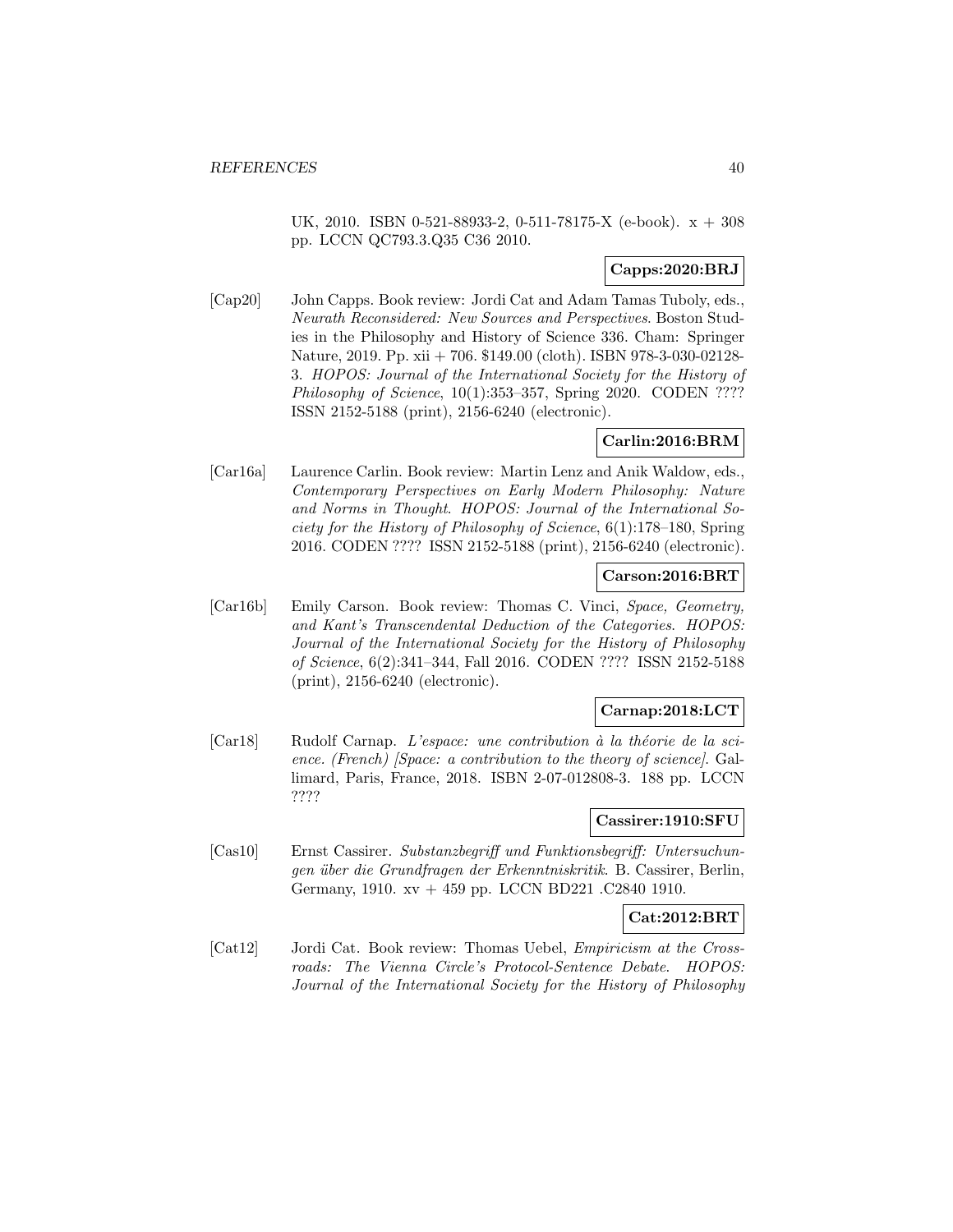of Science, 2(2):354–360, Fall 2012. CODEN ???? ISSN 2152- 5188 (print), 2156-6240 (electronic). URL http://www.jstor.org/ stable/10.1086/666513.

# **Cauvin:2020:PPC**

[Cau20] Jean-Paul Cauvin. From phenomenology to the philosophy of the concept: Jean Cavaillès as a reader of Edmund Husserl. HOPOS: Journal of the International Society for the History of Philosophy of Science, 10(1):24–47, Spring 2020. CODEN ???? ISSN 2152-5188 (print), 2156-6240 (electronic).

# **Comte:2012:O**

[CBCD12] Auguste Comte, Michel Bourdeau, Laurent Clauzade, and Frédéric Dupin. Oeuvres: Cours de philosophie positive. Leçons 46-51. (French) [Works: Course of Positive Philosophy. Lectures 46–51]. Collection Hermann Philosophie. Hermann, Paris, France, 2012. ISBN 2-7056-8163-9 (hardcover: v. 1). 427 pp. LCCN B2204 .B68 2012.

# **Chemla:2016:OHG**

[CCR16] Karine Chemla, Renaud Chorlay, and David Rabouin, editors. The Oxford Handbook of Generality in Mathematics and the Sciences. Oxford University Press, Walton Street, Oxford OX2 6DP, UK, 2016. ISBN 0-19-877726-4. xii + 507 pp. LCCN QA8.4 .O93 2016.

## **Craver:2013:SMD**

[CD13] Carl F. Craver and Lindley Darden. In search of mechanisms: discoveries across the life sciences. University of Chicago Press, Chicago, IL, USA, 2013. ISBN 0-226-03965-X (hardcover), 0-226- 03979-X (paperback), 0-226-03982-X (e-book). xxii + 228 pp. LCCN QH331 .C898 2013.

## **Chimisso:2008:WHM**

[Chi08] Cristina Chimisso. Writing the History of the Mind: Philosophy and Science in France, 1900 to 1960s. Science, Technology and Culture. Ashgate., Farnham, Surrey, England, 2008. ISBN 0-7546-5705-1, 0-7546-9025-3 (e-book). ISSN 1700-1945. vi + 209 pp. LCCN BD418.3.

## **Chirimuuta:2020:CGA**

[Chi20] M. Chirimuuta. Cassirer and Goldstein on abstraction and the autonomy of biology. HOPOS: Journal of the International Society for the History of Philosophy of Science, 10(2):471–503, Fall 2020. CODEN ???? ISSN 2152-5188 (print), 2156-6240 (electronic).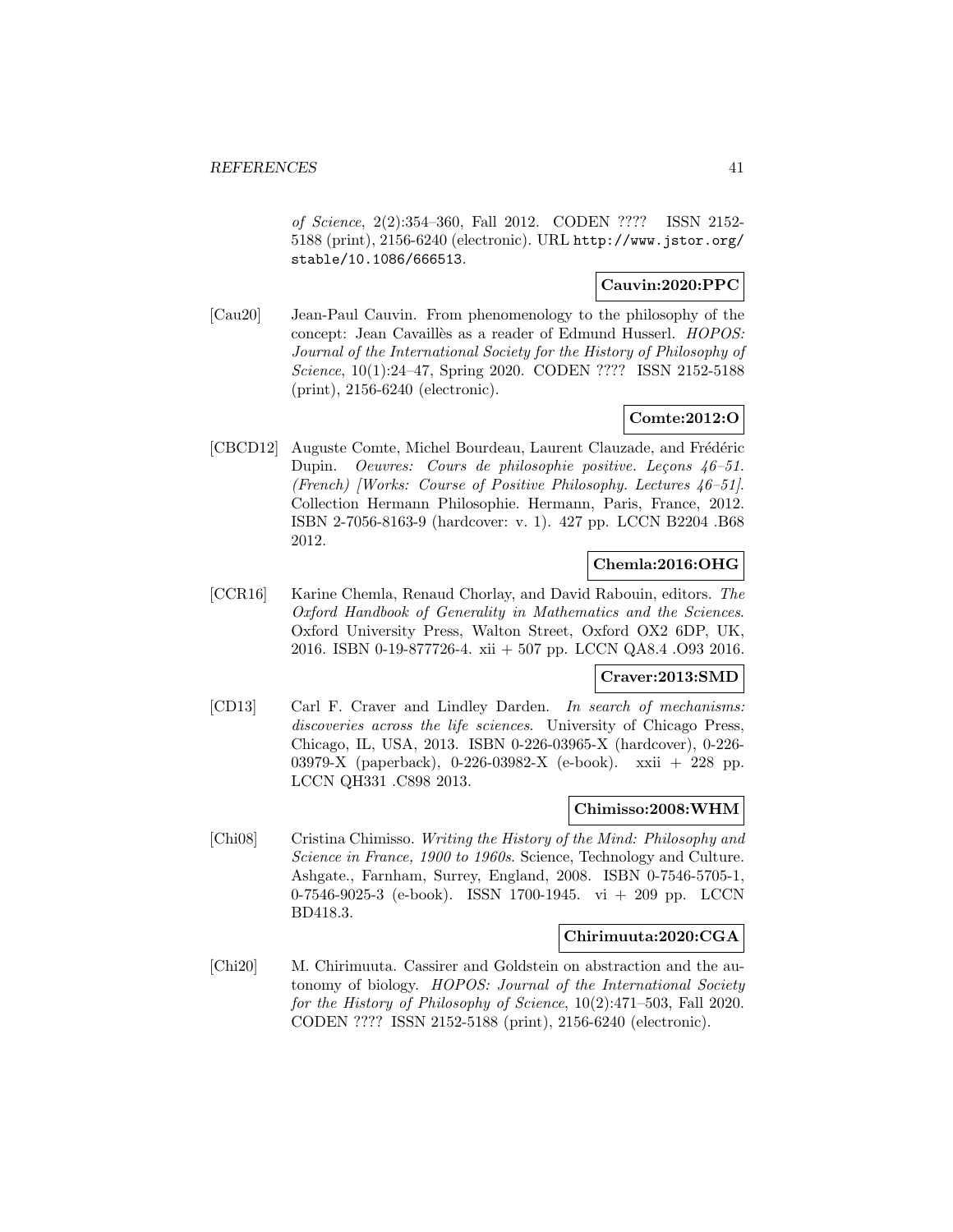## **Cimen:2019:SAP**

[Cim19] Unsal Cimen. On saving the astronomical phenomena: Physical realism in struggle with mathematical realism in Francis Bacon, al-Bitruji, and Averroës. HOPOS: Journal of the International Society for the History of Philosophy of Science, 9(1):135–151, Spring 2019. CODEN ???? ISSN 2152-5188 (print), 2156-6240 (electronic).

## **Chimisso:2021:HMP**

[CJ21] Cristina Chimisso and Nicholas Jardine. Hélène Metzger on precursors: a historian and philosopher of science confronts her evil demon. HOPOS: Journal of the International Society for the History of Philosophy of Science, 11(2):331–353, Fall 2021. CODEN ???? ISSN 2152-5188 (print), 2156-6240 (electronic).

## **Castelao-Lawless:2012:BRA**

[CL12] Teresa Castel˜ao-Lawless. Book review: Anastasios Brenner, Raison scientifique et valeurs humaines. HOPOS: Journal of the International Society for the History of Philosophy of Science, 2(1):182–185, Spring 2012. CODEN ???? ISSN 2152-5188 (print), 2156-6240 (electronic). URL http://www.jstor.org/stable/10.1086/663732.

## **Cobb:2012:IPE**

[Cob12] Aaron D. Cobb. Inductivism in practice: Experiment in John Herschel's philosophy of science. HOPOS: Journal of the International Society for the History of Philosophy of Science, 2(1):21–54, Spring 2012. CODEN ???? ISSN 2152-5188 (print), 2156-6240 (electronic). URL http://www.jstor.org/stable/10.1086/663302.

#### **Coko:2020:JPP**

[Cok20] Klodian Coko. Jean Perrin and the philosophers' stories: The role of multiple determination in determining Avogadro's number. HO-POS: Journal of the International Society for the History of Philosophy of Science, 10(1):143–193, Spring 2020. CODEN ???? ISSN 2152-5188 (print), 2156-6240 (electronic).

## **Corneanu:2011:RMB**

[Cor11] Sorana Corneanu. Regimens of the mind: Boyle, Locke, and the early modern cultura animi tradition. University of Chicago Press, Chicago, IL, USA, 2011. ISBN 0-226-11639-5 (hardcover), 1-283- 35515-9, 0-226-11641-7 (e-book). ix + 308 pp. LCCN B1131 .C67 2011.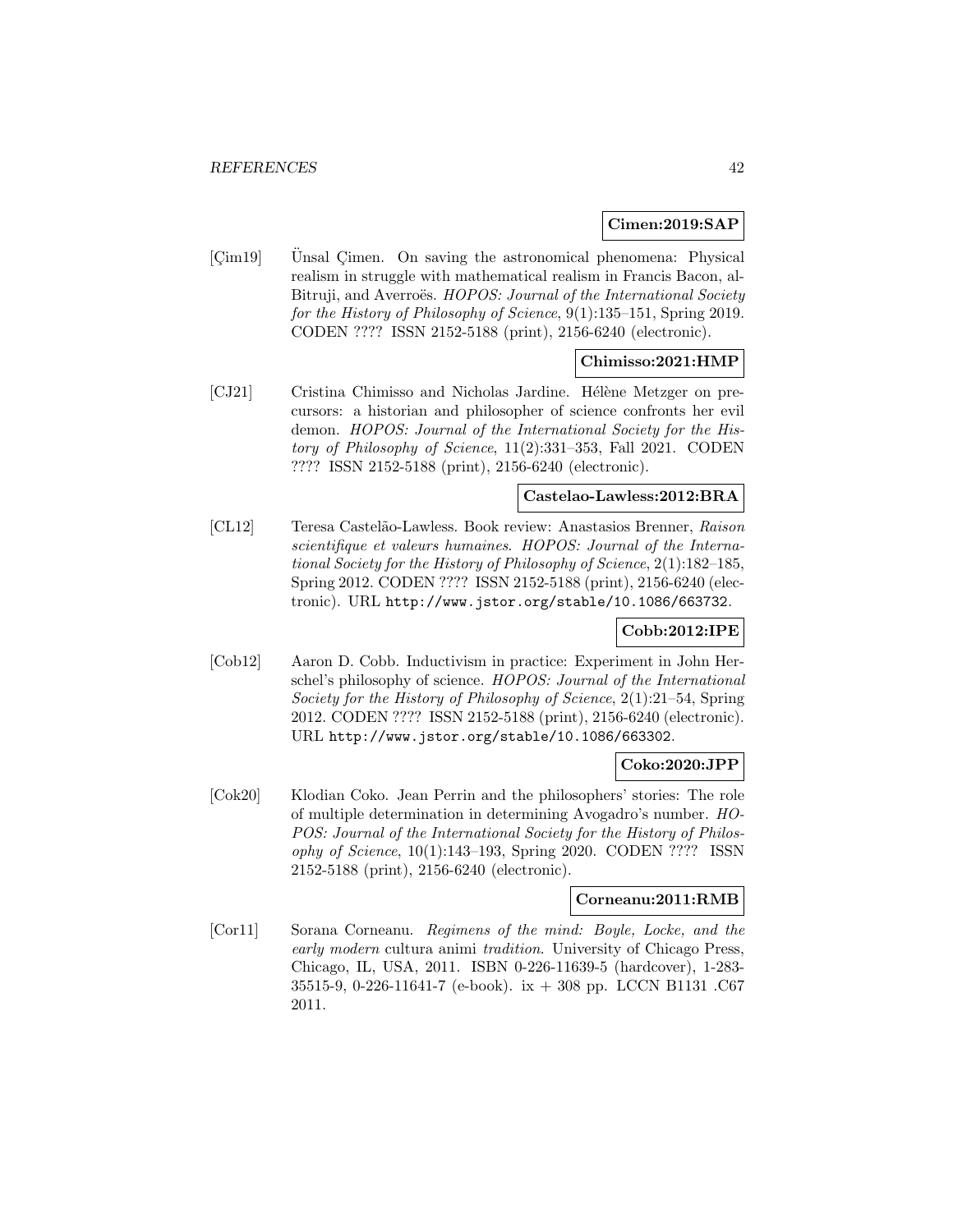### **Cowles:2012:BRS**

[Cow12] Henry M. Cowles. Book review: Steven Gimbel, ed., Exploring the Scientific Method: Cases and Questions. HOPOS: Journal of the International Society for the History of Philosophy of Science, 2 (1):154–157, Spring 2012. CODEN ???? ISSN 2152-5188 (print), 2156-6240 (electronic). URL http://www.jstor.org/stable/10. 1086/663303.

## **Cristalli:2021:AGL**

[CP21] Claudia Cristalli and Ahti-Veikko Pietarinen. Abstraction and generalization in the logic of science: Cases from nineteenth-century scientific practice. HOPOS: Journal of the International Society for the History of Philosophy of Science, 11(1):93–121, Spring 2021. CODEN ???? ISSN 2152-5188 (print), 2156-6240 (electronic).

## **Creath:2020:BRG**

[Cre20] Richard Creath. Book review: Gary Ebbs, Carnap, Quine, and Putnam on Methods of Inquiry. Cambridge: Cambridge University Press, 2017. Pp. xi + 278. \$105.00 (cloth). ISBN 978-1-107-17815- 1. HOPOS: Journal of the International Society for the History of Philosophy of Science, 10(1):337–340, Spring 2020. CODEN ???? ISSN 2152-5188 (print), 2156-6240 (electronic).

## **Cross:2016:BRJ**

[Cro16] Richard Cross. Book review: John Duns Scotus, Duns Scotus on Time and Existence: The Questions on Aristotle's "De interpretatione". HOPOS: Journal of the International Society for the History of Philosophy of Science, 6(2):352–353, Fall 2016. CODEN ???? ISSN 2152-5188 (print), 2156-6240 (electronic).

### **Currie:2019:FHP**

[CW19] Adrian Currie and Kirsten Walsh. Frameworks for historians and philosophers. HOPOS: Journal of the International Society for the History of Philosophy of Science, 9(1):1–34, Spring 2019. CODEN ???? ISSN 2152-5188 (print), 2156-6240 (electronic).

### **Dambock:2014:CMP**

[Dam14] Christian Damböck. Caught in the middle: Philosophy of science between the historical turn and formal philosophy as illustrated by the program of "Kuhn Sneedified". HOPOS: Journal of the International Society for the History of Philosophy of Science, 4 (1):62–82, Spring 2014. CODEN ???? ISSN 2152-5188 (print),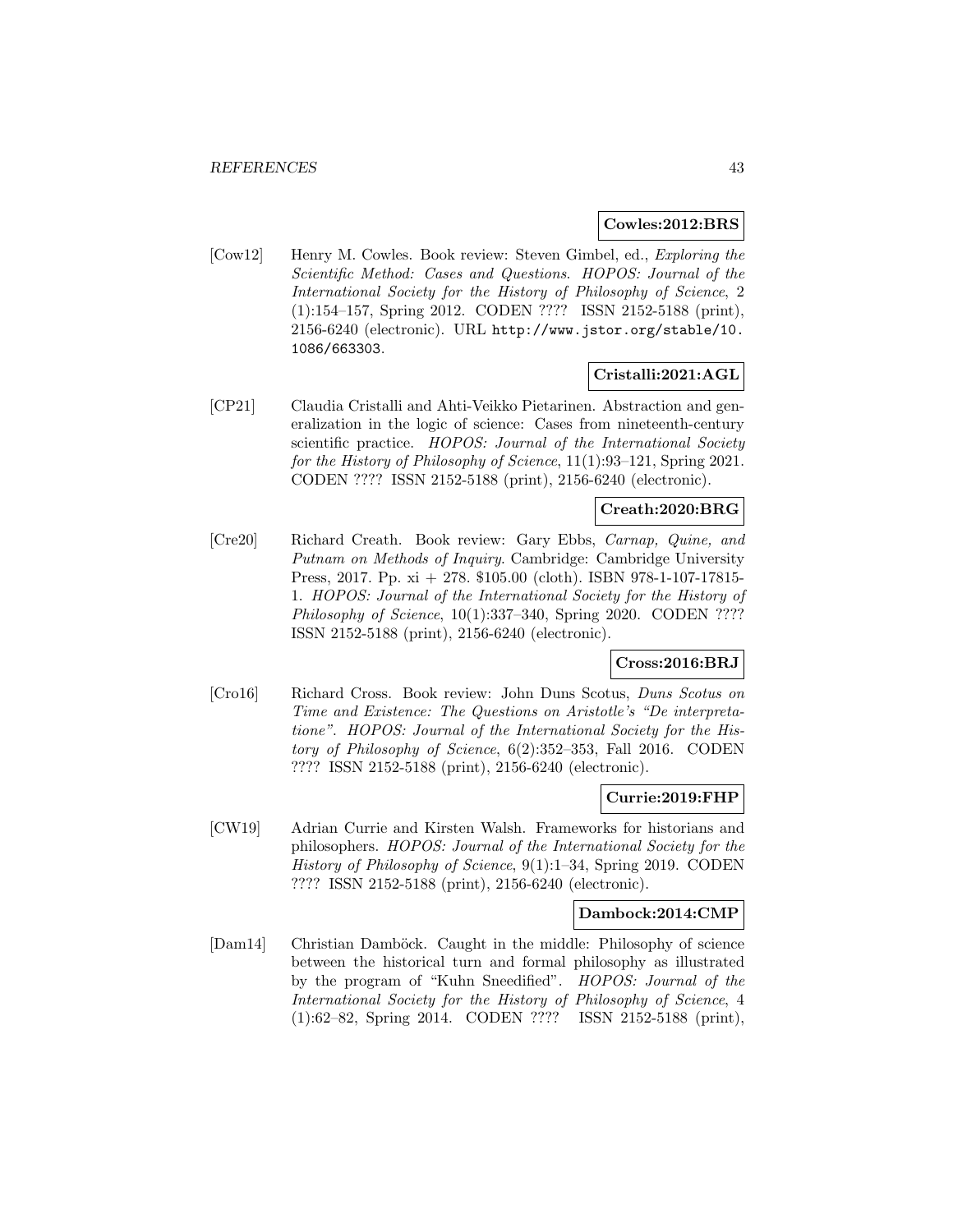2156-6240 (electronic). URL http://www.jstor.org/stable/10. 1086/673297.

## **Dambock:2017:BRR**

[Dam17] Christian Damböck. Book review: Robert J. Richards and Lorraine Daston, eds., Kuhn's Structure of Scientific Revolutions at Fifty: Reflections on a Science Classic. HOPOS: Journal of the International Society for the History of Philosophy of Science, 7(1):154– 156, Spring 2017. CODEN ???? ISSN 2152-5188 (print), 2156-6240 (electronic).

# **Dambock:2020:WDP**

[Dam20] Christian Damböck. What is descriptive psychology? Ebbinghaus's 1896 criticism of Dilthey revisited. HOPOS: Journal of the International Society for the History of Philosophy of Science, 10(1):274– 289, Spring 2020. CODEN ???? ISSN 2152-5188 (print), 2156-6240 (electronic).

# **deCeglia:2021:MEG**

[dC21] Francesco Paolo de Ceglia. Matter is not enough: Georg Ernst Stahl, Friedrich Hoffmann, and the issue of animism. HOPOS: Journal of the International Society for the History of Philosophy of Science, 11(2):502–527, Fall 2021. CODEN ???? ISSN 2152-5188 (print), 2156-6240 (electronic).

## **deCallatay:2011:MPA**

[dCH11] Godefroid de Callataÿ and Bruno Halflants, editors. On magic. Part I: an Arabic critical edition and English translation of Epistle 52a. Epistles of the Brethren of Purity. Oxford University Press, Walton Street, Oxford OX2 6DP, UK, 2011. ISBN 0-19-963895-0  $(hardcover)$ .  $xxv + 1 + 198 + 110$  pp. LCCN B746.A4 E52 2011.

# **DeGroot:2014:AE**

[De 14] Jean De Groot. Aristotle's Empiricism. Parmenides Publishing, Las Vegas, NV, USA, 2014. ISBN 1-930972-83-0 (paperback), 1- 322-20576-0 (MyiLibrary), 1-930972-84-9 (e-book). xxv + 442 pp. LCCN Q124.95 .D43 2014. URL http://www.myilibrary.com? id=651856.

# **DeRibera-Martin:2019:MKE**

[De 19] Ignacio De Ribera-Martin. Movement  $(Kin\hat{e}sis)$  as efficient cause in Aristotle's Generation of Animals. HOPOS: Journal of the International Society for the History of Philosophy of Science, 9(2):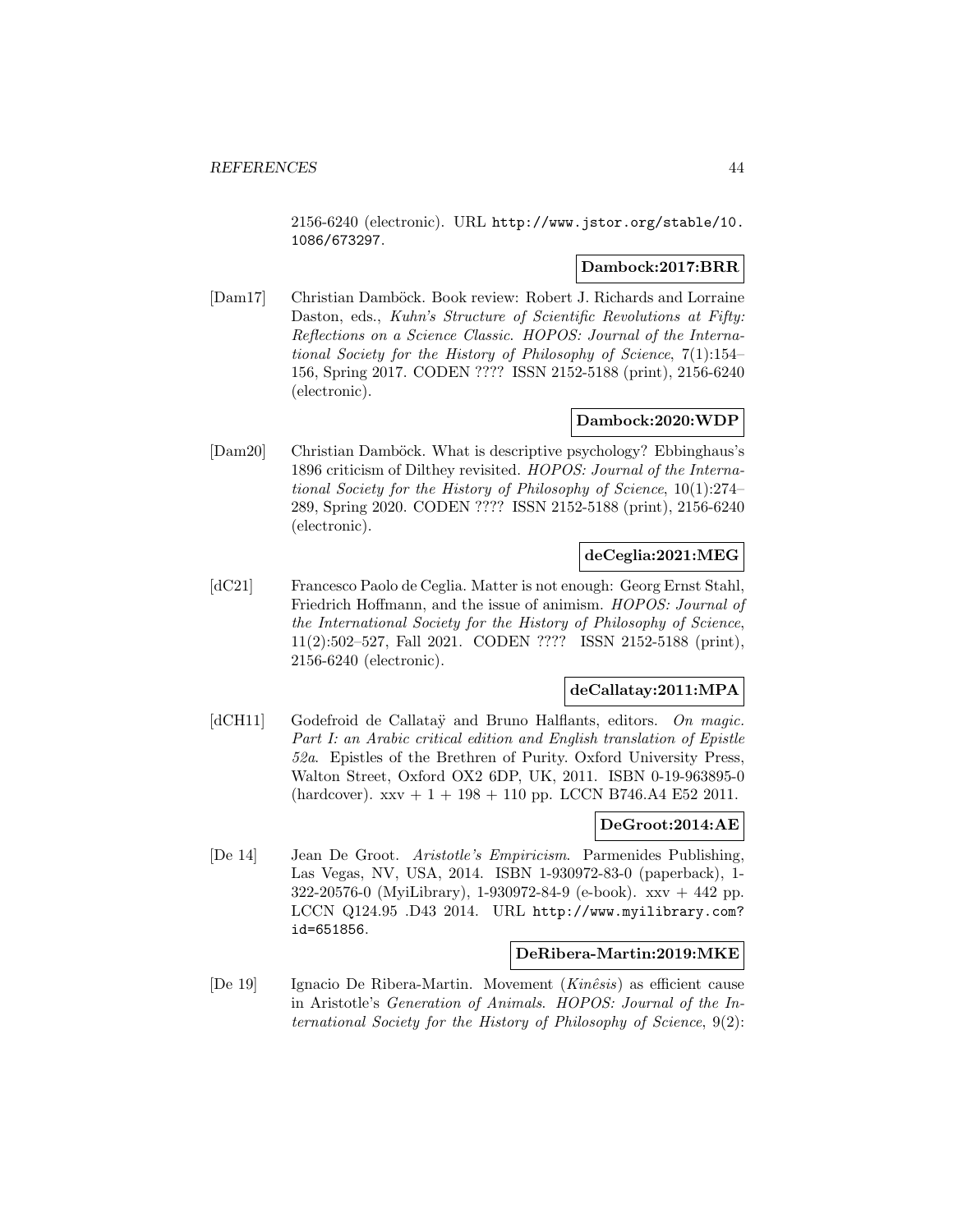296–326, Fall 2019. CODEN ???? ISSN 2152-5188 (print), 2156- 6240 (electronic).

## **Bianchi:2022:KFC**

[De 22] Silvia De Bianchi. Kant's functional cosmology: Teleology, measurement, and symbolic representation in the *Critique of Judgment*. HOPOS: Journal of the International Society for the History of Philosophy of Science, 12(1):209–224, Spring 2022. CODEN ???? ISSN 2152-5188 (print), 2156-6240 (electronic).

### **Deltete:2012:POS**

[Del12] Robert J. Deltete. Planck, Ostwald, and the Second Law of Thermodynamics. HOPOS: Journal of the International Society for the History of Philosophy of Science, 2(1):121–146, Spring 2012. CO-DEN ???? ISSN 2152-5188 (print), 2156-6240 (electronic). URL http://www.jstor.org/stable/10.1086/663835.

# **Dellsen:2017:CED**

[Del17] Finnur Dells´en. Certainty and explanation in Descartes's philosophy of science. HOPOS: Journal of the International Society for the History of Philosophy of Science, 7(2):302–327, Fall 2017. CODEN ???? ISSN 2152-5188 (print), 2156-6240 (electronic).

## **Deltete:2019:BRC**

[Del19] Robert J. Deltete. Book review: Christa Jungnickel and Russell McCormmach, The Second Physicist: On the History of Theoretical Physics in Germany. Cham: Springer, 2017. Pp.  $xxxi + 460$ . \$180.00 (cloth); \$140.00 (e-book). HOPOS: Journal of the International Society for the History of Philosophy of Science, 9(1):209– 211, Spring 2019. CODEN ???? ISSN 2152-5188 (print), 2156-6240 (electronic).

## **Demarest:2021:SAN**

[Dem21] Boris Demarest. Soul, archeus, and nature in van Helmont's medical naturalism. HOPOS: Journal of the International Society for the History of Philosophy of Science, 11(2):564–584, Fall 2021. CODEN ???? ISSN 2152-5188 (print), 2156-6240 (electronic).

#### **DeSantis:2012:BRF**

[DeS12] Anthony J. DeSantis. Book review: Frédérique Aït-Touati, Fictions of the Cosmos: Science and Literature in the Seventeenth Century. HOPOS: Journal of the International Society for the History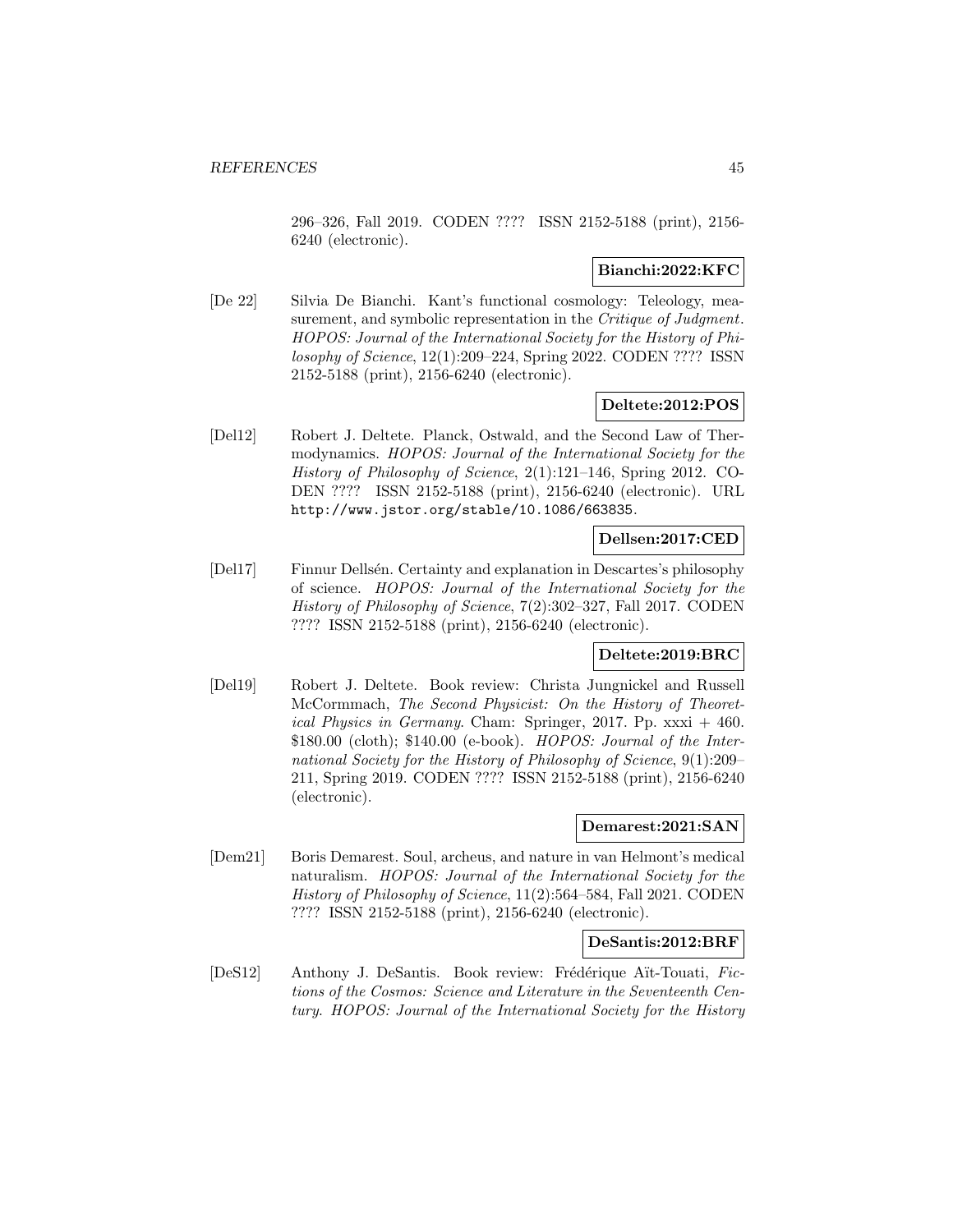of Philosophy of Science, 2(2):387–390, Fall 2012. CODEN ???? ISSN 2152-5188 (print), 2156-6240 (electronic). URL http://www. jstor.org/stable/10.1086/666968.

# **DeSantis:2014:BRC**

[DeS14] Anthony J. DeSantis. Book review: Christoph Lüthy, *David Gor*laeus (1591–1612): An Enigmatic Figure in the History of Philosophy and Science. HOPOS: Journal of the International Society for the History of Philosophy of Science, 4(1):196–199, Spring 2014. CODEN ???? ISSN 2152-5188 (print), 2156-6240 (electronic). URL http://www.jstor.org/stable/10.1086/675436.

## **Detlefsen:2015:BRE**

[Det15] Karen Detlefsen. Book review: Eric Watkins, ed., The Divine Order, the Human Order, and the Order of Nature: Historical Perspectives. HOPOS: Journal of the International Society for the History of Philosophy of Science, 5(1):187–190, Spring 2015. CODEN ???? ISSN 2152-5188 (print), 2156-6240 (electronic). URL http://www. jstor.org/stable/10.1086/678185.

## **Detlefsen:2016:BRR**

[Det16] Karen Detlefsen. Book review: Roger Ariew, Dennis Des Chene, Douglas M. Jesseph, Tad M. Schmaltz, and Theo Verbeek, Historical Dictionary of Descartes and Cartesian Philosophy. HOPOS: Journal of the International Society for the History of Philosophy of Science, 6(2):345–348, Fall 2016. CODEN ???? ISSN 2152-5188 (print), 2156-6240 (electronic).

## **Dethier:2018:WWS**

[Det18] Corey Dethier. William Whewell's semantic account of induction. HOPOS: Journal of the International Society for the History of Philosophy of Science, 8(1):141–156, Spring 2018. CODEN ???? ISSN 2152-5188 (print), 2156-6240 (electronic).

## **DeWitt:2004:WIH**

[DeW04] Richard DeWitt. Worldviews: an introduction to the history and philosophy of science. Blackwell, Oxford, UK, 2004. ISBN 1-4051- 1619-6, 1-4051-1620-X (paperback). xii + 326 pp. LCCN Q125 .D38 2008.

## **DeWitt:2017:BRJ**

[DeW17a] Richard DeWitt. Book review: Jean De Groot, Aristotle's Empiricism: Experience and Mechanics in the Fourth Century BC. HO-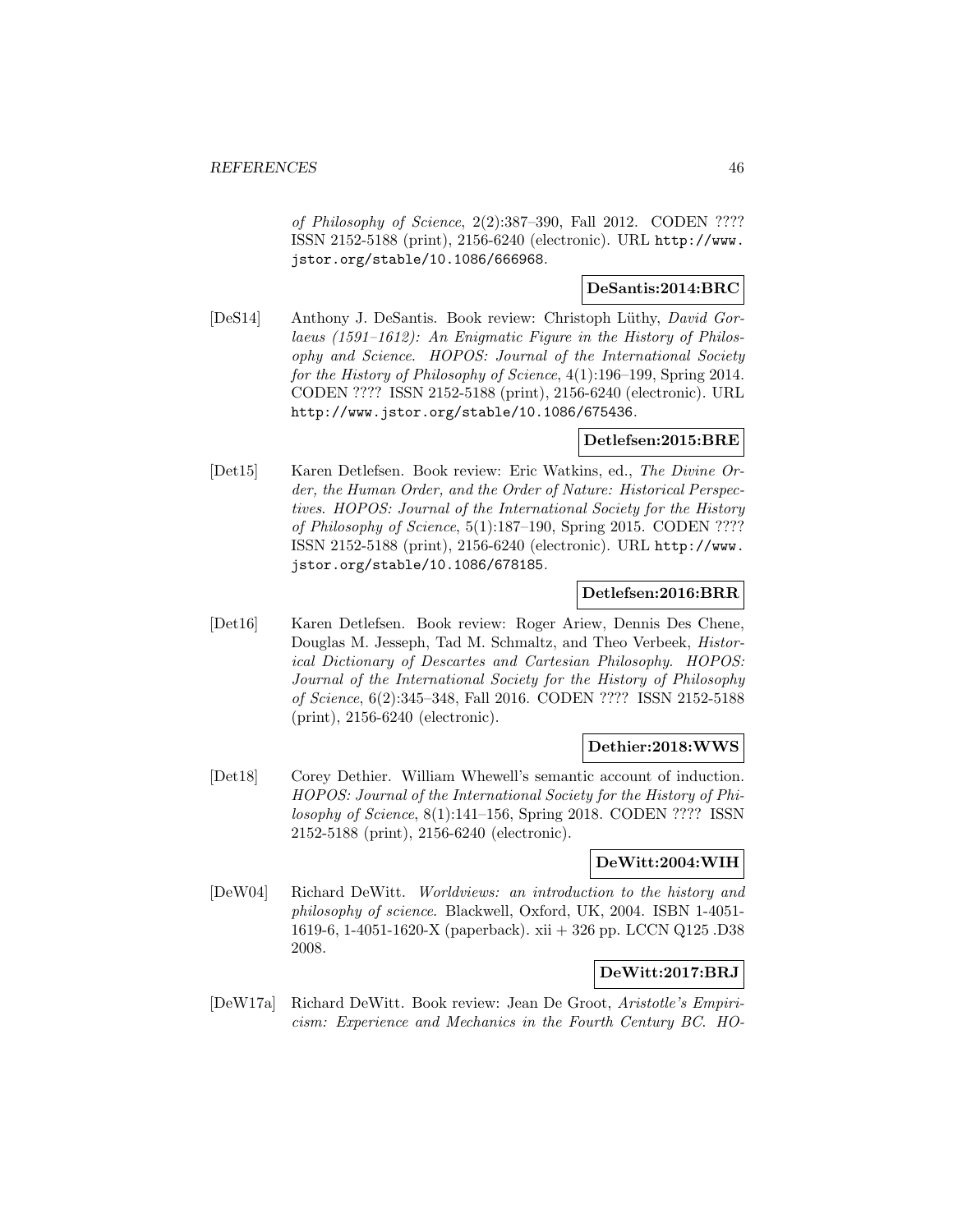POS: Journal of the International Society for the History of Philosophy of Science, 7(1):176–179, Spring 2017. CODEN ???? ISSN 2152-5188 (print), 2156-6240 (electronic).

# **Dewulf:2017:RCI**

[Dew17b] Fons Dewulf. Rudolf Carnap's incorporation of the Geisteswissenschaften in the Aufbau. HOPOS: Journal of the International Society for the History of Philosophy of Science, 7(2):199–225, Fall 2017. CODEN ???? ISSN 2152-5188 (print), 2156-6240 (electronic).

# **Dambock:2020:DPV**

[DFK20] Christian Damböck, Uljana Feest, and Martin Kusch. Descriptive psychology and Völkerpsychologie — in the contexts of historicism, relativism, and naturalism. HOPOS: Journal of the International Society for the History of Philosophy of Science, 10(1):226–233, Spring 2020. CODEN ???? ISSN 2152-5188 (print), 2156-6240 (electronic).

# **Dilley:2013:EMN**

[Dil13] Stephen Dilley. The evolution of methodological naturalism in the origin of species. HOPOS: Journal of the International Society for the History of Philosophy of Science, 3(1):20–58, Spring 2013. CO-DEN ???? ISSN 2152-5188 (print), 2156-6240 (electronic). URL http://www.jstor.org/stable/10.1086/667897.

## **Daston:2011:HSO**

[DL11] Lorraine J. Daston and Elizabeth Lunbeck, editors. Histories of scientific observation. University of Chicago Press, Chicago, IL, USA, 2011. ISBN 0-226-13677-9 (hardcover), 0-226-13678-7 (paperback).  $460 + 1$  pp. LCCN Q174.8 .H57 2011.

## **Dresow:2018:BRC**

[DL18] Max Dresow and Alan C. Love. Book review: Catherine Kendig, ed., Natural Kinds and Classification in Scientific Practice. HOPOS: Journal of the International Society for the History of Philosophy of Science, 8(1):217–222, Spring 2018. CODEN ???? ISSN 2152- 5188 (print), 2156-6240 (electronic).

## **Dobre:2013:CE**

[DNB13] Mihnea Dobre and Tammy Nyden-Bullock. Cartesian empiricisms. Springer-Verlag, Berlin, Germany / Heidelberg, Germany / London, UK / etc., 2013. ISBN 94-007-7689-6, 94- 007-7690-X (e-book). xiii + 326 pp. LCCN B1875 .C3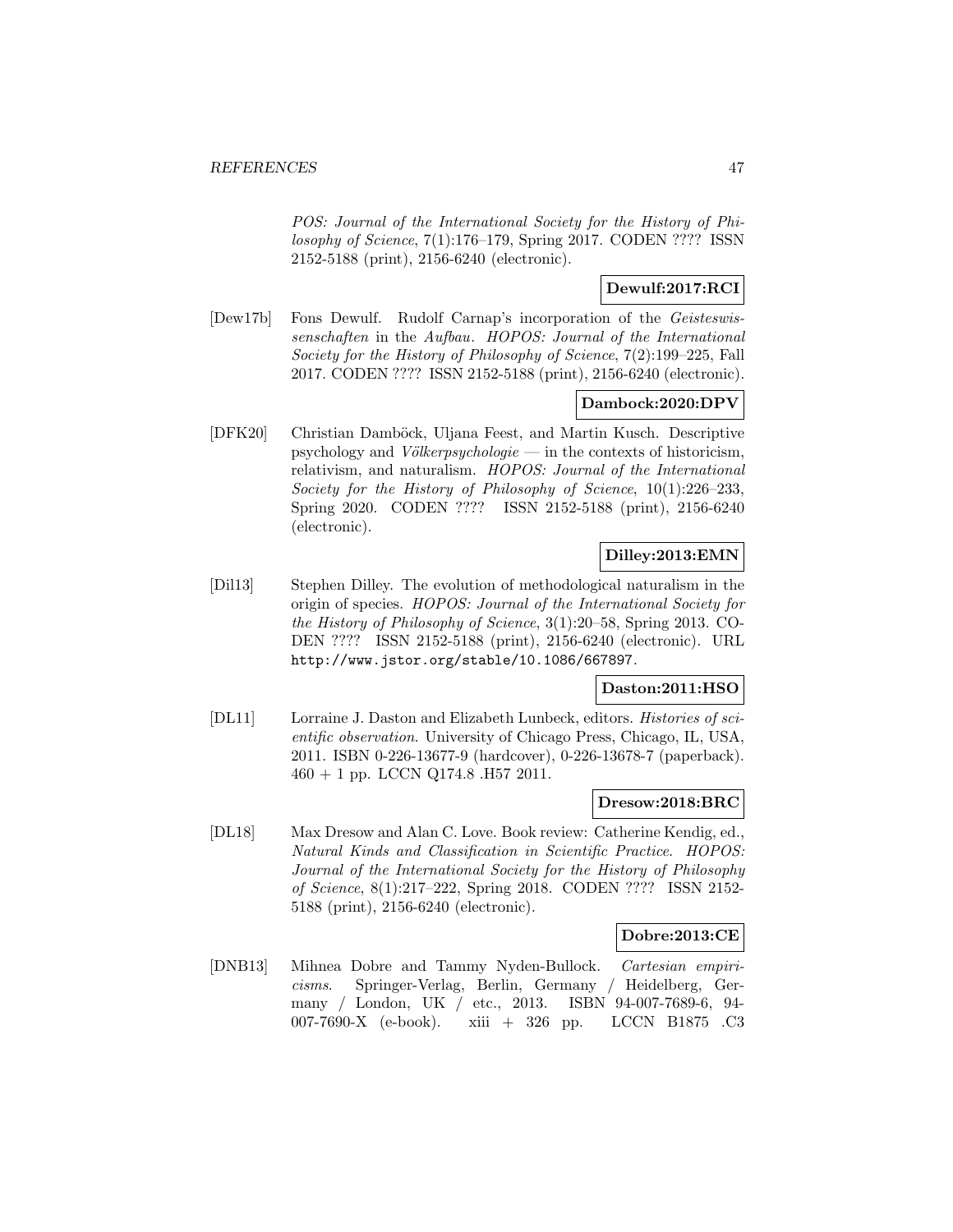2013. URL http://www.loc.gov/catdir/enhancements/fy1405/ 2013956125-d.html; http://www.loc.gov/catdir/ enhancements/fy1405/2013956125-t.html.

# **Dobre:2020:BRA**

[Dob20a] Mihnea Dobre. Book review: Andrea Strazzoni, Dutch Cartesianism and the Birth of Philosophy of Science: From Regius to 's Gravesande. Boston: de Gruyter, 2019. Pp. ix  $+$  245. EUR 99.95 (cloth). ISBN 978-3-110-56782-3. HOPOS: Journal of the International Society for the History of Philosophy of Science, 10(2):609– 612, Fall 2020. CODEN ???? ISSN 2152-5188 (print), 2156-6240 (electronic).

## **Dobre:2020:JRM**

[Dob20b] Mihnea Dobre. Jacques Rohault's mathematical physics. HOPOS: Journal of the International Society for the History of Philosophy of Science, 10(2):414–439, Fall 2020. CODEN ???? ISSN 2152-5188 (print), 2156-6240 (electronic).

## **Domski:2011:BRP**

[Dom11] Mary Domski. Book review: Peter Machamer and J. E. McGuire, Descartes's Changing Mind. HOPOS: Journal of the International Society for the History of Philosophy of Science, 1(1):162–165, Spring 2011. CODEN ???? ISSN 2152-5188 (print), 2156-6240 (electronic). URL http://www.jstor.org/stable/10.1086/657628.

### **Domski:2013:ERP**

[Dom13] Mary Domski. Essay review: Putting the pieces back together again: Reading Newton's Principia through Newton's method: Steffen Ducheyne, "The main Business of natural Philosophy": Isaac Newton's Natural-Philosophical Methodology. William L. Harper. Isaac Newton's Scientific Method: Turning Data into Evidence about Gravity and Cosmology. HOPOS: Journal of the International Society for the History of Philosophy of Science, 3(2):318–333, Fall 2013. CODEN ???? ISSN 2152-5188 (print), 2156-6240 (electronic). URL http://www.jstor.org/stable/10.1086/670269.

#### **Dorsch:2020:BRE**

[Dor20] Kate Dorsch. Book review: Emily Herring, Kevin Matthew Jones, Konstantin S. Kiprijanov, and Laura M. Sellers, eds., The Past, Present, and Future of Integrated History and Philosophy of Science. London: Routledge, 2019. Pp. xii + 255. \$155.00 (cloth). ISBN 978- 0-815-37985-0. HOPOS: Journal of the International Society for the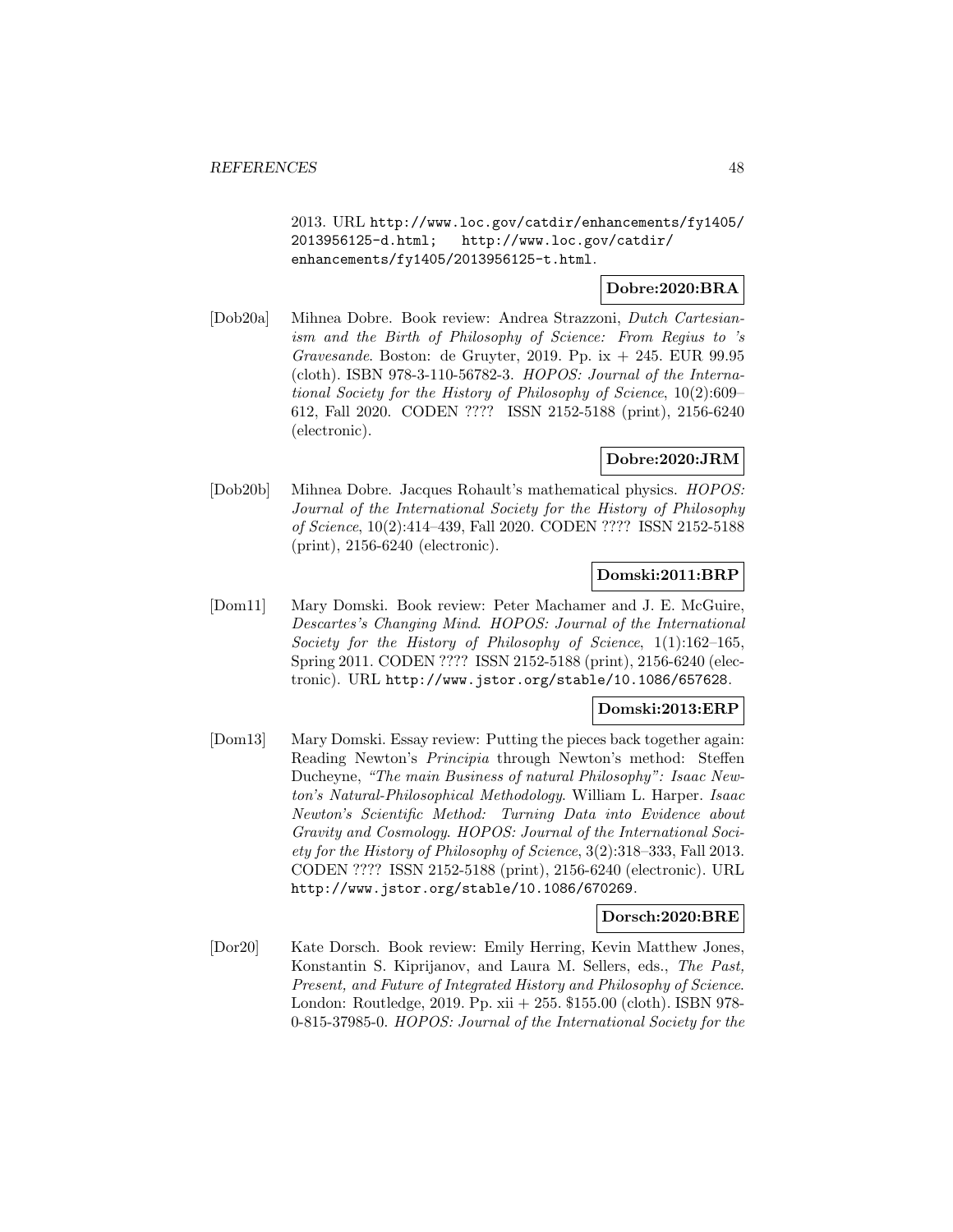History of Philosophy of Science, 10(2):598–601, Fall 2020. CODEN ???? ISSN 2152-5188 (print), 2156-6240 (electronic).

### **Downing:2017:BRG**

[Dow17] Lisa Downing. Book review: Gideon Manning, ed., Matter and Form in Early Modern Science and Philosophy. HOPOS: Journal of the International Society for the History of Philosophy of Science, 7(2):381–383, Fall 2017. CODEN ???? ISSN 2152-5188 (print), 2156-6240 (electronic).

# **dePaz:2014:PPS**

[dP14] Maria de Paz. Poincaré, philosopher of science: problems and perspectives. Springer-Verlag, Berlin, Germany / Heidelberg, Germany / London, UK / etc., 2014. ISBN 94-017-8779-4, 94- 017-8780-8 (e-book). xiv + 191 pp. LCCN B2430.P564 P64 2014. URL http://www.loc.gov/catdir/enhancements/fy1407/ 2014936171-d.html; http://www.loc.gov/catdir/ enhancements/fy1407/2014936171-t.html.

# **dePaz:2016:BRA**

[dP16] María de Paz. Book review: Anastasios Brenner, ed., Les textes fondateurs de l'épistémologie française. HOPOS: Journal of the International Society for the History of Philosophy of Science, 6(2): 325–329, Fall 2016. CODEN ???? ISSN 2152-5188 (print), 2156- 6240 (electronic).

## **Demeter:2019:BRD**

[DP19] Tamás Demeter and Krisztián Pete. Book review: David Landy, Hume's Science of Human Nature: Scientific Realism, Reason, and Substantial Explanation. London: Routledge, 2018. Pp.  $xi + 266$ . £120.00 (cloth). ISBN 978-1-138-50313-7. HOPOS: Journal of the International Society for the History of Philosophy of Science, 9(2): 415–419, Fall 2019. CODEN ???? ISSN 2152-5188 (print), 2156- 6240 (electronic).

## **dePaz:2021:PRN**

[dP21] María de Paz. Poincaré, Le Roy, and the Nouveau positivisme. HO-POS: Journal of the International Society for the History of Philosophy of Science, 11(2):446–460, Fall 2021. CODEN ???? ISSN 2152-5188 (print), 2156-6240 (electronic).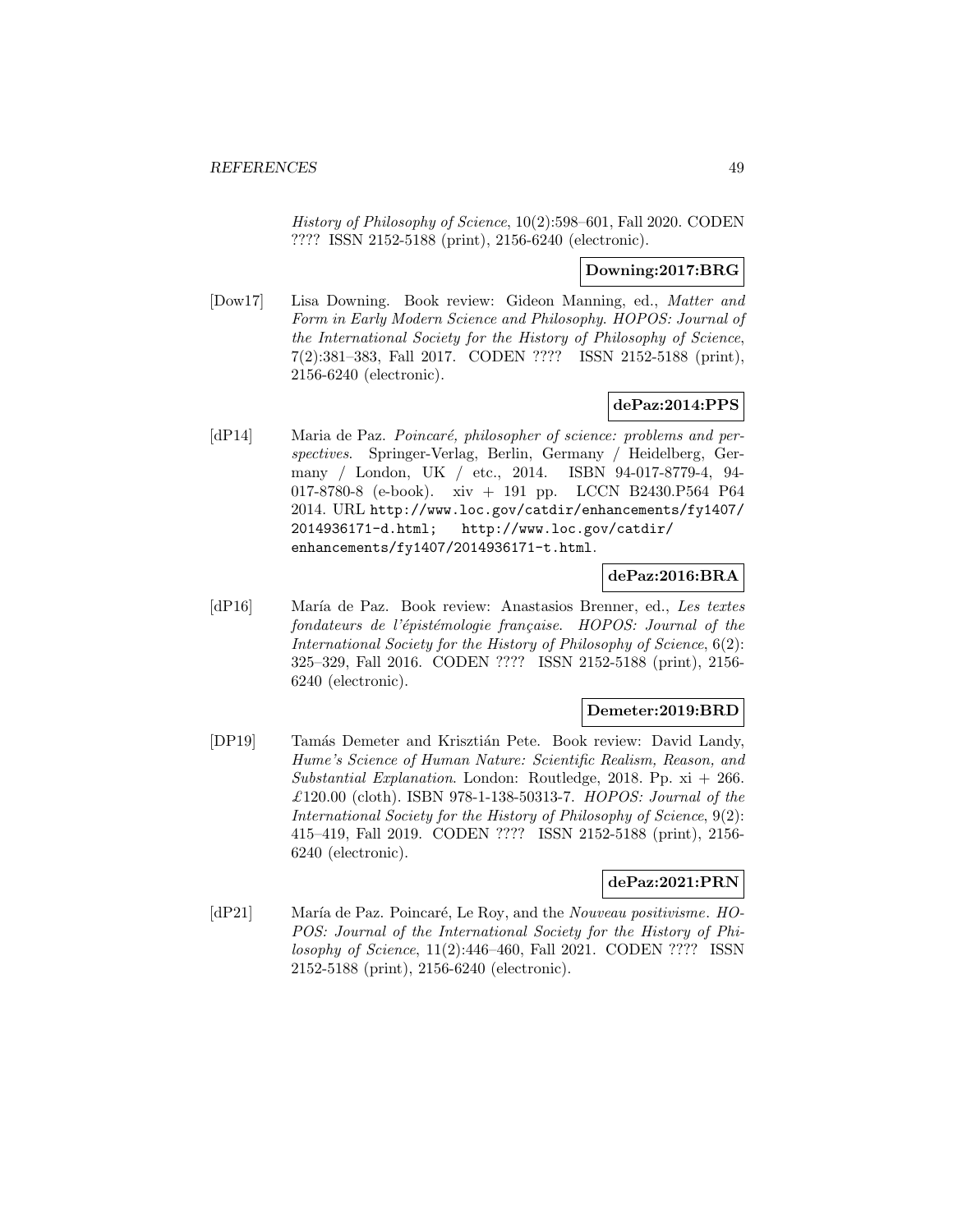### **Drozdova:2011:BRC**

[Dro11] Daria Drozdova. Book review: Cristina Chimisso, Writing the History of the Mind: Philosophy and Science in France, 1900 to 1960s. HOPOS: Journal of the International Society for the History of Philosophy of Science, 1(2):348–351, Fall 2011. CODEN ???? ISSN 2152-5188 (print), 2156-6240 (electronic). URL http:/ /www.jstor.org/stable/10.1086/661747.

### **Demarest:2021:SII**

[DRW21] Boris Demarest, Jonathan Regier, and Charles Wolfe. Special issue introduction. HOPOS: Journal of the International Society for the History of Philosophy of Science, 11(2):494–501, Fall 2021. CODEN ???? ISSN 2152-5188 (print), 2156-6240 (electronic).

## **Dewulf:2021:PAC**

[DS21] Fons Dewulf and Massimiliano Simons. Positivism in action: The case of Louis Rougier. HOPOS: Journal of the International Society for the History of Philosophy of Science, 11(2):461–487, Fall 2021. CODEN ???? ISSN 2152-5188 (print), 2156-6240 (electronic).

### **Ducheyne:2011:MBN**

[Duc11] Steffen Ducheyne. The main business of natural philosophy: Isaac Newton's natural-philosophical methodology, volume 5644 of Archimedes. Springer-Verlag, Berlin, Germany / Heidelberg, Germany / London, UK / etc., 2011. ISBN 94-007-2125-0 (hardcover), 94-007-2126-9 (e-book). xxv + 352 pp. LCCN QC6 .D83 2012.

# **Duchesneau:2012:BRJ**

[Duc12] François Duchesneau. Book review: Justin E. H. Smith, *Divine* Machines: Leibniz and the Science of Life. HOPOS: Journal of the International Society for the History of Philosophy of Science, 2(1):186–189, Spring 2012. CODEN ???? ISSN 2152-5188 (print), 2156-6240 (electronic). URL http://www.jstor.org/stable/10. 1086/664492.

#### **Ducheyne:2014:BRE**

[Duc14] Steffen Ducheyne. Book review: Eric Jorink and Ad Maas, eds., Newton and the Netherlands: How Isaac Newton Was Fashioned in the Dutch Republic. HOPOS: Journal of the International Society for the History of Philosophy of Science, 4(1):189–192, Spring 2014. CODEN ???? ISSN 2152-5188 (print), 2156-6240 (electronic). URL http://www.jstor.org/stable/10.1086/674979.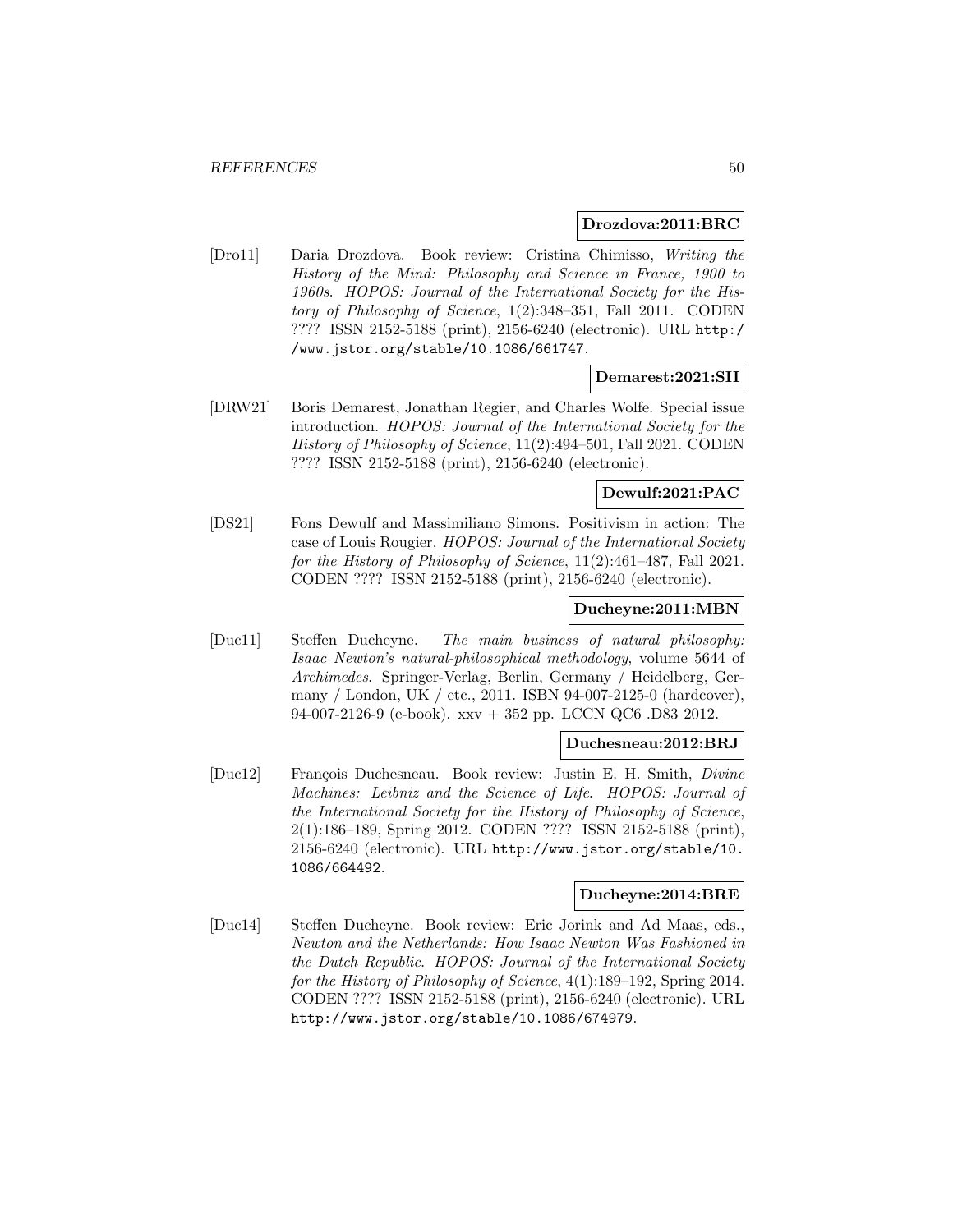### **Ducheyne:2017:CPT**

[Duc17] Steffen Ducheyne. Curing Pansophia through Eruditum Nescire: Bernard Nieuwentijt's (1654–1718) epistemology of modesty. HO-POS: Journal of the International Society for the History of Philosophy of Science, 7(2):272–301, Fall 2017. CODEN ???? ISSN 2152-5188 (print), 2156-6240 (electronic).

# **Duffy:2011:BRP**

[Duf11] Simon Duffy. Book review: Peter Gaffney, ed., The Force of the Virtual: Deleuze, Science, and Philosophy. HOPOS: Journal of the International Society for the History of Philosophy of Science, 1(2):340–343, Fall 2011. CODEN ???? ISSN 2152-5188 (print), 2156-6240 (electronic). URL http://www.jstor.org/stable/10. 1086/660122.

# **Dunlop:2011:BRN**

[Dun11] Katherine Dunlop. Book review: Niccolò Guicciardini, Isaac Newton on Mathematical Certainty and Method. HOPOS: Journal of the International Society for the History of Philosophy of Science, 1(2):359–364, Fall 2011. CODEN ???? ISSN 2152-5188 (print), 2156-6240 (electronic). URL http://www.jstor.org/stable/10. 1086/659400.

# **Dunlop:2014:BRB**

[Dun14] Katherine Dunlop. Book review: Peter Achinstein, Evidence and Method. HOPOS: Journal of the International Society for the History of Philosophy of Science, 4(2):361–365, Fall 2014. CODEN ???? ISSN 2152-5188 (print), 2156-6240 (electronic). URL http:/ /www.jstor.org/stable/10.1086/677538.

## **Dunlop:2016:PFA**

[Dun16] Katherine Dunlop. Poincar´e on the foundations of arithmetic and geometry. Part 1: Against "dependence-hierarchy" interpretations. HOPOS: Journal of the International Society for the History of Philosophy of Science, 6(2):274–308, Fall 2016. CODEN ???? ISSN 2152-5188 (print), 2156-6240 (electronic).

## **Dunlop:2017:PFA**

[Dun17] Katherine Dunlop. Poincaré on the foundations of arithmetic and geometry. Part 2: Intuition and unity in mathematics. HOPOS: Journal of the International Society for the History of Philosophy of Science, 7(1):88–107, Spring 2017. CODEN ???? ISSN 2152-5188 (print), 2156-6240 (electronic).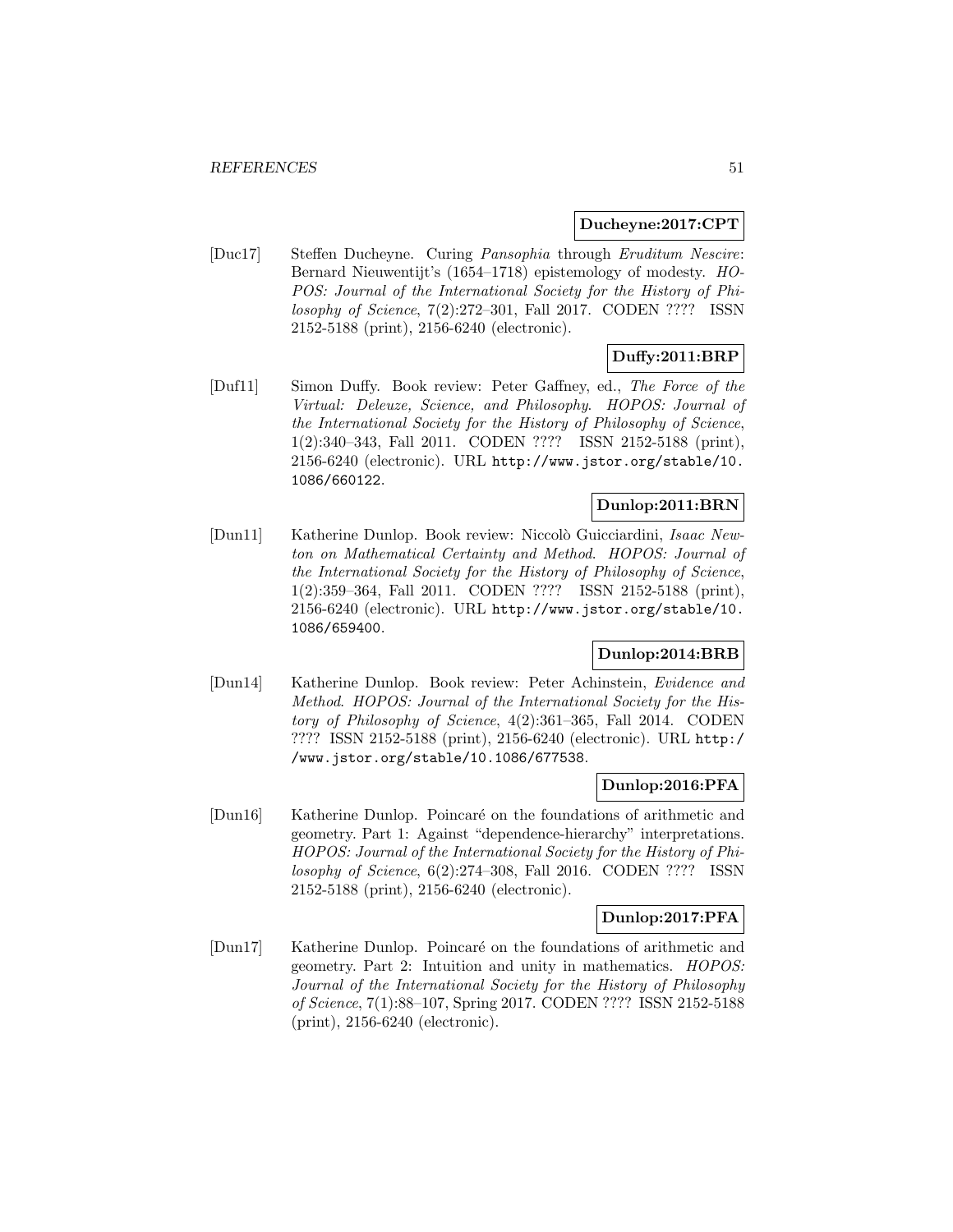### **Earnshaw:2013:BRM**

[Ear13] Eugene Earnshaw. Book review: Mark Borrello, Evolutionary Restraints: The Contentious History of Group Selection. HOPOS: Journal of the International Society for the History of Philosophy of Science, 3(2):356–360, Fall 2013. CODEN ???? ISSN 2152- 5188 (print), 2156-6240 (electronic). URL http://www.jstor.org/ stable/10.1086/670132.

## **Eaton:2021:BRM**

[Eat21] William Eaton. Book review: Marina Paola Banchetti-Robino, The Chemical Philosophy of Robert Boyle: Mechanism, Chymical Atoms, and Emergence. HOPOS: Journal of the International Society for the History of Philosophy of Science, 11(2):415–419, Fall 2021. CODEN ???? ISSN 2152-5188 (print), 2156-6240 (electronic).

## **Ebrey:2015:TPA**

[Ebr15] David Ebrey, editor. Theory and practice in Aristotle's natural science. Cambridge University Press, Cambridge, UK, 2015. ISBN 1-107-05513-X. viii + 261 pp. LCCN B491.N43 T44 2015.

### **Eckes:2018:BRK**

[Eck18] Christophe Eckes. Book review: Karine Chemla, Renaud Chorlay, and David Rabouin, eds., The Oxford Handbook of Generality in Mathematics and the Sciences. HOPOS: Journal of the International Society for the History of Philosophy of Science, 8(1):214– 217, Spring 2018. CODEN ???? ISSN 2152-5188 (print), 2156-6240 (electronic).

# **Eddy:2015:BRJ**

[Edd15] Matthew Daniel Eddy. Book review: John C. Powers, Inventing Chemistry: Herman Boerhaave and the Reform of the Chemical Arts. HOPOS: Journal of the International Society for the History of Philosophy of Science, 5(2):385–387, Fall 2015. CODEN ???? ISSN 2152-5188 (print), 2156-6240 (electronic). URL http://www. jstor.org/stable/10.1086/682380.

## **Edgar:2020:VOH**

[Edg20a] Scott Edgar. Völkerpsychologie and the origins of Hermann Cohen's antipsychologism. HOPOS: Journal of the International Society for the History of Philosophy of Science, 10(1):254–273, Spring 2020. CODEN ???? ISSN 2152-5188 (print), 2156-6240 (electronic).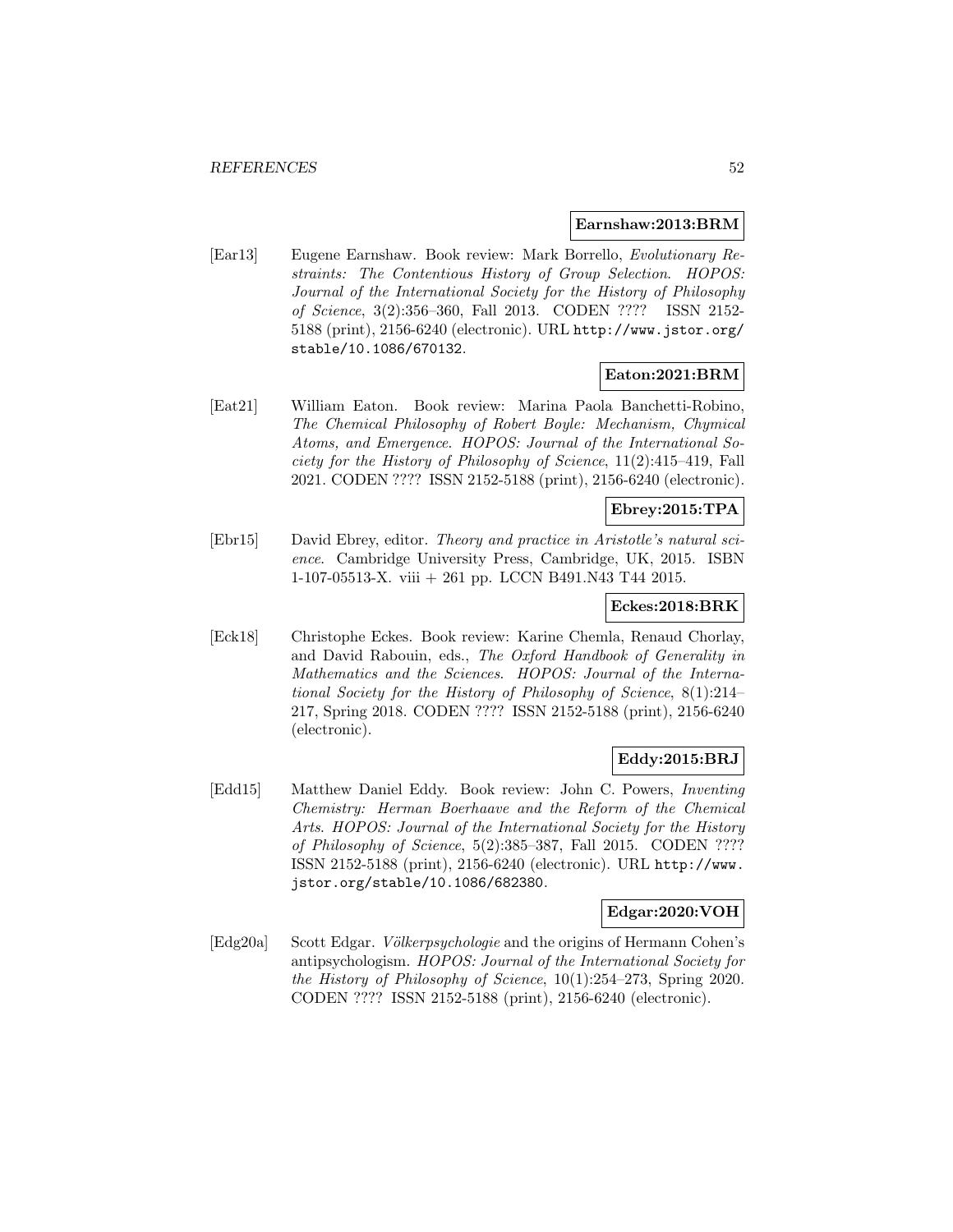## **Edgar:2020:HCP**

[Edg20b] Scott Edgar. Hermann Cohen's Principle of the Infinitesimal Method: A defense. HOPOS: Journal of the International Society for the History of Philosophy of Science, 10(2):440–470, Fall 2020. CODEN ???? ISSN 2152-5188 (print), 2156-6240 (electronic).

## **Erickson:2013:HRA**

[EKD<sup>+</sup>13] Paul Erickson, Judy L. Klein, Lorraine Daston, Rebecca M. (Rebecca Maura) Lemov, Thomas Sturm, and Michael D. Gordin. How reason almost lost its mind: the strange career of Cold War rationality. University of Chicago Press, Chicago, IL, USA, 2013. ISBN 0-226-04663-X (hardcover), 0-226-04677-X (e-book). viii  $+259$  pp. LCCN D843 .E69 2013.

## **Ekholm:2013:BRH**

[Ekh13] Karin Ekholm. Book review: Hiro Hirai, Medical Humanism and Natural Philosophy: Renaissance Debates on Matter, Life and the Soul. HOPOS: Journal of the International Society for the History of Philosophy of Science, 3(2):367–371, Fall 2013. CODEN ???? ISSN 2152-5188 (print), 2156-6240 (electronic). URL http://www. jstor.org/stable/10.1086/670133.

# **Elazar:2013:BRA**

[Ela13] Michael Elazar. Book review: Annibale Fantoli, The Case of Galileo: A Closed Question? HOPOS: Journal of the International Society for the History of Philosophy of Science, 3(2):380–384, Fall 2013. CODEN ???? ISSN 2152-5188 (print), 2156-6240 (electronic). URL http://www.jstor.org/stable/10.1086/671115.

## **Elliott:2017:EIR**

[ER17] Kevin Christopher Elliott and Ted Richards. Exploring Inductive Risk: Case Studies of Values in Science. Oxford University Press, Walton Street, Oxford OX2 6DP, UK, 2017. ISBN 0-19-046771- 1 (hardcover), 0-19-046772-X (paperback), 0-19-046773-8 (e-book), 0-19-046775-4. xvi + 290 pp. LCCN Q175.32.I54.

### **Erickson:2015:WGT**

[Eri15] Paul Erickson. The World the Game Theorists Made. University of Chicago Press, Chicago, IL, USA, 2015. ISBN 0-226-09703-X (hardcover), 0-226-09717-X (paperback), 0-226-09720-X (e-book). 390 pp. LCCN HB144 .E75 2015.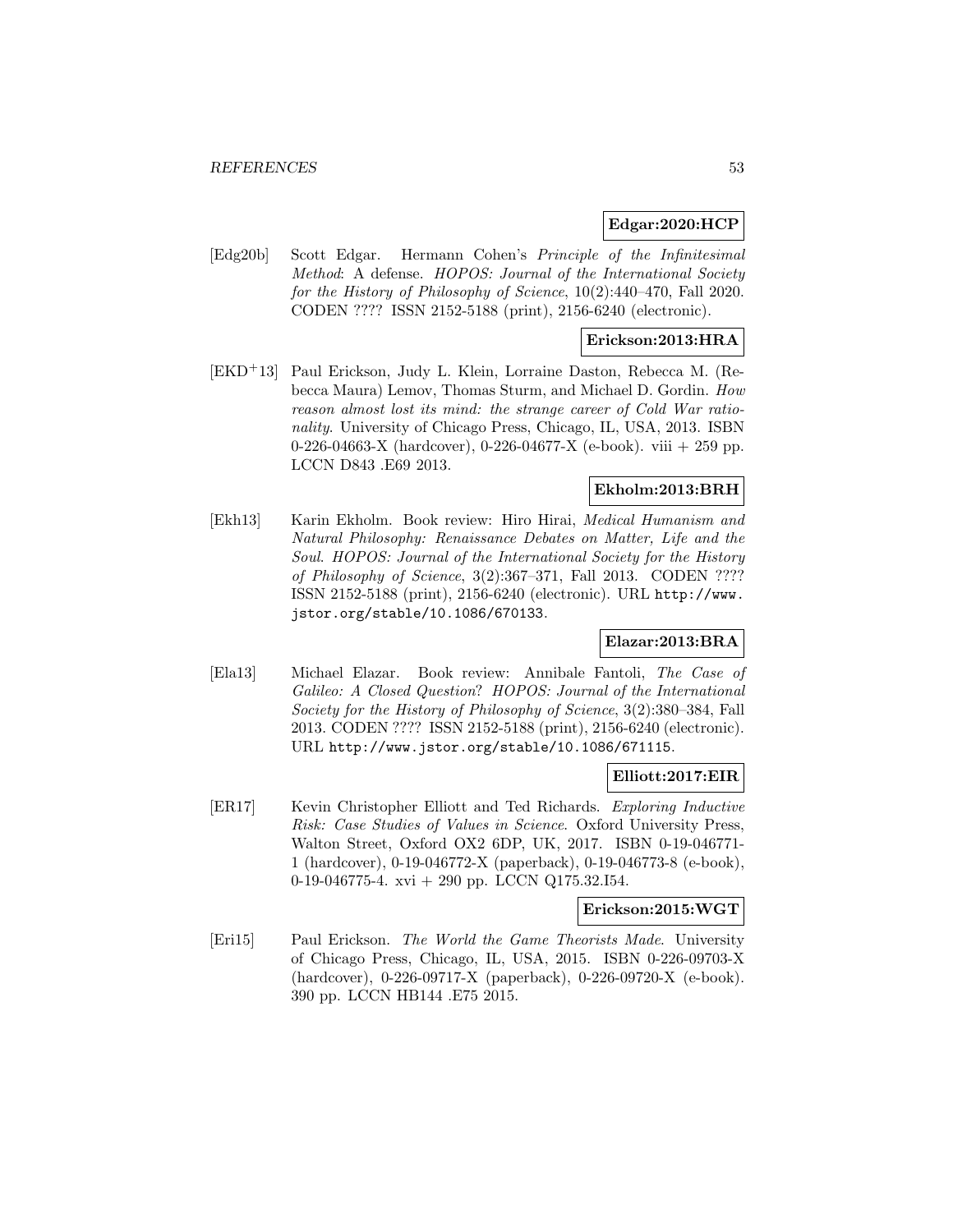## **Elgin:2017:PSA**

[ES17] Mehmet Elgin and Elliott Sober. Popper's shifting appraisal of evolutionary theory. HOPOS: Journal of the International Society for the History of Philosophy of Science, 7(1):31–55, Spring 2017. CODEN ???? ISSN 2152-5188 (print), 2156-6240 (electronic).

## **Esanu:2019:ACJ**

[Esa19] Andreea Esanu. Auguste Comte and J. S. Mill on physical causes: The case of Joseph Fourier's analytical theory of heat. HOPOS: Journal of the International Society for the History of Philosophy of Science, 9(2):275–295, Fall 2019. CODEN ???? ISSN 2152-5188 (print), 2156-6240 (electronic).

### **Frost-Arnold:2011:QEC**

[FA11] Greg Frost-Arnold. Quine's evolution from 'Carnap's Disciple' to the author of "Two Dogmas". HOPOS: Journal of the International Society for the History of Philosophy of Science, 1(2):291–316, Fall 2011. CODEN ???? ISSN 2152-5188 (print), 2156-6240 (electronic). URL http://www.jstor.org/stable/10.1086/660011.

## **Falkenburg:2016:BRJ**

[Fal16] Brigitte Falkenburg. Book review: John Losee, Complementarity, Causality, and Explanation. HOPOS: Journal of the International Society for the History of Philosophy of Science, 6(1):162– 164, Spring 2016. CODEN ???? ISSN 2152-5188 (print), 2156-6240 (electronic).

# **Falcon:2017:BRC**

[Fal17] Andrea Falcon. Book review: Chelsea C. Harry, Chronos in Aristotle's Physics: On the Nature of Time. HOPOS: Journal of the International Society for the History of Philosophy of Science, 7(2): 395–397, Fall 2017. CODEN ???? ISSN 2152-5188 (print), 2156- 6240 (electronic).

## **Falcon:2018:BRA**

[Fal18] Andrea Falcon. Book review: André Laks, The Concept of Presocratic Philosophy: Its Origin, Development, and Significance. HO-POS: Journal of the International Society for the History of Philosophy of Science, 8(2):486–489, Fall 2018. CODEN ???? ISSN 2152-5188 (print), 2156-6240 (electronic).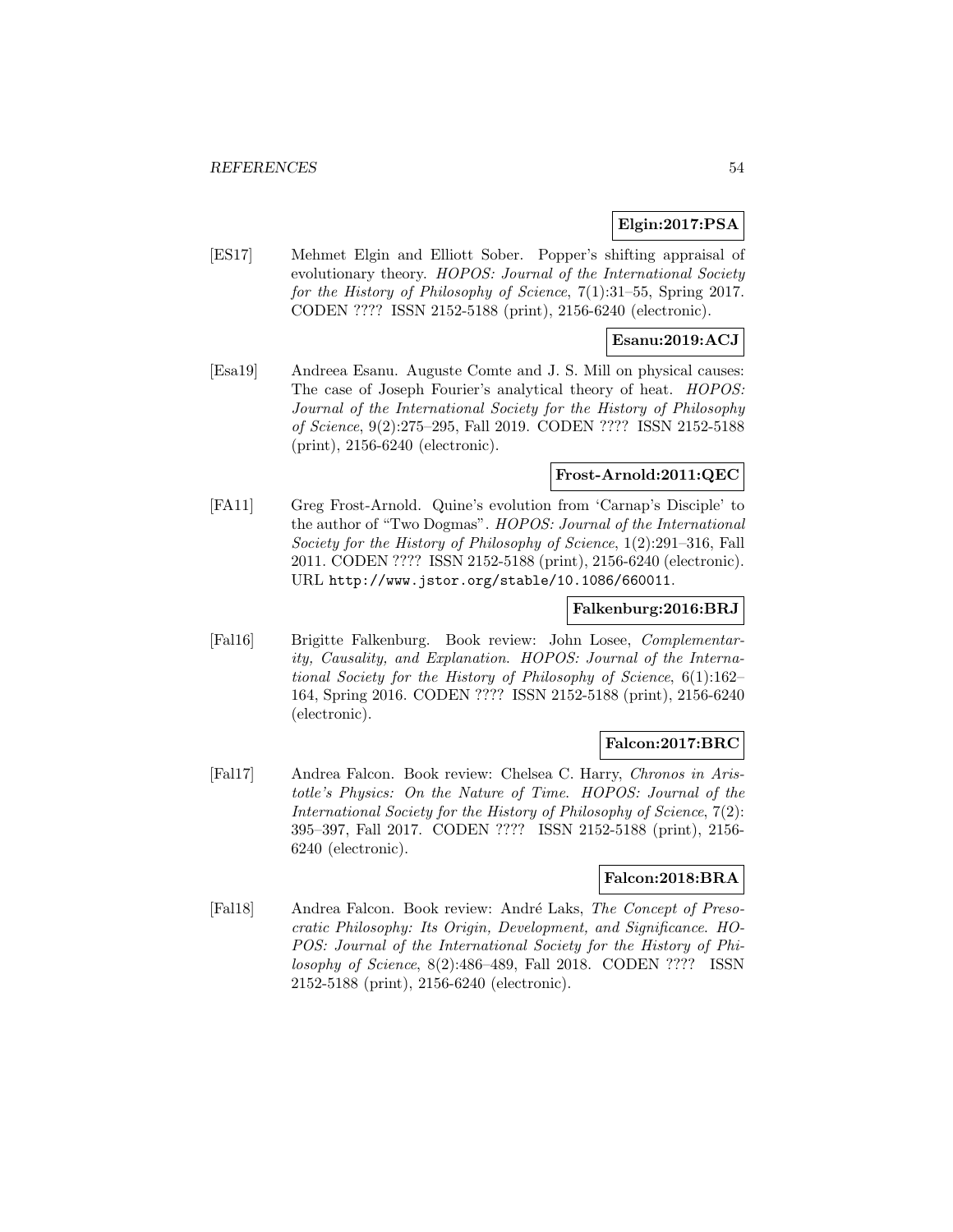### **Falkenburg:2021:ERG**

[Fal21] Brigitte Falkenburg. Essay review: Grete Hermann's philosophy of quantum mechanics: a late appraisal. HOPOS: Journal of the International Society for the History of Philosophy of Science, 11 (1):201–210, Spring 2021. CODEN ???? ISSN 2152-5188 (print), 2156-6240 (electronic).

# **Fantoli:2012:CGC**

[Fan12] Annibale Fantoli. The case of Galileo: a closed question? University of Notre Dame, Notre Dame, IN, USA, 2012. ISBN 0-268-02891-5 (paperback), 0-268-07972-2 (e-book). xii + 271 pp. LCCN QB36.G2 F2613 2010. URL http://muse.jhu.edu/books/9780268079727/.

## **Feest:2010:HPE**

[Fee10] Uljana Feest, editor. Historical perspectives on Erklären and Verstehen, volume 21 of Archimedes. Springer-Verlag, Berlin, Germany / Heidelberg, Germany / London, UK / etc., 2010. ISBN 90-481- 3539-7, 90-481-3540-0 (e-book). vi + 320 pp. LCCN BD237 .H57 2010. URL http://www.loc.gov/catdir/enhancements/fy1008/ 2009942131-d.html; http://www.loc.gov/catdir/ enhancements/fy1008/2009942131-t.html.

# **Feest:2018:BRC**

[Fee18] Uljana Feest. Book review: Christian Damböck, <Deutscher Empirismus>: Studien zur Philosophie im deutschsprachigen Raum 1830–1930. HOPOS: Journal of the International Society for the History of Philosophy of Science, 8(2):480–485, Fall 2018. CODEN ???? ISSN 2152-5188 (print), 2156-6240 (electronic).

## **Fehige:2021:AMT**

[Feh21] Yiftach Fehige. The Annus Mirabilis of 1986: Thought experiments and scientific pluralism. HOPOS: Journal of the International Society for the History of Philosophy of Science, 11(1):222–240, Spring 2021. CODEN ???? ISSN 2152-5188 (print), 2156-6240 (electronic).

# **Feola:2011:BRM**

[Feo11] Vittoria Feola. Book review: Maria Toscano, Gli archivi del mondo: Antiquaria, storia naturale e collezionismo nel secondo Settecento. HOPOS: Journal of the International Society for the History of Philosophy of Science, 1(1):178-181, Spring 2011. CODEN ???? ISSN 2152-5188 (print), 2156-6240 (electronic). URL http://www. jstor.org/stable/10.1086/658490.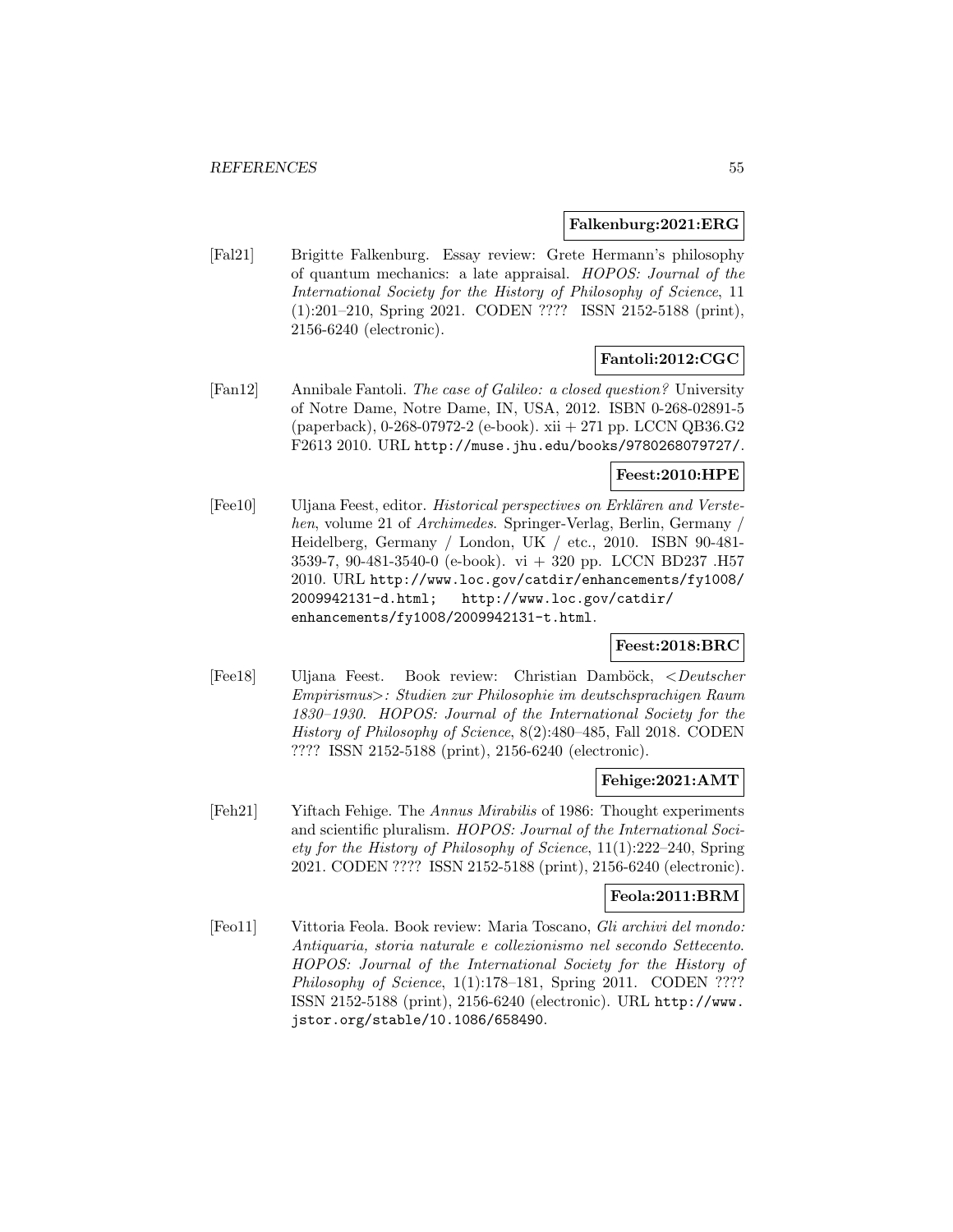### **Ferrini:2022:SPH**

[Fer22] Cinzia Ferrini. A "physiogony" of the heavens: Kant's early view of universal natural history. HOPOS: Journal of the International Society for the History of Philosophy of Science, 12(1):261–285, Spring 2022. CODEN ???? ISSN 2152-5188 (print), 2156-6240 (electronic).

## **Fisch:2017:CUT**

[Fis17] Menachem Fisch. Creatively undecided toward a history and philosophy of scientific agency. University of Chicago Press, Chicago, IL, USA, 2017. ISBN 0-226-51448-X (hardcover), 0-226-51451-X (paperback), 0-226-51465-X (e-book). vii + 295 pp. LCCN Q175 .F5452 2017.

# **Frappier:2012:TES**

[FMB12] Melanie Frappier, Letitia Meynell, and James Robert Brown. Thought Experiments in Science, Philosophy, and the Arts. Routledge Studies in the Philosophy of Science. Taylor and Francis, Boca Raton, FL, USA, 2012. ISBN 1-136-28600-4, 0-415-88544-2. 283 (est.) pp. LCCN BD265 .T465 2012. URL http://public.eblib. com/choice/publicfullrecord.aspx?p=1024628; http://www.123library.org/book\\_details/?id=68629.

## **Friedman:2006:KLN**

[FN06] Michael Friedman and Alfred Nordmann, editors. The Kantian legacy in Nineteenth-Century science. Dibner Institute studies in the history of science and technology. MIT Press, Cambridge, MA, USA, 2006. ISBN 0-262-06254-2. vi + 370 pp. LCCN Q174.8 .K36 2006. URL http://www.loc.gov/catdir/toc/ fy0703/2005058035.html.

# **Fogel:2012:BRJ**

[Fog12] Brandon Fogel. Book review: Jeroen van Dongen, Einstein's Unification. HOPOS: Journal of the International Society for the History of Philosophy of Science, 2(2):372–376, Fall 2012. CODEN ???? ISSN 2152-5188 (print), 2156-6240 (electronic). URL http://www. jstor.org/stable/10.1086/666957.

## **Folina:2019:SHH**

[Fol19] Janet Folina. Science, hypothesis, and hierarchy. HOPOS: Journal of the International Society for the History of Philosophy of Science, 9(2):388–406, Fall 2019. CODEN ???? ISSN 2152-5188 (print), 2156-6240 (electronic).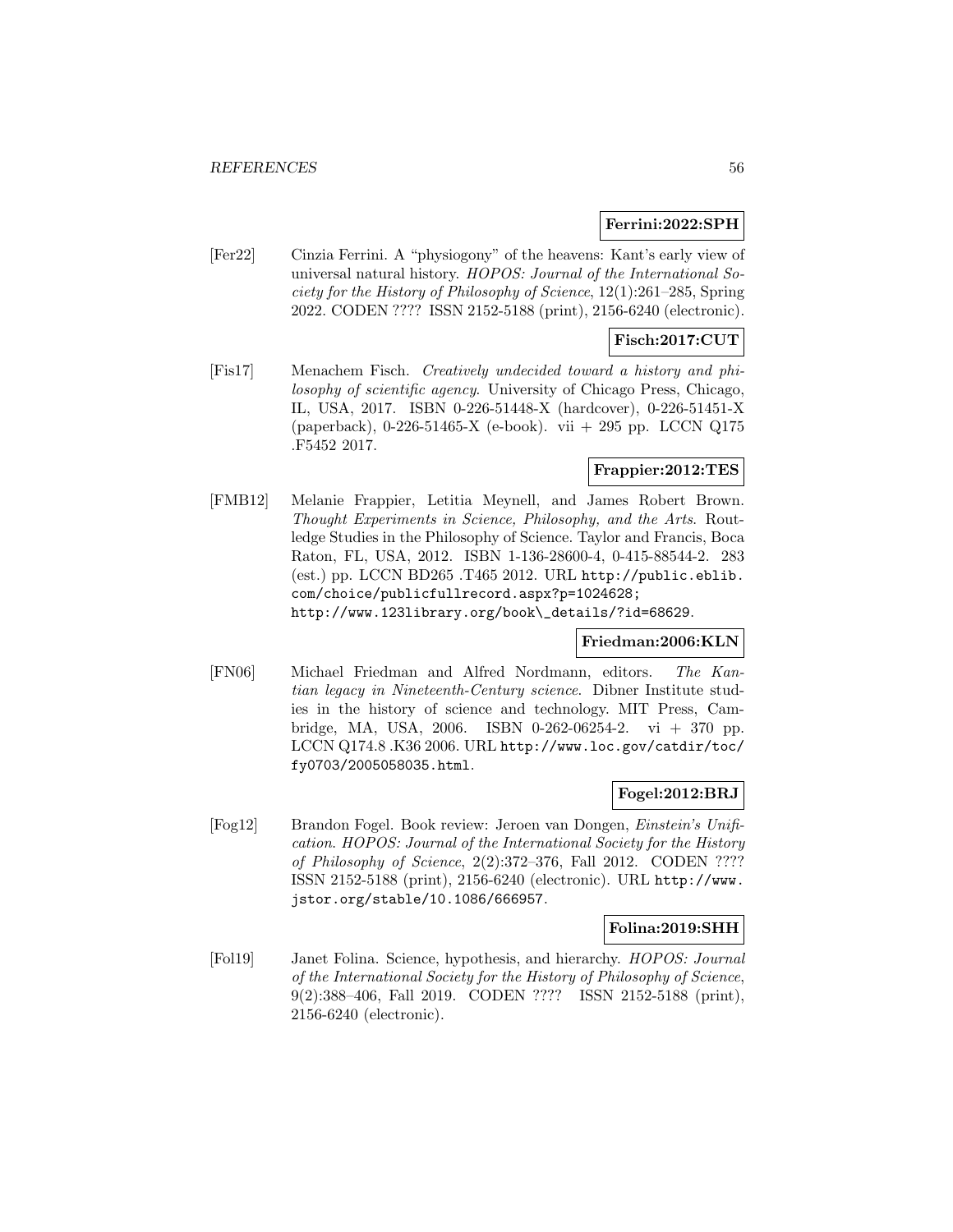### **Follesa:2022:CAP**

[Fol22] Laura Follesa. Cosmology, astronomy, and philosophy around 1800: Schelling, Hegel, Herder. HOPOS: Journal of the International Society for the History of Philosophy of Science, 12(1):242–260, Spring 2022. CODEN ???? ISSN 2152-5188 (print), 2156-6240 (electronic).

## **Fraenkel:2011:RBT**

[FPS11] Carlos Fraenkel, Dario Andres Perinetti, and Justin E. H. Smith, editors. The Rationalists: between tradition and innovation, volume 65 of The new synthese historical library. Springer-Verlag, Berlin, Germany / Heidelberg, Germany / London, UK / etc., 2011. ISBN 90-481-9384-2. vii + 224 pp. LCCN BL2785 .R38 2011. URL http://www.loc.gov/catdir/enhancements/fy1114/ 2010936524-b.html; http://www.loc.gov/catdir/ enhancements/fy1114/2010936524-d.html; http://www. loc.gov/catdir/enhancements/fy1114/2010936524-t.html.

#### **Franco:2012:KCM**

[Fra12] Paul L. Franco. Are Kant's concepts and methodology inconsistent with scientific change? constitutivity and the synthetic method in Kant. HOPOS: Journal of the International Society for the History of Philosophy of Science,  $2(2):321-353$ , Fall 2012. CODEN ???? ISSN 2152-5188 (print), 2156-6240 (electronic). URL http://www. jstor.org/stable/10.1086/664819.

### **Frappier:2013:BRI**

[Fra13] Mélanie Frappier. Book review: Isabelle Stengers, Cosmopolitics. HOPOS: Journal of the International Society for the History of Philosophy of Science, 3(2):341–344, Fall 2013. CODEN ???? ISSN 2152-5188 (print), 2156-6240 (electronic). URL http://www. jstor.org/stable/10.1086/671744.

## **Franco:2018:OLC**

[Fra18] Paul L. Franco. Ordinary language criticisms of logical positivism. HOPOS: Journal of the International Society for the History of Philosophy of Science, 8(1):157–190, Spring 2018. CODEN ???? ISSN 2152-5188 (print), 2156-6240 (electronic).

#### **Fraser:2022:VSN**

[Fra22] Craig Fraser. Vesto Slipher, nebular spectroscopy, and the birth of modern cosmology, 1912–22. HOPOS: Journal of the International Society for the History of Philosophy of Science, 12(1):146–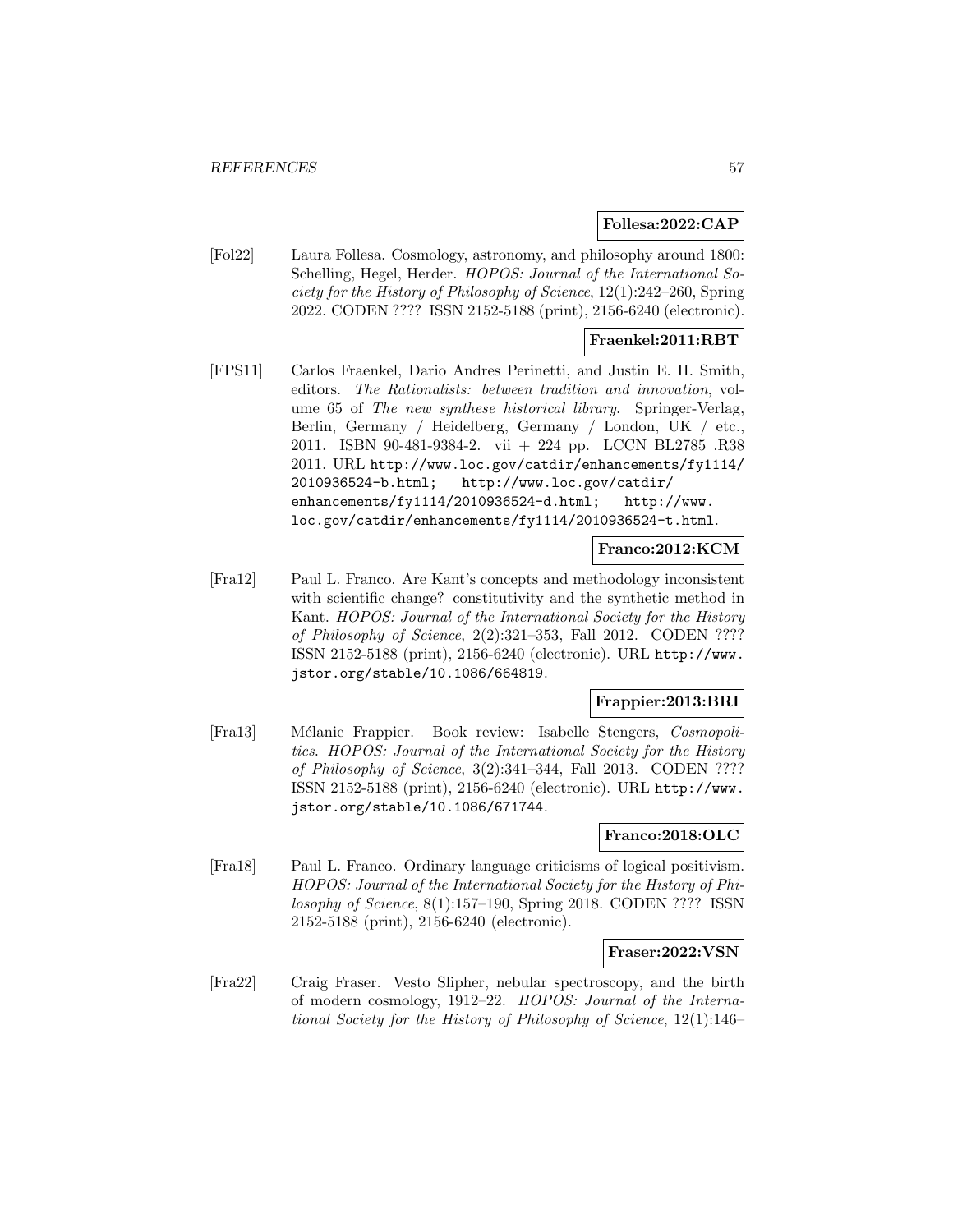169, Spring 2022. CODEN ???? ISSN 2152-5188 (print), 2156-6240 (electronic).

### **Frechette:2020:DPB**

[Fré20] Guillaume Fréchette. Descriptive psychology: Brentano and Dilthey. HOPOS: Journal of the International Society for the History of Philosophy of Science, 10(1):290–307, Spring 2020. CODEN ???? ISSN 2152-5188 (print), 2156-6240 (electronic).

### **Frierson:2015:MMP**

[Fri15] Patrick R. Frierson. Maria Montessori's philosophy of experimental psychology. HOPOS: Journal of the International Society for the History of Philosophy of Science, 5(2):240–268, Fall 2015. CODEN ???? ISSN 2152-5188 (print), 2156-6240 (electronic). URL http:/ /www.jstor.org/stable/10.1086/682395.

## **Fulkerson-Smith:2012:BRA**

[FS12] Brett A. Fulkerson-Smith. Book review: Angus Nicholls and Martin Liebscher, eds., Thinking the Unconscious: Nineteenth-Century German Thought. HOPOS: Journal of the International Society for the History of Philosophy of Science, 2(1):166–169, Spring 2012. CODEN ???? ISSN 2152-5188 (print), 2156-6240 (electronic). URL http://www.jstor.org/stable/10.1086/664186.

# **Futch:2014:BRB**

[Fut14] Michael Futch. Book review: Philip Ball, Curiosity: How Science Became Interested in Everything. HOPOS: Journal of the International Society for the History of Philosophy of Science, 4(1):186–189, Spring 2014. CODEN ???? ISSN 2152-5188 (print), 2156-6240 (electronic). URL http://www.jstor.org/stable/10.1086/675431.

## **Gaffney:2010:FVD**

[Gaf10] Peter Gaffney. Force of the Virtual: Deleuze, Science, and Philosophy. University of Minnesota Press, Minneapolis, MN, USA, 2010. ISBN 0-8166-6597-4 (hardcover), 0-8166-6598-2 (paperback), 0-8166-7356-X (e-book). ix + 393 pp. LCCN Q175 .F7126 2010. URL http://muse.jhu.edu/books/9780816673568/; http:// public.eblib.com/choice/publicfullrecord.aspx?p=661346.

## **Galilei:1957:DOG**

[Gal57] Galileo Galilei. Discoveries and opinions of Galileo. Doubleday anchor books, A94. Doubleday, Garden City, NY, USA, 1957. viii + 302 pp. LCCN QB36.G2 G313.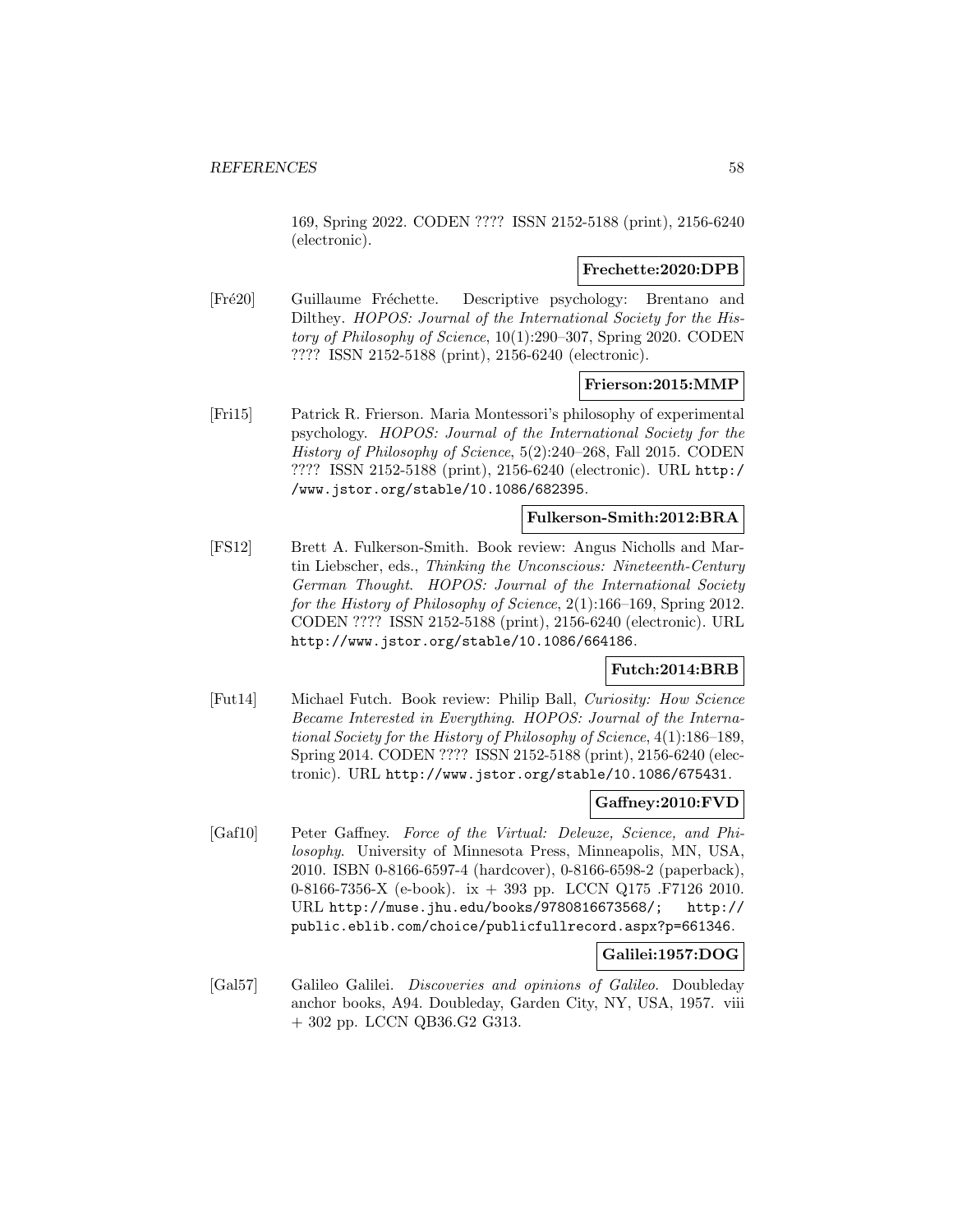### **Gambarotto:2015:BRH**

[Gam15] Andrea Gambarotto. Book review: Hein van den Berg, Kant on Proper Science: Biology in the Critical Philosophy and the Opus postumum. HOPOS: Journal of the International Society for the History of Philosophy of Science, 5(2):364–367, Fall 2015. CODEN ???? ISSN 2152-5188 (print), 2156-6240 (electronic). URL http:/ /www.jstor.org/stable/10.1086/682377.

## **Gandon:2021:ISR**

[Gan21] Sébastien Gandon. Infinity and the self: Royce on Dedekind. HO-POS: Journal of the International Society for the History of Philosophy of Science, 11(2):354–382, Fall 2021. CODEN ???? ISSN 2152-5188 (print), 2156-6240 (electronic).

# **Garber:2009:LBS**

[Gar09] Daniel Garber. Leibniz: body, substance, monad. Oxford University Press, Walton Street, Oxford OX2 6DP, UK, 2009. ISBN 0-19- 956664-X (hardcover), 0-19-157062-1 (e-book). xxi + 428 pp. LCCN B2599.M7 .G37 2009.

## **Garber:2015:BRM**

[Gar15a] Daniel Garber. Book review: Mihnea Dobre and Tammy Nyden, eds., Cartesian Empiricisms. HOPOS: Journal of the International Society for the History of Philosophy of Science, 5(2):374–377, Fall 2015. CODEN ???? ISSN 2152-5188 (print), 2156-6240 (electronic). URL http://www.jstor.org/stable/10.1086/682722.

## **Garson:2015:BRC**

[Gar15b] Justin Garson. Book review: Carl F. Craver and Lindley Darden, In Search of Mechanisms: Discoveries across the Life Sciences. HOPOS: Journal of the International Society for the History of Philosophy of Science,  $5(1):180-183$ , Spring 2015. CODEN ???? ISSN 2152-5188 (print), 2156-6240 (electronic). URL http://www. jstor.org/stable/10.1086/678187.

### **Gaukroger:2010:CMR**

[Gau10] Stephen Gaukroger. The collapse of mechanism and the rise of sensibility: science and the shaping of modernity, 1680–1760. Oxford University Press, Walton Street, Oxford OX2 6DP, UK, 2010. ISBN 0-19-959493-7. ix  $+$  505 pp. LCCN Q127.E8.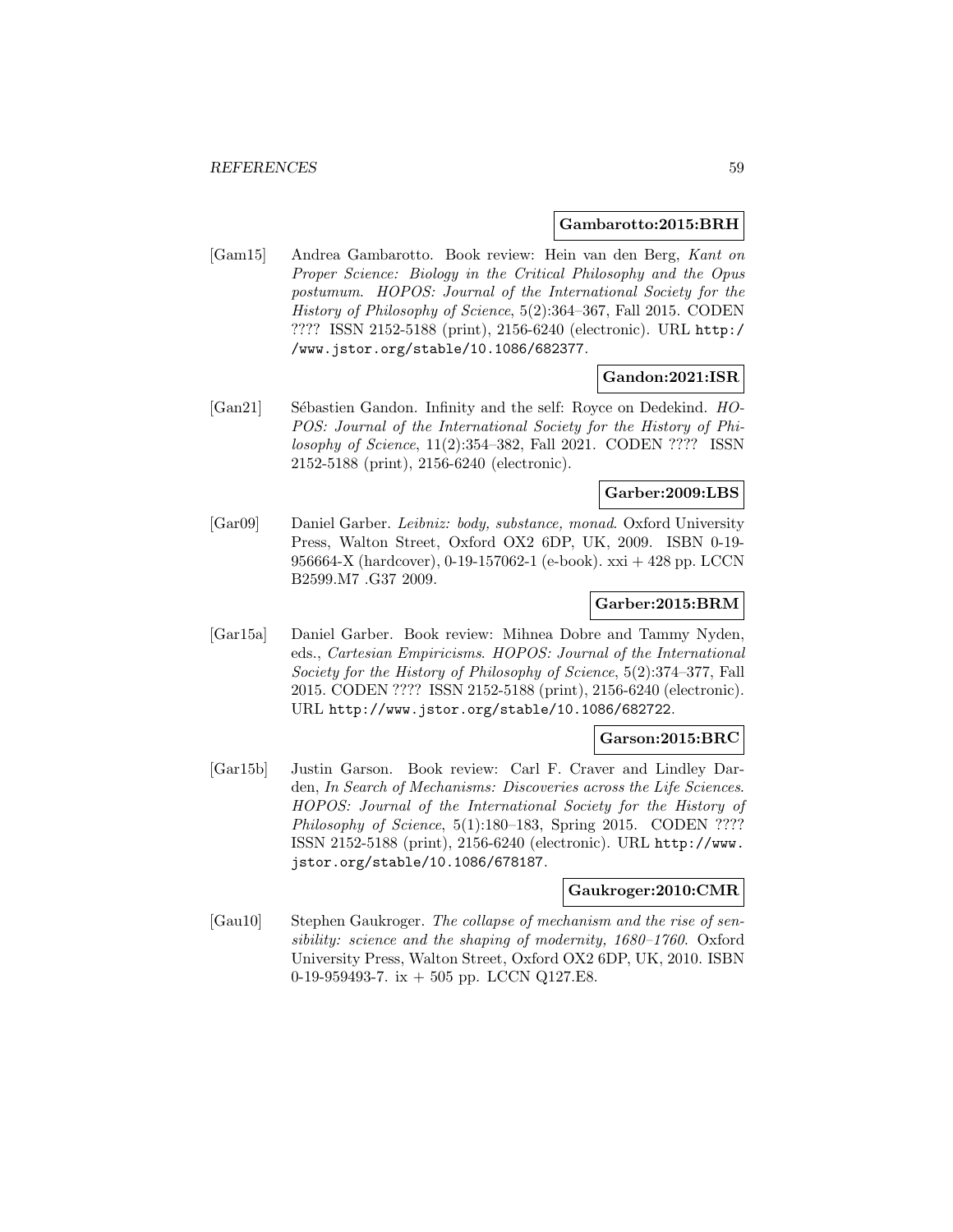### **Gawne:2011:BRR**

[Gaw11] Richard Gawne. Book review: Richard DeWitt, ed., Worldviews: An Introduction to the History and Philosophy of Science. HOPOS: Journal of the International Society for the History of Philosophy of Science, 1(2):331–333, Fall 2011. CODEN ???? ISSN 2152- 5188 (print), 2156-6240 (electronic). URL http://www.jstor.org/ stable/10.1086/660808.

### **Granada:2017:UHE**

[GBT17] Miguel Angel Granada, Patrick Boner, and Dario Tessicini. Unifying Heaven and Earth: essays in the history of early modern cosmology. Biblioteca universitària. Edicions de la Universitat de Barcelona, Barcelona, Spain, 2017. ISBN 84-475-3960-1. LCCN Q124.6.

## **Gorham:2022:BRA**

[GBV<sup>+</sup>22] Geoffrey Gorham, Silvia De Bianchi, Federico Viglione, Helge Kragh, Siska De Baerdemaeker, and Mike D. Schneider. Book review: Andrew Janiak, ed., Space: a History. HOPOS: Journal of the International Society for the History of Philosophy of Science, 12(1):322–325, Spring 2022. CODEN ???? ISSN 2152-5188 (print), 2156-6240 (electronic).

# **Gal:2012:BS**

[GCM12] Ofer Gal and Raz D. Chen-Morris. Baroque science. University of Chicago Press, Chicago, IL, USA, 2012. ISBN 0-226-92398-3 (hardcover), 0-226-92399-1 (paperback), 0-226-92399-1 (e-book). xiv + 333 pp. LCCN Q127.E85 G35 2013.

### **Galilei:1990:DOG**

[GD90] Galileo Galilei and Stillman Drake. Discoveries and opinions of Galileo: including The Starry Messenger (1610), Letter to the Grand Duchess Christina (1615), and excerpts from Letters on Sunspots (1613), The assayer (1623). Anchor Books, New York, NY, USA, 1990. ISBN 0-385-09239-3. viii + 301 pp. LCCN QB41 .G123 1990. URL http://www.loc.gov/catdir/description/ random043/90030691.html.

# **Gee:2013:AAT**

[Gee13] Emma Gee. Aratus and the astronomical tradition. Oxford University Press, Walton Street, Oxford OX2 6DP, UK, 2013. ISBN 0-19-978168-0 (hardcover), 0-19-978178-8 (e-book). xi + 298 pp. LCCN PA3873.A7 G44 2013.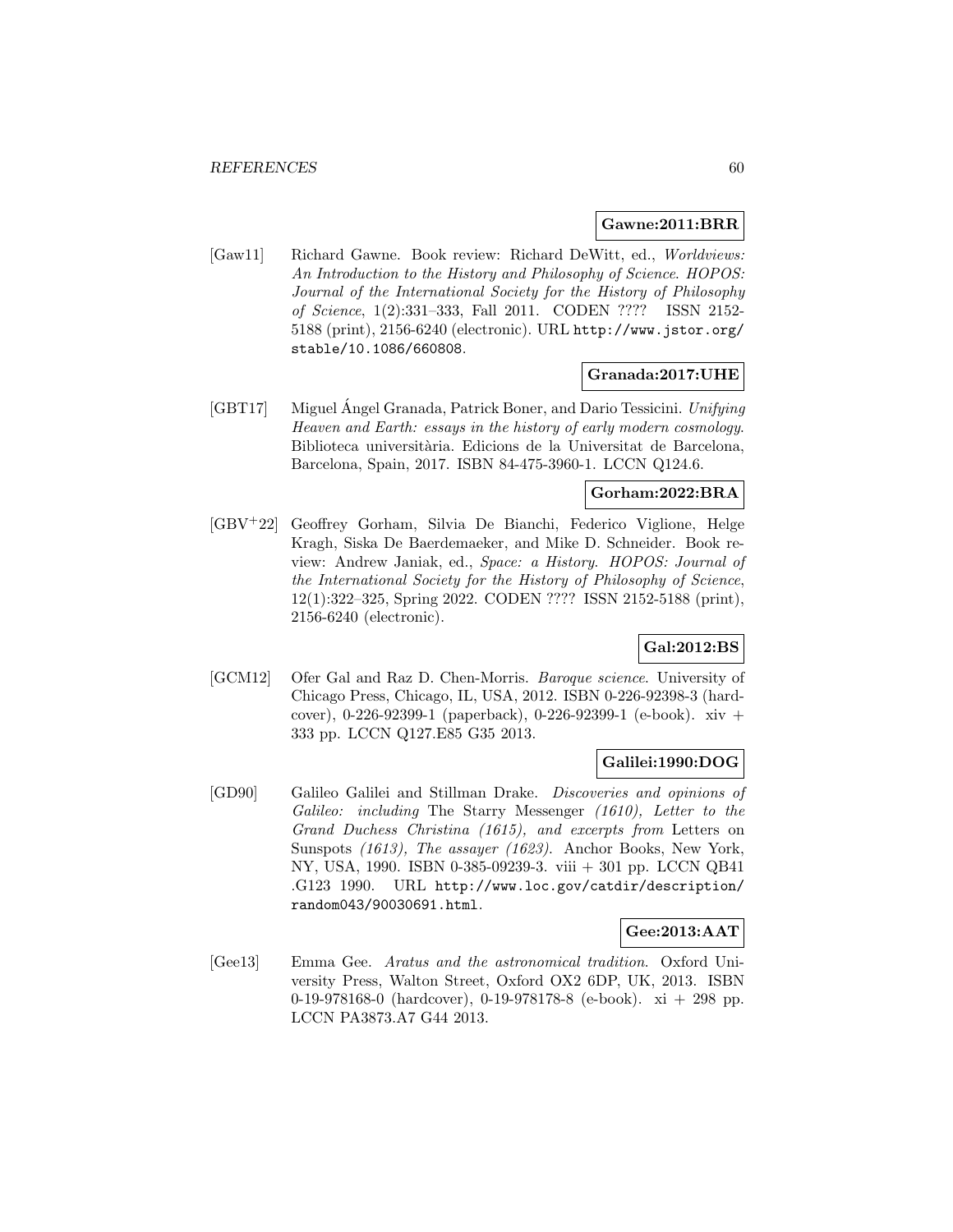### **Georgescu:2019:BRJ**

[Geo19] Laura Georgescu. Book review: Jutta Schickore, About Method: Experimenters, Snake Venom, and the History of Writing Scientifically. Chicago: University of Chicago Press, 2017. Pp. 316. \$50.00 (cloth). ISBN 978-0-226-44998-2. HOPOS: Journal of the International Society for the History of Philosophy of Science, 9(2):410– 415, Fall 2019. CODEN ???? ISSN 2152-5188 (print), 2156-6240 (electronic).

### **Gerson:2010:CHP**

[Ger10] Lloyd P. Gerson. The Cambridge history of philosophy in late antiquity, volume 1 of Cambridge histories online. Cambridge University Press, Cambridge, UK, 1. publ. edition, 2010. ISBN 0-521-76440-8 (vol. 1), 0-521-19484-9 (vol. 2), 0-521-87642-7 (set), 1-139-09545-5. xiii + 581 pp. LCCN B111 .C37 2010.

### **Gaukroger:2008:ESC**

[GG08] Stephen Gaukroger and Stephen Gaukroger. The emergence of a scientific culture: science and the shaping of modernity 1210–1685. Clarendon Press, New York, NY, USA, 2008. ISBN 0-19-955001-8 (paperback), 0-19-929644-8. ix + 563 pp. LCCN BL240.3 .I58 v. 199.

## **Gibson:2015:AVM**

[Gib15] Susannah Gibson. Animal, vegetable, mineral?: how eighteenthcentury science disrupted the natural order. Oxford University Press, Walton Street, Oxford OX2 6DP, UK, 2015. ISBN 0-19- 870513-1 (hardcover). xv + 215 pp. LCCN QH83 .G53 2015.

## **Giere:2012:BRD**

[Gie12] Ronald N. Giere. Book review: Dirk R. Johnson, Nietzsche's Anti-Darwinism. HOPOS: Journal of the International Society for the History of Philosophy of Science, 2(2):380–382, Fall 2012. CODEN ???? ISSN 2152-5188 (print), 2156-6240 (electronic). URL http:/ /www.jstor.org/stable/10.1086/666830.

## **Giglioni:2016:BRO**

[Gig16] Guido Giglioni. Book review: Ohad Nachtomy and Justin E. H. Smith, eds., The Life Sciences in Early Modern Philosophy. HO-POS: Journal of the International Society for the History of Philosophy of Science, 6(2):348–352, Fall 2016. CODEN ???? ISSN 2152-5188 (print), 2156-6240 (electronic).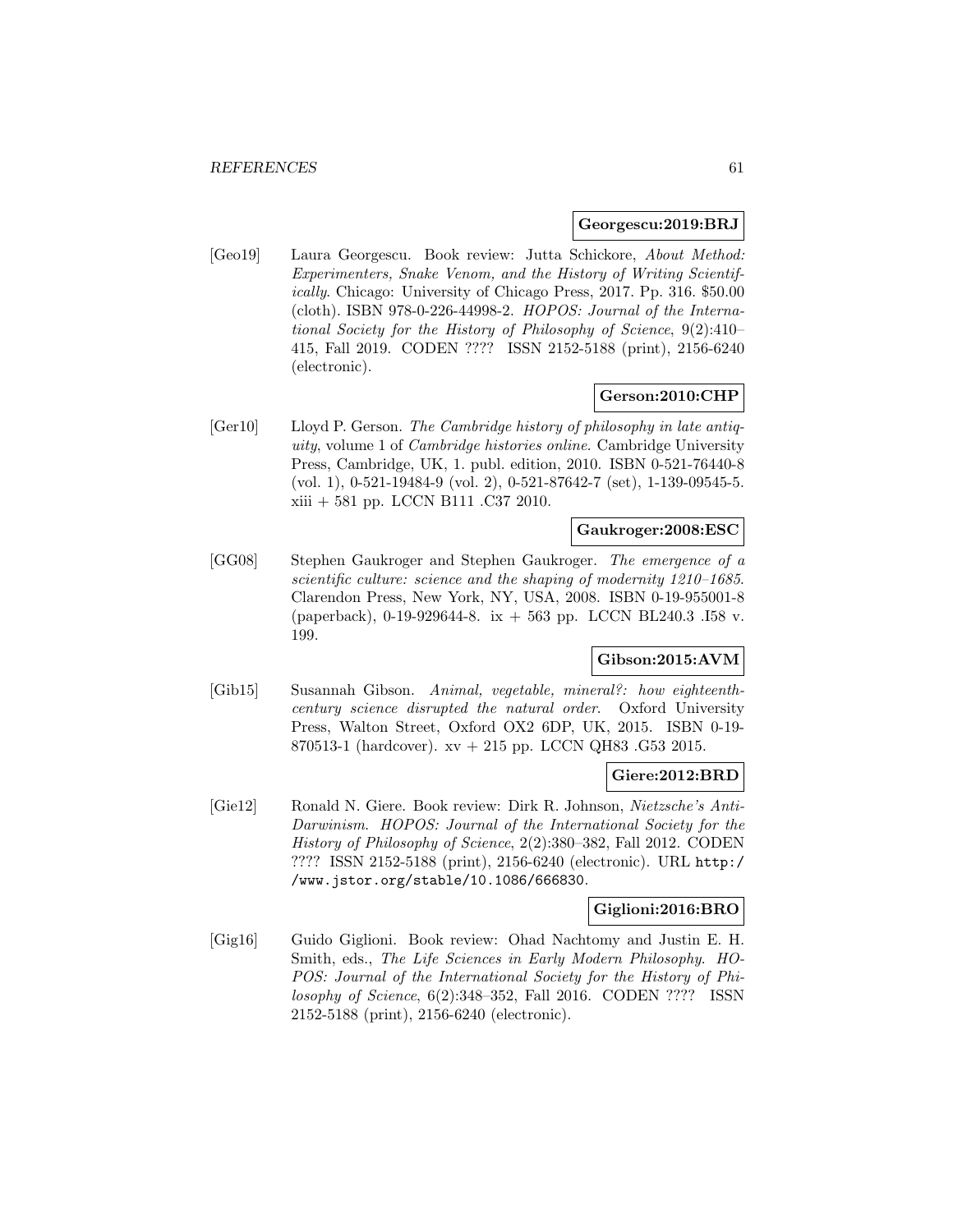# **Gill:2014:LTA**

[Gil14] Mary Louise Gill. The limits of teleology in Aristotle's meteorology IV.12. HOPOS: Journal of the International Society for the History of Philosophy of Science, 4(2):335–350, Fall 2014. CODEN ???? ISSN 2152-5188 (print), 2156-6240 (electronic). URL http://www. jstor.org/stable/10.1086/677567.

## **Gimbel:2011:ESM**

[Gim11] Steven Gimbel, editor. Exploring the scientific method: cases and questions. University of Chicago Press, Chicago, IL, USA, 2011. ISBN 0-226-29481-1 (hardcover), 0-226-29483-8 (paperback). xvii + 406 pp. LCCN Q175.3 .E97 2011.

## **Gimbel:2012:EJS**

[Gim12] Steven Gimbel. Einstein's Jewish science: physics at the intersection of politics and religion. The Johns Hopkins University Press, Baltimore, MD, USA, 2012. ISBN 1-4214-0554-7 (hardcover), 1- 4214-0575-X (e-book). viii + 245 pp. LCCN QC173.55 .G55 2012.

# **Gimes:2021:MRW**

[Gim21] Balázs Gimes. The materialism of Roy Wood Sellars. *HOPOS*: Journal of the International Society for the History of Philosophy of Science, 11(1):166–182, Spring 2021. CODEN ???? ISSN 2152- 5188 (print), 2156-6240 (electronic).

#### **Giovanelli:2017:TCE**

[Gio17] Marco Giovanelli. Traditions in collision: The emergence of logical empiricism between the Riemannian and Helmholtzian traditions. HOPOS: Journal of the International Society for the History of Philosophy of Science, 7(2):328–380, Fall 2017. CODEN ???? ISSN 2152-5188 (print), 2156-6240 (electronic).

### **Glasner:2009:APT**

[Gla09] Ruth Glasner. Averroes' Physics: A Turning Point in Medieval Natural Philosophy. Oxford University Press, Walton Street, Oxford OX2 6DP, UK, 2009. ISBN 0-19-956773-5 (hardcover). ix + 229 pp. LCCN QC7 .G65 2009.

## **Gotthelf:2012:TFP**

[GLB12] Allan Gotthelf, Mariska Leunissen, and Pieter Beullens. Teleology, first principles, and scientific method in Aristotle's biology. Oxford Aristotle studies. Oxford University Press,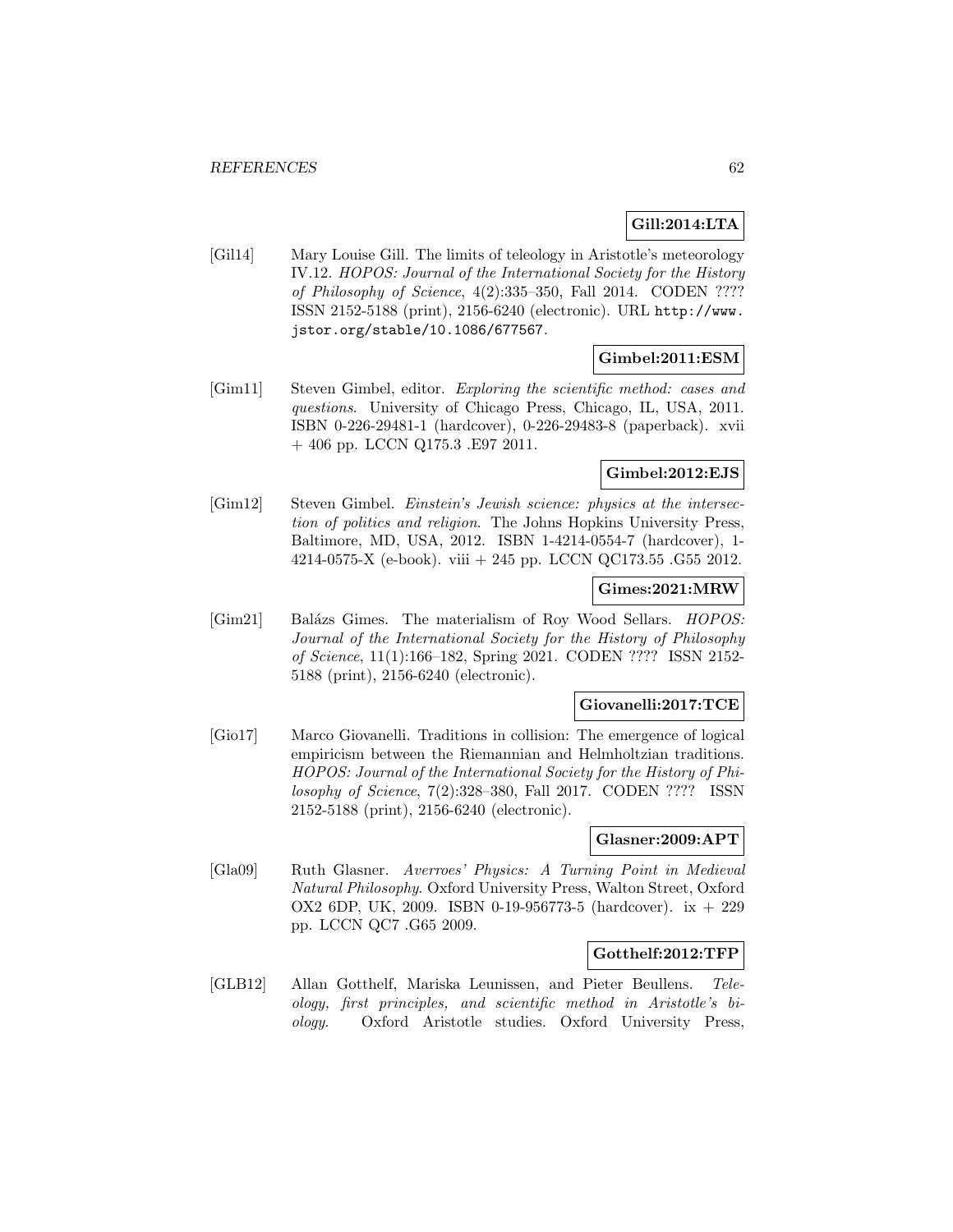Walton Street, Oxford OX2 6DP, UK, 2012. ISBN 0-19- 928795-3. xvi + 440 pp. LCCN QL41; QH331 .G668 2012. URL http://catdir.loc.gov/catdir/enhancements/ fy1215/2011278272-b.html; http://catdir.loc.gov/ catdir/enhancements/fy1215/2011278272-d.html; http:// catdir.loc.gov/catdir/enhancements/fy1215/2011278272-t. html; http://www.oxfordscholarship.com/view/10.1093/ acprof:oso/9780199287956.001.0001/acprof-9780199287956.

## **Goddu:2010:CAT**

[God10] André Goddu. Copernicus and the Aristotelian tradition: education, reading, and philosophy in Copernicus's path to heliocentrism, volume 15(12) of History of science and medicine library; Medieval and early modern science. Brill, Leiden, The Netherlands, 2010. ISBN 90-04-18107-5 (hardcover). ISSN 1872-0684. xxvii + 545 pp. LCCN QB36.C8 G635 2010.

# **Goldberg:2011:BRL**

[Gol11] Benjamin Goldberg. Book review: Lisa T. Sarasohn, The Natural Philosophy of Margaret Cavendish: Reason and Fancy during the Scientific Revolution. HOPOS: Journal of the International Society for the History of Philosophy of Science, 1(1):169–172, Spring 2011. CODEN ???? ISSN 2152-5188 (print), 2156-6240 (electronic). URL http://www.jstor.org/stable/10.1086/657932.

## **Goldberg:2016:BRM**

[Gol16] Benjamin Goldberg. Book review: Marco Solinas, From Aristotle's Teleology to Darwin's Genealogy: The Stamp of Inutility. HOPOS: Journal of the International Society for the History of Philosophy of Science, 6(1):174–177, Spring 2016. CODEN ???? ISSN 2152-5188 (print), 2156-6240 (electronic).

# **Goldin:2017:BRD**

[Gol17] Owen Goldin. Book review: David Bronstein, Aristotle on Knowledge and Learning: The Posterior Analytics. HOPOS: Journal of the International Society for the History of Philosophy of Science, 7(1):173–176, Spring 2017. CODEN ???? ISSN 2152-5188 (print), 2156-6240 (electronic).

## **Gonzalez:2014:ELR**

[Gon14] Wenceslao J. Gonzalez. The evolution of Lakatos's repercussion on the methodology of economics. HOPOS: Journal of the International Society for the History of Philosophy of Science, 4(1):1–25,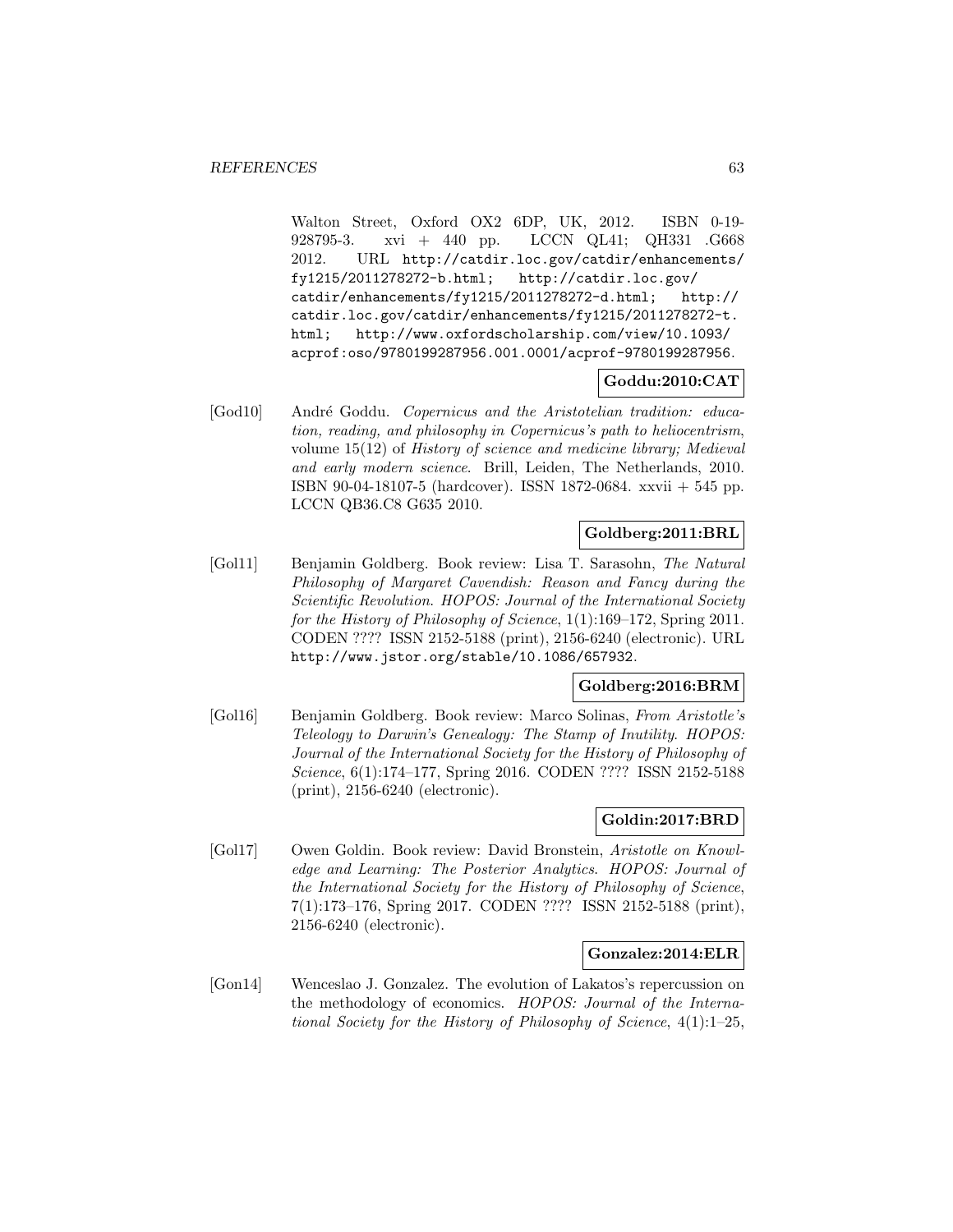Spring 2014. CODEN ???? ISSN 2152-5188 (print), 2156-6240 (electronic). URL http://www.jstor.org/stable/10.1086/675401.

### **Gorham:2011:BRW**

[Gor11] Geoffrey Gorham. Book review: Walter Ott, Causation & Laws in Early Modern Philosophy. HOPOS: Journal of the International Society for the History of Philosophy of Science, 1(2):371–375, Fall 2011. CODEN ???? ISSN 2152-5188 (print), 2156-6240 (electronic). URL http://www.jstor.org/stable/10.1086/659759.

# **Gori:2021:EMC**

[Gor21] Pietro Gori. Ernst Mach's contribution to the philosophy of science in light of Mary B. Hesse's postempiricism. HOPOS: Journal of the International Society for the History of Philosophy of Science, 11(2):383–411, Fall 2021. CODEN ???? ISSN 2152-5188 (print), 2156-6240 (electronic).

## **Garver:2014:RRM**

[GP14] Valerie L. (Valerie Louise) Garver and Owen Michael Phelan, editors. Rome and religion in the medieval world: studies in honor of Thomas F. X. Noble. Church, faith and culture in the medieval West. Ashgate, Farnham, Surrey, England, 2014. ISBN 1-4724- 2112-4 (hardcover), 1-4724-2113-2 (e-book), 1-4724-2114-0 (epub). xxviii + 349 pp. LCCN DG811 .R625 2014.

# **Garber:2013:MNP**

[GR13] Daniel Garber and Sophie Roux, editors. The Mechanization of Natural Philosophy, volume 300 of Boston Studies in the Philosophy of Science. Springer-Verlag, Berlin, Germany / Heidelberg, Germany / London, UK / etc., 2013. ISBN 94-007-4344-0 (hardcover), 94-007- 4345-9 (e-book). ISSN 0068-0346. LCCN QC6 .M3616 2013; QC6 .M43 2013. URL https://link.springer.com/book/10.1007/ 978-94-007-4345-8.

#### **Graham:2013:SBS**

[Gra13] Daniel Graham. Science before Socrates. Parmenides, Anaxagoras, and the new astronomy. Oxford University Press, Walton Street, Oxford OX2 6DP, UK, 2013. ISBN 0-19-995978-1 (hardcover), 0- 19-995979-X. xiii + 287 pp. LCCN QB21 .G73 2013.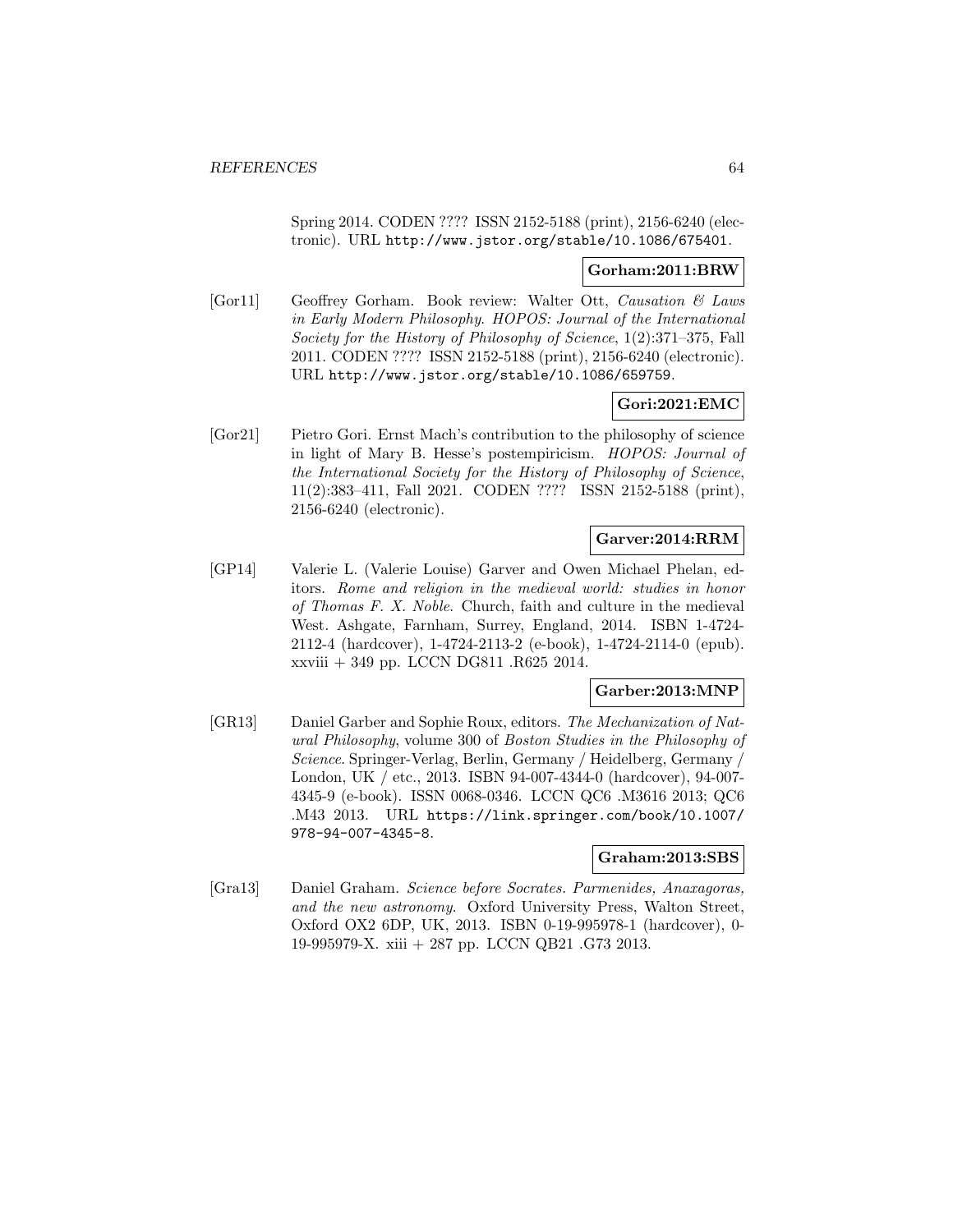### **Grene:1991:DAS**

[Gre91] Marjorie Grene. Descartes among the scholastics, volume 1991 of Aquinas lecture. Marquette University Press, Milwaukee, WI, USA, 1991. ISBN 0-87462-158-5. 50 pp. LCCN B1873 .G74 1991.

### **Greenberg:2013:BRN**

[Gre13] Sean Greenberg. Book review: Noa Naaman-Zauderer, Descartes' Deontological Turn: Reason, Will, and Virtue in the Later Writings. HOPOS: Journal of the International Society for the History of Philosophy of Science, 3(1):182–186, Spring 2013. CODEN ???? ISSN 2152-5188 (print), 2156-6240 (electronic). URL http://www. jstor.org/stable/10.1086/668083.

### **Greenberg:2015:BRC**

[Gre15] Sean Greenberg. Book review: Carlos Fraenkel, Dario Perinetti, and Justin E. H. Smith, eds., The Rationalists: Between Tradition and Innovation. HOPOS: Journal of the International Society for the History of Philosophy of Science, 5(2):378–381, Fall 2015. CODEN ???? ISSN 2152-5188 (print), 2156-6240 (electronic). URL http:/ /www.jstor.org/stable/10.1086/682713.

## **Gregory:2020:BRG**

[Gre20] Andrew Gregory. Book review: Gijsbert Jonkers, The Textual Tradition of Plato's "Timaeus" and "Critias". Leiden: Brill, 2017. Pp. xviii + 548. \$202.00 (cloth). ISBN 978-90-04-32591-3. HOPOS: Journal of the International Society for the History of Philosophy of Science, 10(1):361–364, Spring 2020. CODEN ???? ISSN 2152-5188 (print), 2156-6240 (electronic).

#### **Greene:2021:HCT**

[Gre21] Catherine Greene. Historical counterfactuals, transition periods, and the constraints on imagination. HOPOS: Journal of the International Society for the History of Philosophy of Science, 11(1): 305–323, Spring 2021. CODEN ???? ISSN 2152-5188 (print), 2156- 6240 (electronic).

#### **Griesemer:2013:BRD**

[Gri13] James Griesemer. Book review: David Sepkoski, Rereading the Fossil Record: The Growth of Paleobiology as an Evolutionary Discipline. HOPOS: Journal of the International Society for the History of Philosophy of Science, 3(2):360–364, Fall 2013. CODEN ????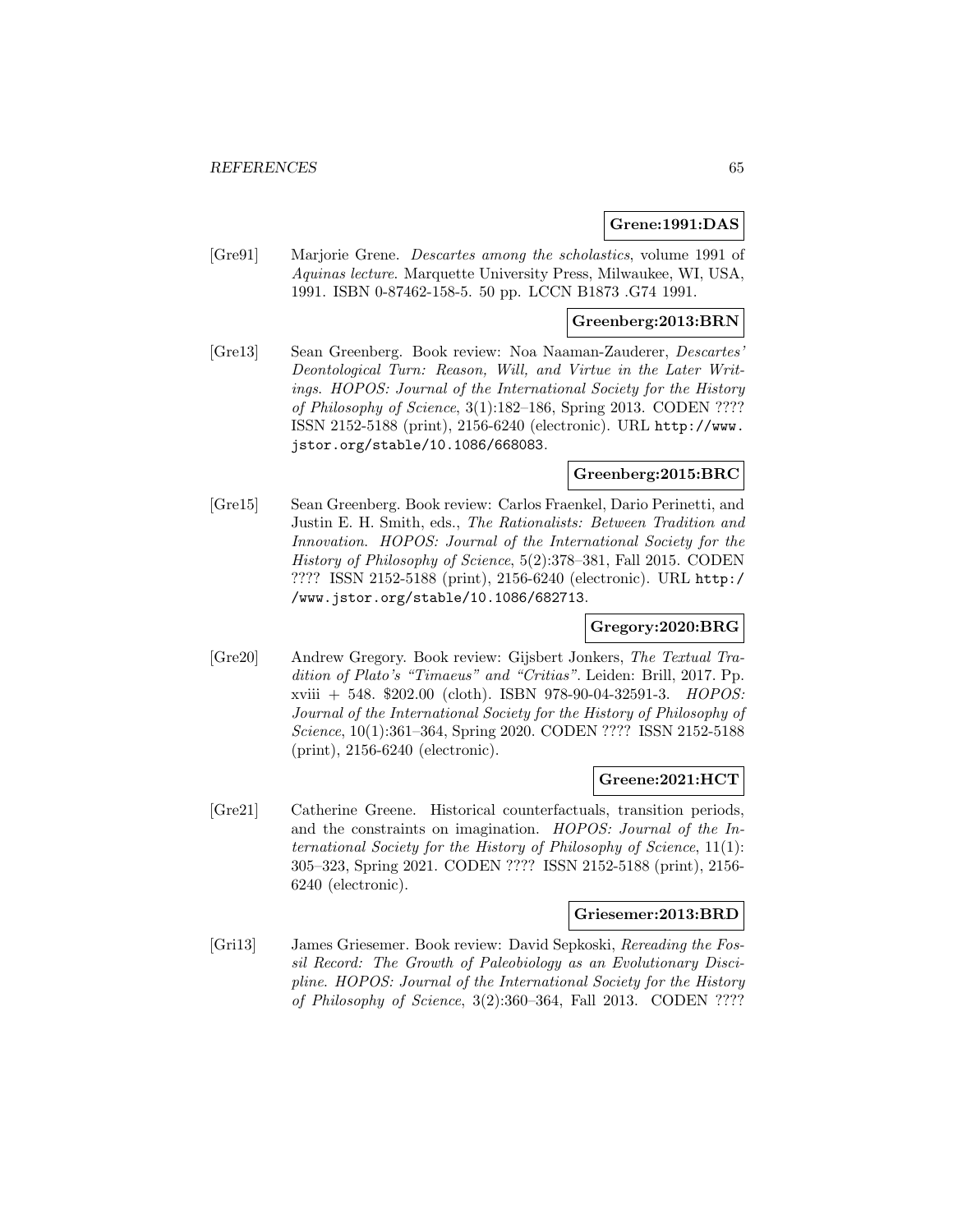ISSN 2152-5188 (print), 2156-6240 (electronic). URL http://www. jstor.org/stable/10.1086/670326.

## **Gross:2015:BON**

[Gro15] Angélique Groß. Die Bildpädagogik Otto Neuraths: Methodische Prinzipien der Darstellung von Wissen. (German) [Otto Neurath's Image Pedagogy: Methodical Principles of the Representation of Knowledge), volume 21 of Veröffentlichungen des Instituts Wiener Kreis. Springer International Publishing AG, Cham, Switzerland, 2015. ISBN 3-319-16315-9 (hardcover), 3-319-16316-7 (e-book). ISSN 2363-5118. xii + 288 pp. LCCN PM8999 . G76 2015.

## **Grosholz:2020:BRR**

[Gro20] Emily Grosholz. Book review: Roi Wagner, Making and Breaking Mathematical Sense: Histories and Philosophies of Mathematical Practice. Princeton, NJ: Princeton University Press, 2017. Pp. 256. \$45.00 (cloth). ISBN 978-0-691-17171-5. HOPOS: Journal of the International Society for the History of Philosophy of Science, 10 (1):332–337, Spring 2020. CODEN ???? ISSN 2152-5188 (print), 2156-6240 (electronic).

## **Galilei:2010:S**

[GRVS10] Galileo Galilei, Eileen Adair Reeves, Albert Van Helden, and Christoph Scheiner. On sunspots. University of Chicago Press, Chicago, IL, USA, 2010. ISBN 0-226-70715-6 (hardcover), 0-226- 70716-4 (paperback), 1-282-90203-2 (e-book). xi + 418 pp. LCCN QB525 .G22 2010.

## **Gottlieb:2017:AND**

[GS17] Paula Gottlieb and Elliott Sober. Aristotle on "nature does nothing in vain". HOPOS: Journal of the International Society for the History of Philosophy of Science, 7(2):246–271, Fall 2017. CODEN ???? ISSN 2152-5188 (print), 2156-6240 (electronic).

## **Gubelmann:2019:SSP**

[Gub19] Reto Gubelmann. From shared stimuli to preestablished harmony: The development of Quine's thinking on intersubjectivity and objective validity. HOPOS: Journal of the International Society for the History of Philosophy of Science, 9(2):343–370, Fall 2019. CODEN ???? ISSN 2152-5188 (print), 2156-6240 (electronic).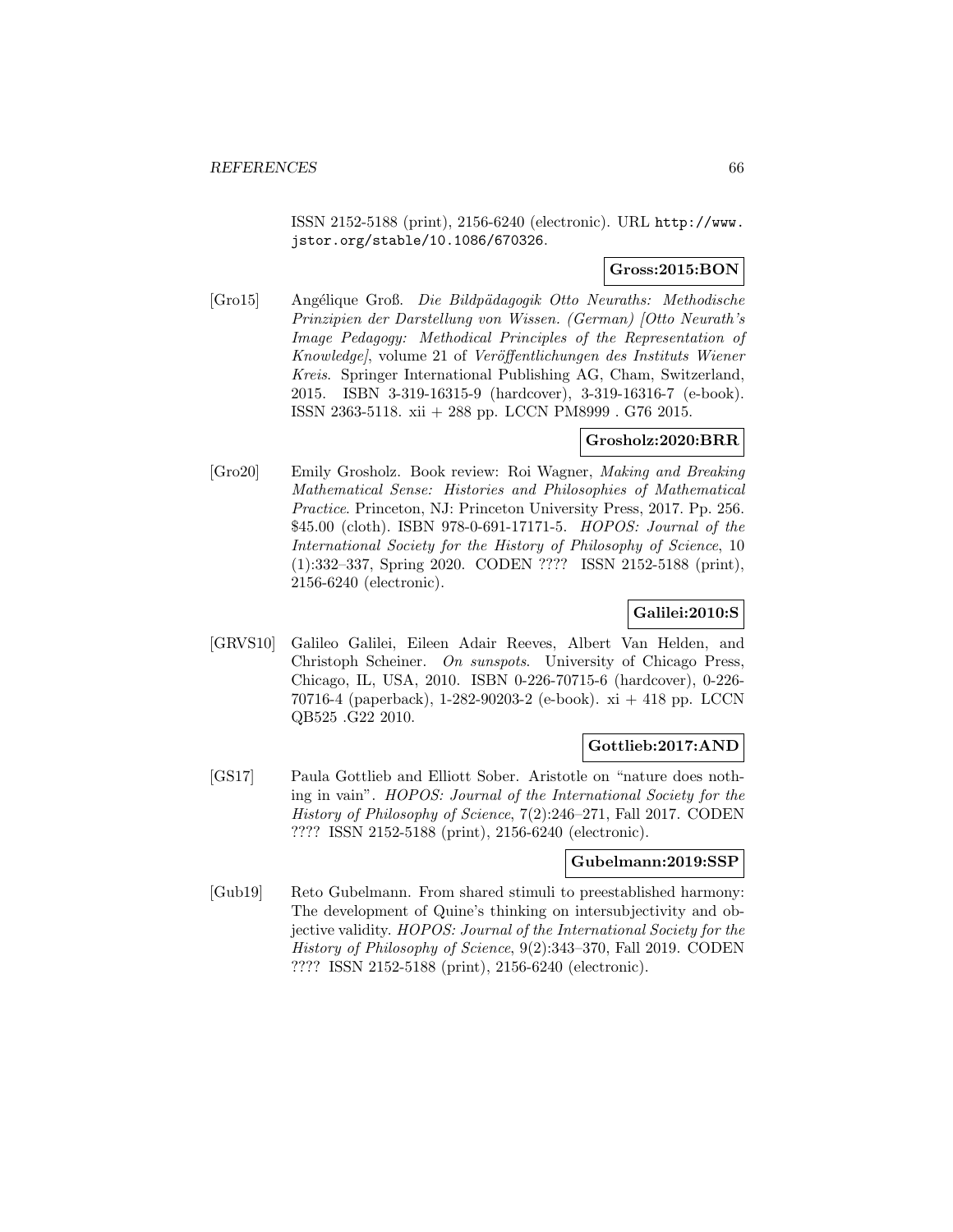### **Guicciardini:2009:INM**

[Gui09] Niccolò Guicciardini. Isaac Newton on mathematical certainty and method. Transformations: studies in the history of science and technology. MIT Press, Cambridge, MA, USA, 2009. ISBN 0-262-01317- 7. xxiii + 422 pp. LCCN QA29.N4 G85 2009.

## **Guillin:2014:BRM**

[Gui14] Vincent Guillin. Book review: Michel Bourdeau, Auguste Comte: Science et société. HOPOS: Journal of the International Society for the History of Philosophy of Science, 4(2):371–375, Fall 2014. CODEN ???? ISSN 2152-5188 (print), 2156-6240 (electronic). URL http://www.jstor.org/stable/10.1086/677398.

### **Guicciardini:2018:BRE**

[Gui18] Niccolò Guicciardini. Book review: Elizabethanne Boran and Mordechai Feingold, eds., Reading Newton in Early Modern Europe. HOPOS: Journal of the International Society for the History of Philosophy of Science, 8(1):205–209, Spring 2018. CODEN ???? ISSN 2152-5188 (print), 2156-6240 (electronic).

# **Goy:2014:KTB**

[GW14] Ina Goy and Eric Watkins, editors. Kant's Theory of Biology. Walter de Gruyter, New York, NY, USA and Berlin, Germany, 2014. ISBN 3-11-022578-6 (hardcover), 3-11-022579-4 (e). x + 321 pp. LCCN QH331 .K273 2014.

## **Horrocks:2012:VSS**

[HA12] Jeremiah Horrocks and Wilbur Applebaum. Venus Seen on the Sun: the First Observation of a Transit of Venus by Jeremiah Horrocks, volume 29(18) of History of science and medicine library; Medieval and early modern science. Brill, Leiden, The Netherlands, 2012. ISBN 1-280-12669-8, 90-04-22193-X, 90-04-22194-8 (e-book). xxiv + 82 pp. LCCN QB509.5.

# **Haaparanta:2013:BRJ**

[Haa13] Leila Haaparanta. Book review: Juha Manninen and Friedrich Stadler, eds., The Vienna Circle in the Nordic Countries: Networks and Transformations of Logical Empiricism. HOPOS: Journal of the International Society for the History of Philosophy of Science, 3(2):337–341, Fall 2013. CODEN ???? ISSN 2152-5188 (print), 2156-6240 (electronic). URL http://www.jstor.org/stable/10. 1086/670129.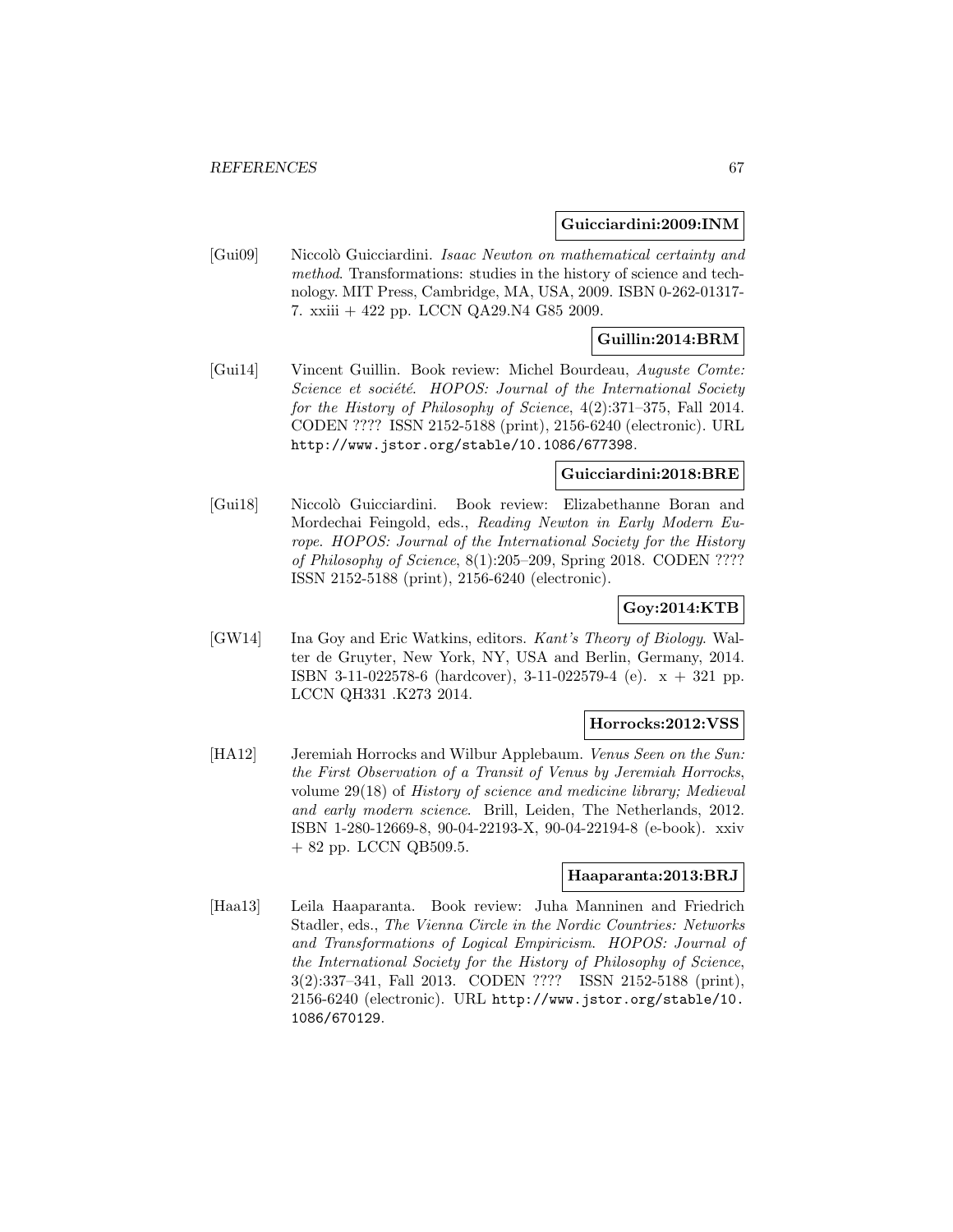# **Hart:2010:EL**

[Har10a] W. D. (Wilbur Dyre) Hart. The evolution of logic. The evolution of modern philosophy. Cambridge University Press, Cambridge, UK, 2010. ISBN 0-521-76681-8 (hardcover), 0-521-74772-4 (paperback).  $xi + 299$  pp. LCCN BC15 .H37 2010. URL http://assets. cambridge.org/97805217/47721/cover/9780521747721.jpg.

# **Hart:2006:EL**

[Har10b] Wilbur Dyre Hart. The Evolution of Logic. The evolution of modern philosophy. Cambridge University Press, Cambridge, UK, 2010. ISBN 0-521-76681-8 (hardcover), 0-521-74772-4 (paperback), 0-511- 78620-4 (e-book). xi + 299 pp. LCCN BC15 .H37 2010.

# **Harper:2011:INS**

[Har11] William L. Harper. Isaac Newton's scientific method: turning data into evidence about gravity and cosmology. Oxford University Press, Walton Street, Oxford OX2 6DP, UK, 2011. ISBN 0-19-957040-X. xvii + 424 pp. LCCN QC16.N7 H37 2011.

## **Hardcastle:2014:BRJ**

[Har14] Gary L. Hardcastle. Book review: Joel Isaac, Working Knowledge: Making the Human Sciences from Parsons to Kuhn. HOPOS: Journal of the International Society for the History of Philosophy of Science, 4(1):154–157, Spring 2014. CODEN ???? ISSN 2152- 5188 (print), 2156-6240 (electronic). URL http://www.jstor.org/ stable/10.1086/675454.

## **Hattab:2009:DFM**

[Hat09] Helen Hattab. Descartes on forms and mechanisms. Cambridge University Press, Cambridge, UK, 2009. ISBN 0-521-51892-X (hardcover). x + 236 pp. LCCN B1878.M43 H38 2009.

# **Hatfield:2012:BRM**

[Hat12a] Gary Hatfield. Book review: Michael Friedman and Alfred Nordmann, eds., The Kantian Legacy in Nineteenth-Century Science. HOPOS: Journal of the International Society for the History of Philosophy of Science, 2(1):172–177, Spring 2012. CODEN ???? ISSN 2152-5188 (print), 2156-6240 (electronic). URL http://www. jstor.org/stable/10.1086/662734.

## **Hattab:2012:DFM**

[Hat12b] Helen Hattab. Descartes on forms and mechanisms. Cambridge University Press, Cambridge, UK, 2012. ISBN 0-521-51892-X (hard-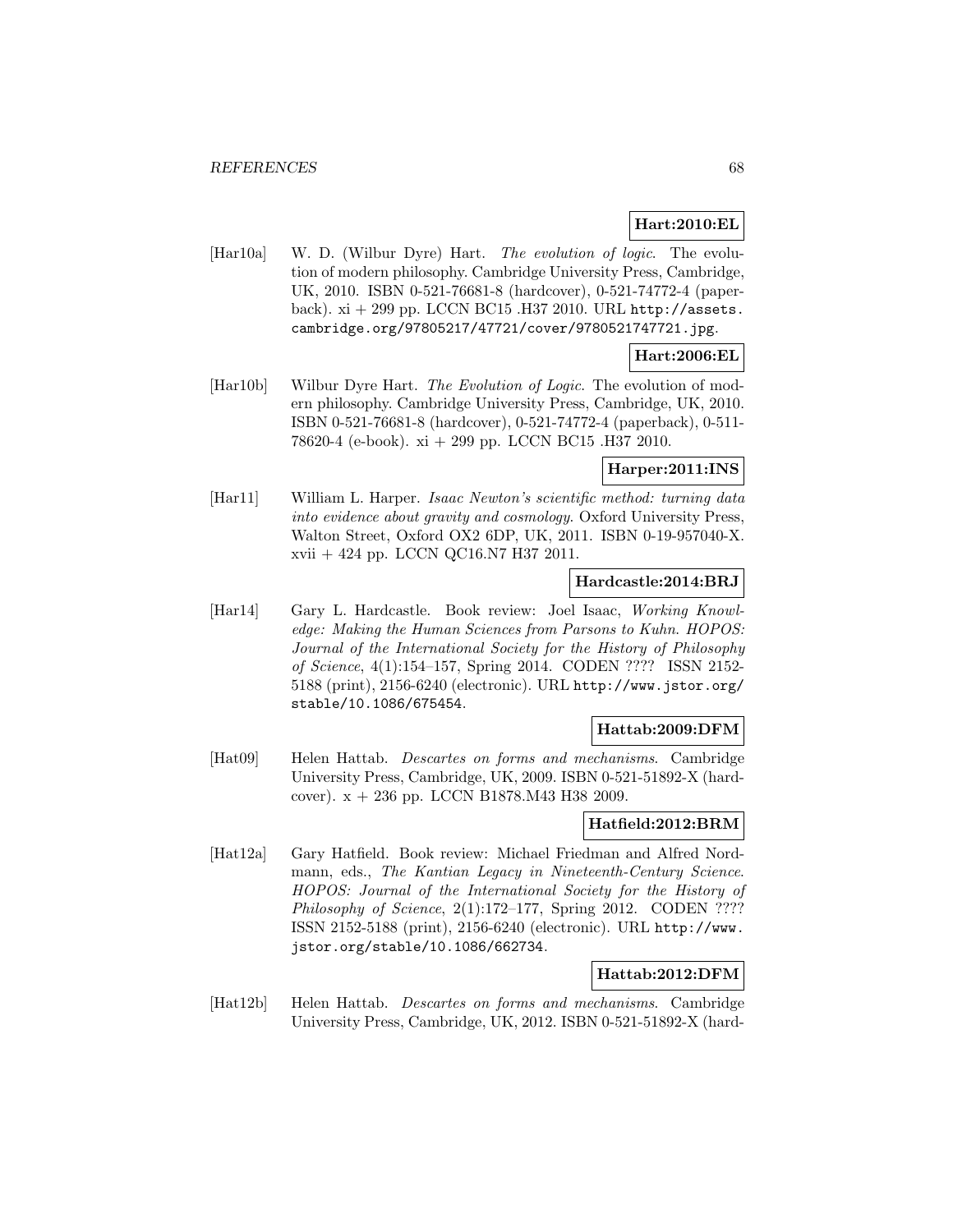cover), 1-107-40515-7 (paperback). x + 236 pp. LCCN B1878.M43 H38 2009.

# **Hatfield:2015:REC**

[Hat15a] Gary Hatfield. Radical empiricism, critical realism, and American functionalism: James and Sellars. HOPOS: Journal of the International Society for the History of Philosophy of Science, 5(1):129–153, Spring 2015. CODEN ???? ISSN 2152-5188 (print), 2156-6240 (electronic). URL http://www.jstor.org/stable/10.1086/680373.

## **Hattab:2015:BRC**

[Hat15b] Helen Hattab. Book review: Craig Martin, Subverting Aristotle: Religion, History and Philosophy in Early Modern Science. HOPOS: Journal of the International Society for the History of Philosophy of Science, 5(2):381–385, Fall 2015. CODEN ???? ISSN 2152- 5188 (print), 2156-6240 (electronic). URL http://www.jstor.org/ stable/10.1086/682379.

## **Hatfield:2020:WHC**

[Hat20a] Gary Hatfield. Wundt and "higher cognition": Elements, association, apperception, and experiment. HOPOS: Journal of the International Society for the History of Philosophy of Science, 10(1): 48–75, Spring 2020. CODEN ???? ISSN 2152-5188 (print), 2156- 6240 (electronic).

## **Hattab:2020:BRS**

[Hat20b] Helen Hattab. Book review: Stefano di Bella and Tad M. Schmaltz, eds., The Problem of Universals in Early Modern Philosophy. Oxford: Oxford University Press, 2017. Pp. 352. \$105.00 (cloth). ISBN 978-0-19-060804-0. HOPOS: Journal of the International Society for the History of Philosophy of Science, 10(1):329–332, Spring 2020. CODEN ???? ISSN 2152-5188 (print), 2156-6240 (electronic).

# **Heis:2014:ECB**

[Hei14] Jeremy Heis. Ernst Cassirer's Substanzbegriff und Funktionsbegriff. HOPOS: Journal of the International Society for the History of Philosophy of Science, 4(2):241–270, Fall 2014. CODEN ???? ISSN 2152-5188 (print), 2156-6240 (electronic). URL http://www. jstor.org/stable/10.1086/676959.

## **Hennig:2013:BRS**

[Hen13] Boris Hennig. Book review: Stephan Schmid, Finalursachen in der frühen Neuzeit: Eine Untersuchung der Transformation teleologischer Erklärungen. HOPOS: Journal of the International Society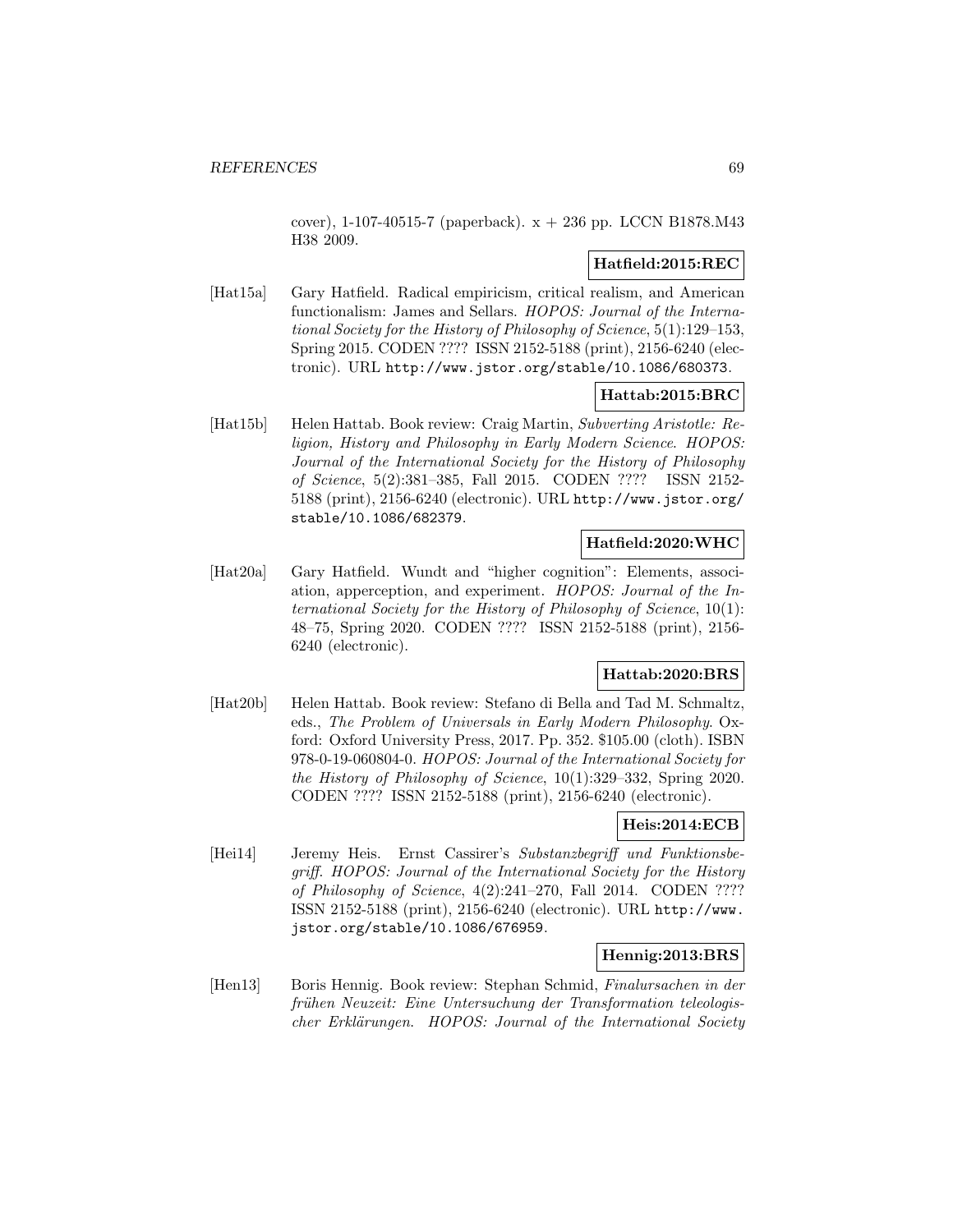for the History of Philosophy of Science, 3(1):179–182, Spring 2013. CODEN ???? ISSN 2152-5188 (print), 2156-6240 (electronic). URL http://www.jstor.org/stable/10.1086/669214.

# **Hepburn:2011:BRA**

[Hep11] Brian Hepburn. Book review: Alisa Bokulich, Reexamining the Quantum-Classical Relation. HOPOS: Journal of the International Society for the History of Philosophy of Science, 1(1):142–146, Spring 2011. CODEN ???? ISSN 2152-5188 (print), 2156-6240 (electronic). URL http://www.jstor.org/stable/10.1086/657933.

# **Herfeld:2019:IRT**

[Her19] Catherine Herfeld. Imagination rather than observation in econometrics: Ragnar Frisch's hypothetical experiments as thought experiments. HOPOS: Journal of the International Society for the History of Philosophy of Science, 9(1):35–74, Spring 2019. CODEN ???? ISSN 2152-5188 (print), 2156-6240 (electronic).

## **Hicks:2012:BRP**

[Hic12] Marie Hicks. Book review: Peter Harrison, Ronald L. Numbers, and Michael H. Shank, eds., Wrestling with Nature: From Omens to Science. HOPOS: Journal of the International Society for the History of Philosophy of Science, 2(2):361–364, Fall 2012. CODEN ???? ISSN 2152-5188 (print), 2156-6240 (electronic). URL http:/ /www.jstor.org/stable/10.1086/665253.

# **Hill:2012:BRP**

[Hil12] Benjamin Hill. Book review: Peter R. Anstey, John Locke and Natural Philosophy. HOPOS: Journal of the International Society for the History of Philosophy of Science, 2(2):382–387, Fall 2012. CODEN ???? ISSN 2152-5188 (print), 2156-6240 (electronic). URL http://www.jstor.org/stable/10.1086/666523.

# **Hirai:2011:MHN**

[Hir11] Hiro Hirai. *Medical humanism and natural philosophy: Renaissance* debates on matter, life, and the soul, volume 17 of Medieval and early modern science; History of science and medicine library, v. 26. Brill, Leiden, The Netherlands, 2011. ISBN 90-04-21871-8 (hardcover), 90-04-21872-6 (e-book). ISSN 1872-0684. xiii + 227 pp. LCCN B778 .H57 2011.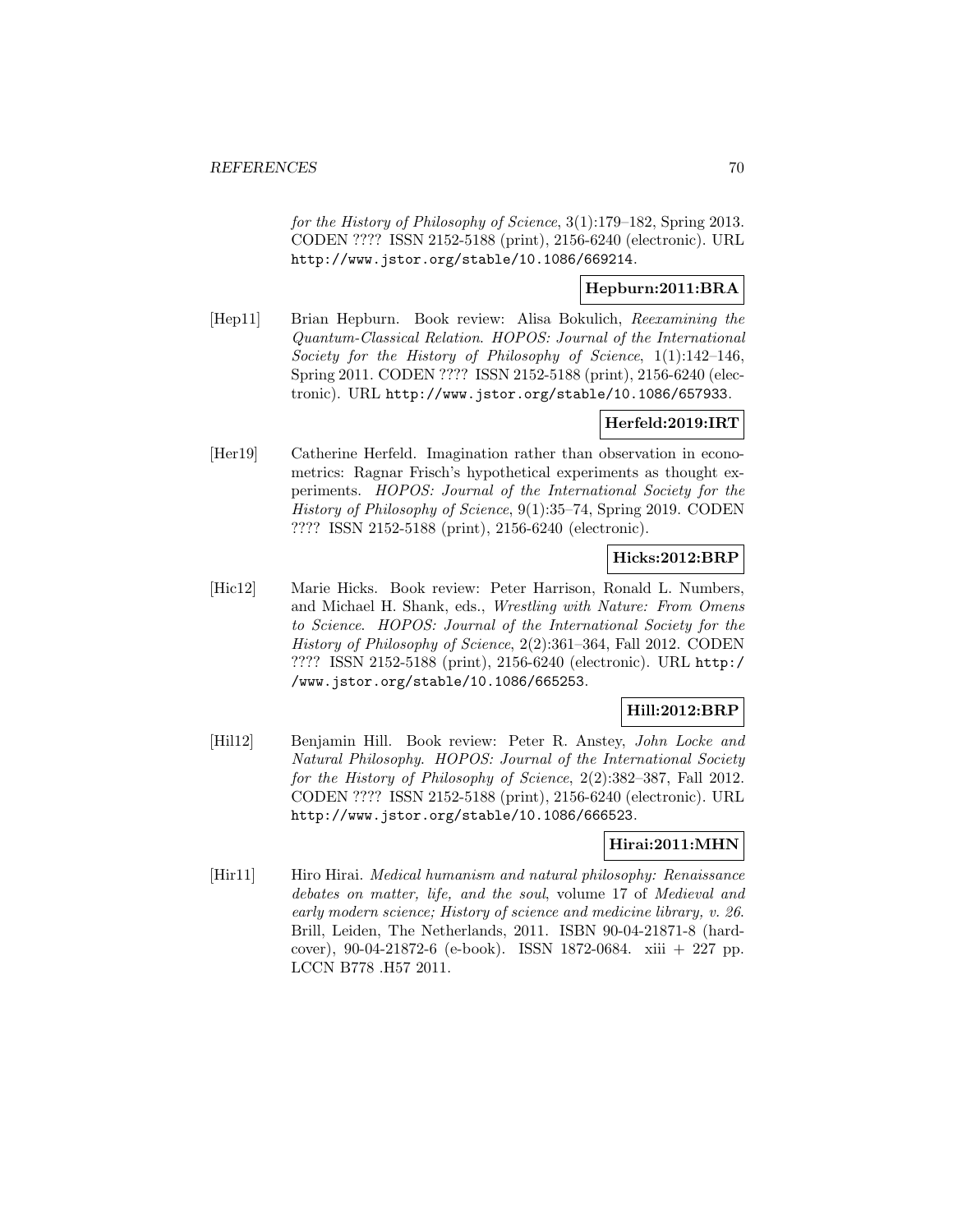### **Henning:2015:TWA**

[HMJ15] Brian G. Henning, William T. Myers, and Joseph David John, editors. Thinking with Whitehead and the American pragmatists: experience and reality. Lexington Books, Lexington, MA, USA, 2015. ISBN 0-7391-9031-8 (hardcover), 1-4985-1570-3 (paperback), 0-7391-9032-6 (electronic). xviii + 253 pp. LCCN B1674.W354 T48 2015.

### **Harrison:2011:WNO**

[HNS11] Peter Harrison, Ronald L. Numbers, and Michael H. Shank, editors. Wrestling with nature: from omens to science. University of Chicago Press, Chicago, IL, USA, 2011. ISBN 0-226-31781-1, 0-226-31783-8, 1-283-36258-9 (e-book). x + 416 pp. LCCN Q125 .W86 2011.

# **Hofmann:2013:BRD**

[Hof13] James R. Hofmann. Book review: Denis R. Alexander and Ronald L. Numbers, eds., Biology and Ideology from Descartes to Dawkins. HOPOS: Journal of the International Society for the History of Philosophy of Science, 3(1):175-179, Spring 2013. CODEN ???? ISSN 2152-5188 (print), 2156-6240 (electronic). URL http://www. jstor.org/stable/10.1086/667770.

## **Holland:2010:JWR**

[Hol10] Jocelyn Holland. Johann Wilhelm Ritter (1776–1810): key texts on the science and art of nature, volume 16 of Medieval and early modern science. Brill, Leiden, The Netherlands, 2010. ISBN 90-04- 18367-1 (hardcover). xiv + 713 pp. LCCN Q113.

#### **Holenstein:2013:SAP**

[Hol13] André Holenstein. Scholars in action: the practice of knowledge and the figure of the savant in the 18th Century, volume 1;  $34(1)$ ;  $9(1)$ of History of science and medicine library; Scientific and learned cultures and their institutions. Brill, Leiden, The Netherlands, 2013. ISBN 90-04-24390-9 (set), 90-04-24947-8 (vol.1), 90-04-24948- 6 (vol.2), 90-04-24391-7 (e-book). ISSN 1872-0684.  $xxx + 501$  pp. LCCN AZ604 .S36 2013.

## **Honenberger:2018:DAP**

[Hon18] Phillip Honenberger. Darwin among the philosophers: Hull and Ruse on Darwin, Herschel, and Whewell. HOPOS: Journal of the International Society for the History of Philosophy of Science, 8(2): 278–309, Fall 2018. CODEN ???? ISSN 2152-5188 (print), 2156- 6240 (electronic).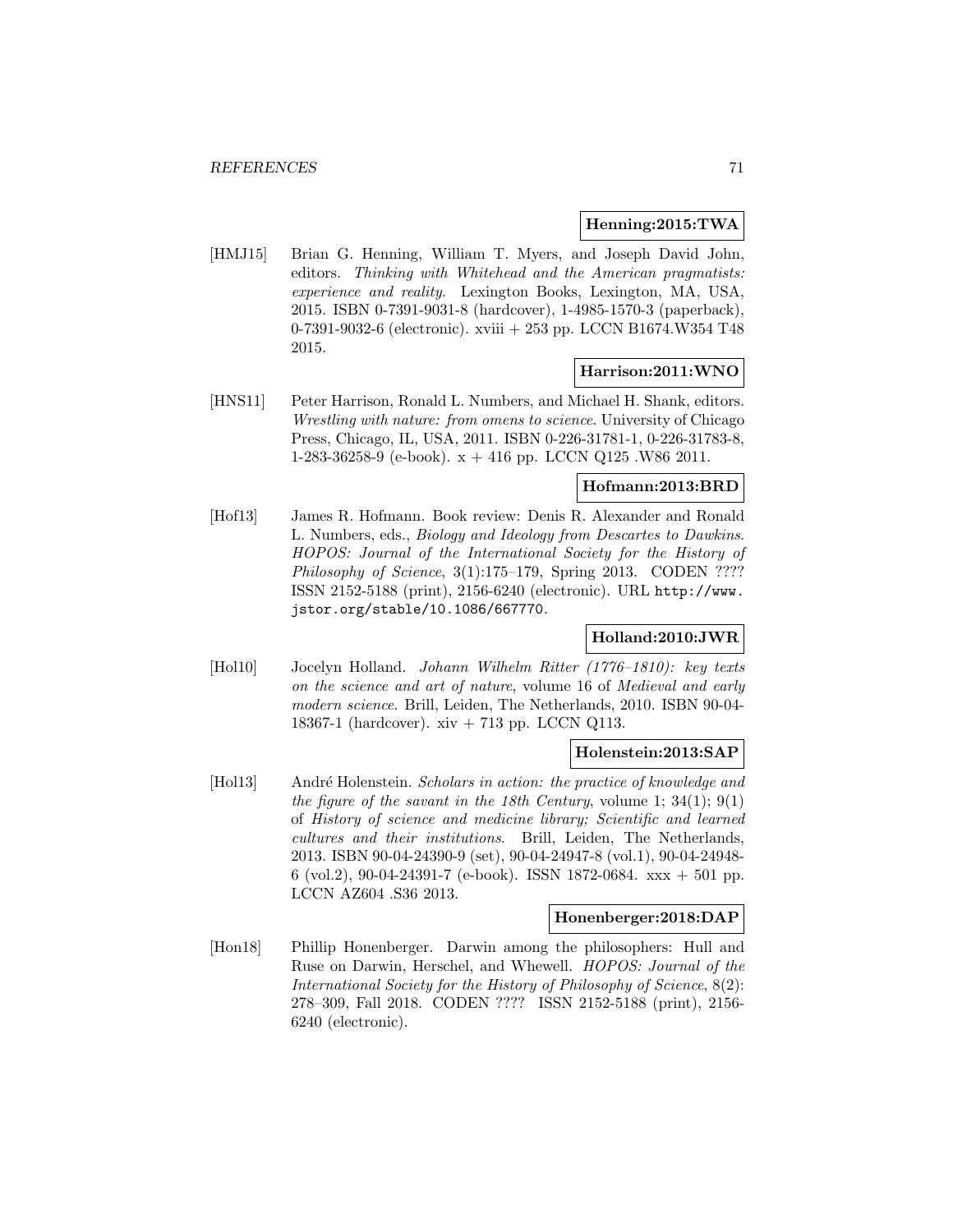### **Hoquet:2012:BRH**

[Hoq12] Thierry Hoquet. Book review: Hans-Jörg Rheinberger, An Epistemology of the Concrete: Twentieth-Century Histories of Life. HOPOS: Journal of the International Society for the History of Philosophy of Science,  $2(1):157-161$ , Spring 2012. CODEN ???? ISSN 2152-5188 (print), 2156-6240 (electronic). URL http://www. jstor.org/stable/10.1086/664461.

## **Horky:2013:PP**

[Hor13] Phillip Sidney Horky. Plato and Pythagoreanism. Oxford University Press, Walton Street, Oxford OX2 6DP, UK, 2013. ISBN 0-19- 989822-7, 0-19-989823-5 (e-book). xxi + 305 pp. LCCN QA22 .H67 2013; B243 .H67 2013.

# **Howard:2022:BWB**

[How22] Stephen Howard. From the boundary of the world to the boundary of reason: The first antinomy and the development of Kant's critical philosophy. HOPOS: Journal of the International Society for the History of Philosophy of Science, 12(1):225–241, Spring 2022. CODEN ???? ISSN 2152-5188 (print), 2156-6240 (electronic).

# **Hodge:2002:CCD**

[HR02] Michael Jonathan Sessions Hodge and Gregory Radick. The Cambridge companion to Darwin. Cambridge companions to philosophy. Cambridge University Press, Cambridge, UK, 2002. ISBN 0-521-77197-8 (hardcover), 0-521-77730-5 (paperback). xiii + 486 pp. LCCN QH31.D2 C185 2002. URL http://catdir.loc.gov/ catdir/description/cam0210/2002031070.html; http://catdir.loc.gov/catdir/toc/cam031/2002031070.html.

**Heidelberger:2009:SHN**

[HS09] Michael Heidelberger and Gregor Schiemann, editors. The Significance of the Hypothetical in the Natural Sciences. Walter de Gruyter, New York, NY, USA and Berlin, Germany, 2009. ISBN 1-282-71449-X. 376 pp. LCCN Q175.32.R45.

### **Hudson:2020:WWP**

[Hud20] Robert Hudson. What was Perrin really doing in his proof of the reality of atoms? HOPOS: Journal of the International Society for the History of Philosophy of Science, 10(1):194–218, Spring 2020. CODEN ???? ISSN 2152-5188 (print), 2156-6240 (electronic).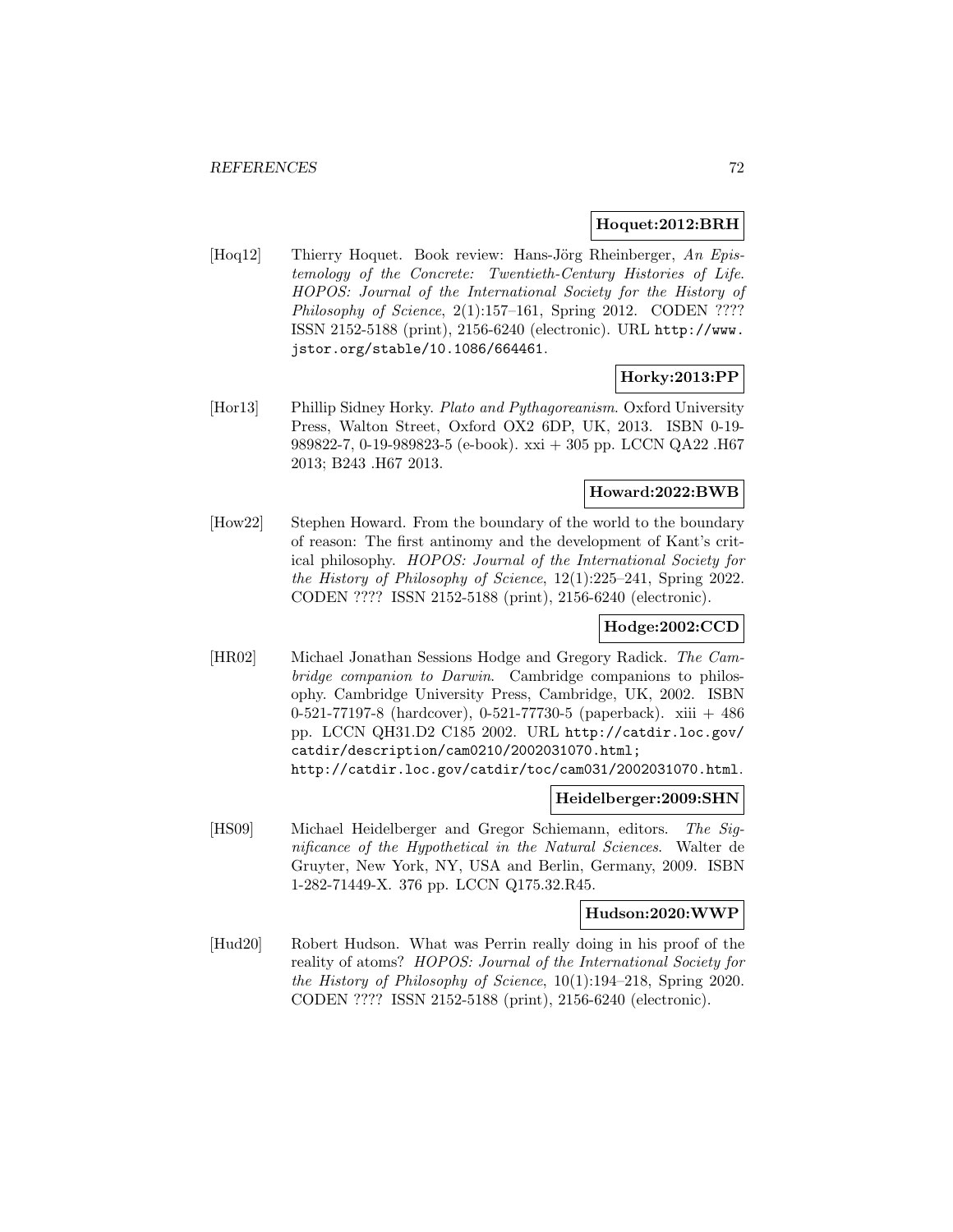### **Hunter:2014:DPU**

[Hun14] Cornelius Hunter. Darwin's principle: The use of contrastive reasoning in the confirmation of evolution. HOPOS: Journal of the International Society for the History of Philosophy of Science, 4 (1):106–149, Spring 2014. CODEN ???? ISSN 2152-5188 (print), 2156-6240 (electronic). URL http://www.jstor.org/stable/10. 1086/675437.

### **Ierodiakonou:2011:TEM**

[IR11] Katerina Ierodiakonou and Sophie Roux, editors. Thought experiments in methodological and historical contexts, volume 19(15) of History of science and medicine library; Medieval and early modern science. Brill, Leiden, The Netherlands, 2011. ISBN 90-04-20176- 9 (hardcover). ISSN 1872-0684. LCCN BD265 .T46 2011. URL http://catalogue.bnf.fr/ark:/12148/cb42470329f.

### **Irving:2012:RIN**

[Irv12] Sarah Irving. Rethinking instrumentality: Natural philosophy and Christian charity in the early modern Atlantic world. HOPOS: Journal of the International Society for the History of Philosophy of Science, 2(1):55–76, Spring 2012. CODEN ???? ISSN 2152- 5188 (print), 2156-6240 (electronic). URL http://www.jstor.org/ stable/10.1086/662014.

### **Isaac:2012:WKM**

[Isa12] Joel Isaac. Working knowledge: making the human sciences from Parsons to Kuhn. Harvard University Press, Cambridge, MA, USA, 2012. ISBN 0-674-06522-0. vi + 314 pp. LCCN H62 .I77 2012.

## **Itokazu:2014:BRP**

[Ito14] Anastasia Guidi Itokazu. Book review: Patrick J. Boner, Kepler's Cosmological Synthesis: Astrology, Mechanism and the Soul. HOPOS: Journal of the International Society for the History of Philosophy of Science, 4(1):203–206, Spring 2014. CODEN ???? ISSN 2152-5188 (print), 2156-6240 (electronic). URL http://www. jstor.org/stable/10.1086/675438.

#### **Ivanova:2013:DPE**

[Iva13] Milena Ivanova. Did Perrin's experiments convert Poincaré to scientific realism? HOPOS: Journal of the International Society for the History of Philosophy of Science, 3(1):1–19, Spring 2013. CO-DEN ???? ISSN 2152-5188 (print), 2156-6240 (electronic). URL http://www.jstor.org/stable/10.1086/669714.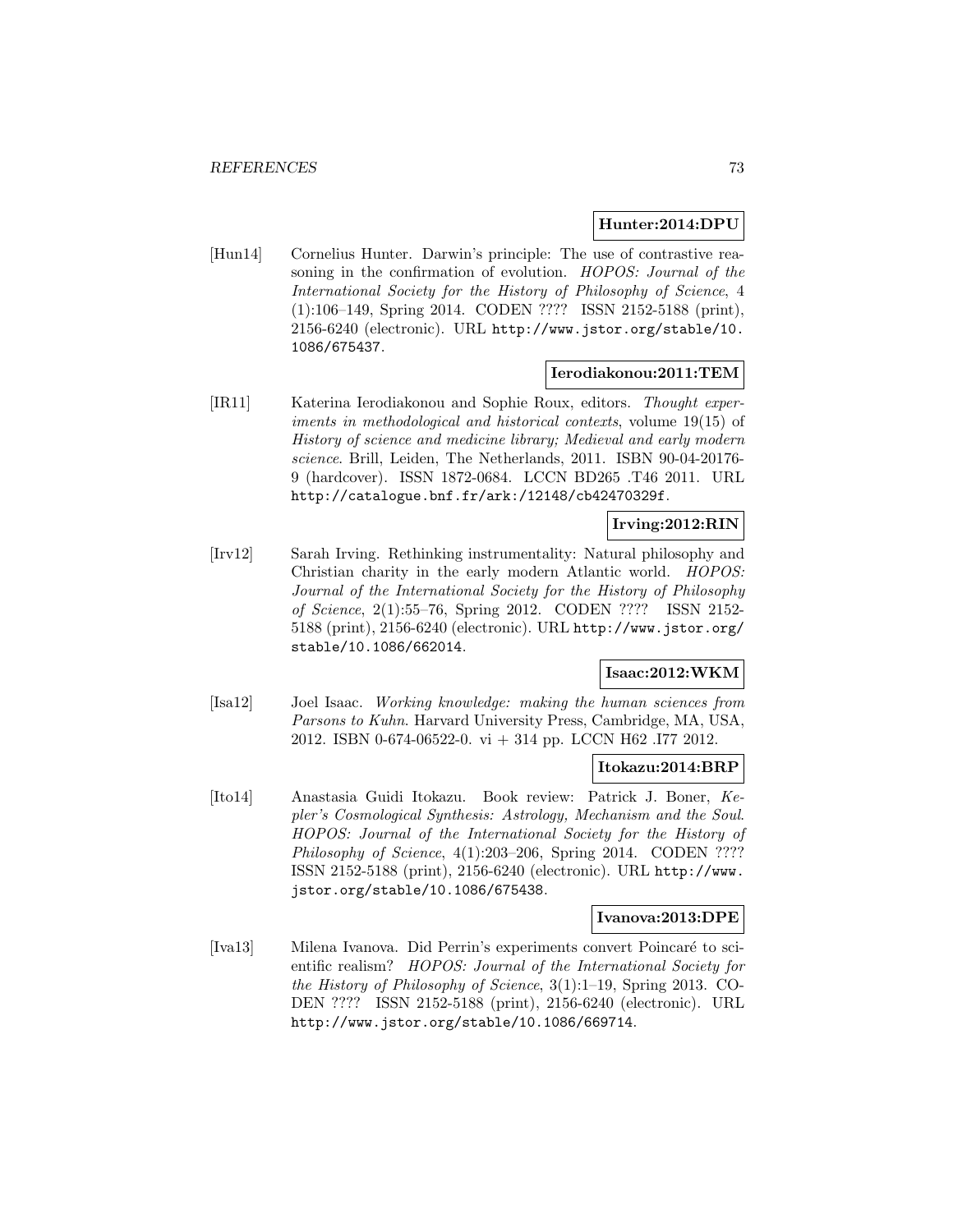### **Ivanova:2017:BRD**

[Iva17] Milena Ivanova. Book review: David Stump, Conceptual Change and the Philosophy of Science: Alternative Interpretations of the A Priori. HOPOS: Journal of the International Society for the History of Philosophy of Science, 7(1):151–153, Spring 2017. CODEN ???? ISSN 2152-5188 (print), 2156-6240 (electronic).

### **Ivanova:2020:RRJ**

[Iva20] Milena Ivanova. Reflections on the reception of Jean Perrin's experiments by his contemporaries. HOPOS: Journal of the International Society for the History of Philosophy of Science, 10(1):219– 224, Spring 2020. CODEN ???? ISSN 2152-5188 (print), 2156-6240 (electronic).

## **Ighbariah:2018:IAH**

[IW18] Ahmad Ighbariah and Roy Wagner. Ibn al-Haytham's revision of the Euclidean foundations of mathematics. HOPOS: Journal of the International Society for the History of Philosophy of Science, 8(1): 62–86, Spring 2018. CODEN ???? ISSN 2152-5188 (print), 2156- 6240 (electronic).

## **Jesseph:2011:BRS**

[Jes11] Douglas M. Jesseph. Book reviews: Stephen Gaukroger, The Emergence of a Scientific Culture: Science and the Shaping of Modernity, 1210–1685, Stephen Gaukroger, The Collapse of Mechanism and the Rise of Sensibility: Science and the Shaping of Modernity, 1680–1760. HOPOS: Journal of the International Society for the History of Philosophy of Science, 1(2):317–328, Fall 2011. CODEN ???? ISSN 2152-5188 (print), 2156-6240 (electronic). URL http:/ /www.jstor.org/stable/10.1086/661292.

### **Jesseph:2014:BRB**

[Jes14] Doug Jesseph. Essay review: The rise of the "mechanical philosophy": Current scholarship on Seventeenth-Century science: Daniel Garber and Sophie Roux, The Mechanization of Natural Philosophy. HOPOS: Journal of the International Society for the History of Philosophy of Science, 4(2):351–357, Fall 2014. CODEN ???? ISSN 2152-5188 (print), 2156-6240 (electronic). URL http://www. jstor.org/stable/10.1086/676672.

## **Jewett:2012:SDA**

[Jew12] Andrew Jewett. Science, democracy, and the American university: from the Civil War to the Cold War. Cambridge University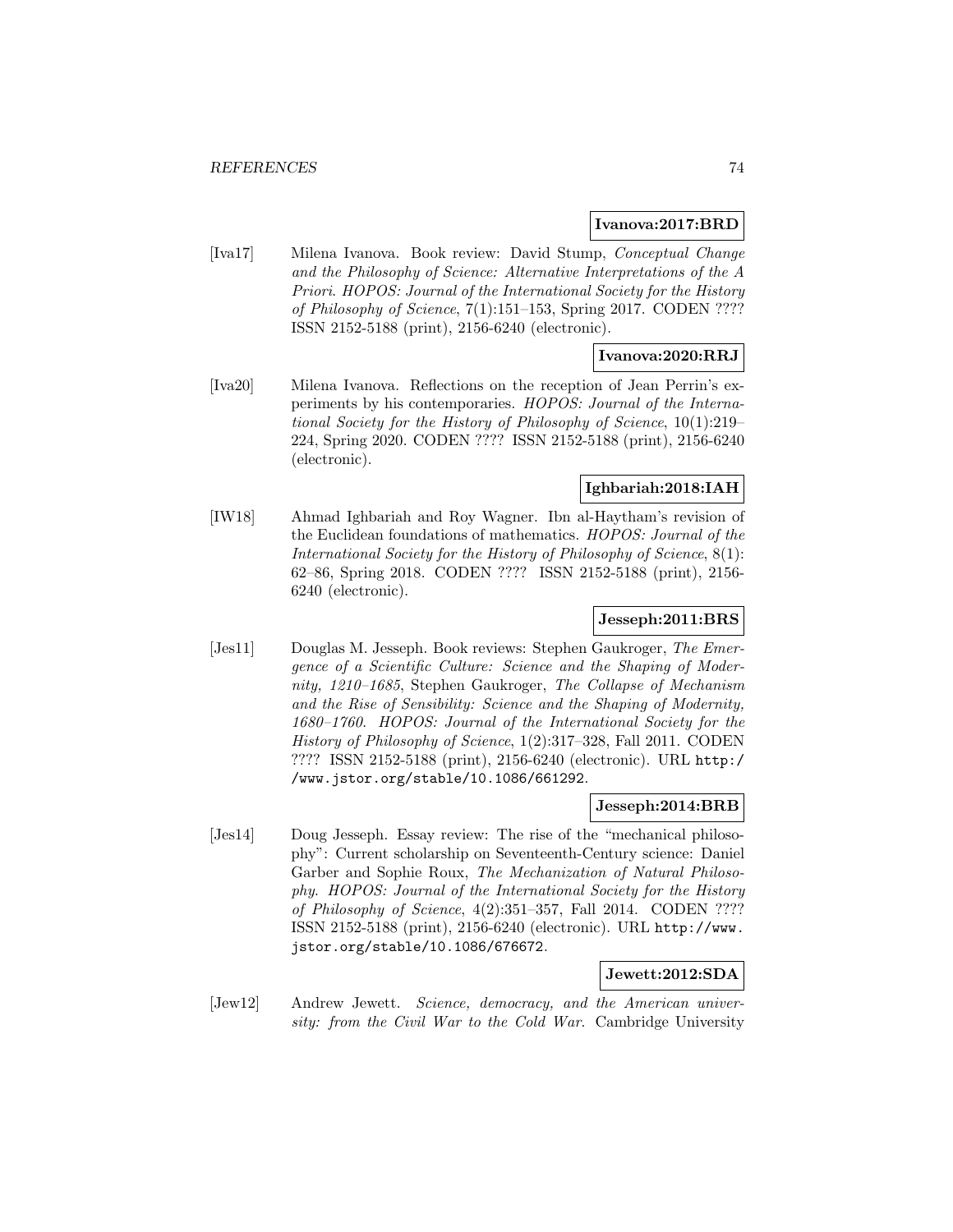Press, Cambridge, UK, 2012. ISBN 1-107-02726-8 (hardcover), 1- 139-57115-X, 1-139-22571-5 (e-book). xii + 402 pp. LCCN Q127.U6 J49 2012.

# **Jha:2012:BRM**

[Jha12] Stefania Ruzsits Jha. Book review: Mary Jo Nye, Michael Polanyi and His Generation: Origins of the Social Construction of Science. HOPOS: Journal of the International Society for the History of Philosophy of Science, 2(2):368–372, Fall 2012. CODEN ???? ISSN 2152-5188 (print), 2156-6240 (electronic). URL http://www. jstor.org/stable/10.1086/665595.

# **Jorink:2012:NNH**

[JM12] Eric Jorink and Ad Maas, editors. Newton and The Netherlands: how Isaac Newton was fashioned in the Dutch Republic. Leiden University Press, Amsterdam, The Netherlands, 2012. ISBN 90-8728-137-4. 256 pp. LCCN QC16.N7 N46 2012. URL http://www.loc.gov/catdir/enhancements/fy1407/ 2013445090-b.html; http://www.loc.gov/catdir/ enhancements/fy1407/2013445090-d.html.

## **Jungnickel:2017:SPH**

[JM17] Christa Jungnickel and Russell McCormmach. The Second Physicist: On the History of Theoretical Physics in Germany, volume 48 of Archimedes: New Studies in the History and Philosophy of Science and Technology. Springer International Publishing AG, Cham, Switzerland, 2017. ISBN 3-319-49564-X (hardcover), 3-319-49565-8 (e-book). ISSN 1385-0180 (print), 2215-0064 (electronic). xxxi + 460 pp. LCCN QC9.G3 J86 2017.

## **Johnson:2010:NAD**

[Joh10] Dirk R. Johnson. Nietzsche's Anti-Darwinism. Cambridge University Press, Cambridge, UK, 2010. ISBN 0-521-19678-7 (hardcover), 1-107-62152-6 (paperback), 0-511-76221-6 (e-book).  $x + 240$  pp. LCCN B3317 .J64 201. URL http://www.survey.bris.ac.uk/ standrews/cambridgebooksonlinetrial.

### **Jones:2013:BRB**

[Jon13] Jan-Erik Jones. Book review: Sorana Corneanu, Regimens of the Mind: Boyle, Locke and the Early Modern Cultura Animi Tradition. HOPOS: Journal of the International Society for the History of Philosophy of Science, 3(2):371–374, Fall 2013. CODEN ???? ISSN 2152-5188 (print), 2156-6240 (electronic). URL http://www. jstor.org/stable/10.1086/671742.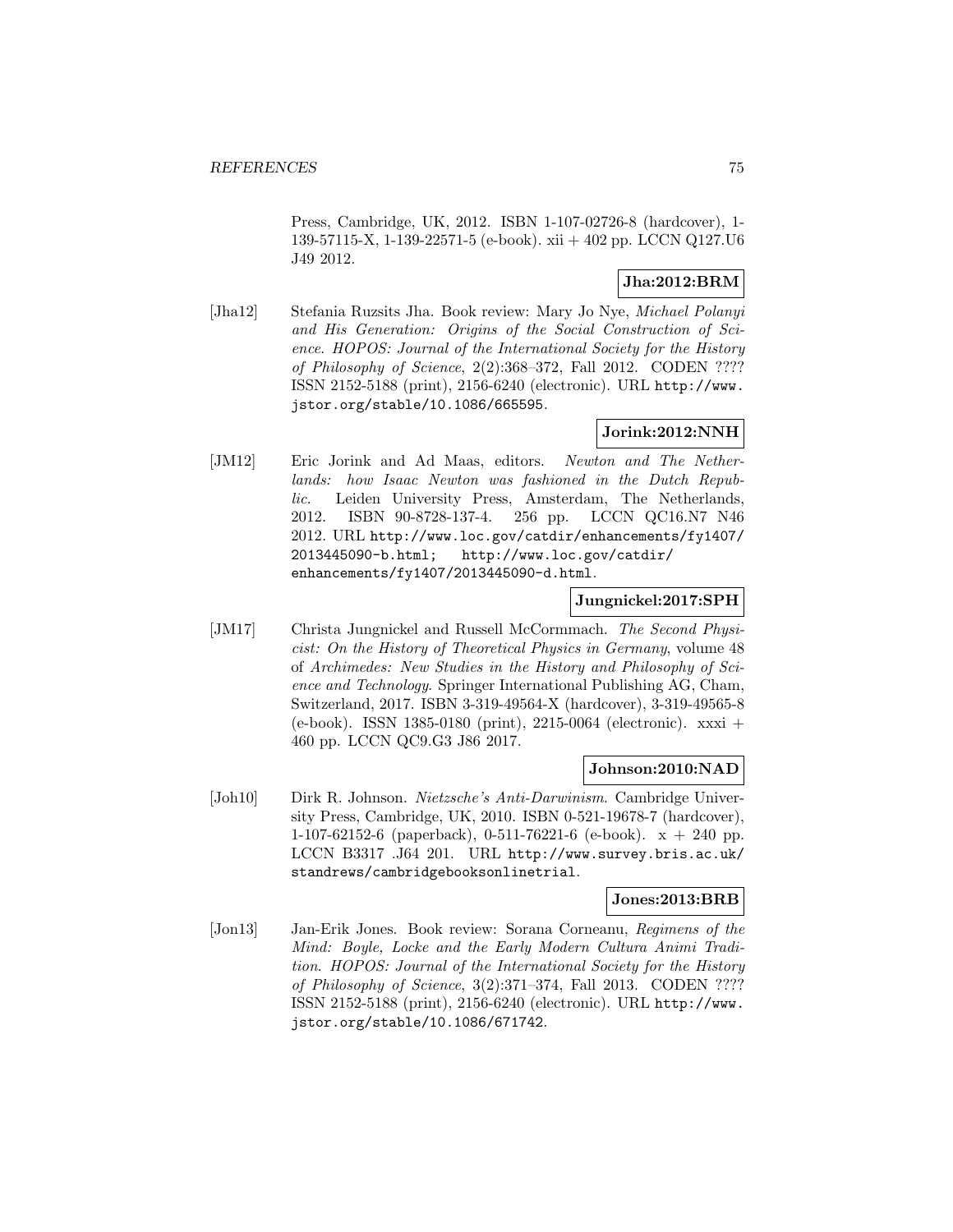## **Kindi:2012:KSS**

[KA12] Vasso Kindi and Theodore Arabatzis, editors. Kuhn's The structure of scientific revolutions revisited, volume 12 of Routledge studies in the philosophy of science. Routledge & Kegan Paul, London, UK and New York, NY, USA, 2012. ISBN 0-415-80855-3 (hardcover), 0-203-10315-7 (e-book). LCCN Q175.K953 K84 2012.

## **Kather:2012:BRM**

[Kat12] Regine Kather. Book review: Marco Böhlandt, Verborgene Zahl-Verborgener Gott: Mathematik und Naturwissen im Denken des Nicolaus Cusanus (1401–1464). HOPOS: Journal of the International Society for the History of Philosophy of Science, 2(1):189–192, Spring 2012. CODEN ???? ISSN 2152-5188 (print), 2156-6240 (electronic). URL http://www.jstor.org/stable/10.1086/662662.

# **Kendig:2016:NKC**

[Ken16] Catherine Kendig, editor. Natural Kinds and Classification in Scientific Practice. History and philosophy of biology. Routledge & Kegan Paul, London, UK and New York, NY, USA, 2016. ISBN 1- 84893-540-4 (hardcover), 1-317-21541-9 (e-book), 1-317-21543-5 (ebook), 1-78144-732-2 (e-book), 1-78144-733-0 (e-book). xx + 247 pp. LCCN Q177 .N38 2016.

### **Kendig:2018:BRS**

[Ken18] Catherine Kendig. Book review: Scott Lidgard and Lynn K. Nyhart, eds., Biological Individuality: Integrating Scientific, Philosophical, and Historical Perspectives. HOPOS: Journal of the International Society for the History of Philosophy of Science, 8(2):475–480, Fall 2018. CODEN ???? ISSN 2152-5188 (print), 2156-6240 (electronic).

### **Kent:2022:BRK**

[Ken22] Rory Kent. Book review: Karim Bschir and Jamie Shaw, eds., Interpreting Feyerabend: Critical Essays. HOPOS: Journal of the International Society for the History of Philosophy of Science, 12 (1):308–311, Spring 2022. CODEN ???? ISSN 2152-5188 (print), 2156-6240 (electronic).

### **Kuhn:2012:SSR**

[KH12] Thomas S. Kuhn and Ian Hacking. The Structure of Scientific Revolutions. University of Chicago Press, Chicago, IL, USA, fourth edition, 2012. ISBN 0-226-45811-3 (hardcover), 0-226-45812-1 (paperback), 0-226-45814-8 (e-book). xlvi + 217 pp. LCCN Q175 .K95 2012. With an introductory essay by Ian Hacking.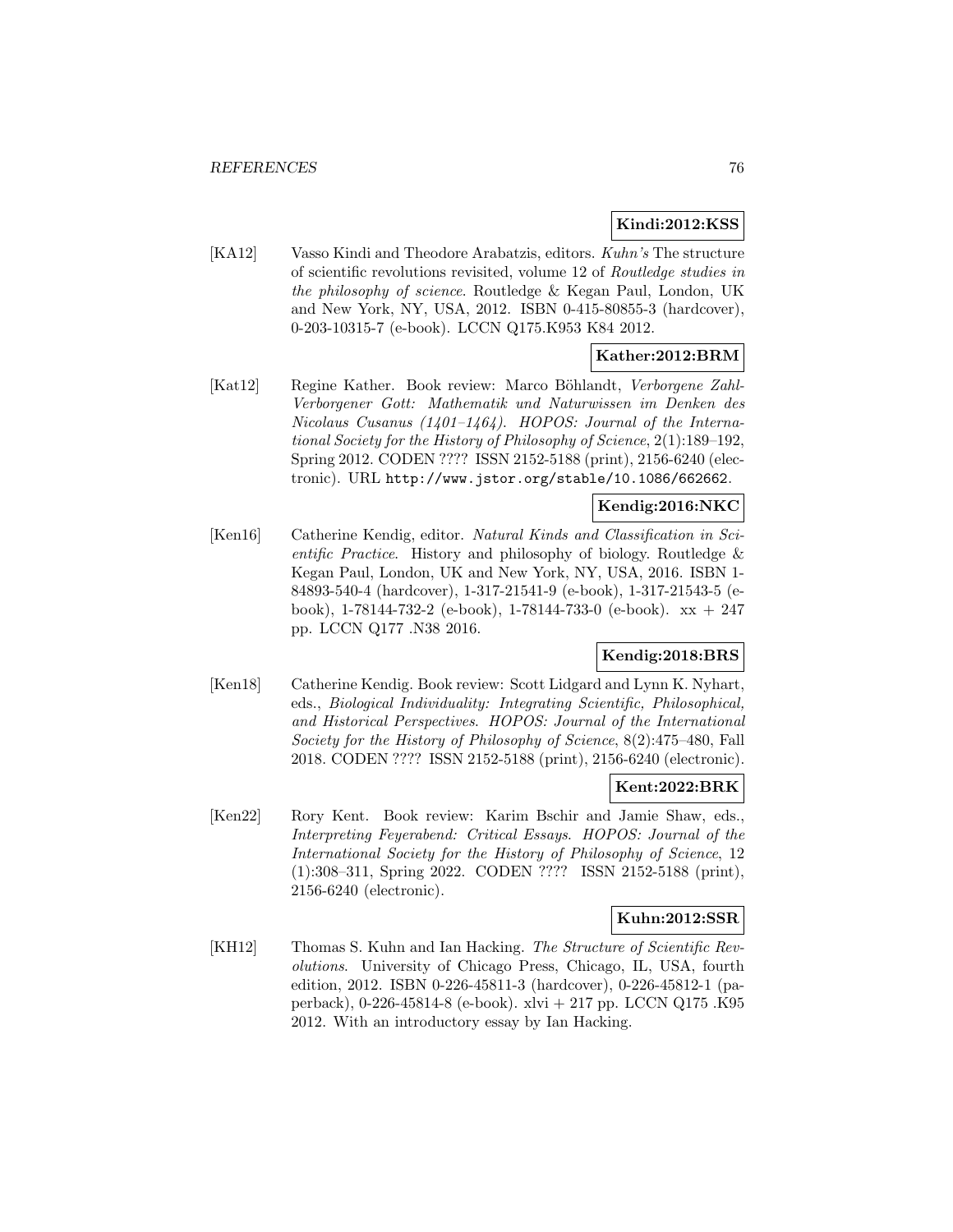### **Kinzel:2016:BRL**

[Kin16] Katherina Kinzel. Book review: Léna Soler, Emiliano Trizio, and Andrew Pickering, eds., Science as It Could Have Been: Discussing the Contingency/Inevitability Problem. HOPOS: Journal of the International Society for the History of Philosophy of Science, 6(2): 319–323, Fall 2016. CODEN ???? ISSN 2152-5188 (print), 2156- 6240 (electronic).

# **Kindi:2018:BRJ**

[Kin18a] Vasso Kindi. Book review: James A. Marcum, Thomas Kuhn's Revolutions: a Historical and an Evolutionary Philosophy of Science? HOPOS: Journal of the International Society for the History of Philosophy of Science, 8(1):233–236, Spring 2018. CODEN ???? ISSN 2152-5188 (print), 2156-6240 (electronic).

### **Kinzel:2018:IEA**

[Kin18b] Katherina Kinzel. Inner experience and articulation: Wilhelm Dilthey's foundational project and the charge of psychologism. HO-POS: Journal of the International Society for the History of Philosophy of Science, 8(2):347–375, Fall 2018. CODEN ???? ISSN 2152-5188 (print), 2156-6240 (electronic).

## **Kjaergaard:2011:BRR**

[Kjæ11] Peter C. Kjærgaard. Book review: Robert J. Richards, The Tragic Sense of Life: Ernst Haeckel and the Struggle over Evolutionary Thought. HOPOS: Journal of the International Society for the History of Philosophy of Science, 1(1):149–152, Spring 2011. CODEN ???? ISSN 2152-5188 (print), 2156-6240 (electronic). URL http:/ /www.jstor.org/stable/10.1086/659037.

### **Konvitz:1960:APS**

[KK60] Milton R. (Milton Ridvas) Konvitz and Gail Kennedy, editors. The American pragmatists: selected writings. Meridian books, M105. Meridian Books, New York, NY, USA, 1960. 413 pp. LCCN B832 .K6.

## **Klein:2012:BRF**

[Kle12] Alexander Klein. Book review: Francesca Bordogna, William James at the Boundaries: Philosophy, Science, and the Geography of Knowledge. HOPOS: Journal of the International Society for the History of Philosophy of Science, 2(1):161–166, Spring 2012. CO-DEN ???? ISSN 2152-5188 (print), 2156-6240 (electronic). URL http://www.jstor.org/stable/10.1086/661794.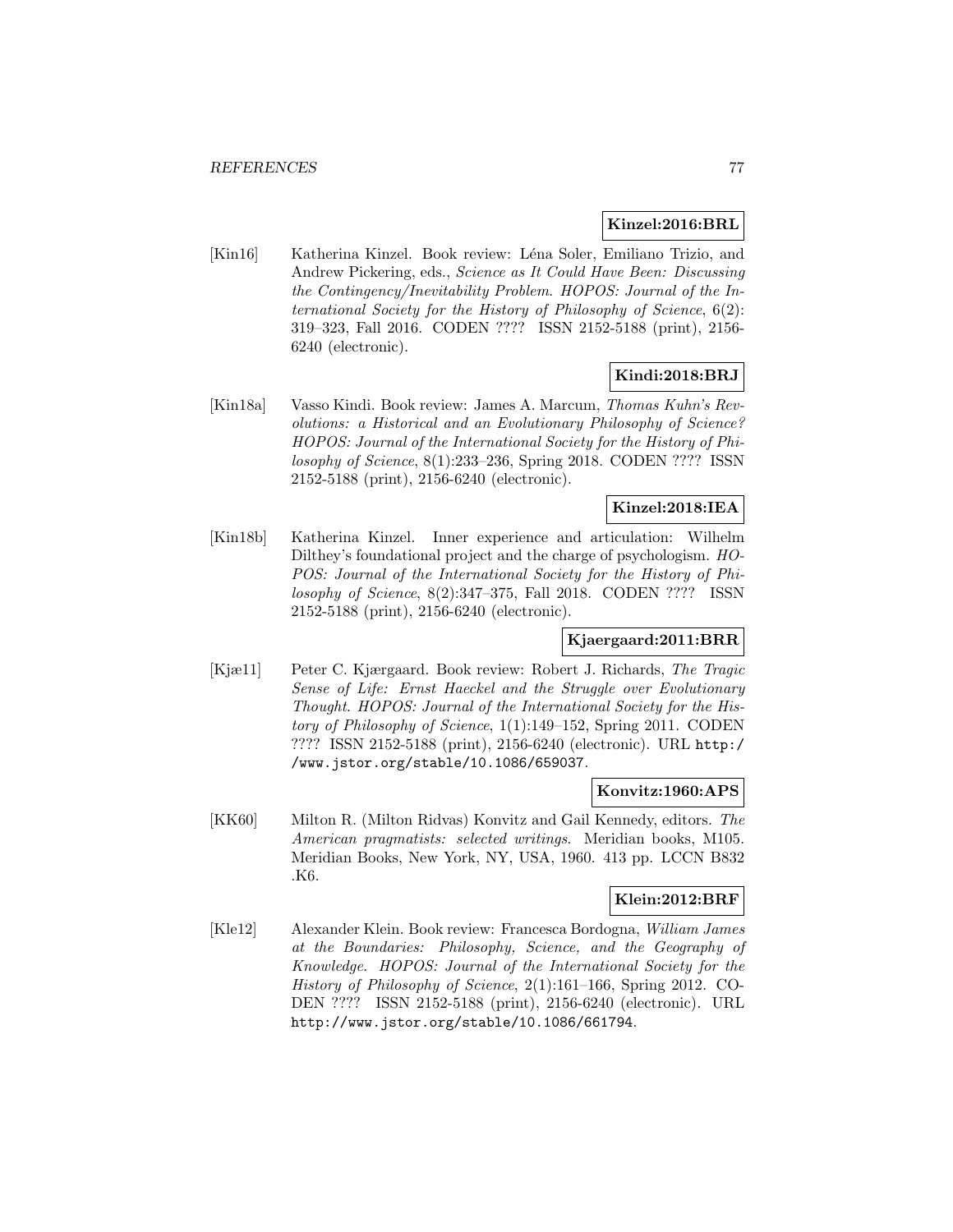## **Klein:2015:HAC**

[Kle15a] Alexander Klein. Hatfield on American critical realism. HOPOS: Journal of the International Society for the History of Philosophy of Science, 5(1):154–166, Spring 2015. CODEN ???? ISSN 2152- 5188 (print), 2156-6240 (electronic). URL http://www.jstor.org/ stable/10.1086/680374.

# **Klein:2015:SRW**

[Kle15b] Alexander Klein. Science, religion, and "the will to believe". HO-POS: Journal of the International Society for the History of Philosophy of Science, 5(1):72–117, Spring 2015. CODEN ???? ISSN 2152- 5188 (print), 2156-6240 (electronic). URL http://www.jstor.org/ stable/10.1086/680371.

# **Klev:2018:RMD**

[Kle18] Ansten Klev. A road map of Dedekind's theorem 66. HOPOS: Journal of the International Society for the History of Philosophy of Science, 8(2):241–277, Fall 2018. CODEN ???? ISSN 2152-5188 (print), 2156-6240 (electronic).

## **Kwa:2011:SKN**

[KM11] Chunglin Kwa and David McKay. Styles of knowing: a new history of science from ancient times to the present. University of Pittsburgh Press, Pittsburgh, PA, USA, 2011. ISBN 0-8229-6151-2 (paperback), 0-8229-7774-5 (e-book). viii + 366 pp. LCCN Q125 .K83 2011.

## **Kober:2014:BRR**

[Kob14] Gal Kober. Book review: Richard A. Richards, The Species Problem: A Philosophical Analysis. HOPOS: Journal of the International Society for the History of Philosophy of Science, 4(1):169–172, Spring 2014. CODEN ???? ISSN 2152-5188 (print), 2156-6240 (electronic). URL http://www.jstor.org/stable/10.1086/675455.

### **Kochiras:2013:CLS**

[Koc13] Hylarie Kochiras. Causal language and the structure of force in Newton's system of the world. HOPOS: Journal of the International Society for the History of Philosophy of Science, 3(2):210–235, Fall 2013. CODEN ???? ISSN 2152-5188 (print), 2156-6240 (electronic). URL http://www.jstor.org/stable/10.1086/670327.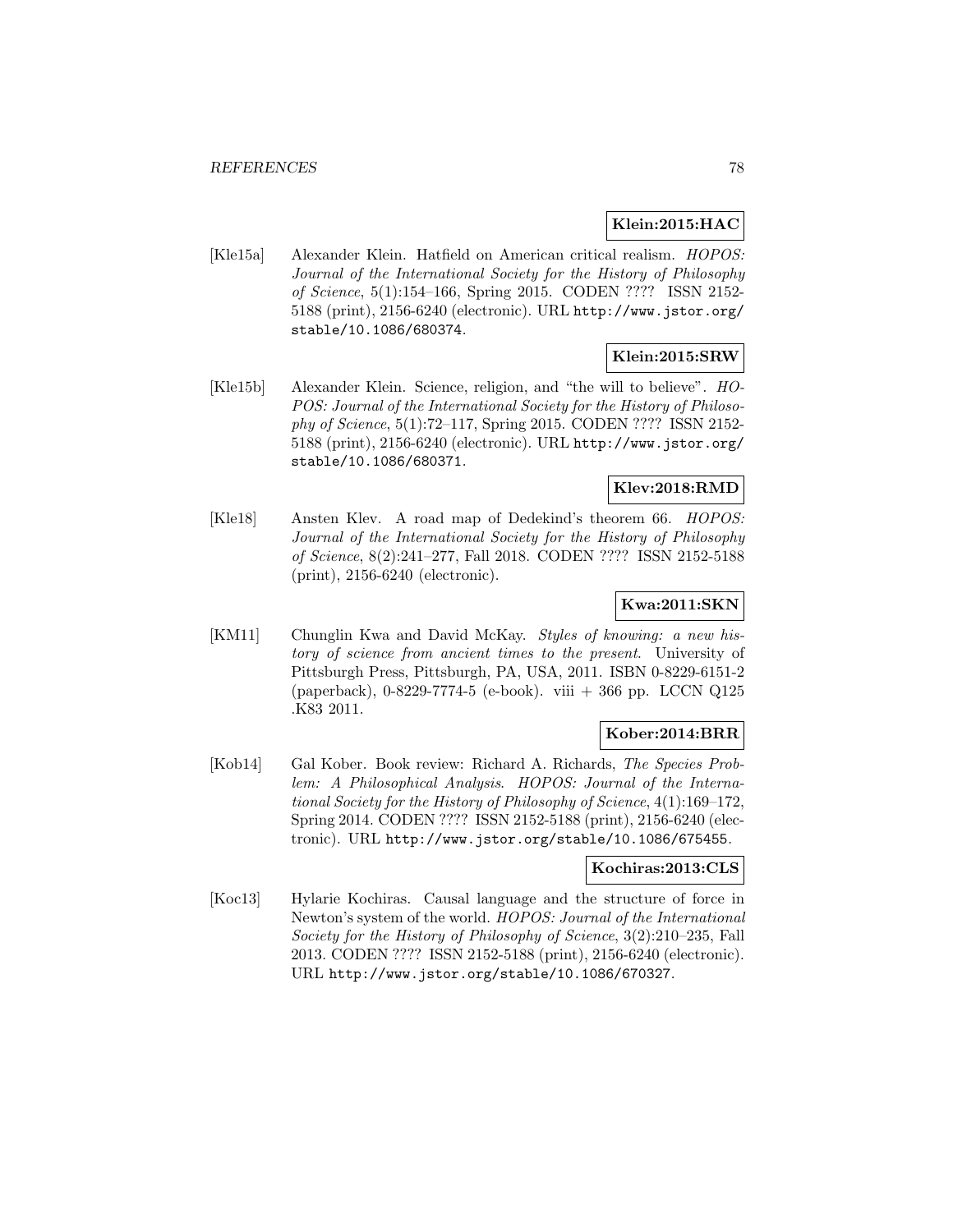## **Koertge:2013:FFP**

[Koe13] Noretta Koertge. Feyerabend, feminism, and philosophy. HOPOS: Journal of the International Society for the History of Philosophy of Science, 3(1):139–141, Spring 2013. CODEN ???? ISSN 2152- 5188 (print), 2156-6240 (electronic). URL http://www.jstor.org/ stable/10.1086/669955.

## **Kooijmans:2010:DDA**

[Koo10] L. Kooijmans. Death defied: the anatomy lessons of Frederik Ruysch, volume 18 of History of science and medicine library. Brill, Leiden, The Netherlands, 2010. ISBN 90-04-18784-7 (hardcover), 90-04-18856-8 (e-book). ISSN 1872-0684. xvi + 470 pp. LCCN QM16.R89 K6613 2010.

## **Korhonen:2018:BRA**

[Kor18] Anssi Korhonen. Book review: Aaron Preston, ed., Analytic Philosophy: an Interpretive History. HOPOS: Journal of the International Society for the History of Philosophy of Science, 8(1):222– 226, Spring 2018. CODEN ???? ISSN 2152-5188 (print), 2156-6240 (electronic).

# **Kragh:2022:PCS**

[Kra22a] Helge Kragh. Philosophical contexts of the steady-state universe. HOPOS: Journal of the International Society for the History of Philosophy of Science, 12(1):129–145, Spring 2022. CODEN ???? ISSN 2152-5188 (print), 2156-6240 (electronic).

### **Krauss:2022:BRJ**

[Kra22b] Chiara Russo Krauss. Book review: John Preston, ed., Interpreting Mach: Critical Essays. HOPOS: Journal of the International Society for the History of Philosophy of Science, 12(1):319–322, Spring 2022. CODEN ???? ISSN 2152-5188 (print), 2156-6240 (electronic).

## **Krieger:2011:SFP**

[Kri11] William Krieger. Science at the frontiers: perspectives on the history and philosophy of science. Lexington Books, Lexington, MA, USA, 2011. ISBN 0-7391-5014-6 (hardcover), 0-7391-5015-4 (paperback). xiv + 231 pp. LCCN Q175.3. URL http://covers. rowmanlittlefield.com/L/07/391/0739150146.jpg.

# **Krieger:2012:TLM**

[Kri12] William H. Krieger. Theory, locality, and methodology in archaeology: Just add water? HOPOS: Journal of the International Society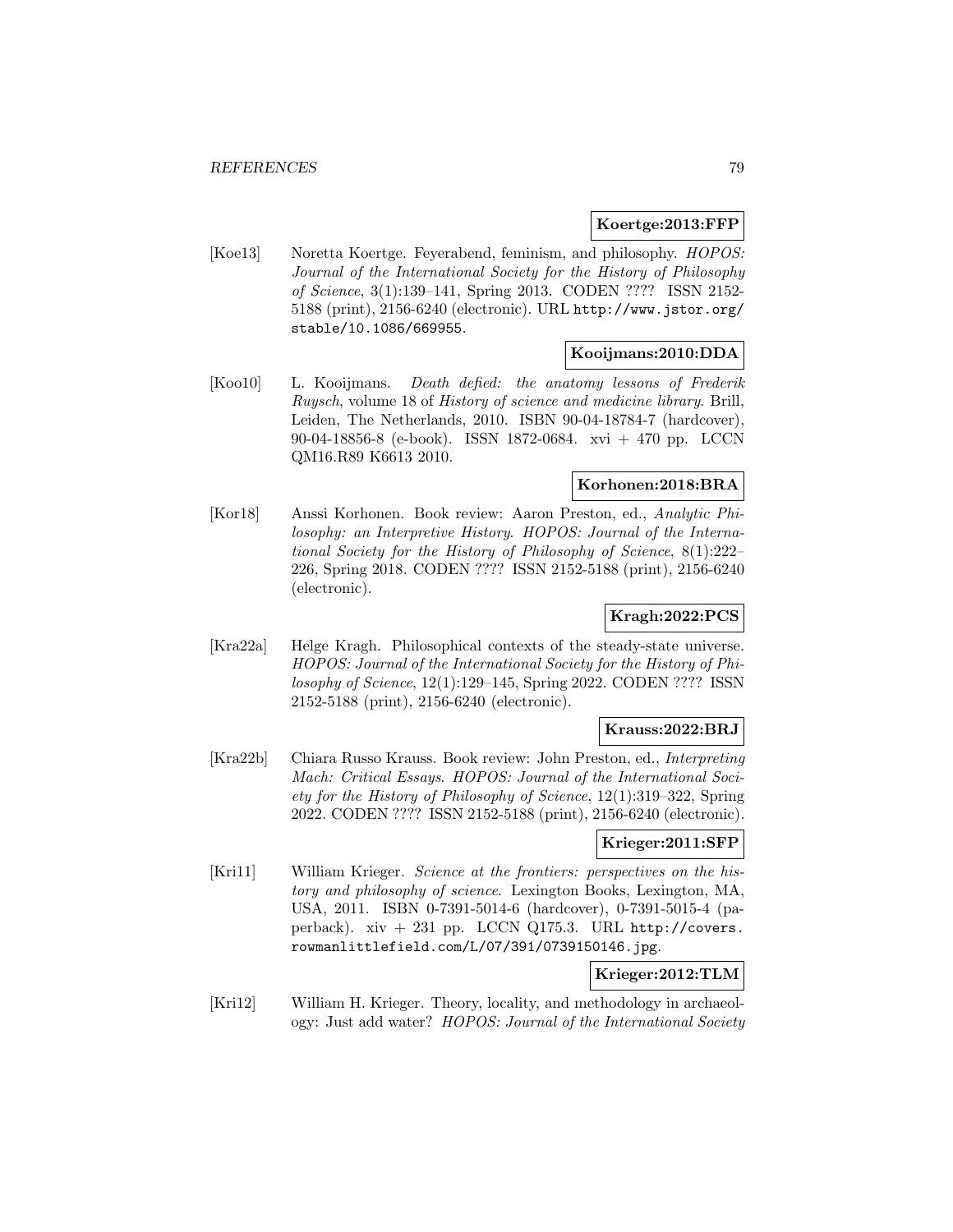for the History of Philosophy of Science, 2(2):243–257, Fall 2012. CODEN ???? ISSN 2152-5188 (print), 2156-6240 (electronic). URL http://www.jstor.org/stable/10.1086/666956.

# **Kuby:2018:CFP**

[Kub18] Daniel Kuby. Carnap, Feyerabend, and the pragmatic theory of observation. HOPOS: Journal of the International Society for the History of Philosophy of Science, 8(2):432–470, Fall 2018. CODEN ???? ISSN 2152-5188 (print), 2156-6240 (electronic).

## **Kuhn:1962:SSR**

[Kuh62] Thomas S. Kuhn. The Structure of Scientific Revolutions. University of Chicago Press, Chicago, IL, USA, 1962. xv + 172 pp. LCCN Q121 .I5 vol. 2, no. 2; Q175 .K95.

## **Kuhn:1970:SSR**

[Kuh70] Thomas S. Kuhn. The Structure of Scientific Revolutions. International encyclopedia of unified science. Foundations of the unity of science, v. 2, no. 2. University of Chicago Press, Chicago, IL, USA, second enlarged edition, 1970. ISBN 0-226-45803-2 (hardcover), 0- 226-45804-0 (paperback), 0-226-45807-5. xii + 210 pp. LCCN Q175 .K95 1970.

## **Kuhn:1996:SSR**

[Kuh96] Thomas S. Kuhn. The Structure of Scientific Revolutions. University of Chicago Press, Chicago, IL, USA, third edition, 1996. ISBN 0-226-45807-5 (hardcover), 0-226-45808-3 (paperback). xiv + 212 pp. LCCN Q175 .K95 1996. URL http://www.loc.gov/catdir/ description/uchi051/96013195.html; http://www.loc.gov/catdir/toc/uchi051/96013195.html.

#### **Kusch:2019:VSK**

 $[Kus19]$  Martin Kusch. From *Völkerpsychologie* to the sociology of knowledge. HOPOS: Journal of the International Society for the History of Philosophy of Science, 9(2):250–274, Fall 2019. CODEN ???? ISSN 2152-5188 (print), 2156-6240 (electronic).

#### **Kuukkanen:2013:BRA**

[Kuu13] Jouni-Matti Kuukkanen. Book review: Alfred I. Tauber, Science and the Quest for Meaning. HOPOS: Journal of the International Society for the History of Philosophy of Science, 3(1):157–160, Spring 2013. CODEN ???? ISSN 2152-5188 (print), 2156-6240 (electronic). URL http://www.jstor.org/stable/10.1086/668912.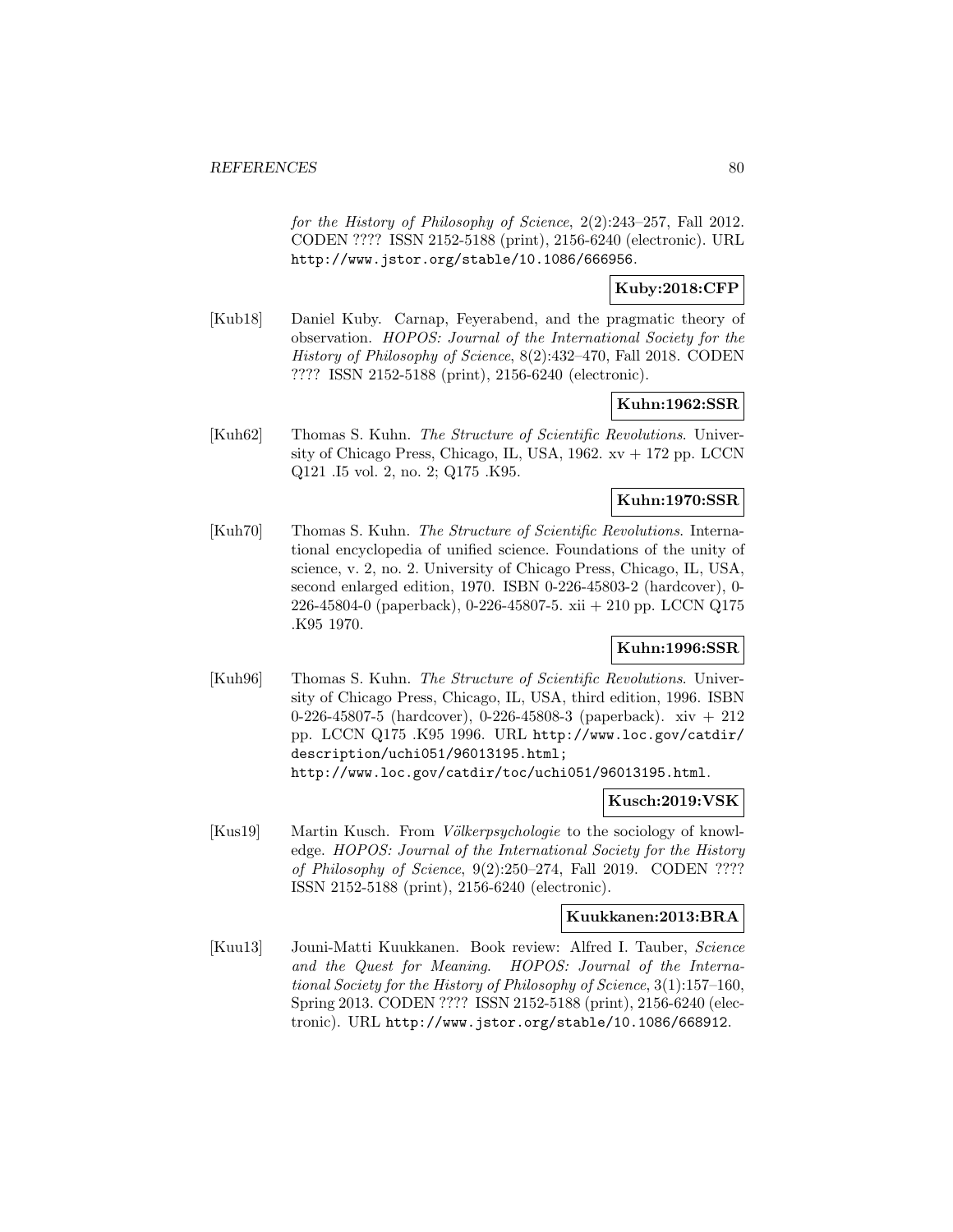### **Kendall:2010:BBN**

[KW10] Calvin B. Kendall and Faith Wallis. *Bede:* On the nature of things and On times, volume 56 of Translated texts for historians. Liverpool University Press, Liverpool, UK, 2010. ISBN 1-84631-495- X (hardcover),  $1-84631-496-8$  (paperback).  $xiv + 222$  pp. LCCN PA8260 .A6 2010. URL http://www.gbv.de/dms/bowker/toc/ 9781846314957.pdf.

### **Laerke:2018:BRD**

[Lær18] Mogens Lærke. Book review: Dmitri Levitin, Ancient Wisdom in the Age of the New Science: Histories of Philosophy in England, c. 1640–1700. HOPOS: Journal of the International Society for the History of Philosophy of Science, 8(1):209–213, Spring 2018. CODEN ???? ISSN 2152-5188 (print), 2156-6240 (electronic).

# **Lagerlund:2014:BRC**

[Lag14] Henrik Lagerlund. Book review: Calvin B. Kendall and Faith Wallis, Bede: "On the Nature of Things" and "On Times". HOPOS: Journal of the International Society for the History of Philosophy of Science, 4(1):206–208, Spring 2014. CODEN ???? ISSN 2152- 5188 (print), 2156-6240 (electronic). URL http://www.jstor.org/ stable/10.1086/674980.

### **Landini:2016:BRE**

[Lan16] Gregory Landini. Book review: Erik C. Banks, The Realistic Empiricism of Mach, James and Russell. HOPOS: Journal of the International Society for the History of Philosophy of Science, 6(2): 329–333, Fall 2016. CODEN ???? ISSN 2152-5188 (print), 2156- 6240 (electronic).

### **Lancaster:2019:BRD**

[Lan19] James A. T. Lancaster. Book review: Daniel McKaughan and Holly VandeWall, eds., The History and Philosophy of Science: a Reader. London: Bloomsbury Academic, 2018. Pp. xxiii + 1073. \$49.95 (paper). HOPOS: Journal of the International Society for the History of Philosophy of Science, 9(1):211–214, Spring 2019. CODEN ???? ISSN 2152-5188 (print), 2156-6240 (electronic).

#### **Lattis:2011:BRD**

[Lat11] James Lattis. Book review: David Aubin, Charlotte Bigg, and H. Otto Sibum, eds., The Heavens on Earth: Observatories and Astronomy in Nineteenth-Century Science and Culture. HOPOS: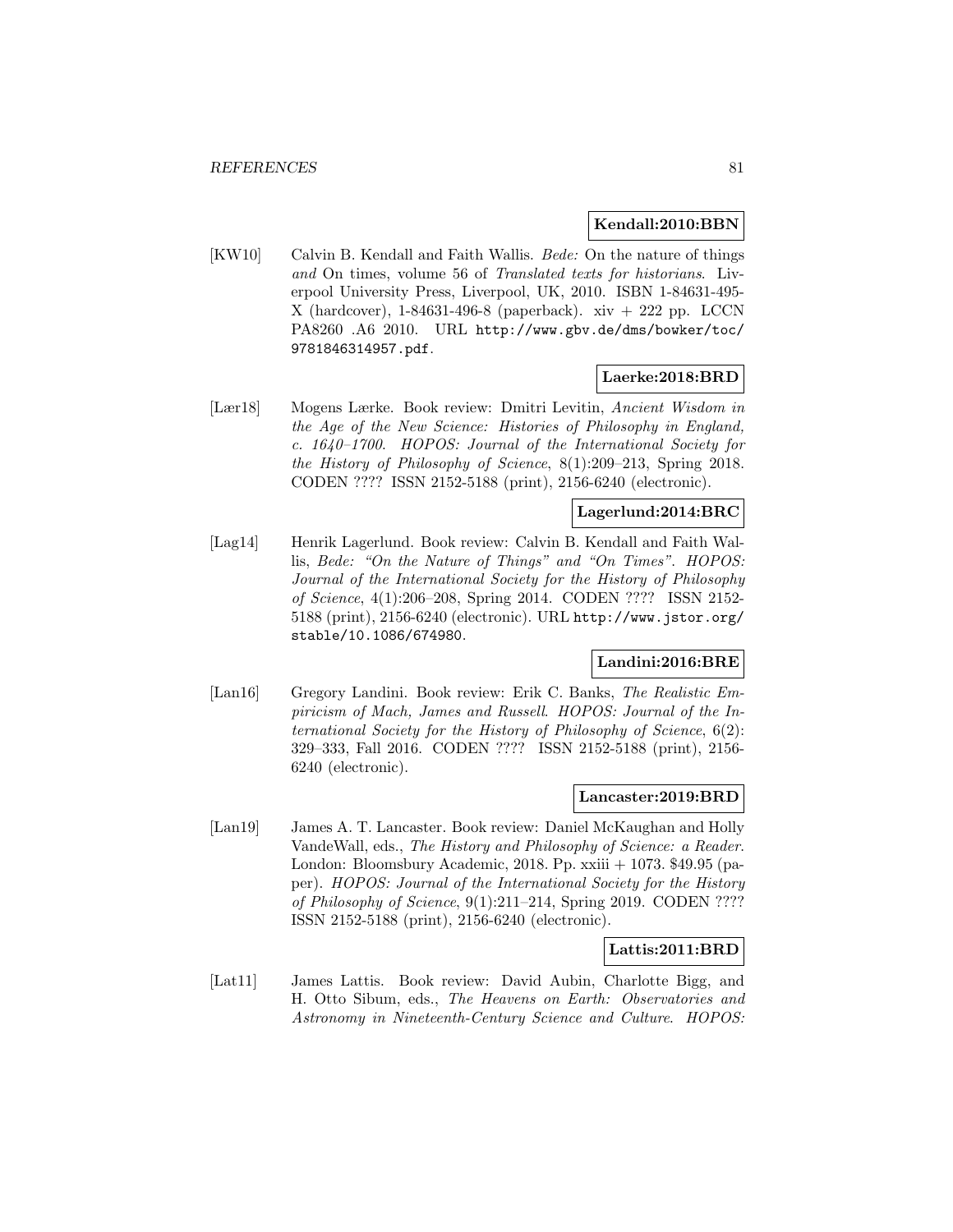Journal of the International Society for the History of Philosophy of Science, 1(1):146–149, Spring 2011. CODEN ???? ISSN 2152- 5188 (print), 2156-6240 (electronic). URL http://www.jstor.org/ stable/10.1086/659004.

## **Lattis:2014:BRE**

[Lat14] James Lattis. Book review: Emma Gee, Aratus and the Astronomical Tradition. HOPOS: Journal of the International Society for the History of Philosophy of Science, 4(2):387–390, Fall 2014. CO-DEN ???? ISSN 2152-5188 (print), 2156-6240 (electronic). URL http://www.jstor.org/stable/10.1086/677343.

## **Lavers:2020:BRF**

[Lav20] Gregory Lavers. Book review: Frederique Janssen-Lauret and Gary Kemp, eds., Quine and His Place in History. New York: Palgrave Macmillan, 2016. Pp. xii + 224. \$110.00 (cloth); \$85.00 (e-book). ISBN 978-1-137-47250-2. HOPOS: Journal of the International Society for the History of Philosophy of Science, 10(1):357–361, Spring 2020. CODEN ???? ISSN 2152-5188 (print), 2156-6240 (electronic).

## **Lennox:2011:ANI**

[Len11] James G. Lennox. Aristotle on norms of inquiry. *HOPOS: Journal of* the International Society for the History of Philosophy of Science, 1(1):23–46, Spring 2011. CODEN ???? ISSN 2152-5188 (print), 2156-6240 (electronic). URL http://www.jstor.org/stable/10. 1086/658482.

### **Lennox:2014:AEM**

[Len14] James G. Lennox. Aristotle on the emergence of material complexity: Meteorology IV and Aristotle's biology. HOPOS: Journal of the International Society for the History of Philosophy of Science, 4(2):272–305, Fall 2014. CODEN ???? ISSN 2152-5188 (print), 2156-6240 (electronic). URL http://www.jstor.org/stable/10. 1086/677568.

## **Leroux:2010:HCPa**

[Ler10a] Jean Leroux. Une histoire comparée de la philosophie des sciences. Volume I, Aux sources du Cercle de Vienne. (French) [A comparative history of the philosophy of science. Volume I, The sources of the Vienna Circle. Logique de la science. Presses de l'Université Laval, Laval, Québec, Canada, 2010. ISBN 2-7637-8788-6 (paperback). x + 190 pp. LCCN B824.6 L47 2010; Q174.8 .L47 2010 v. 1. URL http://catalogue.bnf.fr/ark:/12148/cb424331540.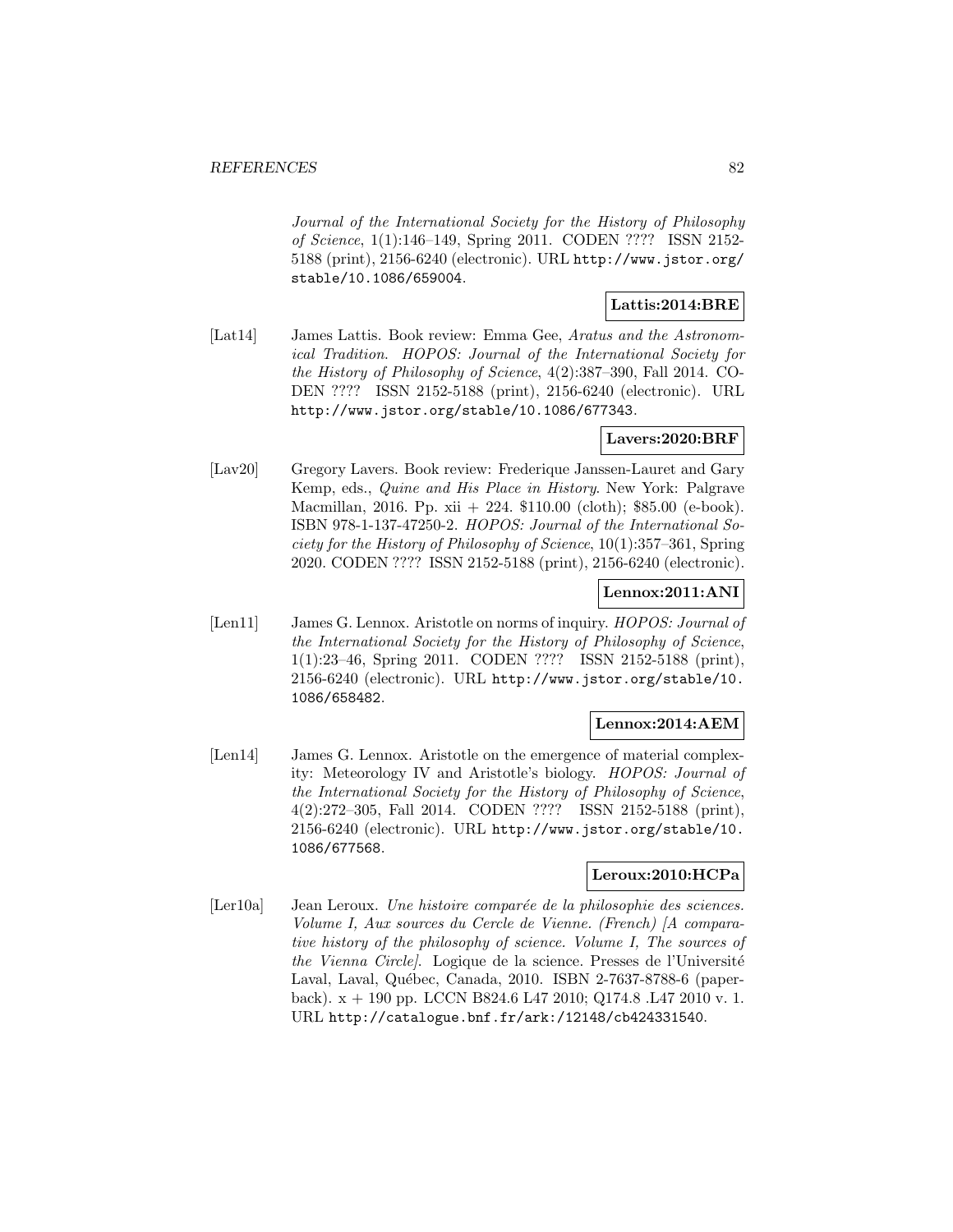### **Leroux:2010:HCPb**

[Ler10b] Jean Leroux. Une histoire comparée de la philosophie des sciences. Volume II, L'empirisme logique en débat. (French)  $\vert A \rangle$  comparative history of the philosophy of science. Volume II. The logical empiricism debate. Logique de la science. Presses de l'Université Laval, Laval, Québec, Canada, 2010. ISBN 2-7637-8957-9 (paperback). xi + 187 pp. LCCN B824.6 L47 2010; Q174.8 .L47 2010 v. 2. URL http://catalogue.bnf.fr/ark:/12148/cb42252827v.

### **Leroux:2011:BRT**

[Ler11] Jean Leroux. Book review: Teresa Castel˜ao, Gaston Bachelard et les études critiques de la science. HOPOS: Journal of the International Society for the History of Philosophy of Science, 1(1):139–142, Spring 2011. CODEN ???? ISSN 2152-5188 (print), 2156-6240 (electronic). URL http://www.jstor.org/stable/10.1086/659771.

## **Levitin:2015:AWA**

[Lev15] Dmitri Levitin. Ancient Wisdom in the Age of the New Science: Histories of Philosophy in England, C. 1640–1700. Ideas in context. Cambridge University Press, Cambridge, UK, 2015. ISBN 1-107-10588-9. xii + 670 pp. LCCN B1131 .L48 2015. URL http://www.loc.gov/catdir/enhancements/fy1508/ 2015008921-b.html; http://www.loc.gov/catdir/ enhancements/fy1508/2015008921-d.html; http://www. loc.gov/catdir/enhancements/fy1508/2015008921-t.html.

### **Lagerlund:2016:RCS**

[LH16] Henrik Lagerlund and Benjamin Hill. Routledge Companion to Sixteenth Century Philosophy. Routledge Philosophy Companions. Routledge, New York, NY, USA, 2016. ISBN 0-415-65860-8, 1-317- 67261-5. xiv + 645 pp. LCCN B770.R68 2016. URL http:// public.eblib.com/choice/publicfullrecord.aspx?p=4779398.

### **Lindquist:2018:HIL**

[Lin18] Daniel Lindquist. Hegel's "idea of life" and internal purposiveness. HOPOS: Journal of the International Society for the History of Philosophy of Science, 8(2):376–408, Fall 2018. CODEN ???? ISSN 2152-5188 (print), 2156-6240 (electronic).

### **Lloyd:2013:CFM**

[Llo13] Elisabeth A. Lloyd. Constitutional failures of meritocracy and their consequences. HOPOS: Journal of the International Society for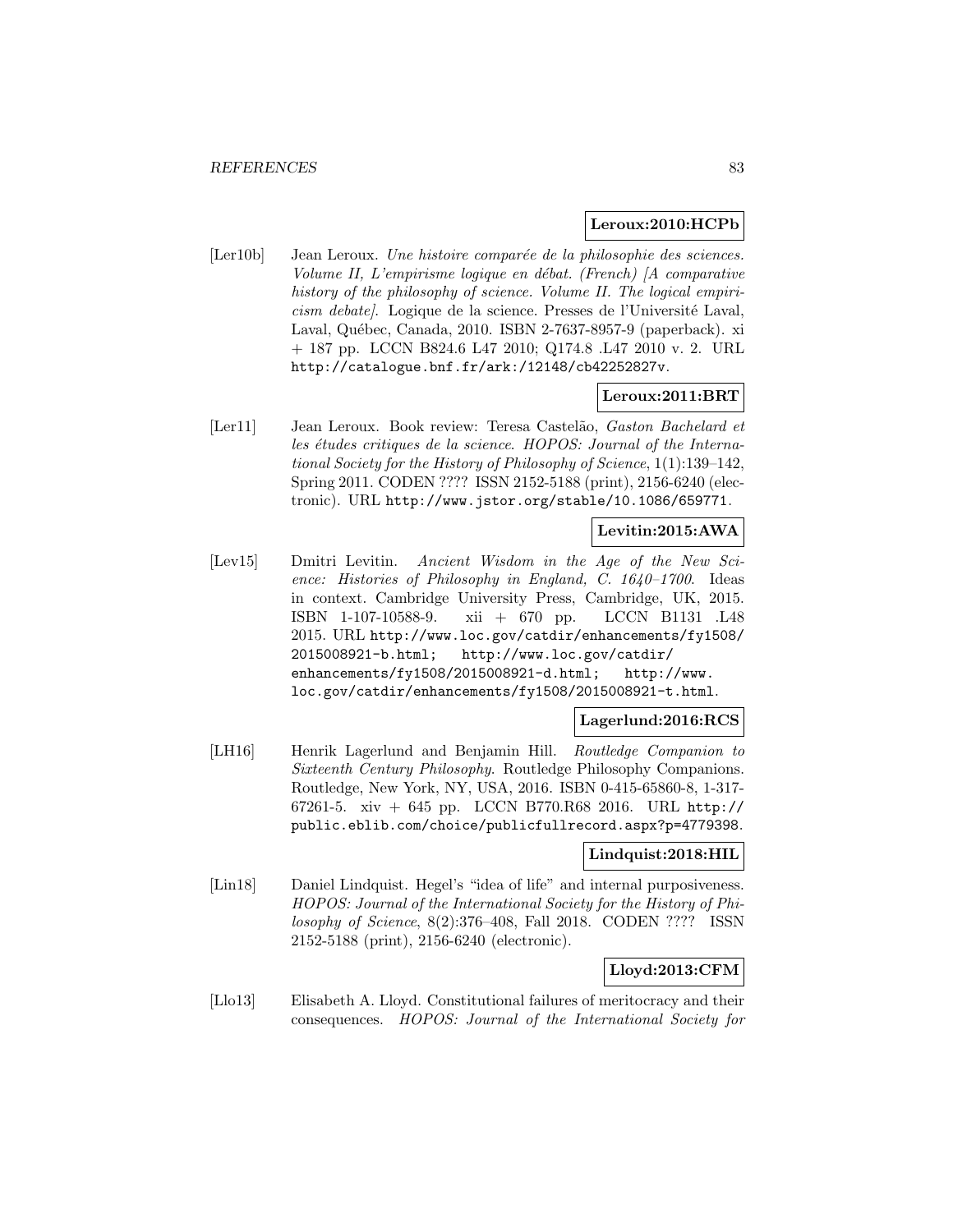the History of Philosophy of Science, 3(1):142–144, Spring 2013. CODEN ???? ISSN 2152-5188 (print), 2156-6240 (electronic). URL http://www.jstor.org/stable/10.1086/669956.

## **Lawrence:2015:MTG**

[LM15] Snezana Lawrence and Mark McCartney, editors. Mathematicians and their Gods: interactions between mathematics and religious beliefs. Oxford University Press, Walton Street, Oxford OX2 6DP, UK, 2015. ISBN 0-19-870305-8, 0-19-100754-4 (PDF with Adobe DRM). vi + 298 pp. LCCN BL265.M3 M38 2015. URL http://www.loc.gov/catdir/enhancements/fy1604/ 2014956601-b.html; http://www.loc.gov/catdir/ enhancements/fy1604/2014956601-d.html; http://www. loc.gov/catdir/enhancements/fy1604/2014956601-t.html.

### **Levine:2012:DCE**

[LNN12] Alex Levine, Adriana Novoa, and Adriana Novoa, From man to ape. '!Darwinistas!: the construction of evolutionary thought in nineteenth century Argentina, volume 27(5) of History of science and medicine library; Scientific and learned cultures and their institutions. Brill, Leiden, The Netherlands, 2012. ISBN 90-04-22136-0 (hardcover). ISSN 1872-0684. xvii + 279 pp. LCCN QH361 .L48 2012.

### **Lolordo:2015:BRT**

[Lol15] Antonia Lolordo. Book review: Tad M. Schmaltz, ed., *Efficient* Causation: A History. HOPOS: Journal of the International Society for the History of Philosophy of Science, 5(2):356–360, Fall 2015. CODEN ???? ISSN 2152-5188 (print), 2156-6240 (electronic). URL http://www.jstor.org/stable/10.1086/682376.

#### **Longino:2013:DP**

[Lon13] Helen E. Longino. Data, please. *HOPOS: Journal of the Interna*tional Society for the History of Philosophy of Science, 3(1):144–146, Spring 2013. CODEN ???? ISSN 2152-5188 (print), 2156-6240 (electronic). URL http://www.jstor.org/stable/10.1086/669957.

### **Look:2011:BRT**

[Loo11] Brandon C. Look. Book review: Tom Sorell, G. A. J. Rogers, and Jill Kaye, eds., Scientia in Early Modern Philosophy: Seventeenth-Century Thinkers on Demonstrative Knowledge from First Principles. HOPOS: Journal of the International Society for the History of Philosophy of Science, 1(2):367–371, Fall 2011. CODEN ????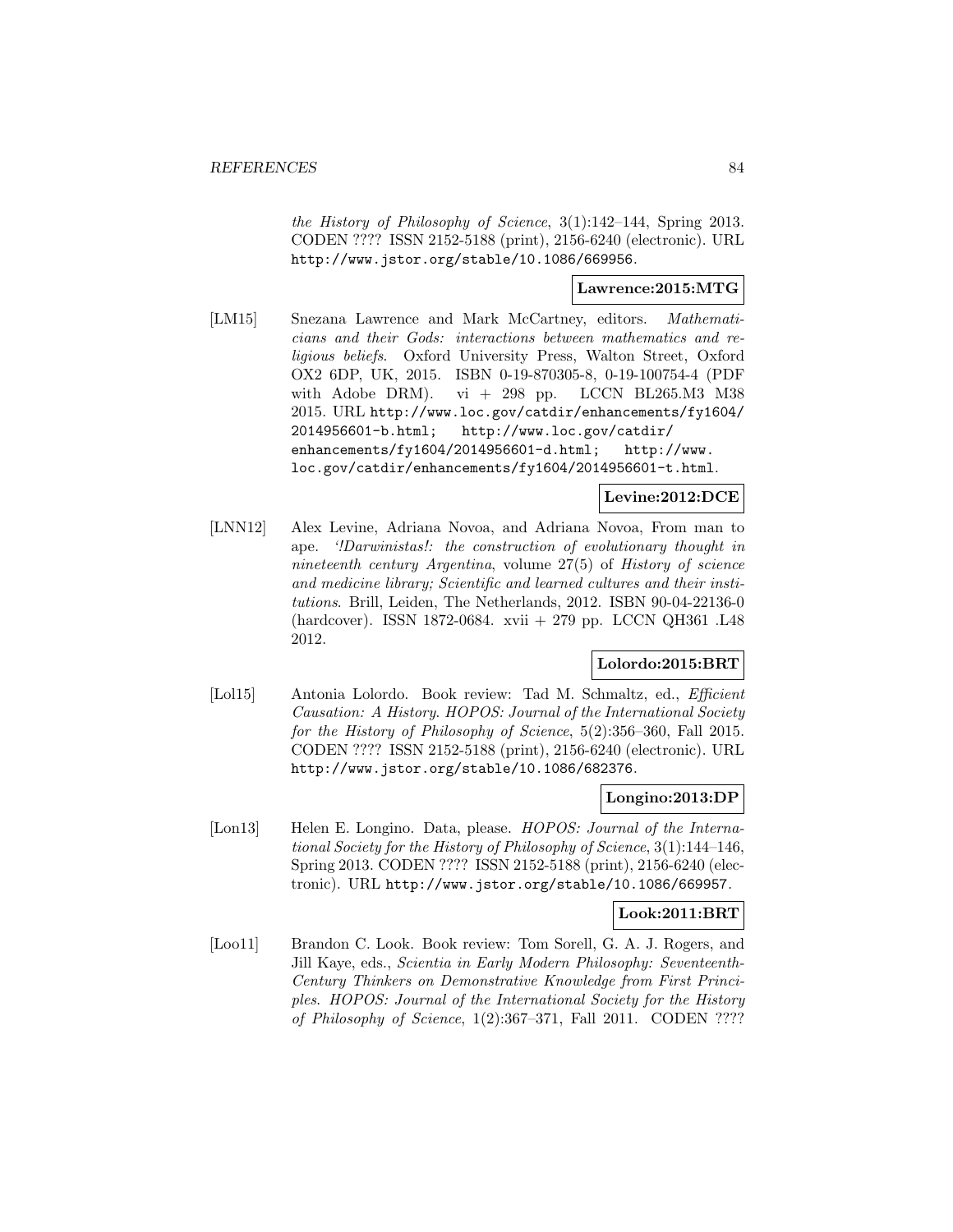ISSN 2152-5188 (print), 2156-6240 (electronic). URL http://www. jstor.org/stable/10.1086/661233.

## **Love:2016:BRS**

[Lov16] Alan C. Love. Book review: Susannah Gibson, Animal, Vegetable, Mineral? How Eighteenth-Century Science Disrupted the Natural Order. HOPOS: Journal of the International Society for the History of Philosophy of Science, 6(2):337–340, Fall 2016. CODEN ???? ISSN 2152-5188 (print), 2156-6240 (electronic).

## **Lund:2010:RHO**

[Lun10] Matthew D. Lund. N. R. Hanson: observation, discovery, and scientific change. Humanity Books, Amherst, NY, USA, 2010. ISBN 1-59102-772-1 (paperback). 253 pp. LCCN Q175 .L846 2010.

### **Luthy:2012:DGE**

[Lüt12a] Christoph Herbert Lüthy. David Gorlæus (1591–1612): an enigmatic figure in the history of philosophy and science, volume 13 of History of science and scholarship in the Netherlands. Amsterdam University Press, Amsterdam, The Netherlands, 2012. ISBN 90- 8964-438-5 (hardcover), 90-485-1680-3 (eISBN: PDF), 90-485-1681- 1 (eISBN: ePub). ISSN 1569-3481. 225 pp. LCCN QC16.G635 L87 2012.

## **Lutz:2012:SMP**

[Lut12b] Sebastian Lutz. On a straw man in the philosophy of science: A defense of the received view. HOPOS: Journal of the International Society for the History of Philosophy of Science, 2(1):77–120, Spring 2012. CODEN ???? ISSN 2152-5188 (print), 2156-6240 (electronic). URL http://www.jstor.org/stable/10.1086/664460.

# **Luthy:2014:BRO**

[Lüt14] Christoph Lüthy. Book review: Ofer Gal and Raz Chen-Morris, Baroque Science. HOPOS: Journal of the International Society for the History of Philosophy of Science, 4(2):379–382, Fall 2014. CO-DEN ???? ISSN 2152-5188 (print), 2156-6240 (electronic). URL http://www.jstor.org/stable/10.1086/677320.

#### **MacKay:1982:SQM**

[Mac82] Donald MacCrimmon MacKay. Science and the quest for meaning. Eerdmans, Grand Rapids, MI, USA, 1982. ISBN 0-8028-1914-1. xi + 75 pp. LCCN BL241 .M18 1982.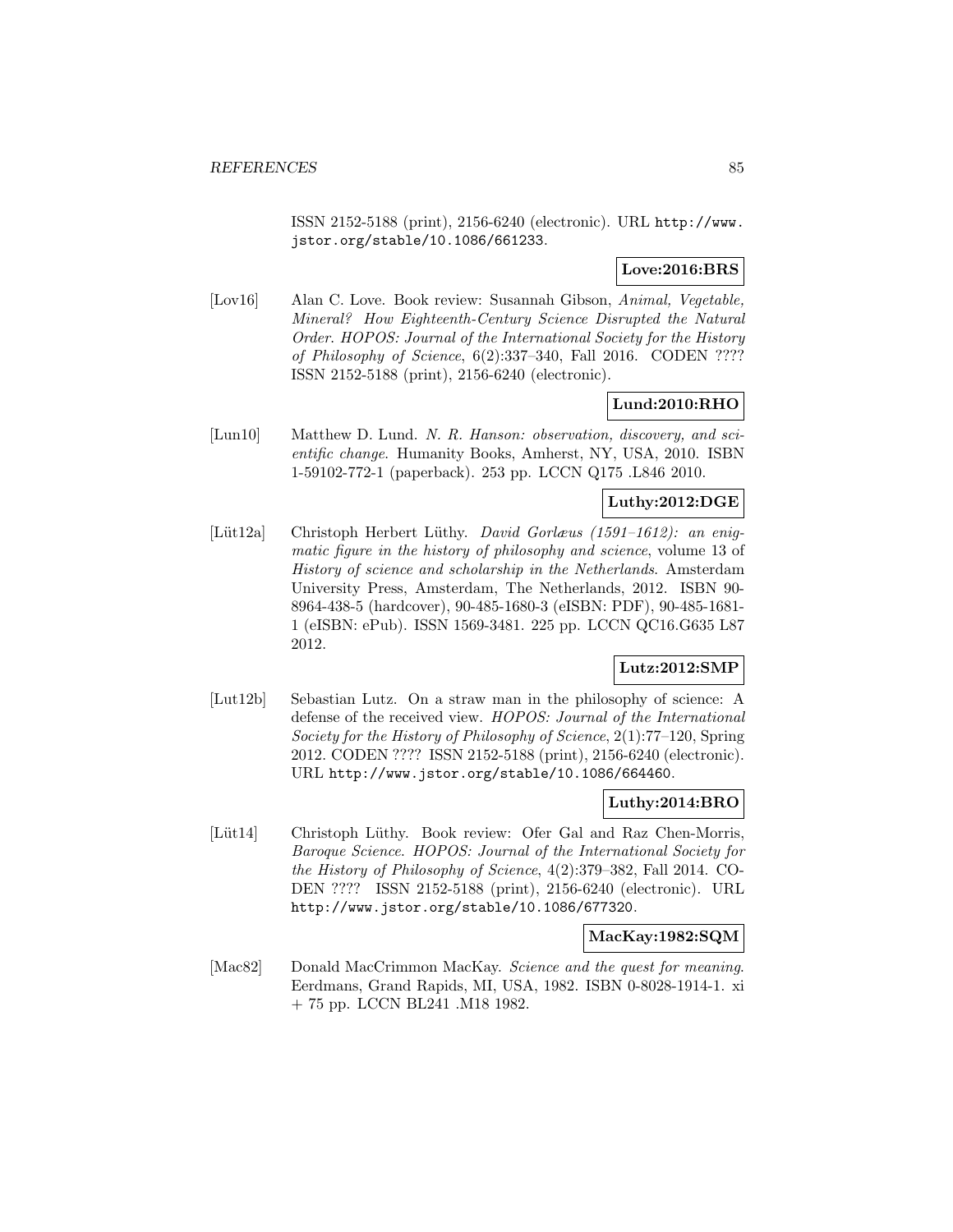### **Maddy:2014:LMW**

[Mad14] Penelope Maddy. The logical must: Wittgenstein on logic. Oxford University Press, Walton Street, Oxford OX2 6DP, UK, 2014. ISBN 0-19-939175-0 (hardcover). x + 135 pp. LCCN B3376.W564 M155 2014.

## **Magdalino:2012:BRE**

[Mag12] Paul Magdalino. Book review: Efthymios Nicolaidis, Science and Eastern Orthodoxy: From the Greek Fathers to the Age of Globalization. HOPOS: Journal of the International Society for the History of Philosophy of Science, 2(2):376–380, Fall 2012. CODEN ???? ISSN 2152-5188 (print), 2156-6240 (electronic). URL http://www. jstor.org/stable/10.1086/666864.

# **Magnus:2015:JSM**

[Mag15] P. D. Magnus. John Stuart Mill on taxonomy and natural kinds. HOPOS: Journal of the International Society for the History of Philosophy of Science, 5(2):269–280, Fall 2015. CODEN ???? ISSN 2152-5188 (print), 2156-6240 (electronic). URL http://www. jstor.org/stable/10.1086/682373.

## **MaiaNeto:2014:ASS**

[Mai14] Jose R. Maia Neto. Academic skepticism in seventeenthcentury French philosophy: the Charronian legacy, 1601–1662. Springer-Verlag, Berlin, Germany / Heidelberg, Germany / London, UK / etc., 2014. ISBN 3-319-07358-3 (hardcover), 3- 319-07359-1 (e-book). xii + 165 pp. LCCN B1818.S3 M35 2014. URL http://www.loc.gov/catdir/enhancements/fy1411/ 2014943514-b.html; http://www.loc.gov/catdir/ enhancements/fy1411/2014943514-d.html; http://www. loc.gov/catdir/enhancements/fy1411/2014943514-t.html.

## **McGrew:2009:PSH**

[MAKA09] Timothy J. McGrew, Marc Alspector-Kelly, and Fritz Allhoff. Philosophy of science: an historical anthology, volume 30 of Blackwell Philosophy Anthologies. Wiley-Blackwell, Chichester, UK, 2009. ISBN 1-4051-7543-5 (hardcover), 1-4051-7542-7 (paperback). xix  $+ 1 + 660$  pp. LCCN Q175 .P51235 2009.

### **Manninen:2009:VCN**

[Man09] Juha Manninen. The Vienna Circle in the Nordic countries: networks and transformations of logical empiricism, volume 14 of Vienna Circle Institute Yearbook. Springer-Verlag, Berlin, Germany /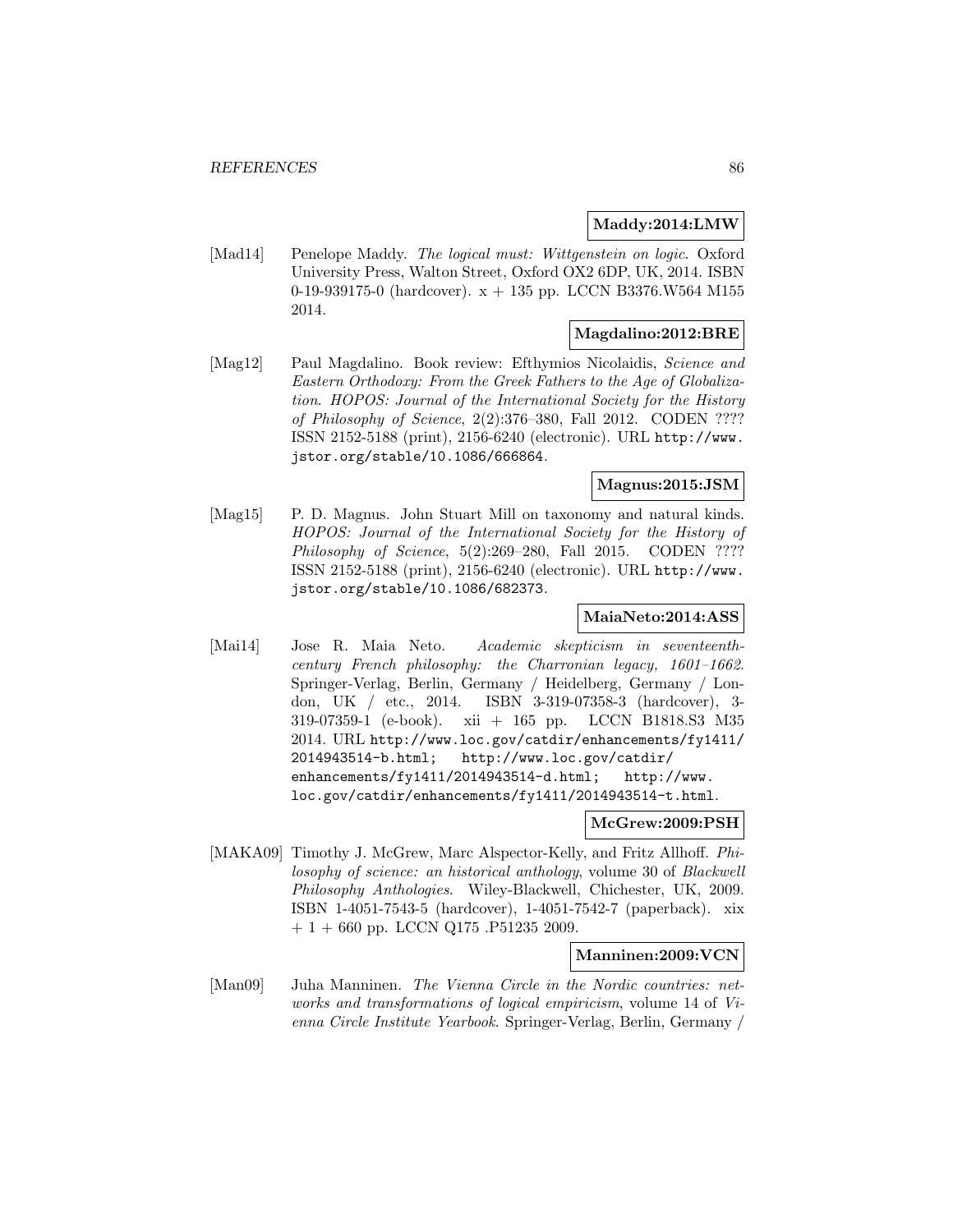Heidelberg, Germany / London, UK / etc., 2009. ISBN 90-481- 3682-2, 90-481-3683-0 (e-book). 326 pp. LCCN B824.6 V54 2010.

### **Manning:2015:DMB**

[Man15] Gideon Manning. Descartes's metaphysical biology. HOPOS: Journal of the International Society for the History of Philosophy of Science, 5(2):209–239, Fall 2015. CODEN ???? ISSN 2152-5188 (print), 2156-6240 (electronic). URL http://www.jstor.org/ stable/10.1086/682372.

## **Marr:2010:BRG**

[Mar10] Alexander Marr. Between Raphael and Galileo: Mutio Oddi and the mathematical culture of late Renaissance Italy. University of Chicago Press, Chicago, IL, USA, 2010. ISBN 0-226-50628-2 (hardcover). xiii  $+359$  pp. LCCN QA27.I8.

## **Martin:2011:RMP**

[Mar11] Craig Martin. Renaissance meteorology: Pomponazzi to Descartes. The Johns Hopkins University Press, Baltimore, MD, USA, 2011. ISBN 1-4214-0187-8. viii + 213 pp. LCCN QC855 .M37 2011.

## **Martin:2014:SAR**

[Mar14] Craig Martin. Subverting Aristotle: religion, history, and philosophy in early modern science. The Johns Hopkins University Press, Baltimore, MD, USA, 2014. ISBN 1-4214-1316-7 (hardcover), 1- 4214-1317-5 (e-book). 262 pp. LCCN B485 .M267 2014. URL http://muse.jhu.edu/books/9781421413174/.

#### **Marcum:2015:TKR**

[Mar15] James A. Marcum. Thomas Kuhn's Revolutions: a Historical and an Evolutionary Philosophy of Science? Bloomsbury Academic, an imprint of Bloomsbury Publishing Plc, London, UK, 2015. ISBN 1-4725-3049-7 (paperback), 1-4725-2208-7 (epub), 1- 4725-3040-3 (epdf). viii + 287 pp. LCCN Q175.K953 M37 2015.

### **Marshall:2017:BRG**

[Mar17] Douglas Bertrand Marshall. Book review: Geoffrey Gorham, Benjamin Hill, Edward Slowik, and C. Kenneth Waters, eds., The Language of Nature: Reassessing the Mathematization of Natural Philosophy in the Seventeenth Century. HOPOS: Journal of the International Society for the History of Philosophy of Science, 7(2): 383–386, Fall 2017. CODEN ???? ISSN 2152-5188 (print), 2156- 6240 (electronic).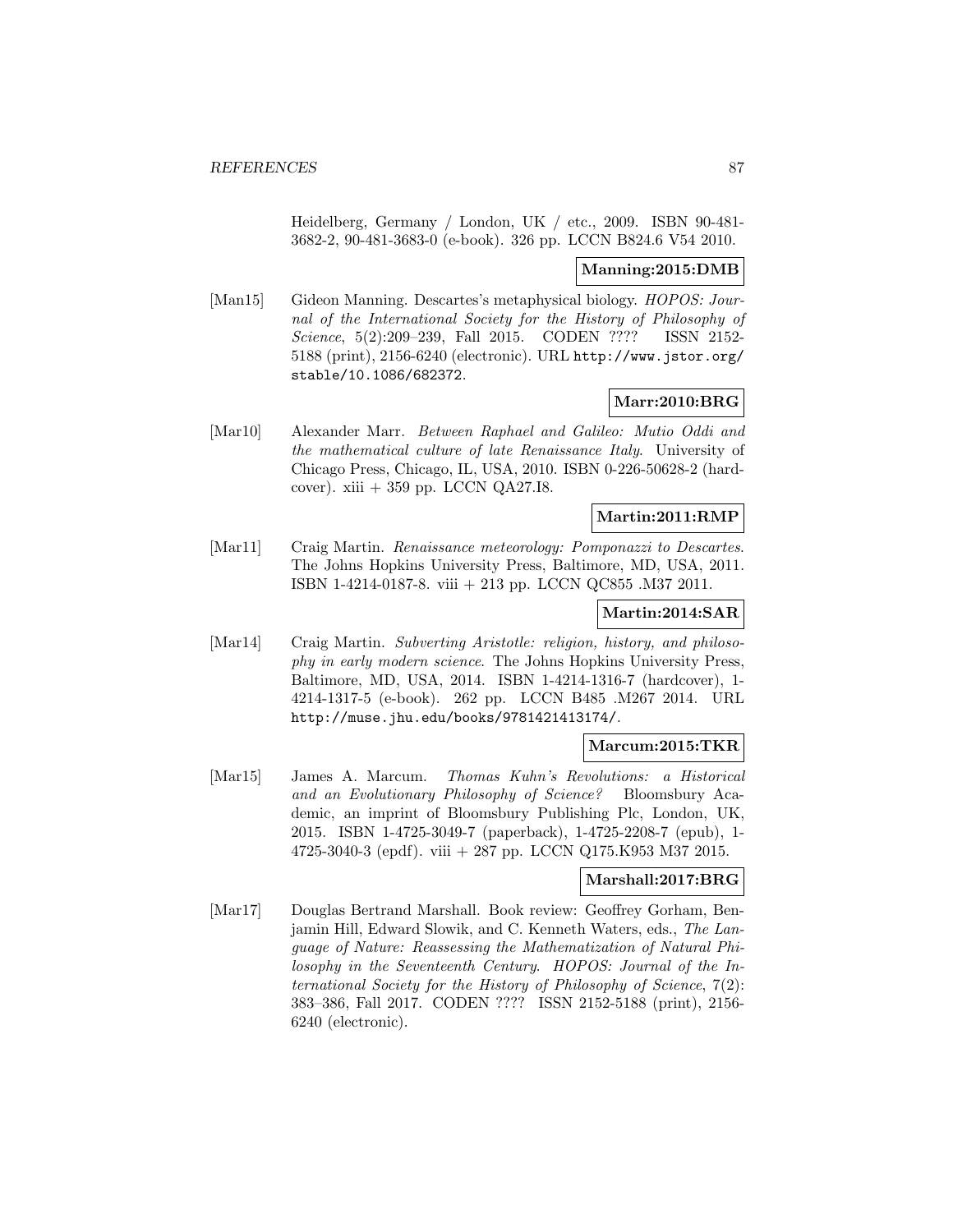### **Marinucci:2021:CHN**

[Mar21] Ludovica Marinucci. Christiaan Huygens's natural theology in his Cosmotheoros and other late writings. HOPOS: Journal of the International Society for the History of Philosophy of Science, 11(2): 642–659, Fall 2021. CODEN ???? ISSN 2152-5188 (print), 2156- 6240 (electronic).

## **Massimi:2008:KPS**

[Mas08] Michela Massimi. Kant and philosophy of science today, volume 63 of Royal Institute of Philosophy supplement. Cambridge University Press, Cambridge, UK, 2008. ISBN 0-521-73544-0 (paperback), 0- 521-74851-8. vii + 204 pp. LCCN B2798 .K36 2008.

### **McCaskey:2015:BRM**

[McC15] John P. McCaskey. Book review: Marco Sgarbi, The Aristotelian Tradition and the Rise of British Empiricism: Logic and Epistemology in the British Isles, 1570–1689. HOPOS: Journal of the International Society for the History of Philosophy of Science, 5 (1):204–207, Spring 2015. CODEN ???? ISSN 2152-5188 (print), 2156-6240 (electronic). URL http://www.jstor.org/stable/10. 1086/680379.

## **McCoy:2022:CWP**

[McC22] C. D. McCoy. The constitution of Weyl's pure infinitesimal world geometry. HOPOS: Journal of the International Society for the History of Philosophy of Science, 12(1):189–208, Spring 2022. CODEN ???? ISSN 2152-5188 (print), 2156-6240 (electronic).

### **McDonald:2014:BRM**

[McD14] Patrick J. McDonald. Book review: Michel Meulders and Laurence Garey, eds., Helmholtz: From Enlightenment to Neuroscience. HOPOS: Journal of the International Society for the History of Philosophy of Science, 4(1):182-186, Spring 2014. CODEN ???? ISSN 2152-5188 (print), 2156-6240 (electronic). URL http://www. jstor.org/stable/10.1086/672154.

#### **McElvenny:2018:LMA**

[McE18] James McElvenny. Language and meaning in the age of modernism: C. K. Ogden and his contemporaries. Edinburgh University Press, Edinburgh, Scotland, 2018. ISBN 1-4744-2503-8. 188 (est.) pp. LCCN P107 .M374 2018.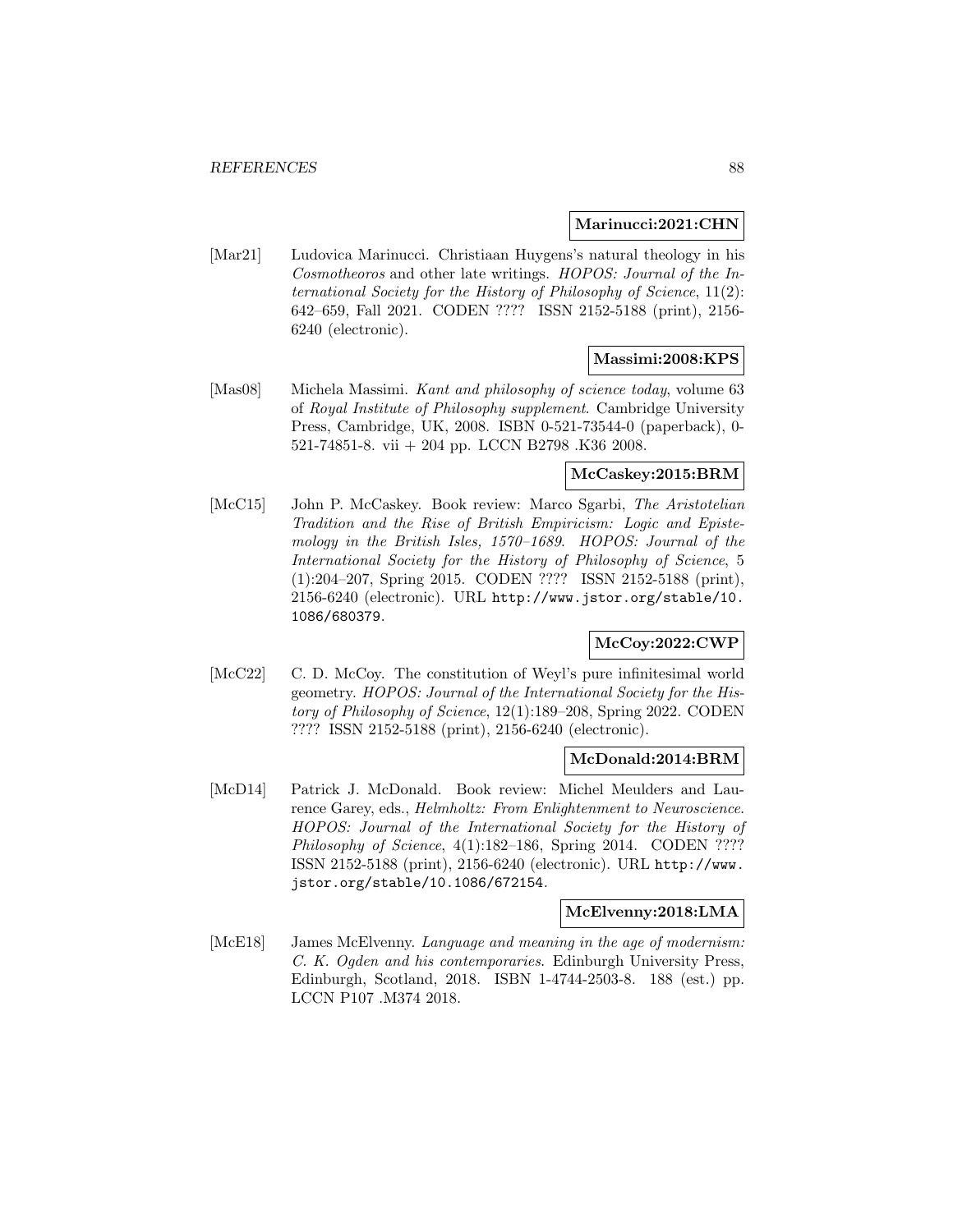### **McMullin:2011:KME**

[McM11] Ernan McMullin. Kepler: Moving the Earth. *HOPOS: Journal of* the International Society for the History of Philosophy of Science, 1(1):3–22, Spring 2011. CODEN ???? ISSN 2152-5188 (print), 2156-6240 (electronic). URL http://www.jstor.org/stable/10. 1086/658917.

### **McNulty:2016:CKO**

[McN16] Michael Bennett McNulty. Chemistry in Kant's Opus Postumum. HOPOS: Journal of the International Society for the History of Philosophy of Science, 6(1):64–95, Spring 2016. CODEN ???? ISSN 2152-5188 (print), 2156-6240 (electronic).

## **Malaterre:2019:WTC**

[MCP19] Christophe Malaterre, Jean-François Chartier, and Davide Pulizzotto. What is this thing called *Philosophy of Science*? A computational topic-modeling perspective, 1934–2015. HOPOS: Journal of the International Society for the History of Philosophy of Science, 9(2):215–249, Fall 2019. CODEN ???? ISSN 2152-5188 (print), 2156-6240 (electronic).

### **Mehdi:2014:BRR**

[Meh14] Mohamed Mehdi. Book review: Richard Bett, ed., The Cambridge Companion to Ancient Scepticism. HOPOS: Journal of the International Society for the History of Philosophy of Science, 4(1):208–212, Spring 2014. CODEN ???? ISSN 2152-5188 (print), 2156-6240 (electronic). URL http://www.jstor.org/stable/10.1086/675446.

### **Meli:2017:BRD**

[Mel17] Domenico Bertoloni Meli. Book review: Delphine Antoine-Mahut and Stephen Gaukroger, eds., Descartes' "Treatise on Man" and Its Reception. HOPOS: Journal of the International Society for the History of Philosophy of Science, 7(2):391–395, Fall 2017. CODEN ???? ISSN 2152-5188 (print), 2156-6240 (electronic).

### **Melogno:2019:DJD**

[Mel19] Pablo Melogno. The discovery-justification distinction and the new historiography of science: On Thomas Kuhn's Thalheimer lectures. HOPOS: Journal of the International Society for the History of Philosophy of Science, 9(1):152–178, Spring 2019. CODEN ???? ISSN 2152-5188 (print), 2156-6240 (electronic).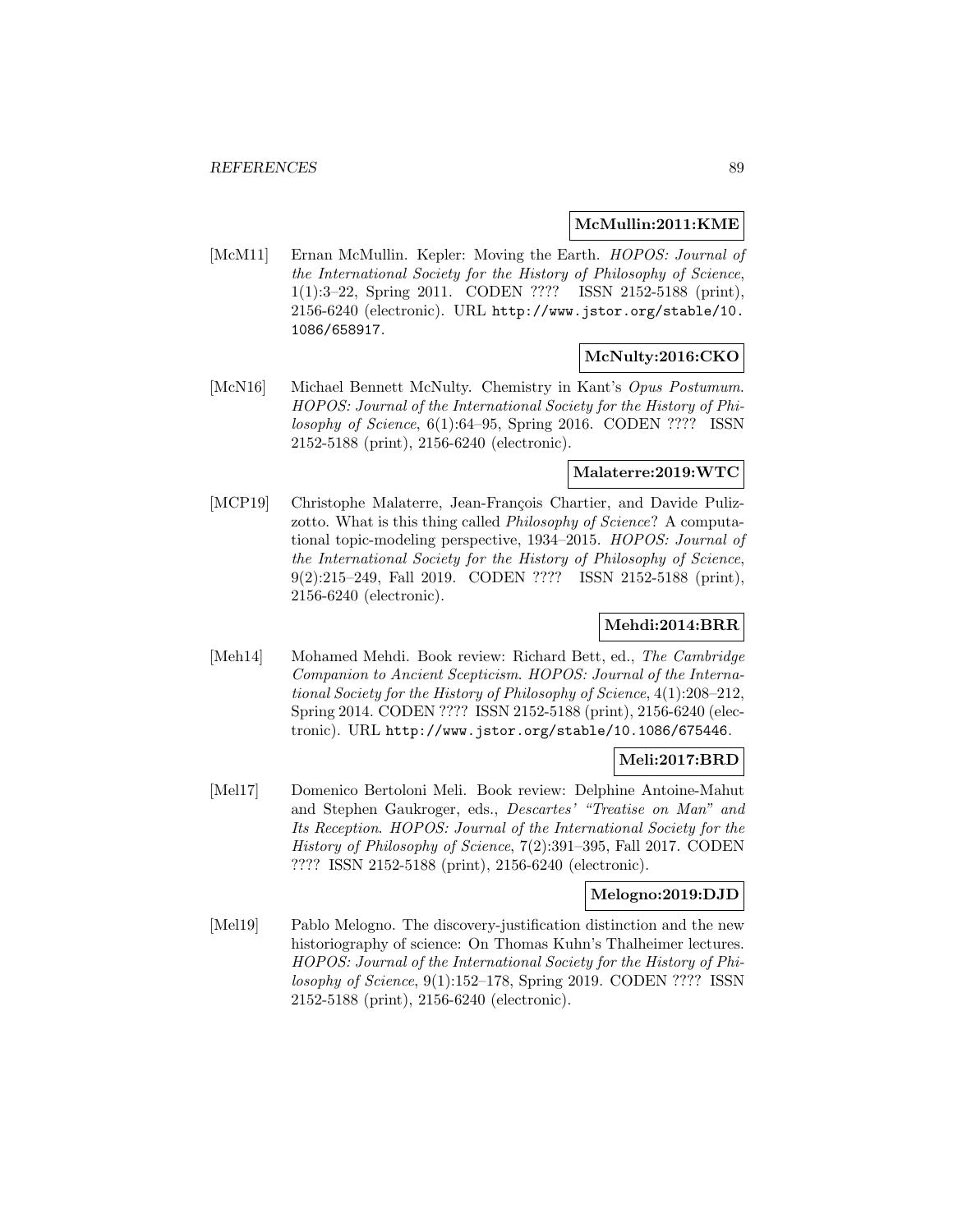### **Mensch:2013:KOE**

[Men13] Jennifer Mensch. Kant's organicism: epigenesis and the development of critical philosophy. University of Chicago Press, Chicago, IL, USA, 2013. ISBN 0-226-02198-X (hardcover), 0-226-02203-X (e-book). xi + 246 pp. LCCN B2799.N37 M46 2013.

## **Mensch:2015:BRI**

[Men15] Jennifer Mensch. Book review: Ina Goy and Eric Watkins, eds., Kant's Theory of Biology. HOPOS: Journal of the International Society for the History of Philosophy of Science, 5(2):367–370, Fall 2015. CODEN ???? ISSN 2152-5188 (print), 2156-6240 (electronic). URL http://www.jstor.org/stable/10.1086/682712.

### **Meulders:2010:HEN**

[Meu10] Michel Meulders, editor. Helmholtz: from enlightenment to neuroscience. MIT Press, Cambridge, MA, USA, 2010. ISBN 0-262- 01448-3 (hardcover). xvii + 235 pp. LCCN Q143.H5 M4813 2010.

### **Miller:2014:BRD**

[Mil14a] Joseph G. Miller. Book review: Daniel Graham, Science before Socrates: Parmenides, Anaxagoras, and the New Astronomy. HOPOS: Journal of the International Society for the History of Philosophy of Science, 4(1):212-215, Spring 2014. CODEN ???? ISSN 2152-5188 (print), 2156-6240 (electronic). URL http://www. jstor.org/stable/10.1086/673862.

### **Miller:2014:BRP**

[Mil14b] Joseph G. Miller. Book review: Phillip Sidney Horky, Plato and Pythagoreanism. HOPOS: Journal of the International Society for the History of Philosophy of Science, 4(2):391–393, Fall 2014. CO-DEN ???? ISSN 2152-5188 (print), 2156-6240 (electronic). URL http://www.jstor.org/stable/10.1086/676673.

### **Mills:2015:BRC**

[Mil15a] Ethan Mills. Book review: Christopher I. Beckwith, Warriors of the Cloisters: The Central Asian Origins of Science in the Medieval World. HOPOS: Journal of the International Society for the History of Philosophy of Science, 5(1):201–204, Spring 2015. CODEN ???? ISSN 2152-5188 (print), 2156-6240 (electronic). URL http://www. jstor.org/stable/10.1086/680378.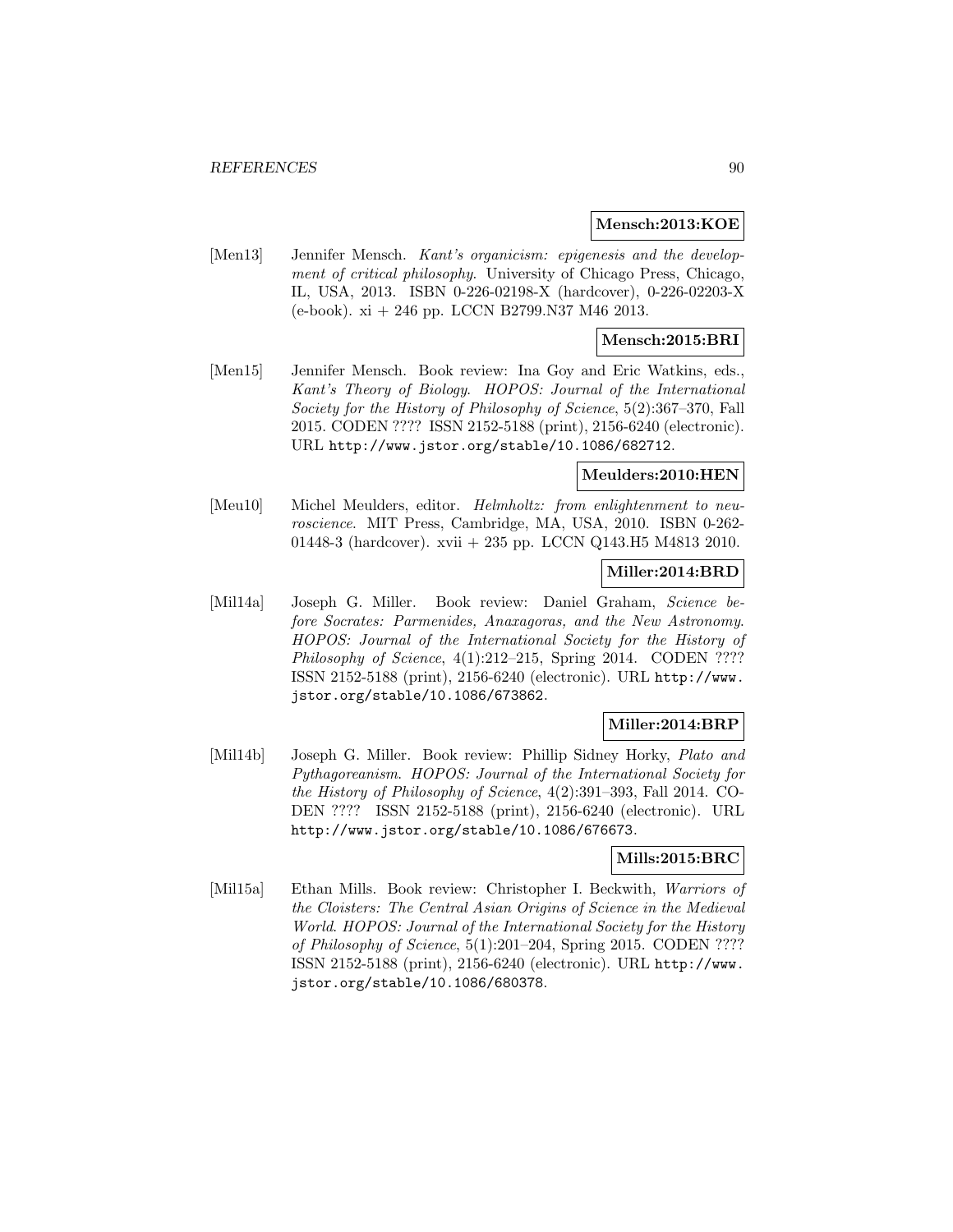## **Mills:2015:EMC**

[Mil15b] M. Anthony Mills. Explicating Meyerson: The critique of positivism and historical Epistémologie. HOPOS: Journal of the International Society for the History of Philosophy of Science, 5(2):318–347, Fall 2015. CODEN ???? ISSN 2152-5188 (print), 2156-6240 (electronic). URL http://www.jstor.org/stable/10.1086/682423.

## **Milkov:2016:WDP**

[Mil16] Nikolay Milkov. Walter Dubislav's philosophy of science and mathematics. HOPOS: Journal of the International Society for the History of Philosophy of Science, 6(1):96–116, Spring 2016. CODEN ???? ISSN 2152-5188 (print), 2156-6240 (electronic).

## **Miller:2020:BRM**

[Mil20] David Marshall Miller. Book review: Michael J. Sauter, The Spatial Reformation: Euclid between Man, Cosmos, and God. Philadelphia: University of Pennsylvania Press, 2019. Pp. 327. \$89.95 (cloth). ISBN 978-0-812-25066-4. HOPOS: Journal of the International Society for the History of Philosophy of Science, 10(2):601–605, Fall 2020. CODEN ???? ISSN 2152-5188 (print), 2156-6240 (electronic).

## **Mirus:2011:BRT**

[Mir11] Christopher V. Mirus. Book review: Timothy McGrew, Marc Alspector-Kelly, and Fritz Allhoff, eds., Philosophy of Science: An Historical Anthology. HOPOS: Journal of the International Society for the History of Philosophy of Science, 1(1):132–135, Spring 2011. CODEN ???? ISSN 2152-5188 (print), 2156-6240 (electronic). URL http://www.jstor.org/stable/10.1086/658287.

### **Mirowski:2017:BRP**

[Mir17] Philip Mirowski. Book review: Paul Erickson, The World the Game Theorists Made. HOPOS: Journal of the International Society for the History of Philosophy of Science, 7(1):160–163, Spring 2017. CODEN ???? ISSN 2152-5188 (print), 2156-6240 (electronic).

## **Misak:2013:AP**

[Mis13] Cheryl J. (Cheryl J.) Misak. The American pragmatists. The Oxford history of philosophy. Oxford University Press, Walton Street, Oxford OX2 6DP, UK, 2013. ISBN 0-19-923120-6 (hardcover). xvi + 286 pp. LCCN B832 .M57 2013.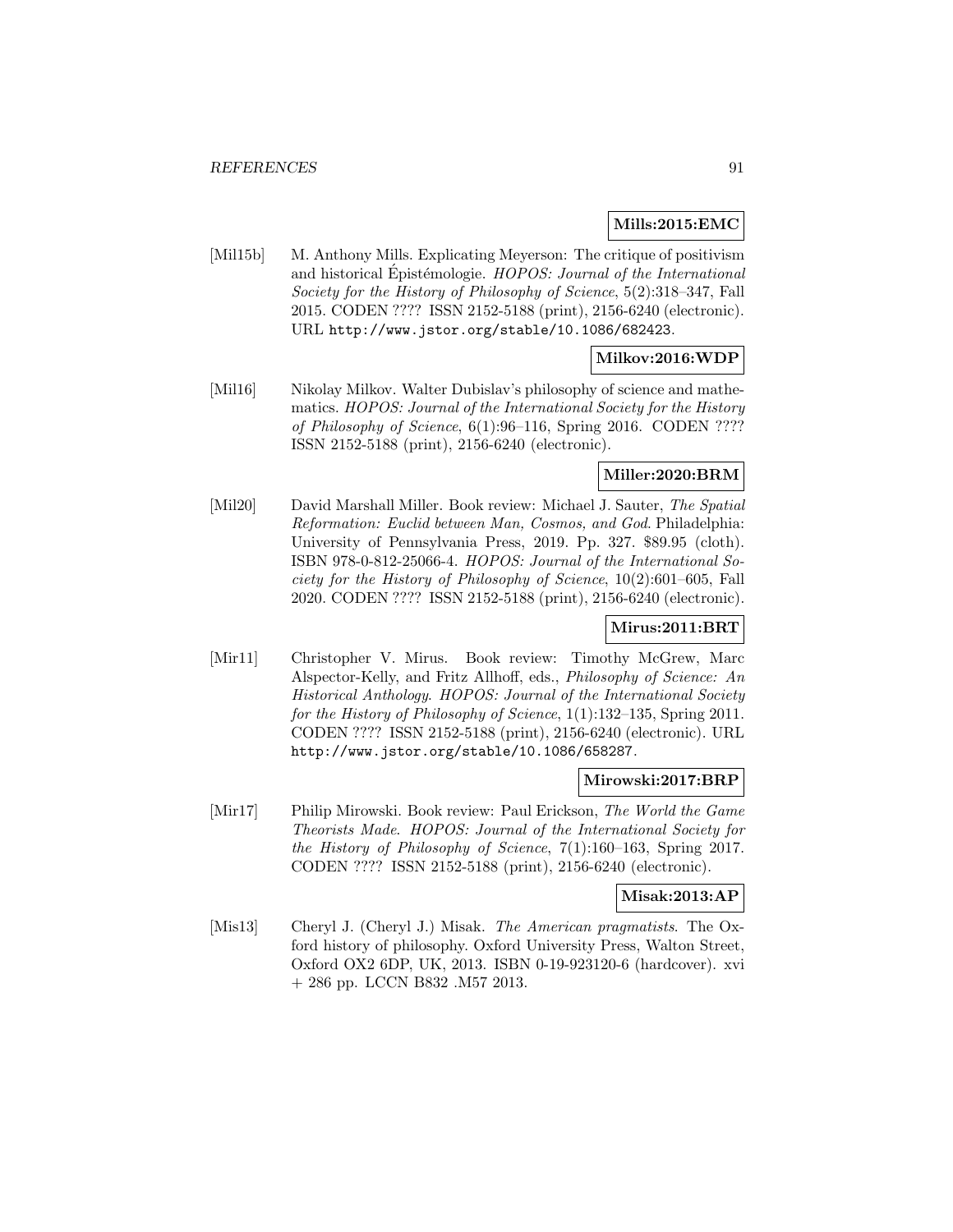### **Misak:2015:KJW**

[Mis15] Cheryl Misak. Klein on James on the will to believe. *HOPOS*: Journal of the International Society for the History of Philosophy of Science, 5(1):118–128, Spring 2015. CODEN ???? ISSN 2152- 5188 (print), 2156-6240 (electronic). URL http://www.jstor.org/ stable/10.1086/680372.

### **Mormann:2013:IIN**

[MK13] Thomas Mormann and Mikhail Katz. Infinitesimals as an issue of neo-Kantian philosophy of science. HOPOS: Journal of the International Society for the History of Philosophy of Science, 3(2):236–280, Fall 2013. CODEN ???? ISSN 2152-5188 (print), 2156-6240 (electronic). URL http://www.jstor.org/stable/10.1086/671348.

#### **Machamer:2009:DCM**

[MM09] Peter K. Machamer and J. E. McGuire. *Descartes's changing mind.* Princeton University Press, Princeton, NJ, USA, 2009. ISBN 0-691- 13889-3. xi + 258 pp. LCCN B1878.M55 M33 2009.

## **Monagle:2015:BRD**

[Mon15] Clare Monagle. Book review: David Bloch, John of Salisbury on Aristotelian Science. HOPOS: Journal of the International Society for the History of Philosophy of Science, 5(2):387–389, Fall 2015. CODEN ???? ISSN 2152-5188 (print), 2156-6240 (electronic). URL http://www.jstor.org/stable/10.1086/682381.

#### **Mormann:2017:PFA**

[Mor17] Thomas Mormann. Philipp Frank's Austro–American logical empiricism. HOPOS: Journal of the International Society for the History of Philosophy of Science, 7(1):56–87, Spring 2017. CODEN ???? ISSN 2152-5188 (print), 2156-6240 (electronic).

#### **Mosley:2014:BRB**

[Mos14] Adam Mosley. Book review: André Goddu, Copernicus and the Aristotelian Tradition: Education, Reading, and Philosophy in Copernicus's Path to Heliocentrism. HOPOS: Journal of the International Society for the History of Philosophy of Science, 4(1): 199–203, Spring 2014. CODEN ???? ISSN 2152-5188 (print), 2156- 6240 (electronic). URL http://www.jstor.org/stable/10.1086/ 672155.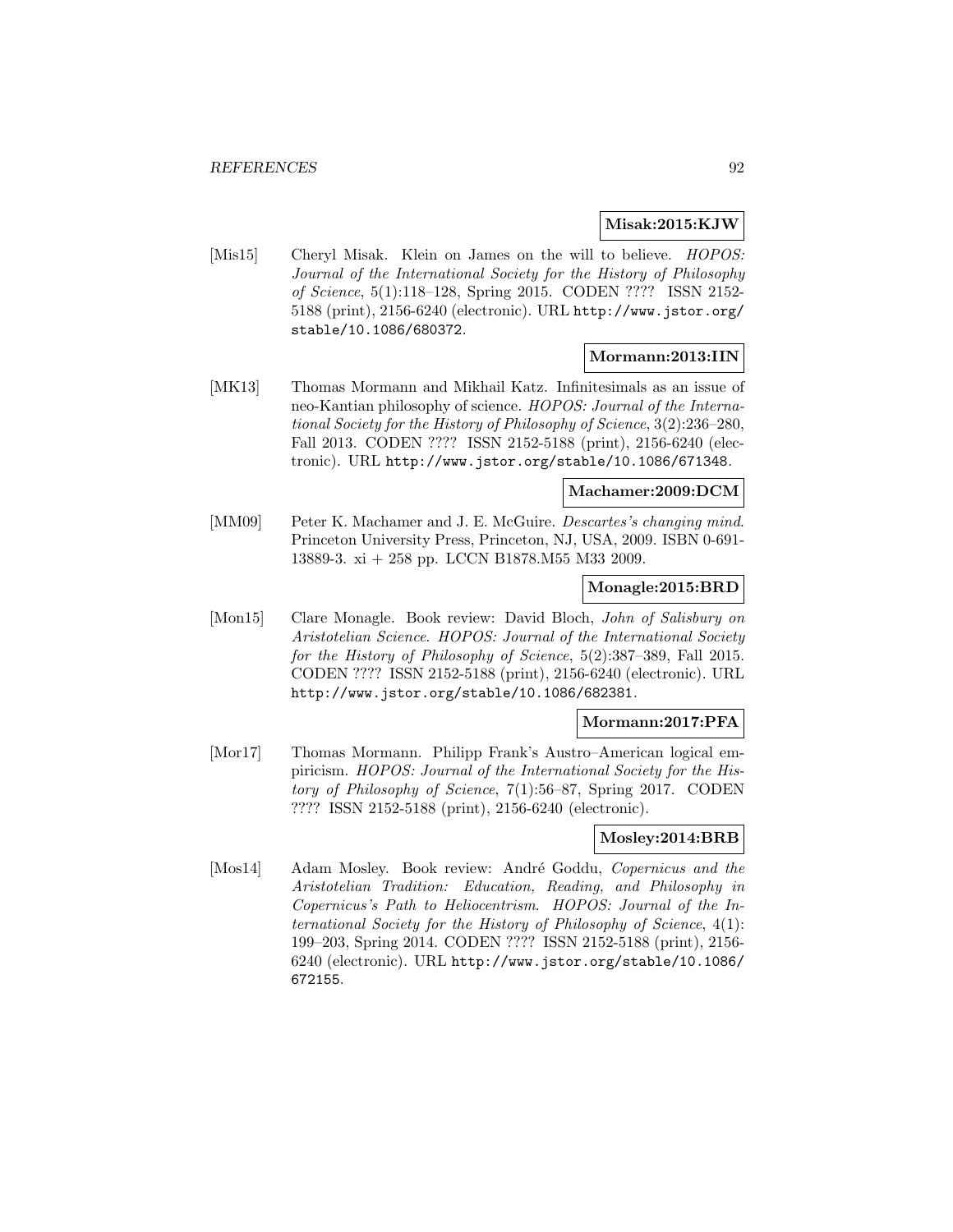### **Milkov:2013:BGP**

[MP13] Nikolay Milkov and Volker Peckhaus. The Berlin Group and the Philosophy of Logical Empiricism, volume 273 of Boston Studies in the Philosophy and History of Science. Springer-Verlag, Berlin, Germany / Heidelberg, Germany / London, UK / etc., 2013. ISBN 94-007-5484-1 (hardcover), 94-007-5485-X (e-book). ISSN 0068- 0346. x + 332 pp. LCCN Q175.32.A24 .M384 2011; Q175 .B47 2013. URL https://link.springer.com/book/10.1007/978-94- 007-5485-0.

# **Montminy:2018:BRK**

[MP18] David Montminy and François Papale. Book review: Kevin C. Elliott, A Tapestry of Values: an Introduction to Values in Science. Oxford: Oxford University Press, 2017. Pp. 224. \$105.00 (cloth); \$35.00 (paper). HOPOS: Journal of the International Society for the History of Philosophy of Science, 8(2):500–504, Fall 2018. CO-DEN ???? ISSN 2152-5188 (print), 2156-6240 (electronic).

# **Morris-Reich:2017:IRHi**

[MRR17] Amos Morris-Reich and Dirk Rupnow, editors. Ideas of 'Race' in the History of the Humanities. Palgrave Critical Studies of Antisemitism and Racism. Springer International Publishing AG, Cham, Switzerland, 2017. ISBN 3-319-49952-1, 3-319-49953-X (e-book).  $xiii + 337 + 12$  pp. LCCN D203.2-475. URL http://link. springer.com/10.1007/978-3-319-49953-6.

## **Muntersbjorn:2012:BRA**

[Mun12] Madeline Muntersbjorn. Book review: Alexander Marr, Between Raphael and Galileo: Mutio Oddi and the Mathematical Culture of Late Renaissance Italy. HOPOS: Journal of the International Society for the History of Philosophy of Science, 2(2):391–394, Fall 2012. CODEN ???? ISSN 2152-5188 (print), 2156-6240 (electronic). URL http://www.jstor.org/stable/10.1086/666969.

#### **Muntersbjorn:2016:BRS**

[Mun16] Madeline Muntersbjorn. Book review: Snezana Lawrence and Mark McCartney, eds., Mathematicians and Their Gods: Interactions between Mathematics and Religious Beliefs. HOPOS: Journal of the International Society for the History of Philosophy of Science, 6(2): 333–336, Fall 2016. CODEN ???? ISSN 2152-5188 (print), 2156- 6240 (electronic).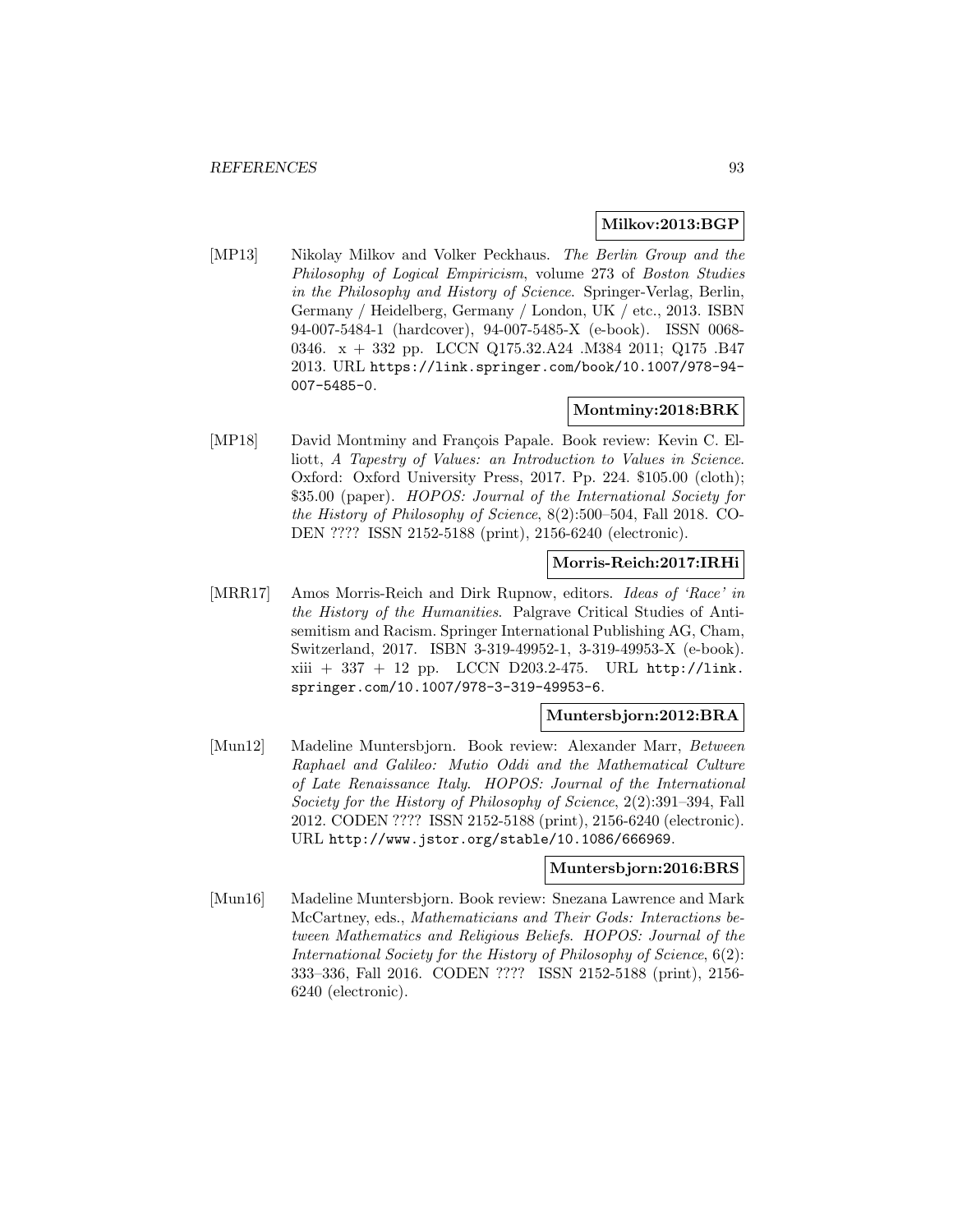### **McKaughan:2018:HPS**

[MV18] Daniel J. (Daniel Jon) McKaughan and Holly R. VandeWall, editors. The History and Philosophy of Science: a Reader. Bloomsbury Academic, London, UK, 2018. ISBN 1-4742-3272-8 (paperback), 1-4742-3273-6 (hardcover), 1-4742-3274-4 (ePub e-book), 1-4742- 3275-2 (PDF ebook). xxiii + 1073 pp. LCCN Q175 .H497 2018.

# **Muller-Wille:2012:CHH**

[MWR12] Staffan Müller-Wille and Hans-Jörg Rheinberger. A cultural history of heredity. University of Chicago Press, Chicago, IL, USA, 2012. ISBN 0-226-54570-9 (hardcover). xiii + 323 pp. LCCN QH438.5 .M8513 2012. URL http://catalogue.bnf.fr/ark:/ 12148/cb43636679x.

### **Nasim:2016:BRA**

[Nas16] Omar W. Nasim. Book review: Alan G. Gross and Joseph E. Harmon, Science from Sight to Insight: How Scientists Illustrate Meaning. HOPOS: Journal of the International Society for the History of Philosophy of Science, 6(1):168–171, Spring 2016. CODEN ???? ISSN 2152-5188 (print), 2156-6240 (electronic).

### **Nemeth:2012:BRJ**

[Nem12] Elisabeth Nemeth. Book reviews: Jean Leroux, Aux sources du Cercle de Vienne. Jean Leroux, L'empirisme logique en débat. HOPOS: Journal of the International Society for the History of Philosophy of Science, 2(1):147–154, Spring 2012. CODEN ???? ISSN 2152- 5188 (print), 2156-6240 (electronic). URL http://www.jstor.org/ stable/10.1086/664462.

## **Nemeth:2016:ELE**

[Nem16] Elisabeth Nemeth. Embedding logical empiricism into the history of epistemology: Eino Kaila on human knowledge. HOPOS: Journal of the International Society for the History of Philosophy of Science, 6(1):148–157, Spring 2016. CODEN ???? ISSN 2152-5188 (print), 2156-6240 (electronic).

#### **Neuber:2018:HKR**

[Neu18] Matthias Neuber. Helmholtz, Kaila, and the representational theory of measurement. HOPOS: Journal of the International Society for the History of Philosophy of Science, 8(2):409–431, Fall 2018. CODEN ???? ISSN 2152-5188 (print), 2156-6240 (electronic).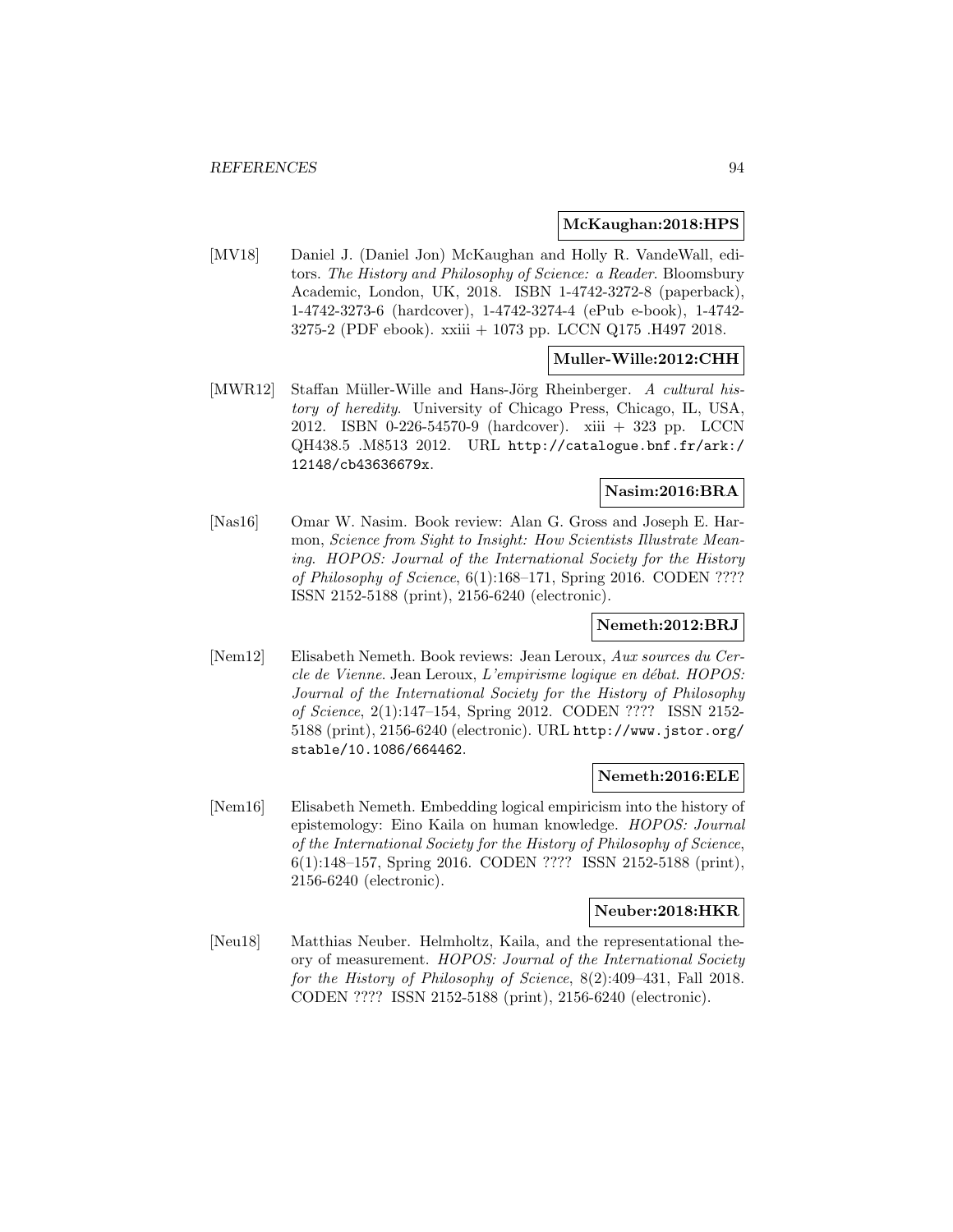#### **Neuber:2020:TFA**

[Neu20] Matthias Neuber. Two forms of American critical realism: Perception and reality in Santayana/Strong and Sellars. HOPOS: Journal of the International Society for the History of Philosophy of Science, 10(1):76–105, Spring 2020. CODEN ???? ISSN 2152-5188 (print), 2156-6240 (electronic).

## **Newton:2014:BRW**

[New14] Alexandra Newton. Book review: Wayne Waxman, Kant's Anatomy of the Intelligent Mind. HOPOS: Journal of the International Society for the History of Philosophy of Science, 4(2):375–378, Fall 2014. CODEN ???? ISSN 2152-5188 (print), 2156-6240 (electronic). URL http://www.jstor.org/stable/10.1086/677321.

## **Nicolaidis:2011:SEO**

[Nic11] Efthymios Nicolaidis. Science and Eastern orthodoxy: from the Greek fathers to the age of globalization. Medicine, science, and religion in historical context. The Johns Hopkins University Press, Baltimore, MD, USA, 2011. ISBN 1-4214-0298-X (hardcover), 1- 4214-0426-5 (e-book). xviii  $+ 252 + 16$  pp. LCCN BX342.9.S35 N55 2011.

## **Nickles:2012:BRM**

[Nic12] Thomas Nickles. Book review: Matthew Lund, N. R. Hanson: Observation, Discovery, and Scientific Change. HOPOS: Journal of the International Society for the History of Philosophy of Science, 2(2):364–368, Fall 2012. CODEN ???? ISSN 2152-5188 (print), 2156-6240 (electronic). URL http://www.jstor.org/stable/10. 1086/664731.

## **Niemann:2014:KPT**

[Nie14] Hans-Joachim Niemann. Karl Popper and the two new secrets of life: including Karl Popper's Medawar lecture 1986 and three related  $texts$ . Mohr Siebeck, Tübingen, Germany, 2014. ISBN 3-16-153207-4 (paperback), 3-16-153455-7 (e-book). vii + 157 pp. LCCN QH360.5 .N54 2014.

### **Nicholls:2012:TUN**

[NL12] Angus James Nicholls and Martin Liebscher, editors. Thinking the unconscious: Nineteenth-Century German thought. Cambridge University Press, Cambridge, UK, 2012. ISBN 1-107-41176-9 (paperback). ix  $+329$  pp. LCCN B2741 T443 2012.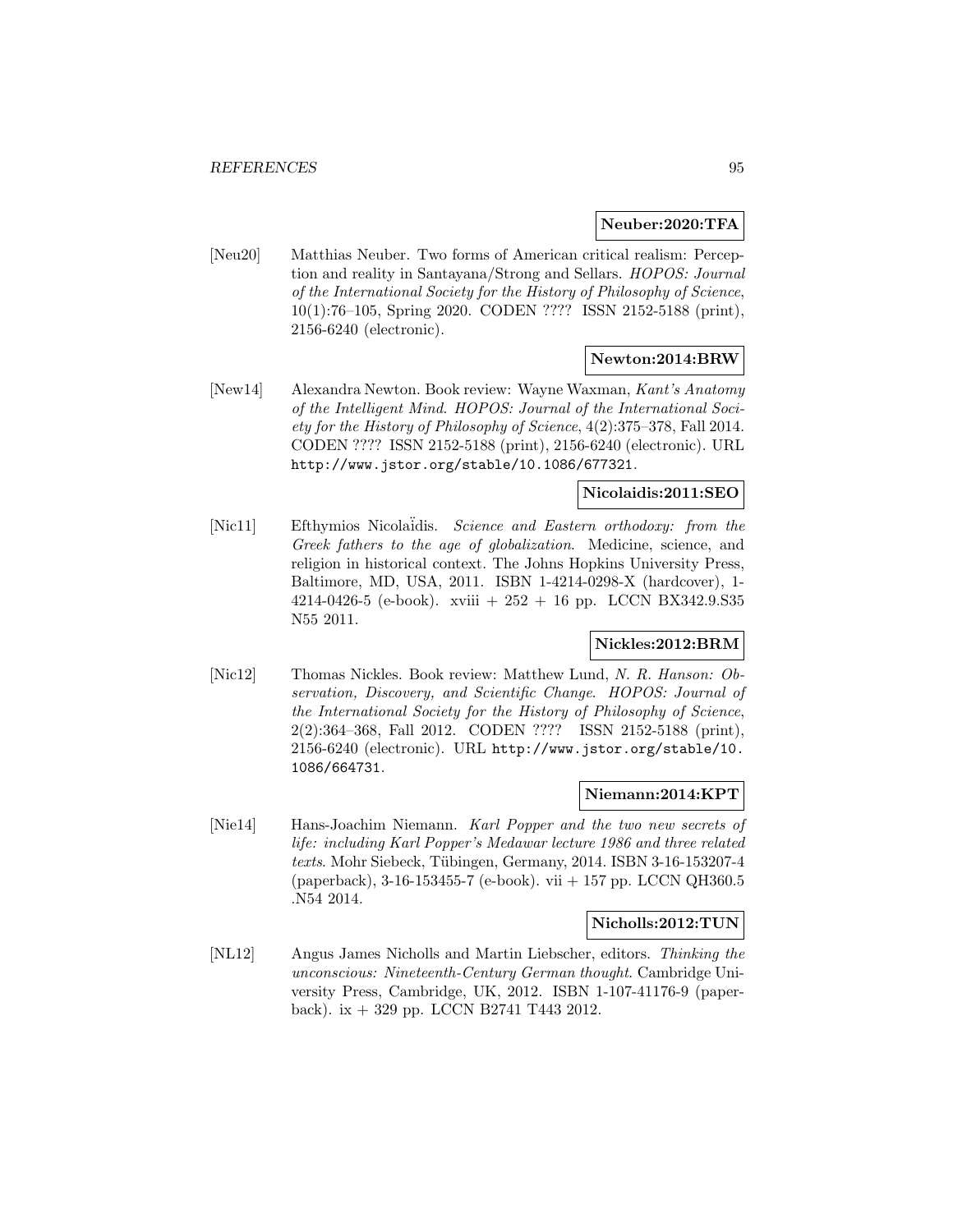## **Noble:2019:LDP**

[Nob19] Christopher P. Noble. Leibniz on the divine preformation of souls and bodies. HOPOS: Journal of the International Society for the History of Philosophy of Science, 9(2):327–342, Fall 2019. CODEN ???? ISSN 2152-5188 (print), 2156-6240 (electronic).

## **Nordmann:2018:BRM**

[Nor18] Alfred Nordmann. Book review: Michael Heidelberger, Helmut Pulte, and Gregor Schiemann, eds., Hermann von Helmholtz: Philosophische und Populärwissenschaftliche Schriften. HOPOS: Journal of the International Society for the History of Philosophy of Science, 8(2):495–497, Fall 2018. CODEN ???? ISSN 2152-5188 (print), 2156-6240 (electronic).

## **Nobre:2022:QDS**

[NP22] Bruno Nobre and Jo˜ao Carlos Onofre Pinto. The quest for the dynamic structure of reality: Xavier Zubiri, phenomenology, and quantum mechanics. HOPOS: Journal of the International Society for the History of Philosophy of Science, 12(1):22–42, Spring 2022. CODEN ???? ISSN 2152-5188 (print), 2156-6240 (electronic).

### **Nachtomy:2014:LSE**

[NS14] Ohad Nachtomy and Justin E. H. Smith, editors. The life sciences in early modern philosophy. Oxford University Press, Walton Street, Oxford OX2 6DP, UK, 2014. ISBN 0-19-998731-9 (hardcover). xiii + 256 pp. LCCN QH331 .L538 2014.

### **Nye:2011:MPH**

[Nye11] Mary Jo Nye. Michael Polanyi and his generation: origins of the social construction of science. University of Chicago Press, Chicago, IL, USA, 2011. ISBN 0-226-61063-2 (hardcover), 0-226-61065-9 (ebook). xxi + 405 pp. LCCN B945.P584 N94 2011.

## **Naaman-Zauderer:2010:DDT**

[NZ10] Noa Naaman-Zauderer. Descartes' Deontological Turn: Reason, Will, and Virtue in the Later Writings. Cambridge University Press, Cambridge, UK, 2010. ISBN 0-511-85878-7, 0-521-76330-4. xii + 224 pp. LCCN B1878.W5N33 2010.

### **Oberheim:2014:BRV**

[Obe14] Eric Oberheim. Book review: Vasso Kindi and Theodore Arabatzis, eds. Kuhn's "The Structure of Scientific Revolutions" Revisited. HOPOS: Journal of the International Society for the History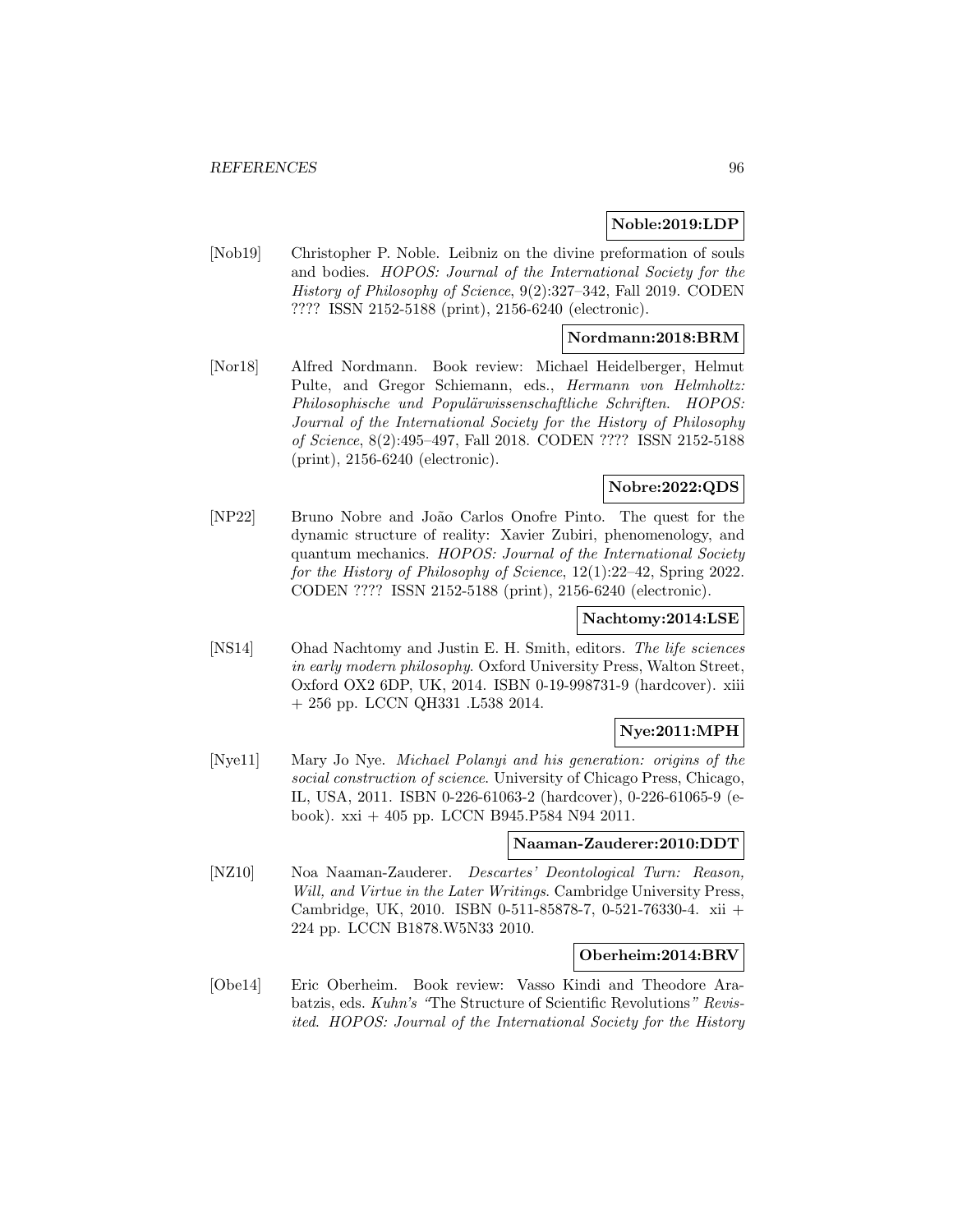of Philosophy of Science, 4(1):157–161, Spring 2014. CODEN ???? ISSN 2152-5188 (print), 2156-6240 (electronic). URL http://www. jstor.org/stable/10.1086/674981.

## **Olen:2016:FPM**

[Ole16] Peter Olen. From formalism to psychology: Metaphilosophical shifts in Wilfrid Sellars's early works. HOPOS: Journal of the International Society for the History of Philosophy of Science, 6(1):24–63, Spring 2016. CODEN ???? ISSN 2152-5188 (print), 2156-6240 (electronic).

# **Omodeo:2021:HAF**

[Omo21] Pietro Daniel Omodeo. Heavenly animation as the foundation for Fracastoro's homocentrism: Aristotelian–Platonic eclecticism beyond the School of Padua. HOPOS: Journal of the International Society for the History of Philosophy of Science, 11(2):585–603, Fall 2021. CODEN ???? ISSN 2152-5188 (print), 2156-6240 (electronic).

## **Olen:2017:PTC**

[OS17] Peter Olen and Carl Sachs, editors. Pragmatism in Transition: Contemporary Perspectives on C. I. Lewis. Springer International Publishing AG, Cham, Switzerland, 2017. ISBN 3-319-52862-9 (hardcover), 3-319-52863-7 (e-book). viii + 222 pp. LCCN B945.L454 P73 2017.

# **Ott:2009:CLN**

[Ott09] Walter R. Ott. Causation and laws of nature in early modern philosophy. Oxford University Press, Walton Street, Oxford OX2 6DP, UK, 2009. ISBN 0-19-157140-7 (ebook), 0-19-957043-4. xii + 260 pp. LCCN BD541 .O83 2009. URL http://www.oxfordscholarship.com/oso/public/ content/philosophy/9780199570430/toc.html.

## **Padovani:2011:BRH**

[Pad11] Flavia Padovani. Book review: Hans Reichenbach, ed., The Concept of Probability in the Mathematical Representation of Reality. HO-POS: Journal of the International Society for the History of Philosophy of Science, 1(2):344–347, Fall 2011. CODEN ???? ISSN 2152- 5188 (print), 2156-6240 (electronic). URL http://www.jstor.org/ stable/10.1086/661509.

## **Palmer:2015:BRH**

[Pal15] Eric Palmer. Essay review: How to succeed in science while really, really trying: The central European savant of the Mid-Eighteenth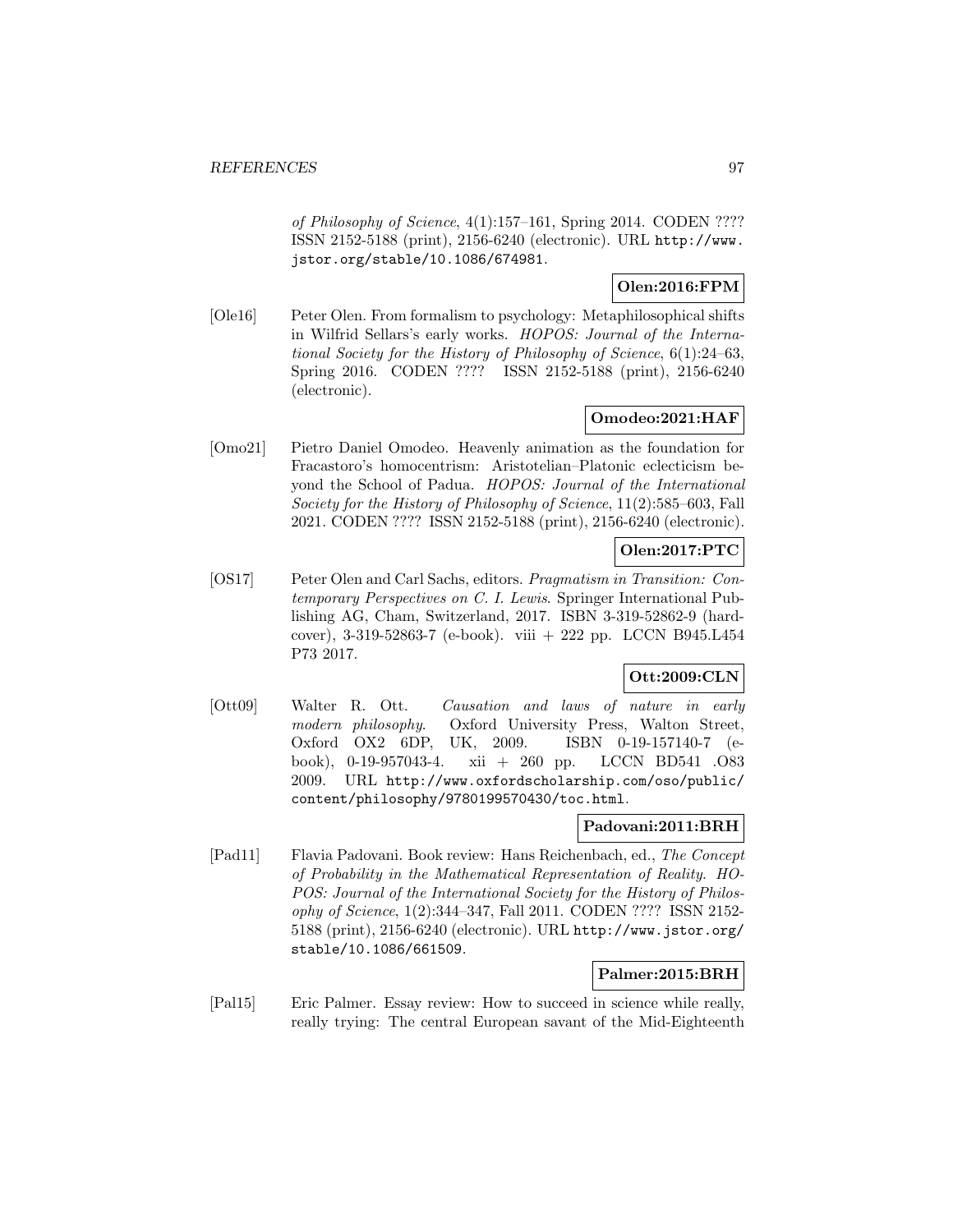Century: André Holenstein, Hubert Steinke, and Martin Stuber, eds. Scholars in Action: The Practice of Knowledge and the Figure of the Savant in the 18th Century. 2 vols. Leiden: Brill, 2013. Pp.  $xxx + 932.$  \$318.00 (cloth). HOPOS: Journal of the International Society for the History of Philosophy of Science, 5(1):167–173, Spring 2015. CODEN ???? ISSN 2152-5188 (print), 2156-6240 (electronic). URL http://www.jstor.org/stable/10.1086/680375.

## **Parsons:2011:BRF**

[Par11] Keith M. Parsons. Book review: Friedel Weinert, Copernicus, Darwin, and Freud: Revolutions in the History and Philosophy of Science. HOPOS: Journal of the International Society for the History of Philosophy of Science, 1(2):351–355, Fall 2011. CODEN ???? ISSN 2152-5188 (print), 2156-6240 (electronic). URL http://www. jstor.org/stable/10.1086/660792.

## **Patton:2011:RE**

[Pat11] Lydia Patton. Reconsidering experiments. HOPOS: Journal of the International Society for the History of Philosophy of Science, 1 (2):209–226, Fall 2011. CODEN ???? ISSN 2152-5188 (print), 2156-6240 (electronic). URL http://www.jstor.org/stable/10. 1086/660167.

### **Patton:2014:PSH**

[Pat14] Lydia Patton. Philosophy, science and history: a guide and reader. Routledge & Kegan Paul, London, UK and New York, NY, USA, 2014. ISBN 0-415-89831-5 (paperback), 0-415-89830-7 (hardcover), 0-203-80245-4 (e-book), 1-136-62689-1 (e-book). 469 pp. LCCN Q175 .P455 2014.

## **Patton:2017:EN**

[Pat17] Lydia Patton. Editor's note. HOPOS: Journal of the International Society for the History of Philosophy of Science, 7(2):??, Fall 2017. CODEN ???? ISSN 2152-5188 (print), 2156-6240 (electronic).

## **Patton:2018:M**

[Pat18] Lydia Patton. In memoriam. HOPOS: Journal of the International Society for the History of Philosophy of Science, 8(1):??, Spring 2018. CODEN ???? ISSN 2152-5188 (print), 2156-6240 (electronic).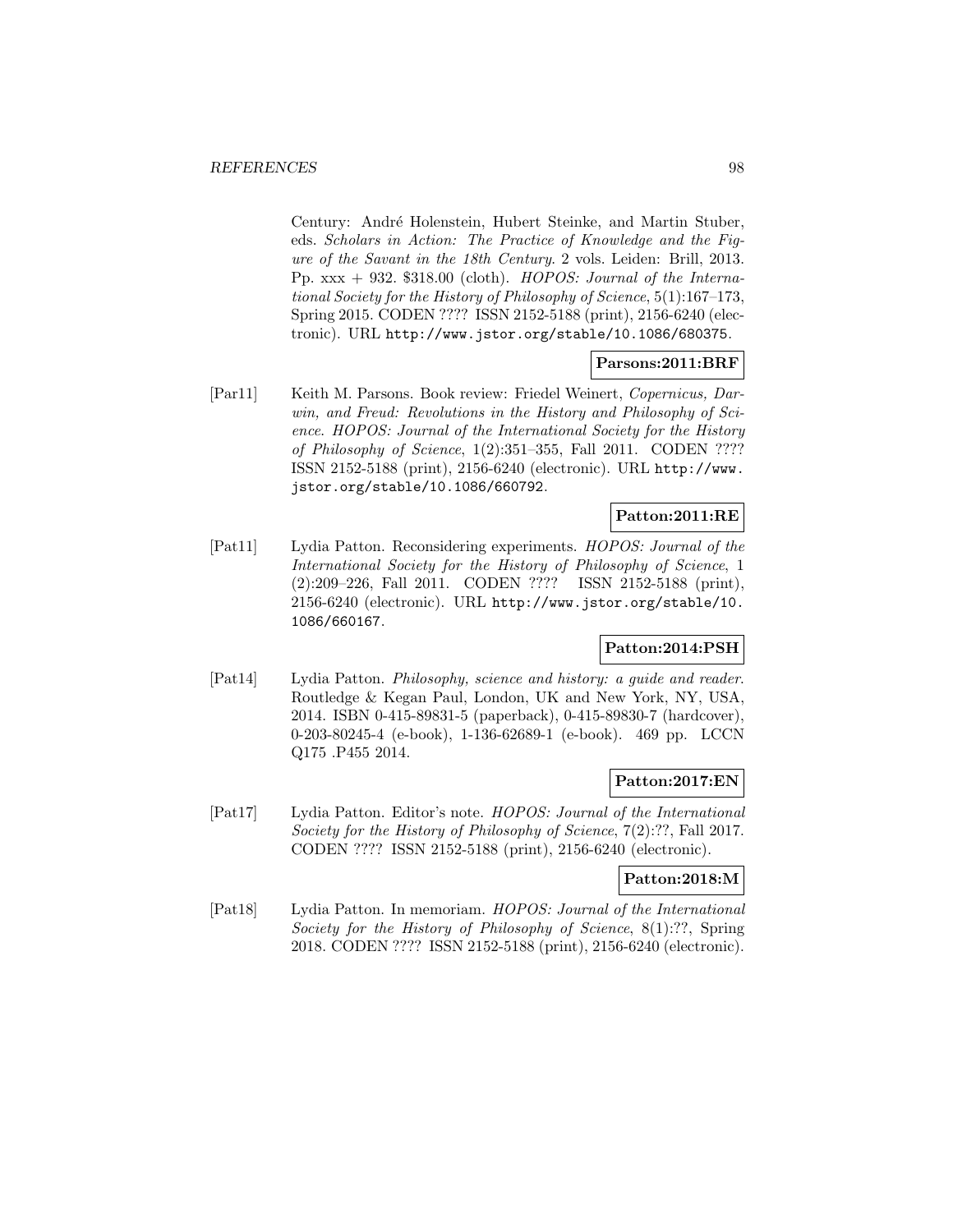### **Patton:2020:EN**

[Pat20] Lydia Patton. Editor's note. HOPOS: Journal of the International Society for the History of Philosophy of Science, 10(1):??, Spring 2020. CODEN ???? ISSN 2152-5188 (print), 2156-6240 (electronic).

### **Patton:2021:ENa**

[Pat21a] Lydia Patton. Editor's note. HOPOS: Journal of the International Society for the History of Philosophy of Science, 11(1):??, Spring 2021. CODEN ???? ISSN 2152-5188 (print), 2156-6240 (electronic).

## **Patton:2021:ENb**

[Pat21b] Lydia Patton. Editor's note. HOPOS: Journal of the International Society for the History of Philosophy of Science, 11(2):??, Fall 2021. CODEN ???? ISSN 2152-5188 (print), 2156-6240 (electronic).

## **Patton:2021:ENc**

[Pat21c] Lydia Patton. Editor's note. HOPOS: Journal of the International Society for the History of Philosophy of Science, 11(2):??, Fall 2021. CODEN ???? ISSN 2152-5188 (print), 2156-6240 (electronic).

## **Pearce:2014:BRB**

[Pea14] Trevor Pearce. Book review: Cheryl Misak, The American Pragmatists. HOPOS: Journal of the International Society for the History of Philosophy of Science, 4(1):172–176, Spring 2014. CODEN ???? ISSN 2152-5188 (print), 2156-6240 (electronic). URL http://www. jstor.org/stable/10.1086/674978.

### **Pearce:2018:PFR**

[Pea18] Trevor Pearce. "Protoplasm feels": The role of physiology in Charles Sanders Peirce's evolutionary metaphysics. HOPOS: Journal of the International Society for the History of Philosophy of Science, 8(1): 28–61, Spring 2018. CODEN ???? ISSN 2152-5188 (print), 2156- 6240 (electronic).

# **Pearce:2019:BRM**

[Pea19a] Trevor Pearce. Book review: Michel Bourdeau, Mary Pickering, and Warren Schmaus, eds., Love, Order, and Progress: The Science, Philosophy, and Politics of Auguste Comte. Pittsburgh: University of Pittsburgh Press, 2018. Pp. xiv + 402. \$49.95 (cloth). ISBN 0- 8229-4522-3. HOPOS: Journal of the International Society for the History of Philosophy of Science, 9(2):419–423, Fall 2019. CODEN ???? ISSN 2152-5188 (print), 2156-6240 (electronic).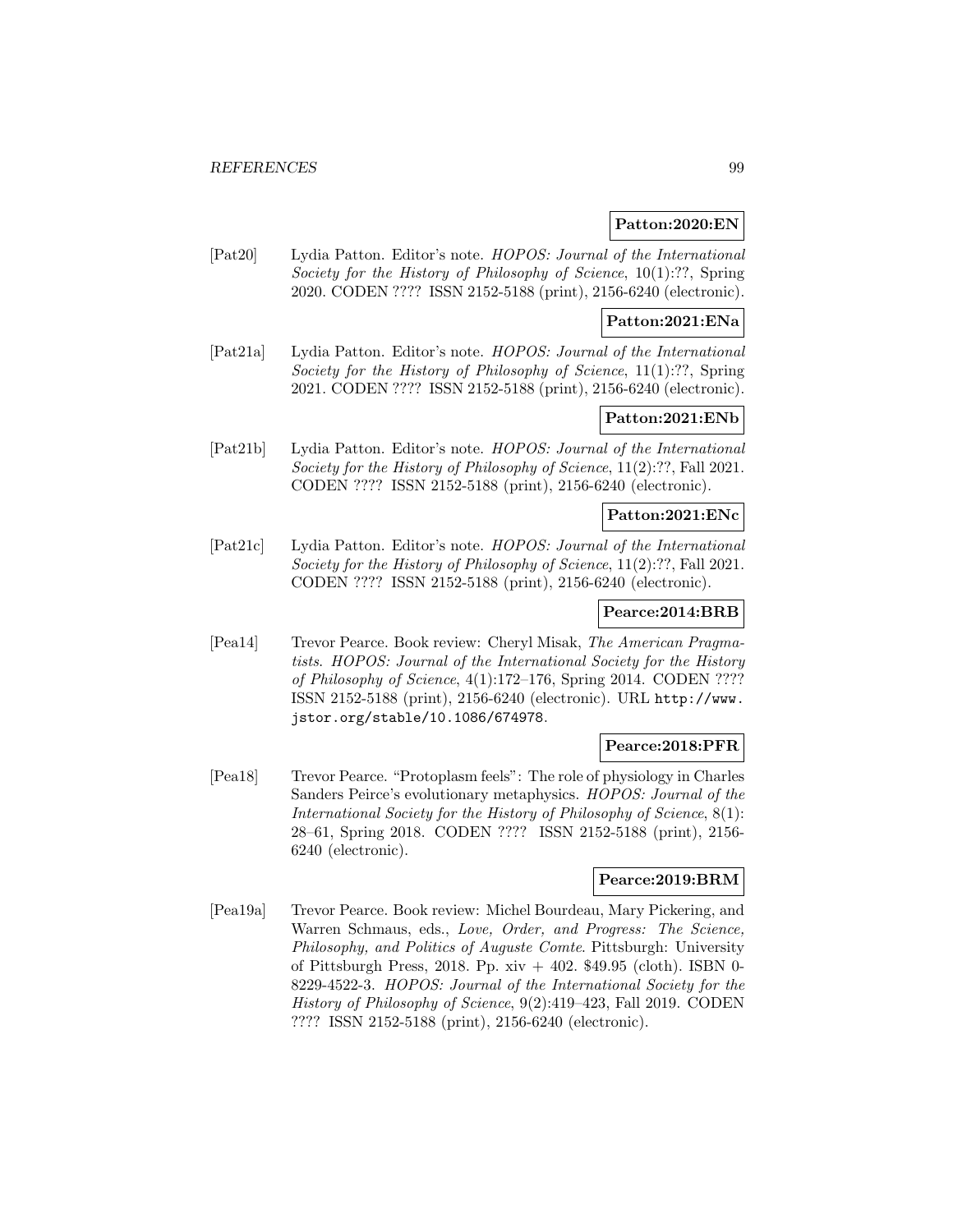### **Pearson:2019:BRJ**

[Pea19b] James Pearson. Book review: James McElvenny, Language and Meaning in the Age of Modernism: C. K. Ogden and His Contemporaries. Edinburgh: Edinburgh University Press, 2018. Pp. 200. \$110.00 (cloth). HOPOS: Journal of the International Society for the History of Philosophy of Science, 9(1):193–198, Spring 2019. CODEN ???? ISSN 2152-5188 (print), 2156-6240 (electronic).

### **Pecere:2021:SSW**

[Pec21] Paolo Pecere. "Stahl was often closer to the truth": Kant's second thoughts on animism, monadology, and hylozoism. HOPOS: Journal of the International Society for the History of Philosophy of Science, 11(2):660–678, Fall 2021. CODEN ???? ISSN 2152-5188 (print), 2156-6240 (electronic).

## **Pence:2013:BRS**

[Pen13] Charles H. Pence. Book review: Staffan Müller-Wille and Hans-Jörg Rheinberger, A Cultural History of Heredity. HOPOS: Journal of the International Society for the History of Philosophy of Science, 3(1):168–172, Spring 2013. CODEN ???? ISSN 2152-5188 (print), 2156-6240 (electronic). URL http://www.jstor.org/stable/10. 1086/668913.

### **Pence:2017:BRR**

[Pen17] Charles H. Pence. Book review: Robert J. Richards and Michael Ruse, Debating Darwin. HOPOS: Journal of the International Society for the History of Philosophy of Science, 7(2):397–400, Fall 2017. CODEN ???? ISSN 2152-5188 (print), 2156-6240 (electronic).

# **Pence:2018:SJF**

[Pen18] Charles H. Pence. Sir John F. W. Herschel and Charles Darwin: Nineteenth-century science and its methodology. HOPOS: Journal of the International Society for the History of Philosophy of Science, 8(1):108–140, Spring 2018. CODEN ???? ISSN 2152-5188 (print), 2156-6240 (electronic).

## **Petit:2016:SAC**

[Pet16] Annie Petit. Le système d'Auguste Comte. Librairie Philosophique J. Vrin, Paris, France, 2016. ISBN 2-7116-2699-7. 389 pp.

# **Peterman:2018:ERC**

[Pet18] Alison Peterman. Essay review: Canonizing Cavendish. HOPOS: Journal of the International Society for the History of Philosophy of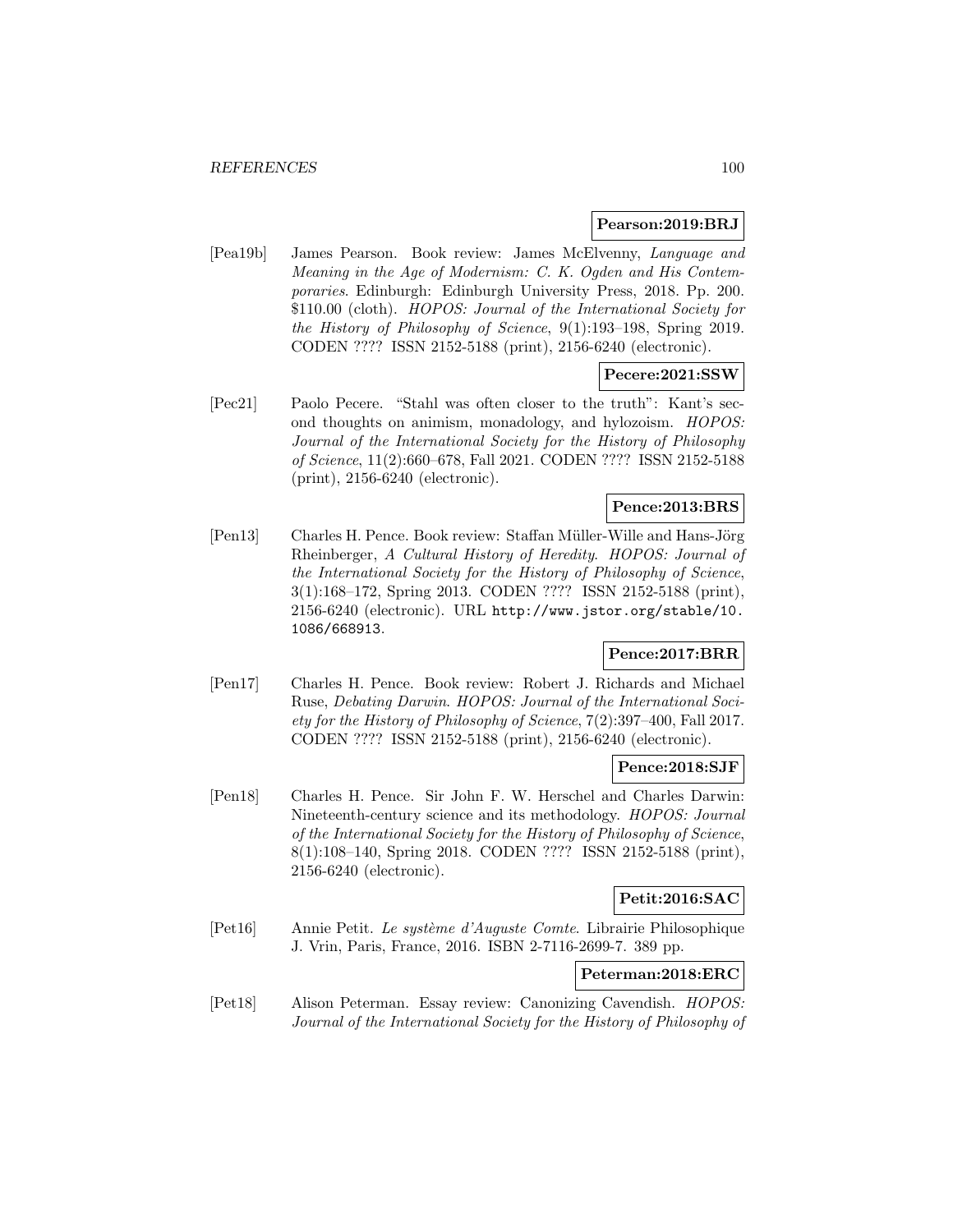Science, 8(1):191–197, Spring 2018. CODEN ???? ISSN 2152-5188 (print), 2156-6240 (electronic).

# **Psillos:2019:PMA**

[PG19] Stathis Psillos and Eirini Goudarouli. Principles of motion and the absence of laws of nature in Hobbes's natural philosophy. HOPOS: Journal of the International Society for the History of Philosophy of Science, 9(1):93–119, Spring 2019. CODEN ???? ISSN 2152-5188 (print), 2156-6240 (electronic).

### **Pickave:2016:BRN**

[Pic16] Martin Pickavé. Book review: Neil Lewis and Rega Wood, eds., In Aristotelis De generatione et corruptione. HOPOS: Journal of the International Society for the History of Philosophy of Science, 6(1):181–184, Spring 2016. CODEN ???? ISSN 2152-5188 (print), 2156-6240 (electronic).

## **Preston:2008:KBS**

[PK08] John Preston and Thomas S. Kuhn. Kuhn's The structure of scientific revolutions: a reader's guide. Continuum reader's guides. Continuum, London, UK, 2008. ISBN 0-8264-9375- 0, 0-8264-9376-9. viii + 126 pp. LCCN Q175.K953 P74 2008. URL http://www.loc.gov/catdir/enhancements/fy1116/ 2007044434-b.html; http://www.loc.gov/catdir/ enhancements/fy1213/2007044434-d.html; http://www.loc.gov/catdir/toc/ecip083/2007044434.html.

### **Plutynski:2011:FPA**

[Plu11] Anya Plutynski. Four problems of abduction: A brief history. HO-POS: Journal of the International Society for the History of Philosophy of Science, 1(2):227–248, Fall 2011. CODEN ???? ISSN 2152- 5188 (print), 2156-6240 (electronic). URL http://www.jstor.org/ stable/10.1086/660746.

### **Podgorny:2014:BRA**

[Pod14] Irina Podgorny. Book review: Alex Levine and Adriana Novoa, '!Darwinistas! The Construction of Evolutionary Thought in Nineteenth Century Argentina. HOPOS: Journal of the International Society for the History of Philosophy of Science, 4(1):179–182, Spring 2014. CODEN ???? ISSN 2152-5188 (print), 2156-6240 (electronic). URL http://www.jstor.org/stable/10.1086/675435.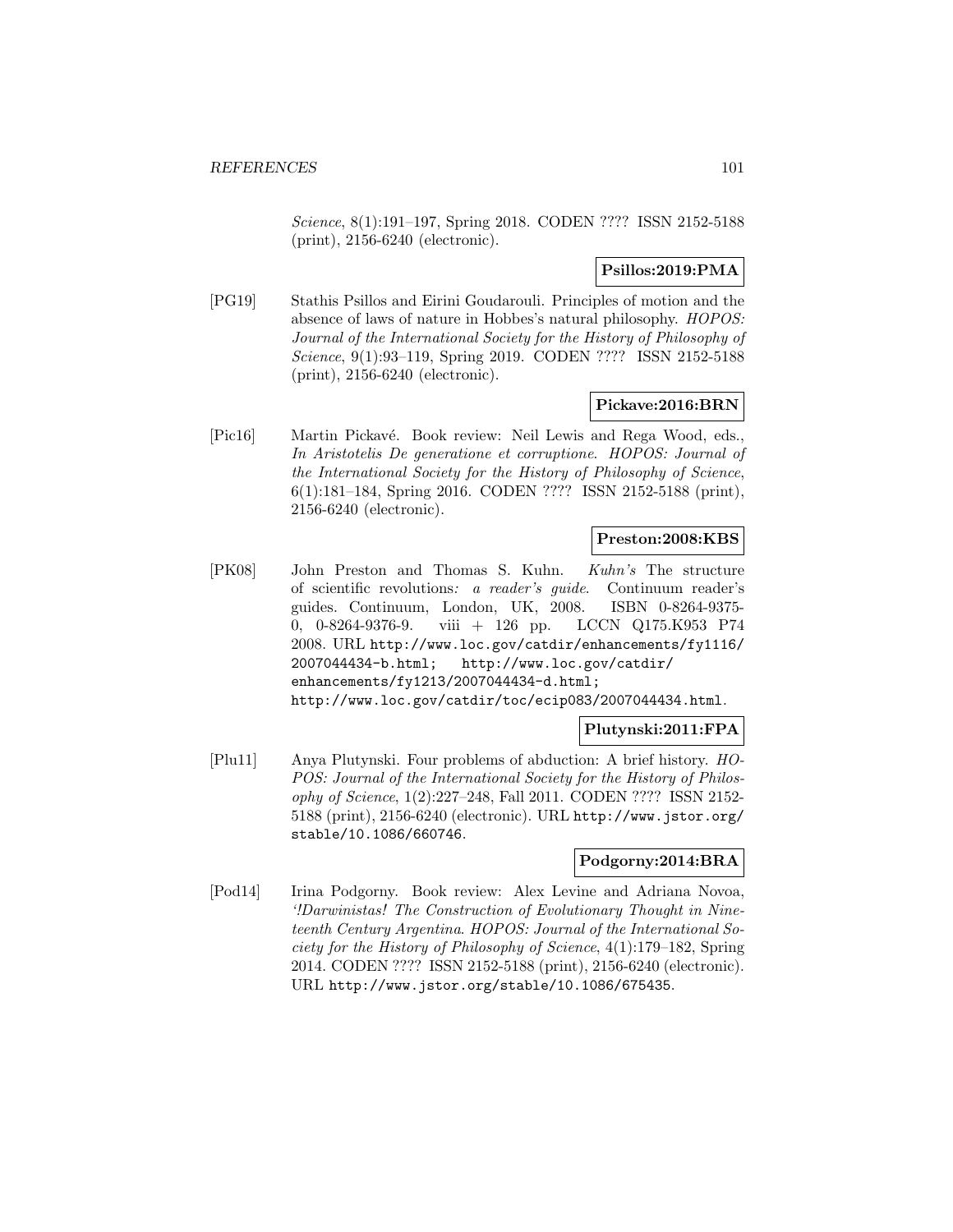## **Poole:2010:JAA**

[Poo10] William Poole. John Aubrey and the advancement of learning. Bodleian Library, Oxford, UK, 2010. ISBN 1-85124-319-4 (paperback). 111 pp. LCCN DA93.A8 P66 2010.

## **Popa:2014:I**

[Pop14a] Tiberiu Popa. Introduction. HOPOS: Journal of the International Society for the History of Philosophy of Science, 4(2):271, Fall 2014. CODEN ???? ISSN 2152-5188 (print), 2156-6240 (electronic). URL http://www.jstor.org/stable/10.1086/677565.

# **Popa:2014:SMM**

[Pop14b] Tiberiu Popa. Scientific method in meteorology IV. HOPOS: Journal of the International Society for the History of Philosophy of Science, 4(2):306–334, Fall 2014. CODEN ???? ISSN 2152- 5188 (print), 2156-6240 (electronic). URL http://www.jstor.org/ stable/10.1086/677566.

# **Popa:2016:BRD**

[Pop16] Tiberiu Popa. Book review: David Ebrey, ed., Theory and Practice in Aristotle's Natural Science. HOPOS: Journal of the International Society for the History of Philosophy of Science, 6(2):354–357, Fall 2016. CODEN ???? ISSN 2152-5188 (print), 2156-6240 (electronic).

## **Powers:2012:ICH**

[Pow12] John C. Powers. Inventing chemistry: Herman Boerhaave and the reform of the chemical arts. Synthesis. University of Chicago Press, Chicago, IL, USA, 2012. ISBN 0-226-67760-5 (hardcover), 1-280- 12635-3, 0-226-67762-1 (e-book). viii + 260 pp. LCCN QD15 .P69 2012.

### **Pravica:2013:BRH**

[Pra13] Sandra Pravica. Book review: Hans-Jörg Rheinberger, On Historicizing Epistemology: An Essay. HOPOS: Journal of the International Society for the History of Philosophy of Science, 3(2):345–348, Fall 2013. CODEN ???? ISSN 2152-5188 (print), 2156-6240 (electronic). URL http://www.jstor.org/stable/10.1086/670131.

## **Preston:2017:API**

[Pre17] Aaron Preston, editor. Analytic Philosophy: an Interpretive History. Routledge, Taylor and Francis Group, New York, NY, USA, 2017. ISBN 1-138-80078-3 (hardcover), 1-138-80079-1 (paperback), 1-315-73305-6. viii + 289 pp. LCCN B808.5 .A523 2017.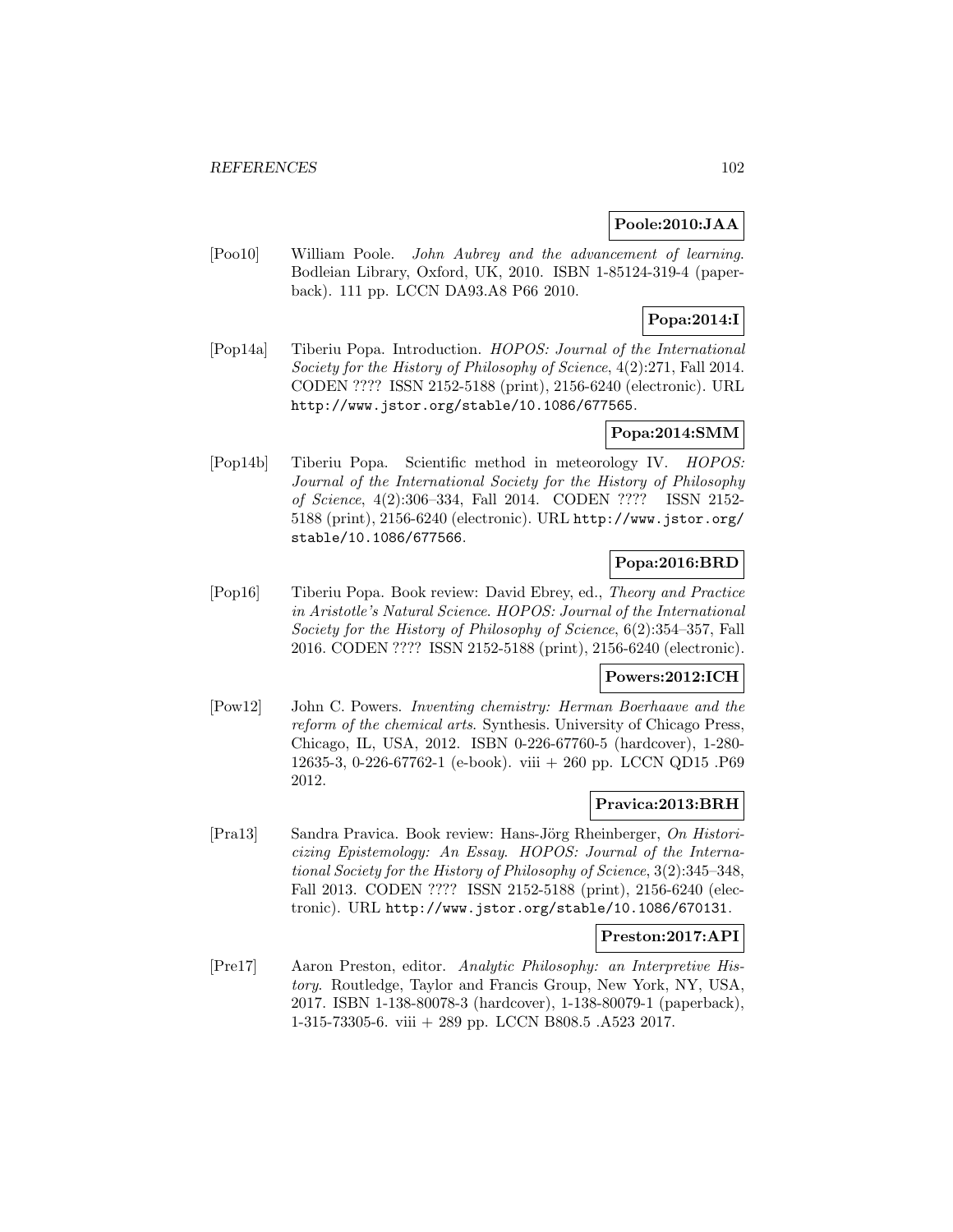### **Purnell:2015:BRH**

[Pur15] Carolyn Purnell. Book review: Henry Martyn Lloyd, ed., The Discourse of Sensibility: The Knowing Body in the Enlightenment. HOPOS: Journal of the International Society for the History of Philosophy of Science, 5(1):198–201, Spring 2015. CODEN ???? ISSN 2152-5188 (print), 2156-6240 (electronic). URL http://www. jstor.org/stable/10.1086/680377.

## **Radler:2013:NCD**

[Rad13] Jan Radler. Neurath's congestions, depth of intention, and precization: Arne Naess and his Viennese heritage. HOPOS: Journal of the International Society for the History of Philosophy of Science, 3(1):59–90, Spring 2013. CODEN ???? ISSN 2152-5188 (print), 2156-6240 (electronic). URL http://www.jstor.org/stable/10. 1086/667986.

## **Raghuramaraju:2019:BRJ**

[Rag19] A. Raghuramaraju. Book review: Jobin M. Kanjirakkat, Gordon McOuat, and Sundar Sarukkai, eds., Science and Narratives of Nature: East and West. London: Routledge, 2015. Pp.  $xi + 337$ . \$175.00 (cloth); \$51.95 (paper). ISBN 978-1-138-90089-9 (cloth); ISBN: 978-0-815-37349-0 (paper). HOPOS: Journal of the International Society for the History of Philosophy of Science, 9(2):407– 410, Fall 2019. CODEN ???? ISSN 2152-5188 (print), 2156-6240 (electronic).

## **Raposo:2020:BRO**

[Rap20] Pedro M. P. Raposo. Book review: Omar W. Nasim, Observing by Hand: Sketching the Nebulae in the Nineteenth Century. Chicago: University of Chicago Press, 2013. Pp. 296. \$48.00 (cloth). ISBN 978-0-226-08437-4. HOPOS: Journal of the International Society for the History of Philosophy of Science, 10(1):347–349, Spring 2020. CODEN ???? ISSN 2152-5188 (print), 2156-6240 (electronic).

# **Rayman:2014:CED**

[Ray14] Joshua Rayman. Crossing the epistemological divide: Foucault, Barthes, and neo-Kantianism. HOPOS: Journal of the International Society for the History of Philosophy of Science, 4(2):217–240, Fall 2014. CODEN ???? ISSN 2152-5188 (print), 2156-6240 (electronic). URL http://www.jstor.org/stable/10.1086/677036.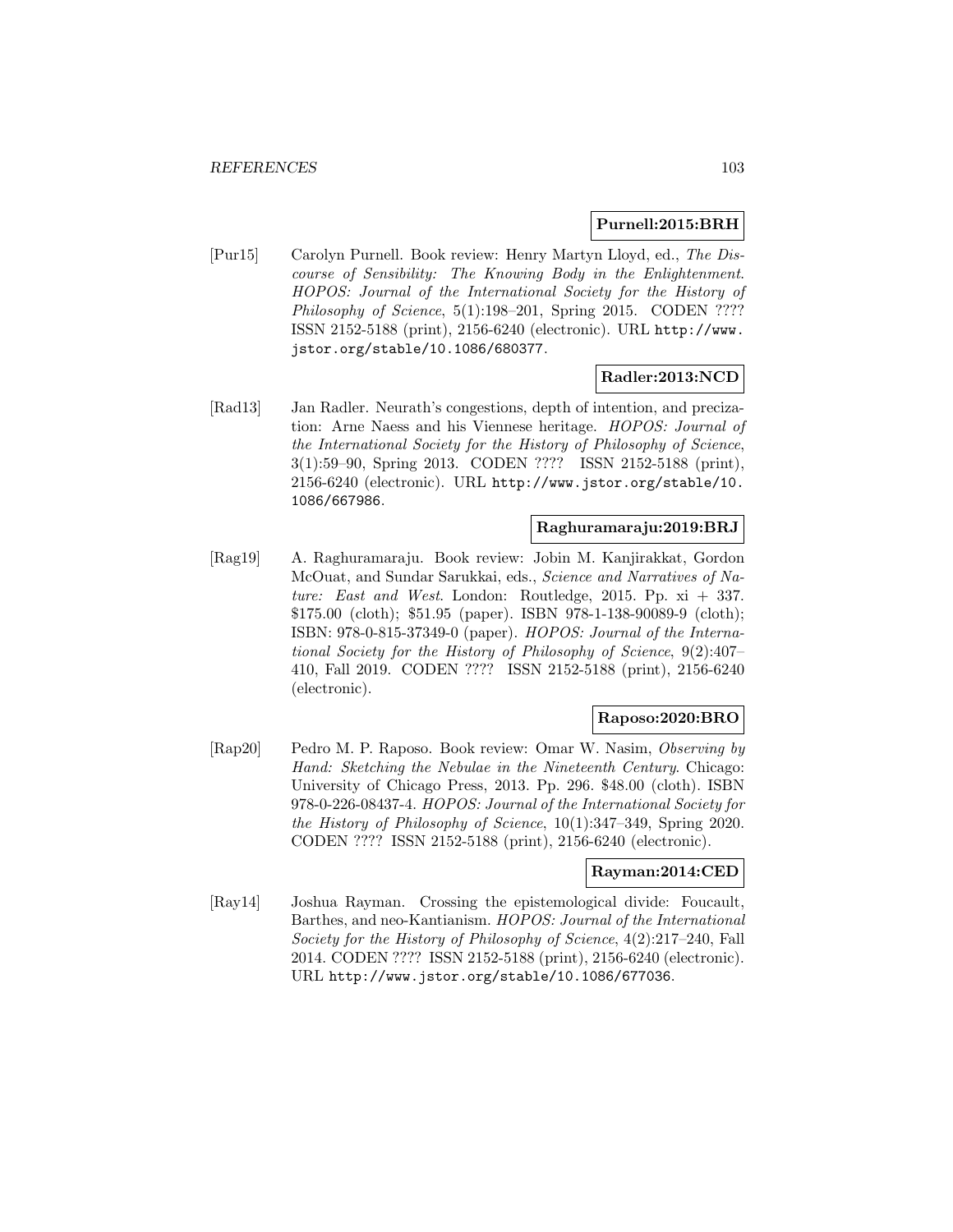### **Richards:2016:KSS**

[RD16] Robert J. (Robert John) Richards and Lorraine Daston, editors. Kuhn's Structure of Scientific Revolutions at fifty: reflections on a science classic. University of Chicago Press, Chicago, IL, USA, 2016. ISBN 0-226-31703-X (hardcover), 0-226-31720-X (paperback), 0-226-31717-X (e-book). 202 pp. LCCN Q175 .K84 2016.

## **Reichenbach:2008:CPM**

[REG08] Hans Reichenbach, Frederick Eberhardt, and Clark N. Glymour, editors. The concept of probability in the mathematical representation of reality, volume 3 of Full circle. Open Court, Chicago, IL, USA, 2008. ISBN 0-8126-9609-3 (paperback). xi + 154 pp. LCCN B2779 .R4513 2008. URL http://www.loc.gov/catdir/enhancements/ fy0738/2007021145-d.html;

http://www.loc.gov/catdir/toc/ecip0718/2007021145.html.

## **Regier:2021:HMG**

[Reg21] Jonathan Regier. A hot mess: Girolamo Cardano, the Inquisition, and the soul. HOPOS: Journal of the International Society for the History of Philosophy of Science, 11(2):547–563, Fall 2021. CODEN ???? ISSN 2152-5188 (print), 2156-6240 (electronic).

## **Reichenbach:2006:CPM**

[Rei06] Hans Reichenbach. The concept of probability in the mathematical representation of reality. Open Court, Chicago, IL, USA, 2006. ISBN 0-8126-9609-3 (paperback). xi + 154 pp. LCCN B2779 .R45 2007.

### **Reisch:2014:BRP**

[Rei14a] George Reisch. Book review: Paul Erickson, Judy L. Klein, Lorraine Daston, Rebecca Lemov, Thomas Sturm, and Michael D. Gordin, How Reason Almost Lost Its Mind: The Strange Career of Cold War Rationality. HOPOS: Journal of the International Society for the History of Philosophy of Science, 4(2):358–361, Fall 2014. CODEN ???? ISSN 2152-5188 (print), 2156-6240 (electronic). URL http:/ /www.jstor.org/stable/10.1086/677213.

## **Reisch:2014:BRB**

[Rei14b] George A. Reisch. Book review: Andrew Jewett, Science, Democracy, and the American University: From the Civil War to the Cold War. HOPOS: Journal of the International Society for the History of Philosophy of Science, 4(1):150–153, Spring 2014. CODEN ????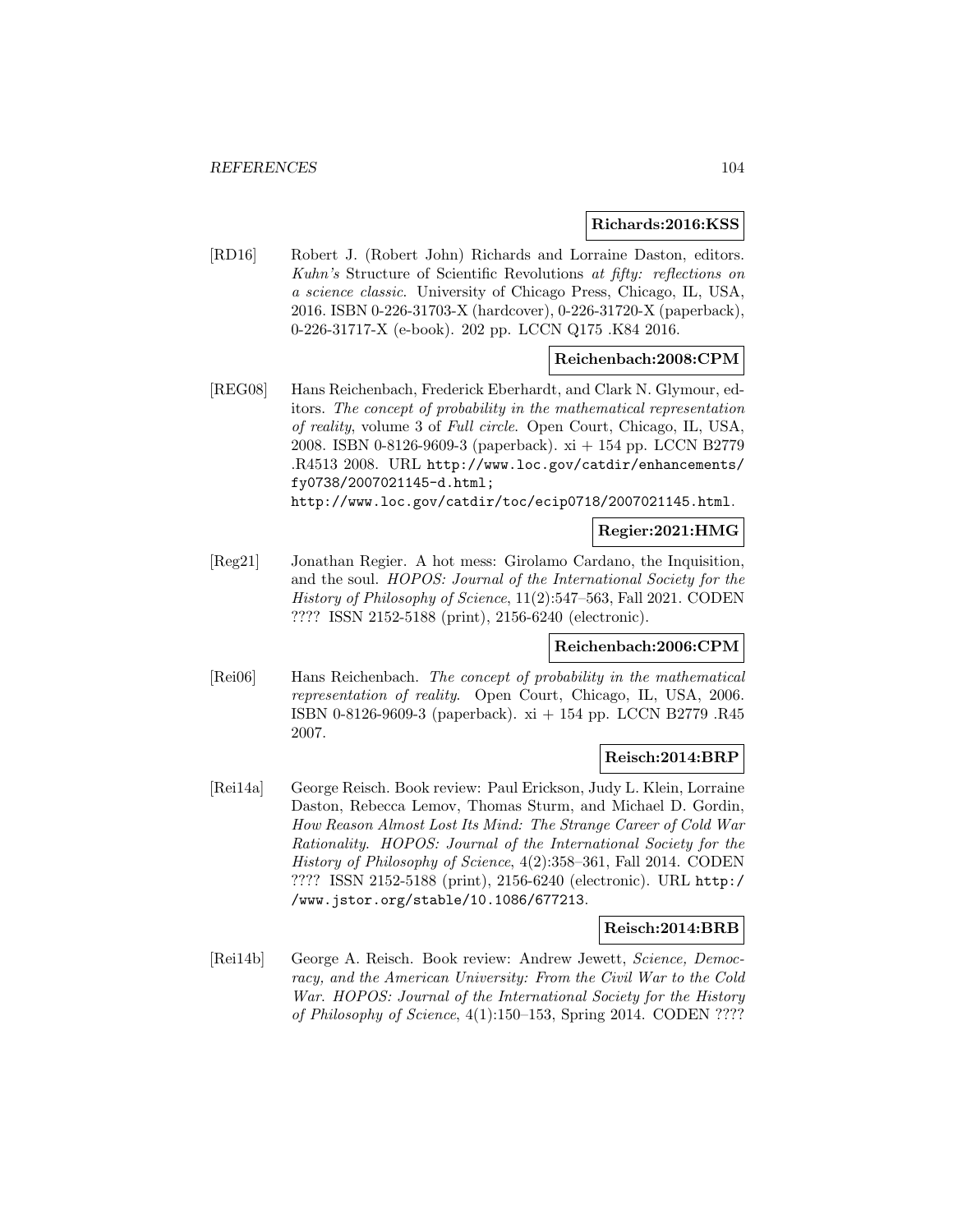ISSN 2152-5188 (print), 2156-6240 (electronic). URL http://www. jstor.org/stable/10.1086/675399.

### **Reiners:2020:OSM**

[Rei20] Stefan Reiners. "Our science must establish itself": On the scientific status of Lazarus and Steinthal's Völkerpsychologie. HOPOS: Journal of the International Society for the History of Philosophy of Science, 10(1):234–253, Spring 2020. CODEN ???? ISSN 2152-5188 (print), 2156-6240 (electronic).

## **Remes:2013:BRB**

[Rem13] Pauliina Remes. Book review: Lloyd P. Gerson, ed., The Cambridge History of Philosophy in Late Antiquity. HOPOS: Journal of the International Society for the History of Philosophy of Science, 3 (2):376–380, Fall 2013. CODEN ???? ISSN 2152-5188 (print), 2156-6240 (electronic). URL http://www.jstor.org/stable/10. 1086/670130.

# **Rendl:2018:BRR**

[Ren18] Lois Marie Rendl. Book review: Rudolf Carnap, L'espace: Une contribution à la théorie de la science. HOPOS: Journal of the International Society for the History of Philosophy of Science, 8 (1):236–240, Spring 2018. CODEN ???? ISSN 2152-5188 (print), 2156-6240 (electronic).

### **Reynolds:2015:BRL**

[Rey15] Sarah Jozina Reynolds. Book review: Lydia Patton, ed., Philosophy, Science, and History: A Guide and Reader. HOPOS: Journal of the International Society for the History of Philosophy of Science, 5(2):352–356, Fall 2015. CODEN ???? ISSN 2152-5188 (print), 2156-6240 (electronic). URL http://www.jstor.org/stable/10. 1086/682715.

### **Rheinberger:2010:HEE**

 $[RF10]$  Hans-Jörg Rheinberger and David Fernbach. On historicizing epistemology: an essay. Cultural memory in the present. Stanford University Press, Stanford, CA, USA, 2010. ISBN 0-8047-6288-0 (hardcover), 0-8047-6289-9 (paperback), 0-8047-7420-X (e-book). 114 pp. LCCN Q175.32.K45 R48513 2010.

## **Ritter:2010:KTJ**

[RH10] Johann Wilhelm Ritter and Jocelyn Holland. Key texts of Johann Wilhelm Ritter (1776–1810) on the science and art of nature, vol-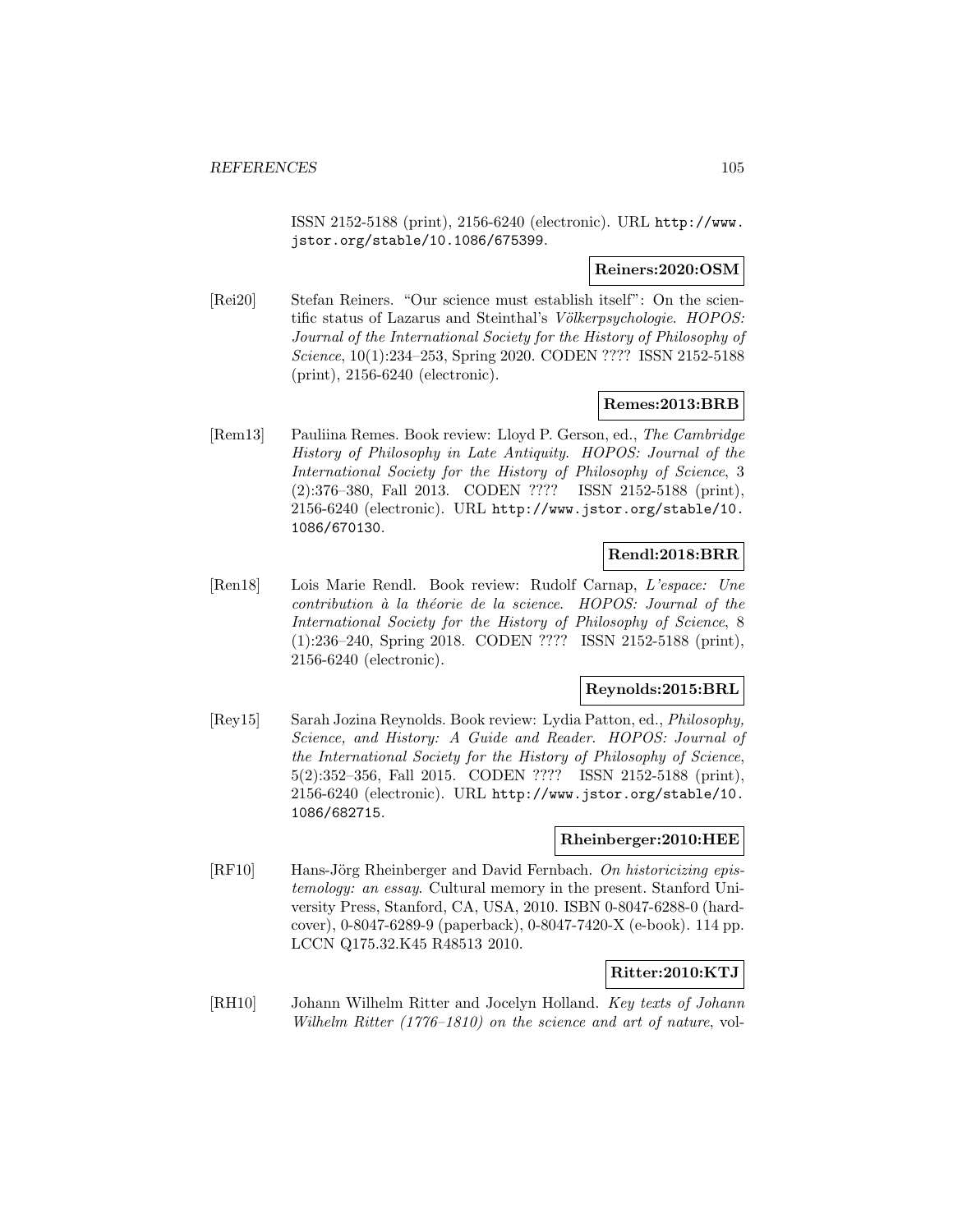ume 16(13) of History of science and medicine library; Medieval and early modern science. Brill, Leiden, The Netherlands, 2010. ISBN 90-04-18367-1 (hardcover). xiv + 713 pp. LCCN Q113 .R47213 2010.

### **Rheinberger:2010:ECT**

[Rhe10] Hans-Jorg Rheinberger. An Epistemology of the Concrete: Twentieth-Century Histories of Life. Duke University Press, Durham, NC, USA, 2010. ISBN 0-8223-4575-7. xix + 330 pp. LCCN QH331 .R4513 2010.

# **Richards:2008:TSL**

[Ric08] Robert J. Richards. The tragic sense of life: Ernst Haeckel and the struggle over evolutionary thought. University of Chicago Press, Chicago, IL, USA, 2008. ISBN 0-226-71214-1 (hardcover), 0-226- 71216-8 (paper).  $xx + 551 + 8$  pp. LCCN QH31.H2 R53 2008.

### **Richards:2010:SPP**

[Ric10] Richard A. Richards. The species problem: a philosophical analysis. Cambridge studies in philosophy and biology. Cambridge University Press, Cambridge, UK, 2010. ISBN 0-521-19683-3 (hardcover). x + 236 pp. LCCN QH83 .R53 2010.

## **Richardson:2012:OEH**

[Ric12] Alan Richardson. Occasions for an empirical history of philosophy of science: American philosophers of science at work in the 1950s and 1960s. HOPOS: Journal of the International Society for the History of Philosophy of Science, 2(1):1–20, Spring 2012. CODEN ???? ISSN 2152-5188 (print), 2156-6240 (electronic). URL http:/ /www.jstor.org/stable/10.1086/664596.

### **Richardson:2013:BRT**

[Ric13] Alan Richardson. Book review: Thomas S. Kuhn, ed., The Structure of Scientific Revolutions. HOPOS: Journal of the International Society for the History of Philosophy of Science, 3(1):151–154, Spring 2013. CODEN ???? ISSN 2152-5188 (print), 2156-6240 (electronic). URL http://www.jstor.org/stable/10.1086/668208.

#### **Richardson:2015:BRN**

[Ric15] Alan Richardson. Book review: Nikolay Milkov and Volker Peckhaus, eds., The Berlin Group and the Philosophy of Logical Empiricism. HOPOS: Journal of the International Society for the History of Philosophy of Science,  $5(1):174-177$ , Spring 2015. CODEN ????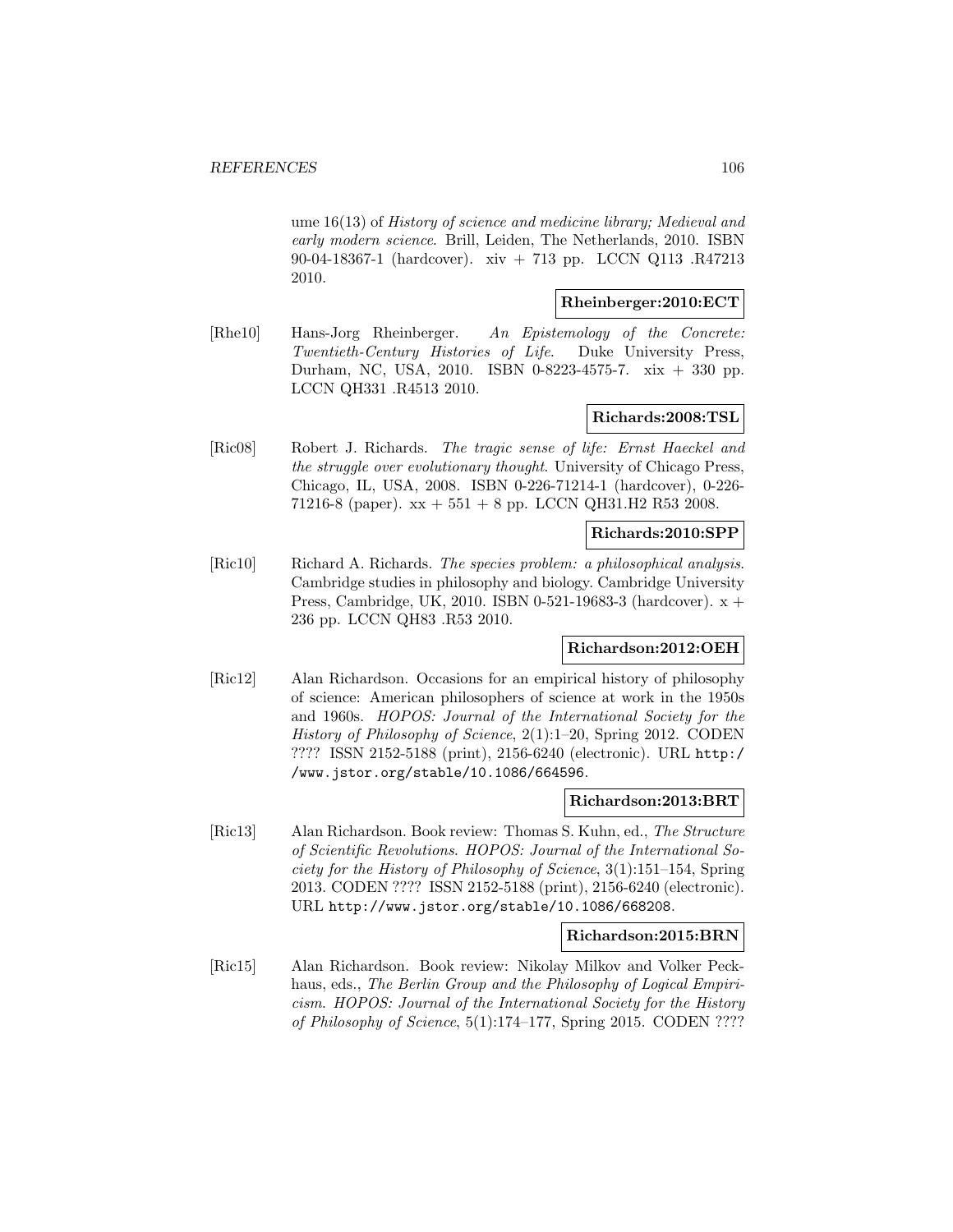ISSN 2152-5188 (print), 2156-6240 (electronic). URL http://www. jstor.org/stable/10.1086/680434.

## **Righini:1966:ADC**

[Rig66] Guglielmo Righini, editor. Atti del convegno sulle macchie solari  $=$  Proceedings of the Meeting on Sunspots, volume 2(2) of Pubblicazioni del Comitato nazionale per le manifestazioni celebrativo del IV centenario della nascita di Galileo Galilei. G. Barbèra, Firenze, Italia, 1966. ISSN 1564-1964. LCCN QB525 .M43 1964.

# **Rocke:2010:IRK**

 $[Roc10]$  Alan J. Rocke. *Image and reality: Kekulé, Kopp, and the scientific* imagination. Synthesis. University of Chicago Press, Chicago, IL, USA, 2010. ISBN 0-226-72332-1. xxvi + 375 pp. LCCN QD248 .R63 2010. URL http://www.loc.gov/catdir/enhancements/fy1012/ 2009025749-b.html; http://www.loc.gov/catdir/ enhancements/fy1012/2009025749-d.html; http://www. loc.gov/catdir/enhancements/fy1012/2009025749-t.html.

### **Rogers:2015:BRP**

[Rog15] Brian Rogers. Book review: Penelope Maddy, The Logical Must: Wittgenstein on Logic. HOPOS: Journal of the International Society for the History of Philosophy of Science, 5(2):360–364, Fall 2015. CODEN ???? ISSN 2152-5188 (print), 2156-6240 (electronic). URL http://www.jstor.org/stable/10.1086/682714.

### **Romizi:2012:VCS**

[Rom12] Donata Romizi. The Vienna Circle's "scientific world–conception": Philosophy of science in the political arena. HOPOS: Journal of the International Society for the History of Philosophy of Science, 2(2):205–242, Fall 2012. CODEN ???? ISSN 2152-5188 (print), 2156-6240 (electronic). URL http://www.jstor.org/stable/10. 1086/666659.

## **Roques:2019:BRH**

[Roq19] Magali Roques. Book review: Henrik Lagerlund and Benjamin Hill, eds., The Routledge Companion to Sixteenth Century Philosophy. New York: Routledge, 2017. Pp. 660. \$250.00 (cloth); \$58.00 (ebook). HOPOS: Journal of the International Society for the History of Philosophy of Science, 9(1):186–189, Spring 2019. CODEN ???? ISSN 2152-5188 (print), 2156-6240 (electronic).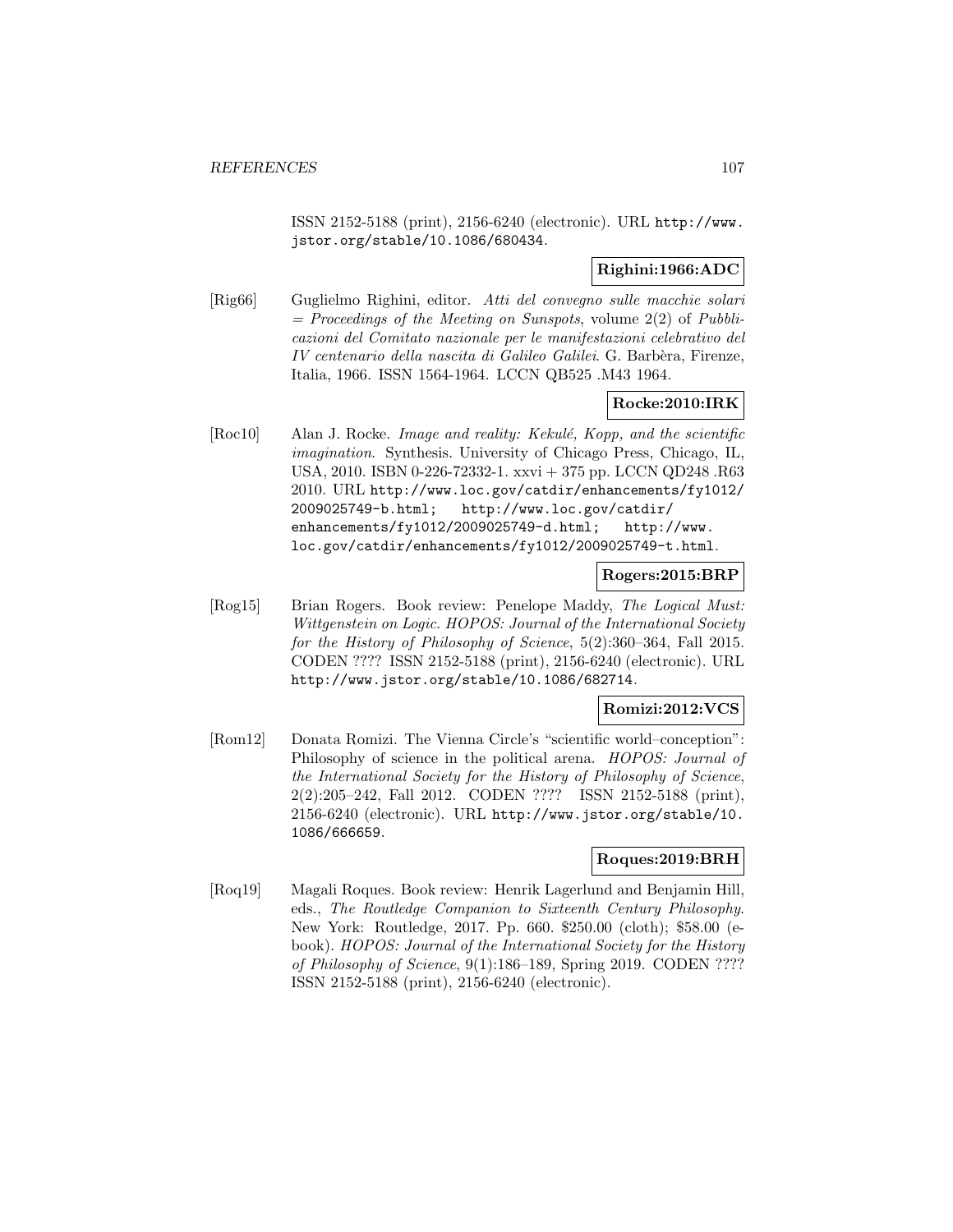#### **Rosenkranz:2013:BRS**

[Ros13] Ze'ev Rosenkranz. Book review: Steven Gimbel, Einstein's Jewish Science: Physics at the Intersection of Politics and Religion. HOPOS: Journal of the International Society for the History of Philosophy of Science, 3(1):160–164, Spring 2013. CODEN ???? ISSN 2152-5188 (print), 2156-6240 (electronic). URL http://www. jstor.org/stable/10.1086/668914.

### **Rossini:2022:NOC**

[Ros22] Paolo Rossini. The networked origins of Cartesian philosophy and science. HOPOS: Journal of the International Society for the History of Philosophy of Science, 12(1):97–120, Spring 2022. CODEN ???? ISSN 2152-5188 (print), 2156-6240 (electronic).

## **Rothman:2017:BRM**

[Rot17] Aviva Rothman. Book review: Miguel A. Granada, Patrick J. ´ Boner, and Dario Tessicini, eds., Unifying Heaven and Earth: Essays in the History of Early Modern Cosmology. HOPOS: Journal of the International Society for the History of Philosophy of Science, 7(1):169–173, Spring 2017. CODEN ???? ISSN 2152-5188 (print), 2156-6240 (electronic).

## **Rowbottom:2015:BRM**

[Row15] Darrell P. Rowbottom. Book review: M´elanie Frappier, Letitia Meynell, and James R. Brown, eds., Thought Experiments in Science, Philosophy, and the Arts. HOPOS: Journal of the International Society for the History of Philosophy of Science, 5(2):348–352, Fall 2015. CODEN ???? ISSN 2152-5188 (print), 2156-6240 (electronic). URL http://www.jstor.org/stable/10.1086/682375.

### **Rozemond:2013:BRR**

[Roz13] Marleen Rozemond. Book review: Roger Ariew, Descartes among the Scholastics. HOPOS: Journal of the International Society for the History of Philosophy of Science, 3(1):186–190, Spring 2013. CODEN ???? ISSN 2152-5188 (print), 2156-6240 (electronic). URL http://www.jstor.org/stable/10.1086/667763.

#### **Russell:2007:RHB**

[Rus07] Paul Russell. The riddle of Hume's Treatise: skepticism, naturalism, and irreligion. Oxford University Press, Walton Street, Oxford OX2 6DP, UK, 2007. ISBN 0-19-511033-1 (hardcover). xvi + 424 pp.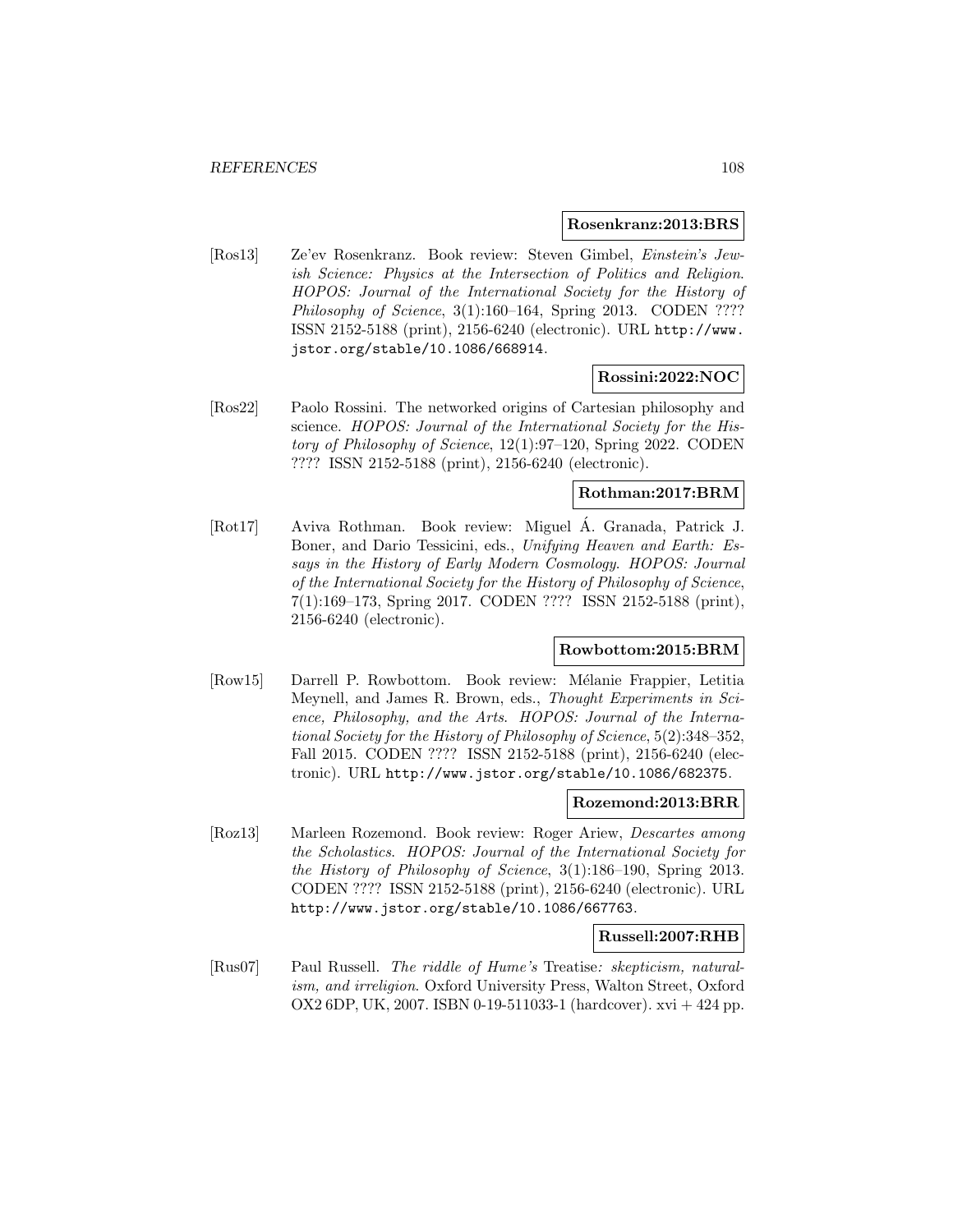LCCN B1489 .R87 2007. URL http://catdir.loc.gov/catdir/ enhancements/fy0724/2006052536-b.html; http://catdir. loc.gov/catdir/enhancements/fy0724/2006052536-d.html.

#### **Ruse:2009:PAD**

[Rus09] Michael Ruse, editor. Philosophy after Darwin: classic and contemporary readings. Princeton University Press, Princeton, NJ, USA, 2009. ISBN 0-691-13553-3 (hardcover), 0-691-13554-1 (paperback). ix + 580 pp. LCCN BJ71 .P49 2009.

### **Russo:2019:BRK**

[Rus19] Federica Russo. Book review: Kevin C. Elliott and Ted Richards, eds., Exploring Inductive Risk: Case Studies of Values in Science. New York: Oxford University Press, 2017. Pp.  $xiv + 277$ . \$99.00 (cloth); \$40.00 (paper). HOPOS: Journal of the International Society for the History of Philosophy of Science, 9(1):179–182, Spring 2019. CODEN ???? ISSN 2152-5188 (print), 2156-6240 (electronic).

# **Rusu:2021:ACE**

[Rus21] Doina-Cristina Rusu. Anne Conway's exceptional vitalism: Material spirits and active matter. HOPOS: Journal of the International Society for the History of Philosophy of Science, 11(2):528–546, Fall 2021. CODEN ???? ISSN 2152-5188 (print), 2156-6240 (electronic).

## **Rutkin:2021:CCR**

[Rut21] H. Darrel Rutkin. A cosmological controversy in the Renaissance: Marsilio Ficino's and Giovanni Pico della Mirandola's contrasting views on the animation of the heavens. HOPOS: Journal of the International Society for the History of Philosophy of Science, 11 (2):604–620, Fall 2021. CODEN ???? ISSN 2152-5188 (print), 2156-6240 (electronic).

### **Ryckman:2013:BRN**

[Ryc13] Thomas Ryckman. Book review: Norman Sieroka, Umgebungen: Symbolischer Konstruktivismus im Anschluss an Hermann Weyl und Fritz Medicus. HOPOS: Journal of the International Society for the History of Philosophy of Science, 3(1):164–168, Spring 2013. CODEN ???? ISSN 2152-5188 (print), 2156-6240 (electronic). URL http://www.jstor.org/stable/10.1086/669491.

#### **Rynasiewicz:2014:BRA**

[Ryn14] Robert Rynasiewicz. Book review: Adrian Bardon, A Brief History of the Philosophy of Time. HOPOS: Journal of the International So-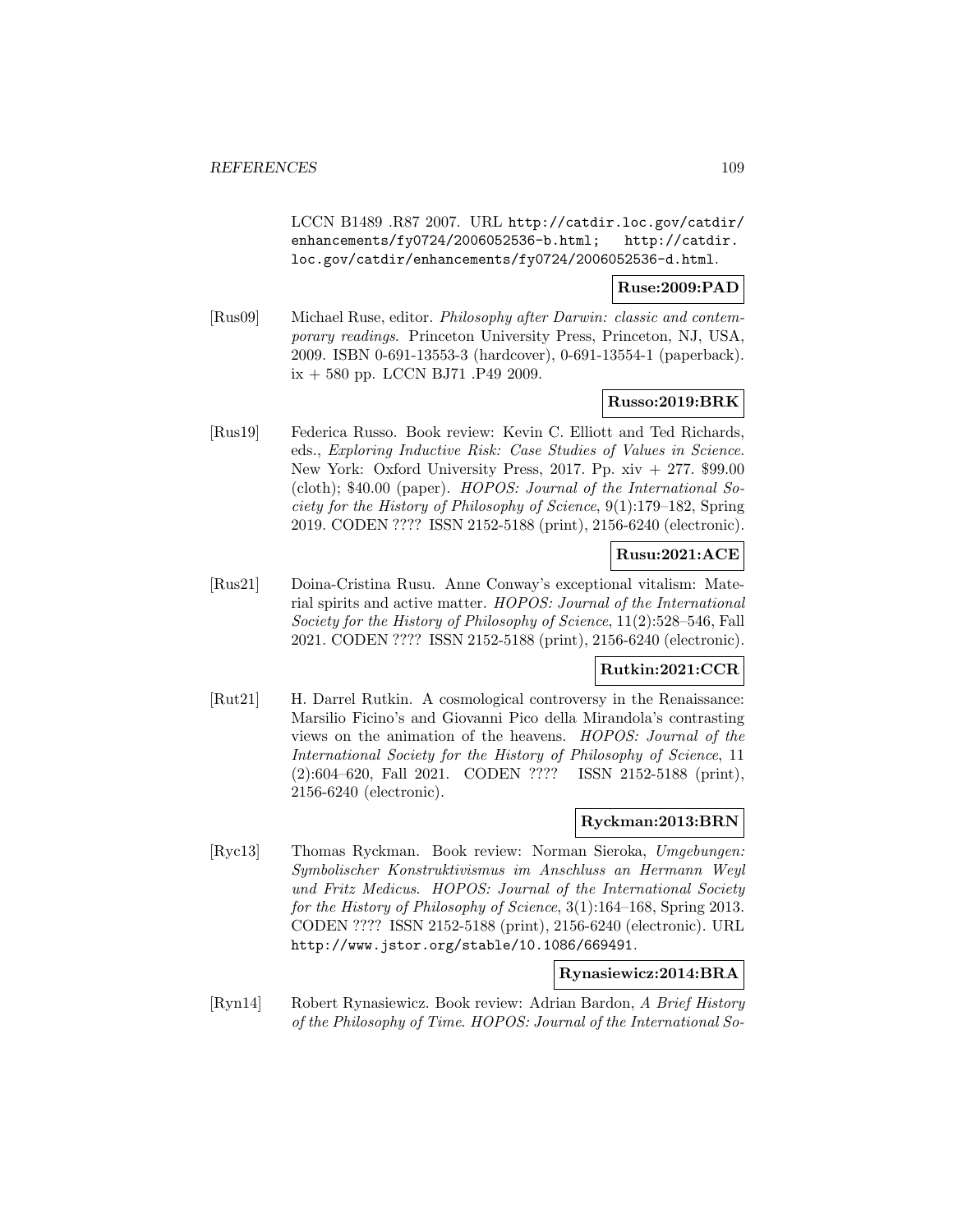ciety for the History of Philosophy of Science, 4(1):165–168, Spring 2014. CODEN ???? ISSN 2152-5188 (print), 2156-6240 (electronic). URL http://www.jstor.org/stable/10.1086/675456.

### **Salter:2012:BRL**

[Sal12] Alan Salter. Book review: Lorraine Daston and Elizabeth Lunbeck, eds., Histories of Scientific Observation. HOPOS: Journal of the International Society for the History of Philosophy of Science, 2 (1):196–200, Spring 2012. CODEN ???? ISSN 2152-5188 (print), 2156-6240 (electronic). URL http://www.jstor.org/stable/10. 1086/663620.

### **Sandoz:2016:BQQ**

[San16] Raphaël Sandoz. Beyond quantities and qualities: Frege and Jevons on measurement. HOPOS: Journal of the International Society for the History of Philosophy of Science, 6(2):212–238, Fall 2016. CO-DEN ???? ISSN 2152-5188 (print), 2156-6240 (electronic).

### **Sankey:2022:BRK**

[San22] Howard Sankey. Book review: K. Brad Wray, ed., Interpreting Kuhn: Critical Essays. HOPOS: Journal of the International Society for the History of Philosophy of Science, 12(1):311–314, Spring 2022. CODEN ???? ISSN 2152-5188 (print), 2156-6240 (electronic).

# **Sarasohn:2010:NPM**

[Sar10] Lisa T. Sarasohn. The natural philosophy of Margaret Cavendish: reason and fancy during the scientific revolution, volume 128(2) of The Johns Hopkins University studies in historical and political science. The Johns Hopkins University Press, Baltimore, MD, USA, 2010. ISBN 0-8018-9443-3 (hardcover). ISSN 0075-3904. xi + 25 pp. LCCN Q130 .S266 2010. URL http://catalogue.bnf.fr/ark:/ 12148/cb42478595q.

# **Sargent:2013:I**

[Sar13] Rose-Mary Sargent. Introduction. HOPOS: Journal of the International Society for the History of Philosophy of Science, 3(1):135–136, Spring 2013. CODEN ???? ISSN 2152-5188 (print), 2156-6240 (electronic). URL http://www.jstor.org/stable/10.1086/669953.

### **Sarkar:2016:I**

[Sar16] Sahotra Sarkar. Introduction. HOPOS: Journal of the International Society for the History of Philosophy of Science, 6(2):239–241, Fall 2016. CODEN ???? ISSN 2152-5188 (print), 2156-6240 (electronic).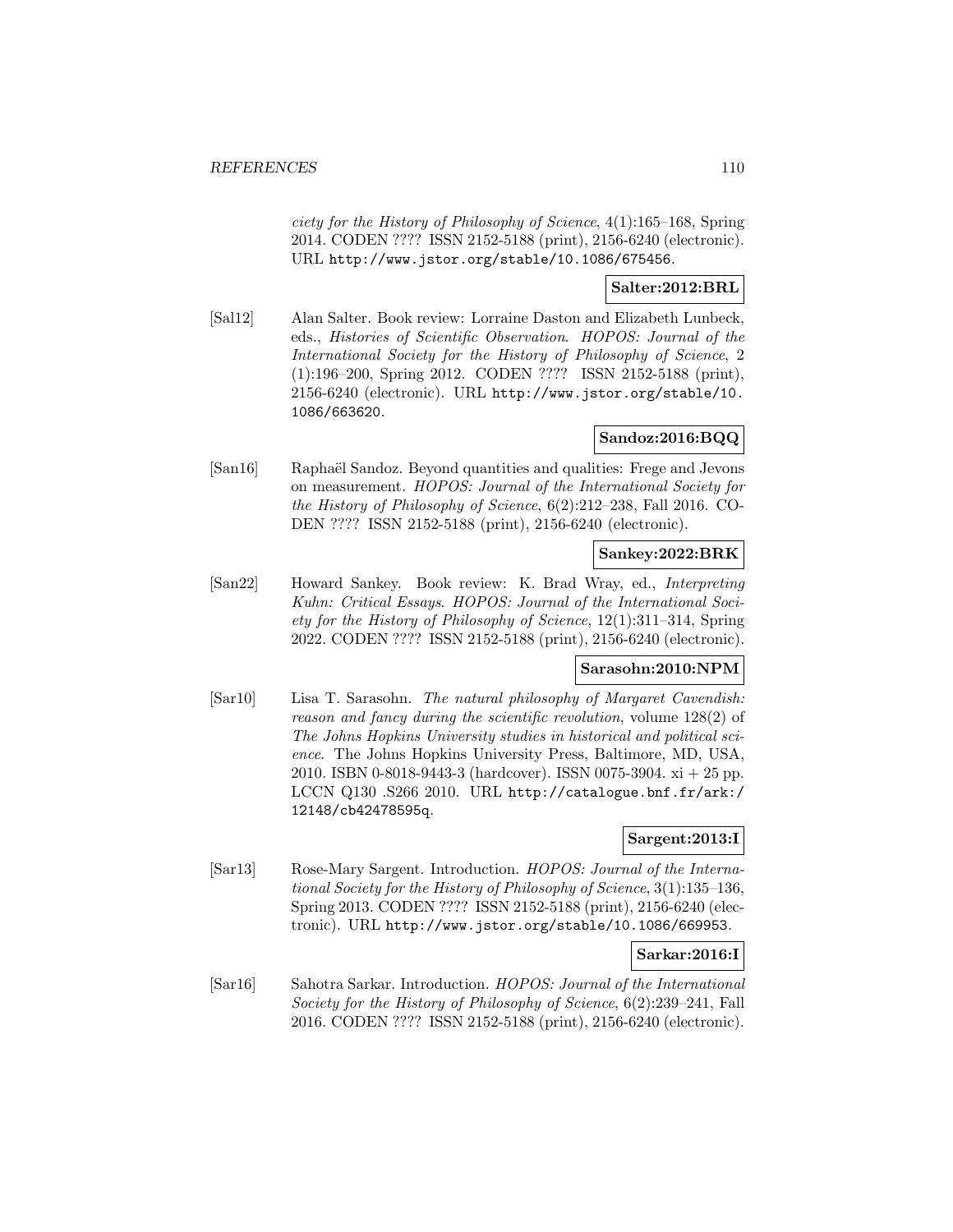### **Sargent:2017:RYN**

[Sar17a] Rose-Mary Sargent. Book review: Richard Yeo, Notebooks, English Virtuosi, and Early Modern Science. HOPOS: Journal of the International Society for the History of Philosophy of Science, 7(1): 167–169, Spring 2017. CODEN ???? ISSN 2152-5188 (print), 2156- 6240 (electronic).

# **Sarkar:2017:BRH**

[Sar17b] Sahotra Sarkar. Book review: Hans-Joachim Niemann, Karl Popper and the Two New Secrets of Life. HOPOS: Journal of the International Society for the History of Philosophy of Science, 7(1):156– 160, Spring 2017. CODEN ???? ISSN 2152-5188 (print), 2156-6240 (electronic).

# **Sauer:2017:BRJ**

[Sau17] Tilman Sauer. Book review: Jimena Canales, The Physicist and the Philosopher: Einstein, Bergson, and the Debate That Changed Our Understanding of Time. HOPOS: Journal of the International Society for the History of Philosophy of Science, 7(1):163–167, Spring 2017. CODEN ???? ISSN 2152-5188 (print), 2156-6240 (electronic).

### **Sangiacomo:2020:DIM**

[SB20] Andrea Sangiacomo and Daan Beers. Divide et Impera: Modeling the relationship between canonical and noncanonical authors in the early modern natural philosophy network. HOPOS: Journal of the International Society for the History of Philosophy of Science, 10 (2):365–413, Fall 2020. CODEN ???? ISSN 2152-5188 (print), 2156-6240 (electronic).

#### **Streijger:2010:JBQ**

[SBT10] Michiel Streijger, Paul J. J. M. Bakker, and J. M. M. H. Thijssen, editors. John Buridan: Quaestiones super libros De generatione et corruptione Aristotelis: a critical edition with an introduction, volume 17(14) of History of science and medicine library; Medieval and early modern science. Brill, Leiden, The Netherlands, 2010. ISBN 90-04-18504-6 (hardcover). vii + 269 pp. LCCN Q151.A63 B872 2010.

#### **Schmaltz:2007:DC**

[Sch07] Tad M. Schmaltz. Descartes on Causation. Oxford University Press, Walton Street, Oxford OX2 6DP, UK, 2007. ISBN 0-19-532794-2. xii + 237 pp. LCCN B1878.C3 S26 2007.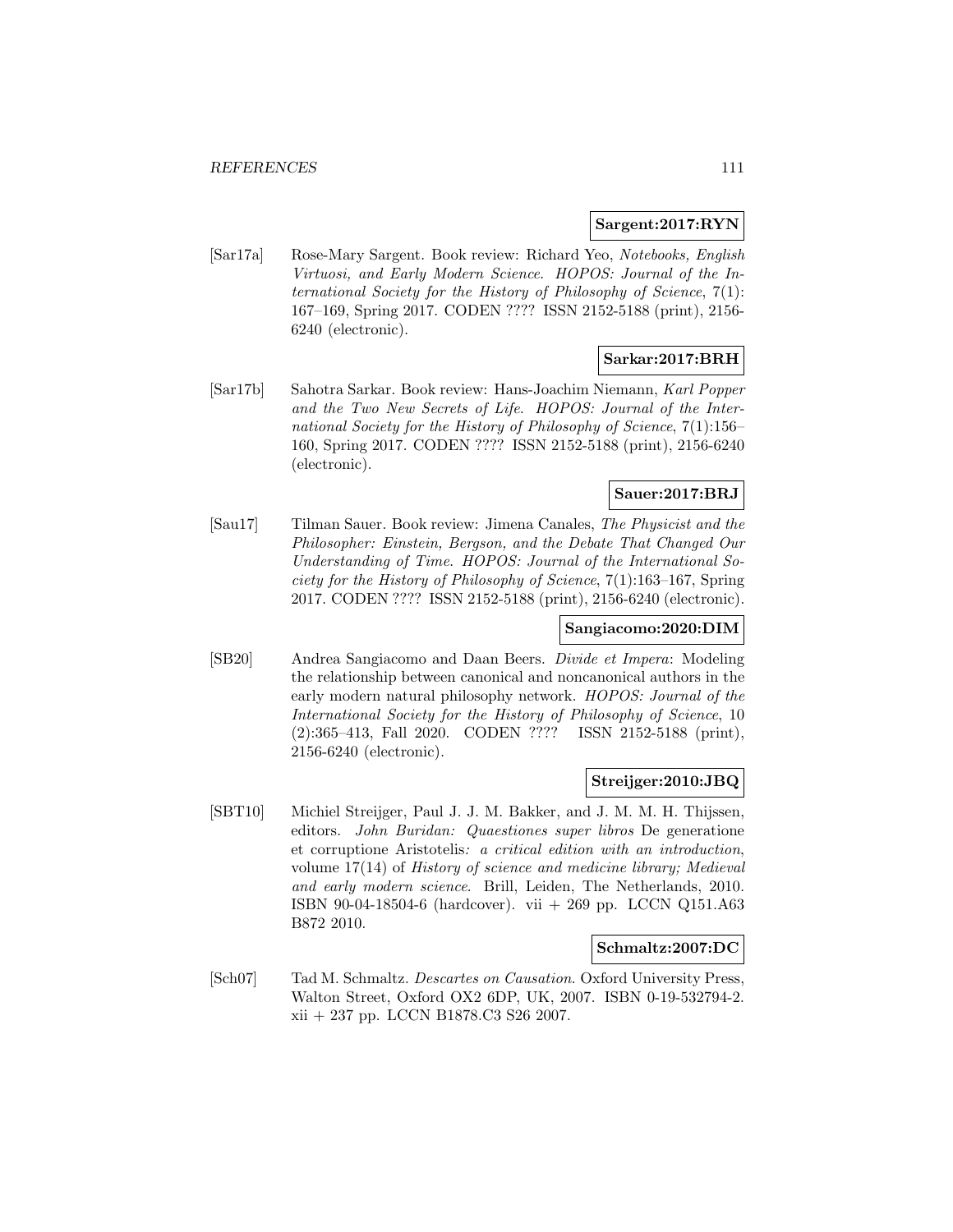#### **Schmid:2010:FFN**

[Sch10] Stephan Schmid. Finalursachen in der frühen Neuzeit: Eine Untersuchung der Transformation teleologischer Erklärungen. (German)  $[Final\ causes\ in\ the\ early\ modern\ period: A\ study\ of\ the\ transform$ mation of teleological explanations. Walter de Gruyter, New York, NY, USA and Berlin, Germany, 2010. ISBN 3-11-024665-1, 3-11- 024666-X. xii + 410 pp. LCCN BD543 .S34 2010.

#### **Schliesser:2011:NCP**

[Sch11a] Eric Schliesser. Newton's challenge to philosophy: A programmatic essay. HOPOS: Journal of the International Society for the History of Philosophy of Science, 1(1):101–128, Spring 2011. CODEN ???? ISSN 2152-5188 (print), 2156-6240 (electronic). URL http://www. jstor.org/stable/10.1086/658906.

# **Schmaus:2011:SSC**

[Sch11b] Warren Schmaus. Science and the social contract in Renouvier. HOPOS: Journal of the International Society for the History of Philosophy of Science,  $1(1)$ :73-100, Spring 2011. CODEN ???? ISSN 2152-5188 (print), 2156-6240 (electronic). URL http://www. jstor.org/stable/10.1086/658370.

### **Schliesser:2013:BRP**

[Sch13] Eric Schliesser. Book review: Paul Russell, The Riddle of Hume's Treatise: Skepticism, Naturalism, and Irreligion. HOPOS: Journal of the International Society for the History of Philosophy of Science, 3(1):172–175, Spring 2013. CODEN ???? ISSN 2152-5188 (print), 2156-6240 (electronic). URL http://www.jstor.org/stable/10. 1086/669546.

### **Schech:2014:BRC**

[Sch14a] Elay Schech. Book review: Chunglin Kwa, Styles of Knowing: A New History of Science from Ancient Times to the Present. HOPOS: Journal of the International Society for the History of Philosophy of Science, 4(1):161-165, Spring 2014. CODEN ???? ISSN 2152-5188 (print), 2156-6240 (electronic). URL http://www. jstor.org/stable/10.1086/675384.

#### **Schmaltz:2014:ECH**

[Sch14b] Tad M. Schmaltz, editor. Efficient Causation: the History of a Concept. Oxford philosophical concepts. Oxford University Press,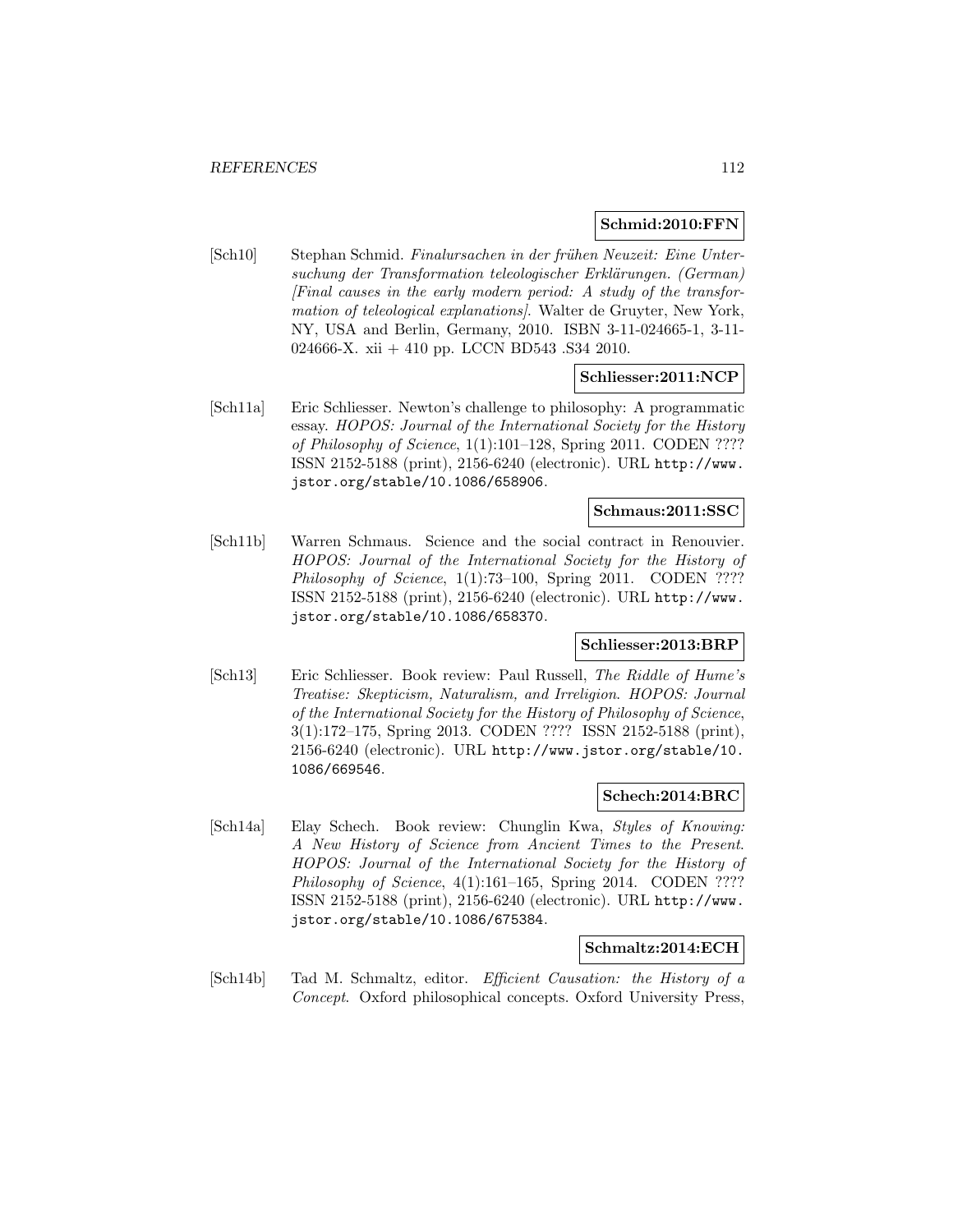Walton Street, Oxford OX2 6DP, UK, 2014. ISBN 0-19-978218- 0 (hardcover), 0-19-978217-2 (paperback). xiv + 372 pp. LCCN BD531.5 .E34 2014.

### **Schmaltz:2016:EMC**

[Sch16] Tad M. Schmaltz. Early Modern Cartesianisms: Dutch and French Constructions. Oxford University Press, Walton Street, Oxford OX2 6DP, UK, 2016. ISBN 0-19-049522-7 (hardcover). ix + 382 pp. LCCN B1875 .S328 2016.

### **Schmaus:2017:HPC**

[Sch17a] Warren Schmaus. Henri Poincaré and Charles Renouvier on conventions; or, how science is like politics. HOPOS: Journal of the International Society for the History of Philosophy of Science, 7(2): 182–198, Fall 2017. CODEN ???? ISSN 2152-5188 (print), 2156- 6240 (electronic).

#### **Schwartz:2017:CIF**

[Sch17b] Daniel Schwartz. Crucial instances and Francis Bacon's quest for certainty. HOPOS: Journal of the International Society for the History of Philosophy of Science, 7(1):130–150, Spring 2017. CODEN ???? ISSN 2152-5188 (print), 2156-6240 (electronic).

### **Schickore:2018:LLT**

[Sch18] Jutta Schickore. Larry Laudan's typology for historical methodology and the historical and experimental turns in philosophy of science. HOPOS: Journal of the International Society for the History of Philosophy of Science, 8(1):87–107, Spring 2018. CODEN ???? ISSN 2152-5188 (print), 2156-6240 (electronic).

#### **Schmaus:2021:BRS**

[Sch21] Warren Schmaus. Book review: Stefano Bordoni, When Historiography Met Epistemology: Sophisticated Histories and Philosophies of Science in French-Speaking Countries in the Second Half of the Nineteenth Century. HOPOS: Journal of the International Society for the History of Philosophy of Science, 11(2):488–492, Fall 2021. CODEN ???? ISSN 2152-5188 (print), 2156-6240 (electronic).

### **Smith:2021:STM**

[SDR<sup>+</sup>21] Roger Smith, Boris Demarest, Jonathan Regier, Charles Wolfe, Warren Schmaus, Olivier Rey, and Anastasios Brenner. The senses of touch and movement and the argument for active powers. HO-POS: Journal of the International Society for the History of Phi-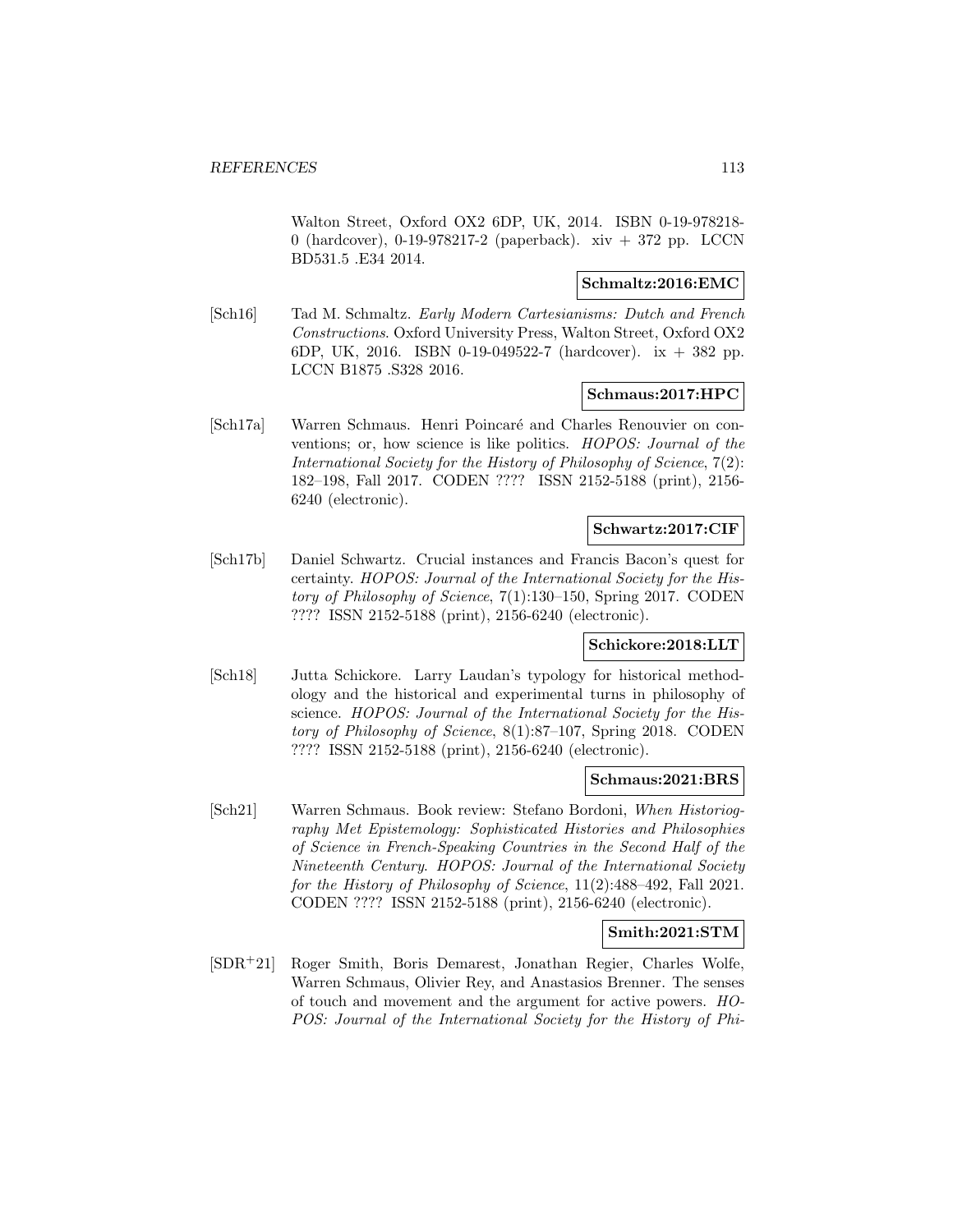losophy of Science, 11(2):679–699, Fall 2021. CODEN ???? ISSN 2152-5188 (print), 2156-6240 (electronic).

### **Seger:2014:BRW**

[Seg14] Laura M. Seger. Book review: William H. Krieger, ed., Science at the Frontiers: Perspectives on the History and Philosophy of Science. HOPOS: Journal of the International Society for the History of Philosophy of Science, 4(2):365–367, Fall 2014. CODEN ???? ISSN 2152-5188 (print), 2156-6240 (electronic). URL http://www. jstor.org/stable/10.1086/677539.

### **Sepkoski:2012:RFR**

[Sep12] David Sepkoski. Rereading the fossil record: the growth of paleobiology as an evolutionary discipline. University of Chicago Press, Chicago, IL, USA, 2012. ISBN 0-226-74855-3 (hardcover), 0-226- 74858-8 (e-book). 432 pp. LCCN QE719.8 .S47 2012.

# **Sereni:2021:BRE**

[Ser21] Andrea Sereni. Book review: Erich H. Reck and Georg Schiemer, eds., The Prehistory of Mathematical Structuralism. HOPOS: Journal of the International Society for the History of Philosophy of Science, 11(2):412–415, Fall 2021. CODEN ???? ISSN 2152-5188 (print), 2156-6240 (electronic).

### **Stuart:2021:MHP**

[SF21] Michael T. Stuart and Yiftach Fehige. Motivating the history of the philosophy of thought experiments. HOPOS: Journal of the International Society for the History of Philosophy of Science, 11 (1):212–221, Spring 2021. CODEN ???? ISSN 2152-5188 (print), 2156-6240 (electronic).

### **Sgarbi:2012:ATR**

[Sga12] Marco Sgarbi. The Aristotelian tradition and the rise of British empiricism: logic and epistemology in the British Isles (1570–1689), volume 32 of Studies in history and philosophy of science. Springer-Verlag, Berlin, Germany / Heidelberg, Germany / London, UK / etc., 2012. ISBN 94-007-4950-3, 94-007-4951-1 (e-book). xii + 259 pp. LCCN B1131 .S43 2013.

### **Sgarbi:2017:WDR**

[Sga17] Marco Sgarbi. What does a Renaissance Aristotelian look like? From Petrarch to Galilei. HOPOS: Journal of the International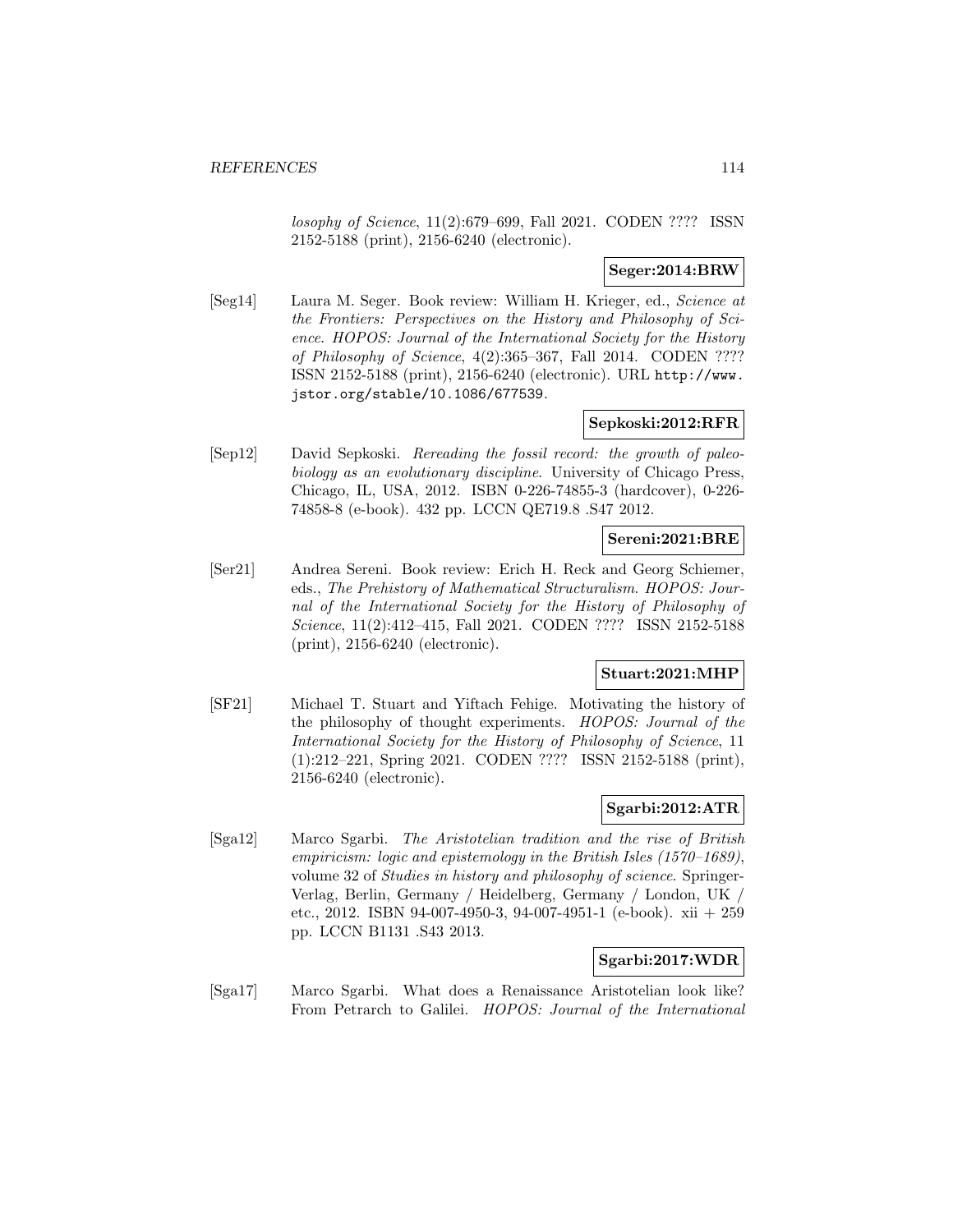Society for the History of Philosophy of Science, 7(2):226–245, Fall 2017. CODEN ???? ISSN 2152-5188 (print), 2156-6240 (electronic).

### **Shaw:2020:PEB**

[Sha20] Jamie Shaw. The problem of the empirical basis in the Popperian tradition: Popper, Bartley, and Feyerabend. HOPOS: Journal of the International Society for the History of Philosophy of Science, 10(2):524–561, Fall 2020. CODEN ???? ISSN 2152-5188 (print), 2156-6240 (electronic).

### **Shaheen:2021:LTS**

[Sha21] Jonathan L. Shaheen. The life of the thrice sensitive, rational and wise animate matter: Cavendish's animism. HOPOS: Journal of the International Society for the History of Philosophy of Science, 11(2):621–641, Fall 2021. CODEN ???? ISSN 2152-5188 (print), 2156-6240 (electronic).

# **Shea:2011:BRG**

[She11] William R. Shea. Book review: Galileo Galilei and Christoph Scheiner, On Sunspots. HOPOS: Journal of the International Society for the History of Philosophy of Science, 1(1):173–175, Spring 2011. CODEN ???? ISSN 2152-5188 (print), 2156-6240 (electronic). URL http://www.jstor.org/stable/10.1086/658489.

### **Sieroka:2010:USK**

[Sie10] Norman Sieroka. Umgebungen: Symbolischer Konstruktivismus im Anschluss an Hermann Weyl und Fritz Medicus. (German) [Surroundings: Symbolic Constructivism in connection with Hermann Weyl and Fritz Medicus, volume 8 of Legierungen. Chronos, Zürich, Switzerland, 2010. ISBN 3-0340-1006-0 (hardcover). 411 pp. LCCN B809.13 .S54 2010.

# **Simon:2011:BRB**

[Sim11] Jonathan Simon. Book review: Bernadette Bensaude-Vincent and William R. Newman, eds., The Artificial and the Natural: An Evolving Polarity. HOPOS: Journal of the International Society for the History of Philosophy of Science, 1(2):333–337, Fall 2011. CODEN ???? ISSN 2152-5188 (print), 2156-6240 (electronic). URL http:/ /www.jstor.org/stable/10.1086/660848.

#### **Sinclair:2019:BRP**

[Sin19] Robert Sinclair. Book review: Peter Olen and Carl Sachs, eds., Pragmatism in Transition: Contemporary Perspectives on C. I.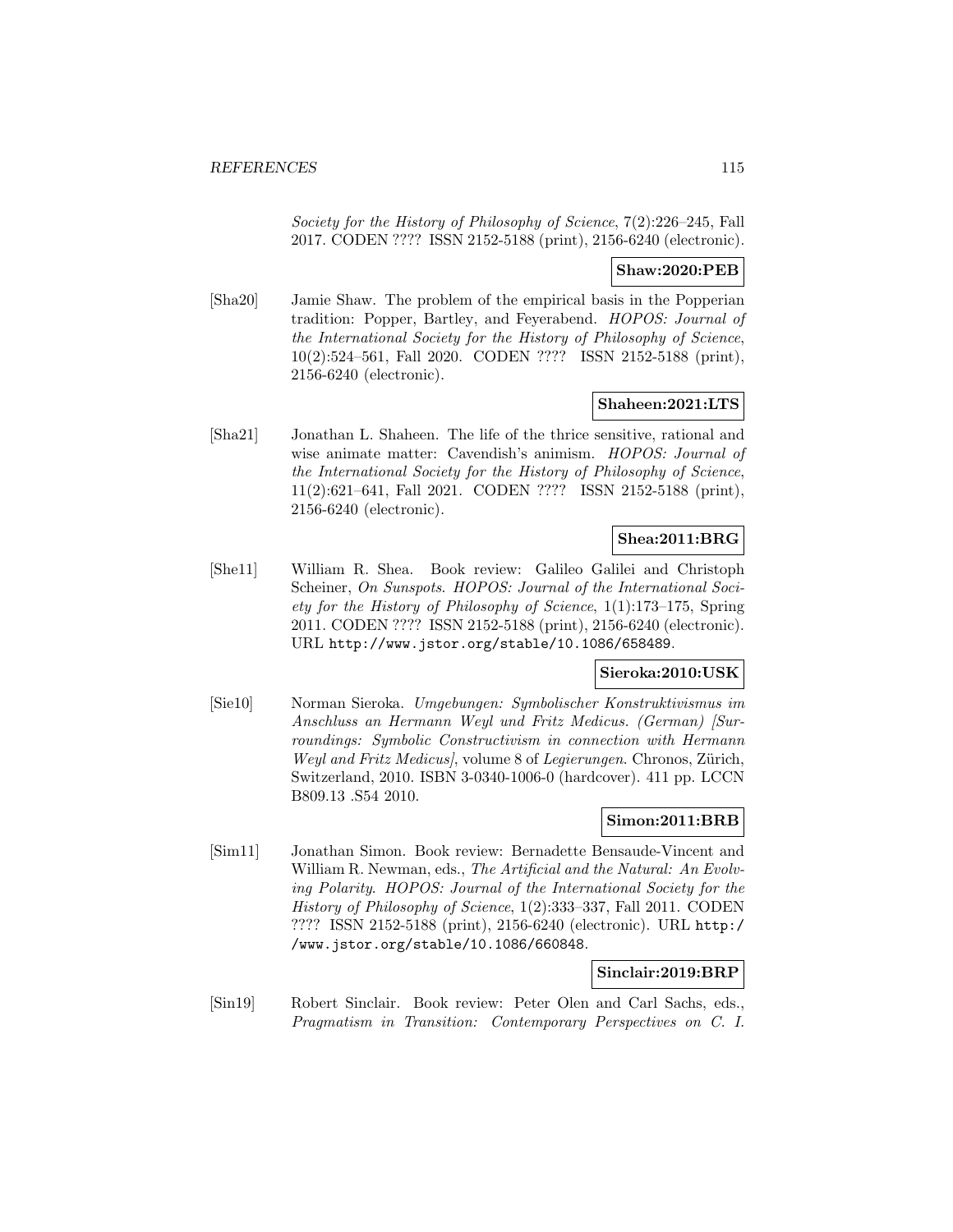Lewis. Basingstoke: Palgrave Macmillan, 2017. Pp. viii  $+222$ . \$109.99 (cloth); \$84.99 (e-book). HOPOS: Journal of the International Society for the History of Philosophy of Science, 9(1):201– 205, Spring 2019. CODEN ???? ISSN 2152-5188 (print), 2156-6240 (electronic).

### **Sinclair:2022:BRQ**

[Sin22] Robert Sinclair. Book review: Quentin Kammer, Jean-Philippe Narboux, and Henri Wagner, eds., C. I. Lewis: The A Priori and the Given. HOPOS: Journal of the International Society for the History of Philosophy of Science, 12(1):315–319, Spring 2022. CODEN ???? ISSN 2152-5188 (print), 2156-6240 (electronic).

# **Slowik:2011:BRT**

[Slo11a] Edward Slowik. Book review: Tad M. Schmaltz, Descartes on Causation. HOPOS: Journal of the International Society for the History of Philosophy of Science, 1(1):165–169, Spring 2011. CODEN ???? ISSN 2152-5188 (print), 2156-6240 (electronic). URL http://www. jstor.org/stable/10.1086/658854.

## **Slowik:2011:NPS**

[Slo11b] Edward Slowik. Newton, the parts of space, and the holism of spatial ontology. HOPOS: Journal of the International Society for the History of Philosophy of Science, 1(2):249–272, Fall 2011. CODEN ???? ISSN 2152-5188 (print), 2156-6240 (electronic). URL http:/ /www.jstor.org/stable/10.1086/660923.

### **Smeenk:2014:BRJ**

[Sme14] Chris Smeenk. Book review: Jed Z. Buchwald and Mordechai Feingold, Newton and the Origin of Civilization. HOPOS: Journal of the International Society for the History of Philosophy of Science, 4(2):383–387, Fall 2014. CODEN ???? ISSN 2152-5188 (print), 2156-6240 (electronic). URL http://www.jstor.org/stable/10. 1086/677248.

# **Smith:2011:BRD**

[Smi11a] Justin E. H. Smith. Book review: Daniel Garber, Leibniz: Body, Substance, Monad. HOPOS: Journal of the International Society for the History of Philosophy of Science, 1(1):153–157, Spring 2011. CODEN ???? ISSN 2152-5188 (print), 2156-6240 (electronic). URL http://www.jstor.org/stable/10.1086/656672.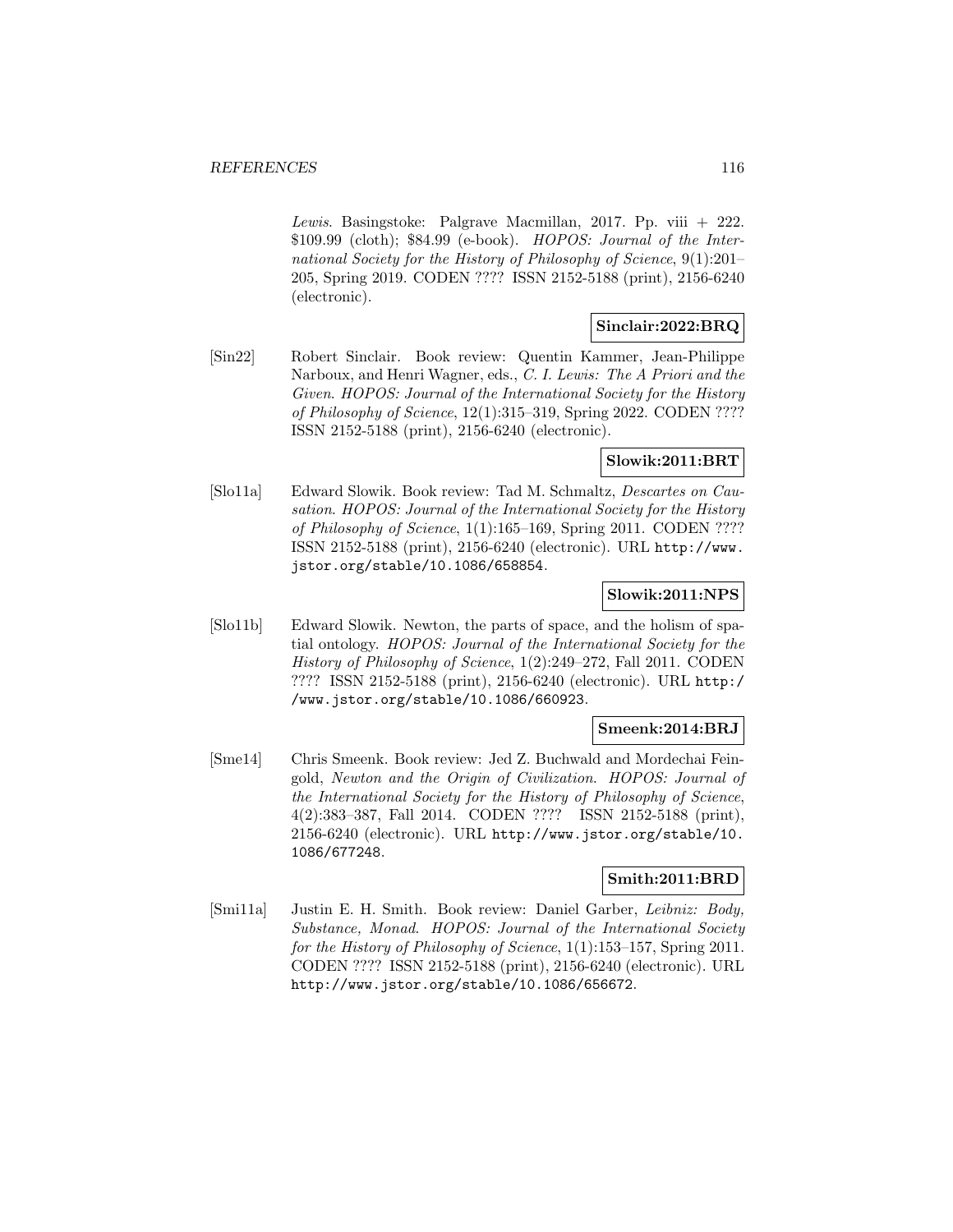### **Smith:2011:DML**

[Smi11b] Justin E. H. Smith. Divine machines: Leibniz and the sciences of life. Princeton University Press, Princeton, NJ, USA, 2011. ISBN 0- 691-14178-9 (hardcover). xii + 380 pp. LCCN Q143.L472 S65 2011. URL http://www.loc.gov/catdir/toc/fy11pdf04/2010053174. html.

### **Snapper:2011:BRW**

[Sna11] John W. Snapper. Book review: W. D. Hart, The Evolution of Logic. HOPOS: Journal of the International Society for the History of Philosophy of Science,  $1(2):337-340$ , Fall 2011. CODEN ???? ISSN 2152-5188 (print), 2156-6240 (electronic). URL http://www. jstor.org/stable/10.1086/661232.

## **Southgate:2013:KCL**

[Sou13] Henry Michael Southgate. Kant's critique of Leibniz's rejection of real opposition. HOPOS: Journal of the International Society for the History of Philosophy of Science, 3(1):91-134, Spring 2013. CODEN ???? ISSN 2152-5188 (print), 2156-6240 (electronic). URL http://www.jstor.org/stable/10.1086/667898.

## **Spink:2018:BRT**

[Spi18] Aaron Spink. Book review: Tad M. Schmaltz, Early Modern Cartesianisms: Dutch and French Constructions. HOPOS: Journal of the International Society for the History of Philosophy of Science, 8(1):229–232, Spring 2018. CODEN ???? ISSN 2152-5188 (print), 2156-6240 (electronic).

### **Sheinbaum:2018:BRJ**

[SR18] Mariana Imaz Sheinbaum and Paul A. Roth. Book review: Jörn Rüsen, Evidence and Meaning: a Theory of Historical Studies. HO-POS: Journal of the International Society for the History of Philosophy of Science, 8(2):489–492, Fall 2018. CODEN ???? ISSN 2152-5188 (print), 2156-6240 (electronic).

#### **Schmaus:2021:SII**

[SR21] Warren Schmaus and Olivier Rey. Special issue introduction. HO-POS: Journal of the International Society for the History of Philosophy of Science, 11(2):421–427, Fall 2021. CODEN ???? ISSN 2152-5188 (print), 2156-6240 (electronic).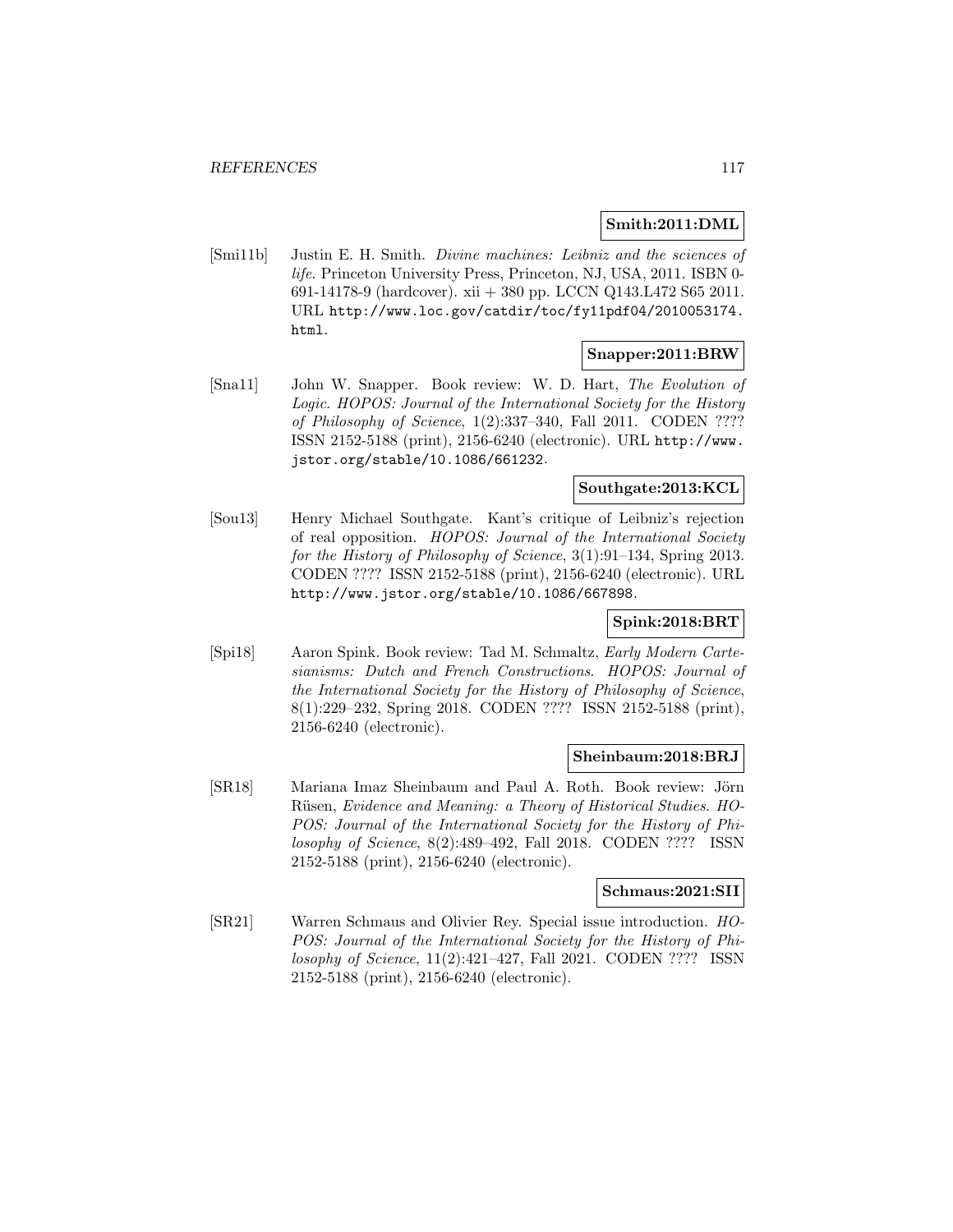### **Sorell:2009:SEM**

[SRK09] Tom Sorell, G. A. J. (Graham Alan John) Rogers, and Jill Kraye, editors. Scientia in early modern philosophy: Seventeenth-Century thinkers on demonstrative knowledge from first principles, volume 24 of Studies in history and philosophy of science. Springer-Verlag, Berlin, Germany / Heidelberg, Germany / London, UK / etc., 2009. ISBN 90-481-3076-X (hardcover). xv + 139 pp. LCCN B801 .S38 2010.

## **Staley:2016:BRA**

[ST16] Kent Staley and Heráclio Tavares. Book review: Allan Franklin, Shifting Standards: Experiments in Particle Physics in the Twentieth Century. HOPOS: Journal of the International Society for the History of Philosophy of Science, 6(1):158–162, Spring 2016. CO-DEN ???? ISSN 2152-5188 (print), 2156-6240 (electronic).

### **Stan:2011:BRM**

[Sta11] Marius Stan. Book review: Michela Massimi, ed., Kant and Philosophy of Science Today. HOPOS: Journal of the International Society for the History of Philosophy of Science, 1(2):364–367, Fall 2011. CODEN ???? ISSN 2152-5188 (print), 2156-6240 (electronic). URL http://www.jstor.org/stable/10.1086/661208.

### **Stachel:2016:POS**

[Sta16] John Stachel. Poincaré and the origins of Special Relativity. HO-POS: Journal of the International Society for the History of Philosophy of Science, 6(2):242–256, Fall 2016. CODEN ???? ISSN 2152-5188 (print), 2156-6240 (electronic).

#### **Stengers:2010:C**

[Ste10] Isabelle Stengers. Cosmopolitics, volume 1. University of Minnesota Press, Minneapolis, MN, USA, 2010. ISBN 0-8166-5686-X (hardcover), 0-8166-5687-8 (paperback). viii + 299 pp. LCCN Q125 .S742613 2010.

#### **Sterrett:2013:BRD**

[Ste13] S. G. Sterrett. Book review: Daniela Bailer-Jones, Scientific Models in Philosophy of Science. HOPOS: Journal of the International Society for the History of Philosophy of Science, 3(2):334–337, Fall 2013. CODEN ???? ISSN 2152-5188 (print), 2156-6240 (electronic). URL http://www.jstor.org/stable/10.1086/670128.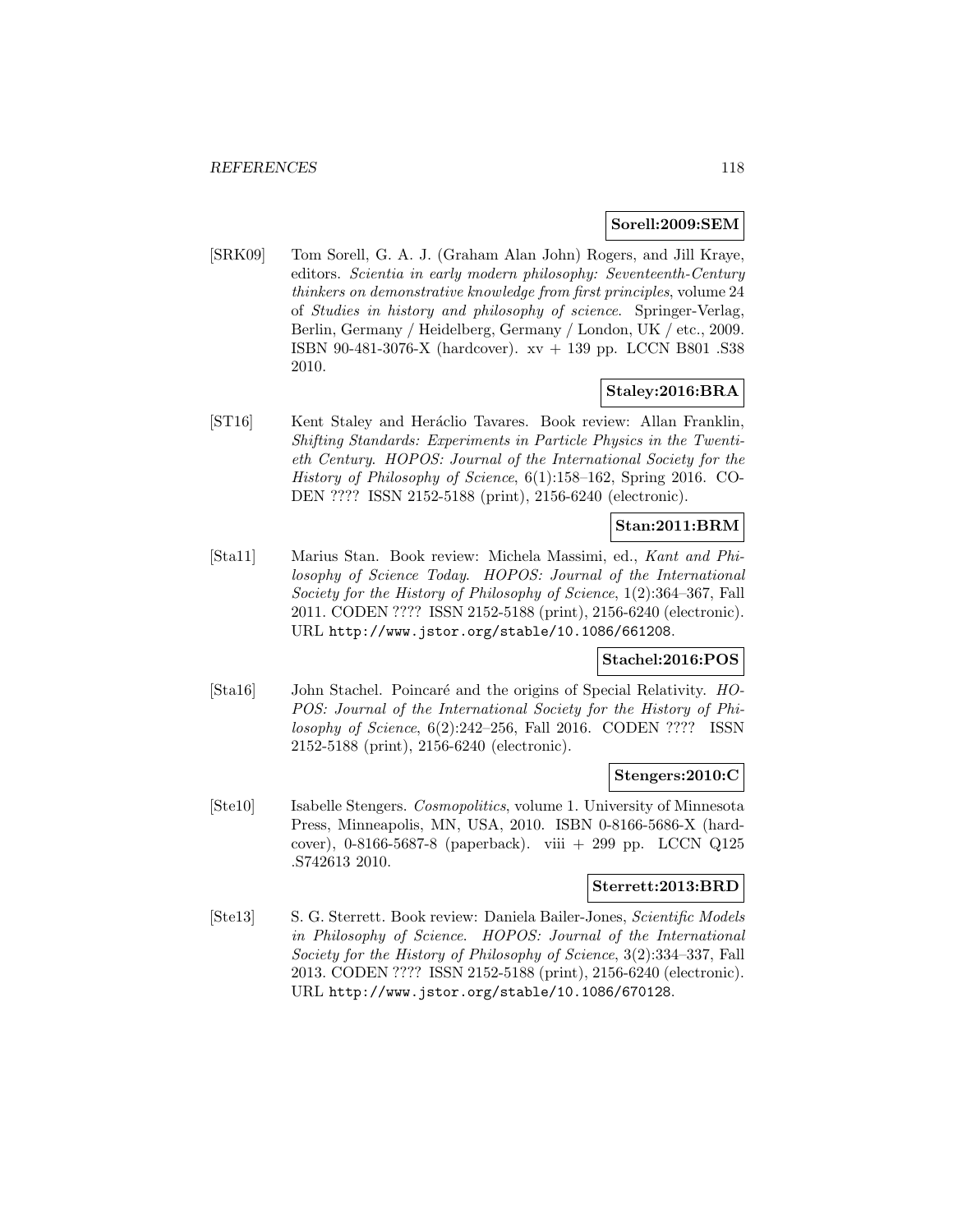#### **Steigerwald:2019:BRJ**

[Ste19a] Joan Steigerwald. Book review: John H. Zammito, The Gestation of German Biology: Philosophy and Physiology from Stahl to Schelling: Chicago: University of Chicago Press, 2017. Pp. 523. \$45.00 (cloth). HOPOS: Journal of the International Society for the History of Philosophy of Science, 9(1):205–208, Spring 2019. CODEN ???? ISSN 2152-5188 (print), 2156-6240 (electronic).

### **Steizinger:2019:BRA**

[Ste19b] Johannes Steizinger. Book review: Amos Morris-Reich and Dirk Rupnow, eds., Ideas of 'Race' in the History of the Humanities. Cham: Palgrave Macmillan, 2017. Pp. xiii + 337. \$109.00 (cloth); \$85.00 (e-book). HOPOS: Journal of the International Society for the History of Philosophy of Science, 9(1):182–185, Spring 2019. CODEN ???? ISSN 2152-5188 (print), 2156-6240 (electronic).

# **Steizinger:2020:VCA**

[Ste20] Johannes Steizinger. From Völkerpsychologie to cultural anthropology: Erich Rothacker's philosophy of culture. HOPOS: Journal of the International Society for the History of Philosophy of Science, 10(1):308–328, Spring 2020. CODEN ???? ISSN 2152-5188 (print), 2156-6240 (electronic).

# **Stone:2013:EQQ**

[Sto13] A. Douglas Stone. Einstein and the quantum: the quest of the valiant Swabian. Princeton University Press, Princeton, NJ, USA, 2013. ISBN 0-691-13968-7 (hardcover), 1-4008-4834-2 (ebook), 1-299-87423-1 (e-book). x + 332 pp. LCCN QC16.E5 S76 2013. URL http://www.npr.org/2013/11/01/242356997/ einsteins-real-breakthrough-quantum-theory.

# **Soler:2015:SIC**

[STP15] Lena Soler, Emiliano Trizio, and Andrew Pickering, editors. Science as it could have been: discussing the contingency/inevitability problem. University of Pittsburgh Press, Pittsburgh, PA, USA, 2015. ISBN 0-8229-4445-6 (hardcover). x + 462 pp. LCCN Q125 .S4327 2015.

### **Strick:2018:DLC**

[Str18] James Strick. Book review: Daryn Lehoux, Creatures Born of Mud and Slime: The Wonder and Complexity of Spontaneous Generation. HOPOS: Journal of the International Society for the History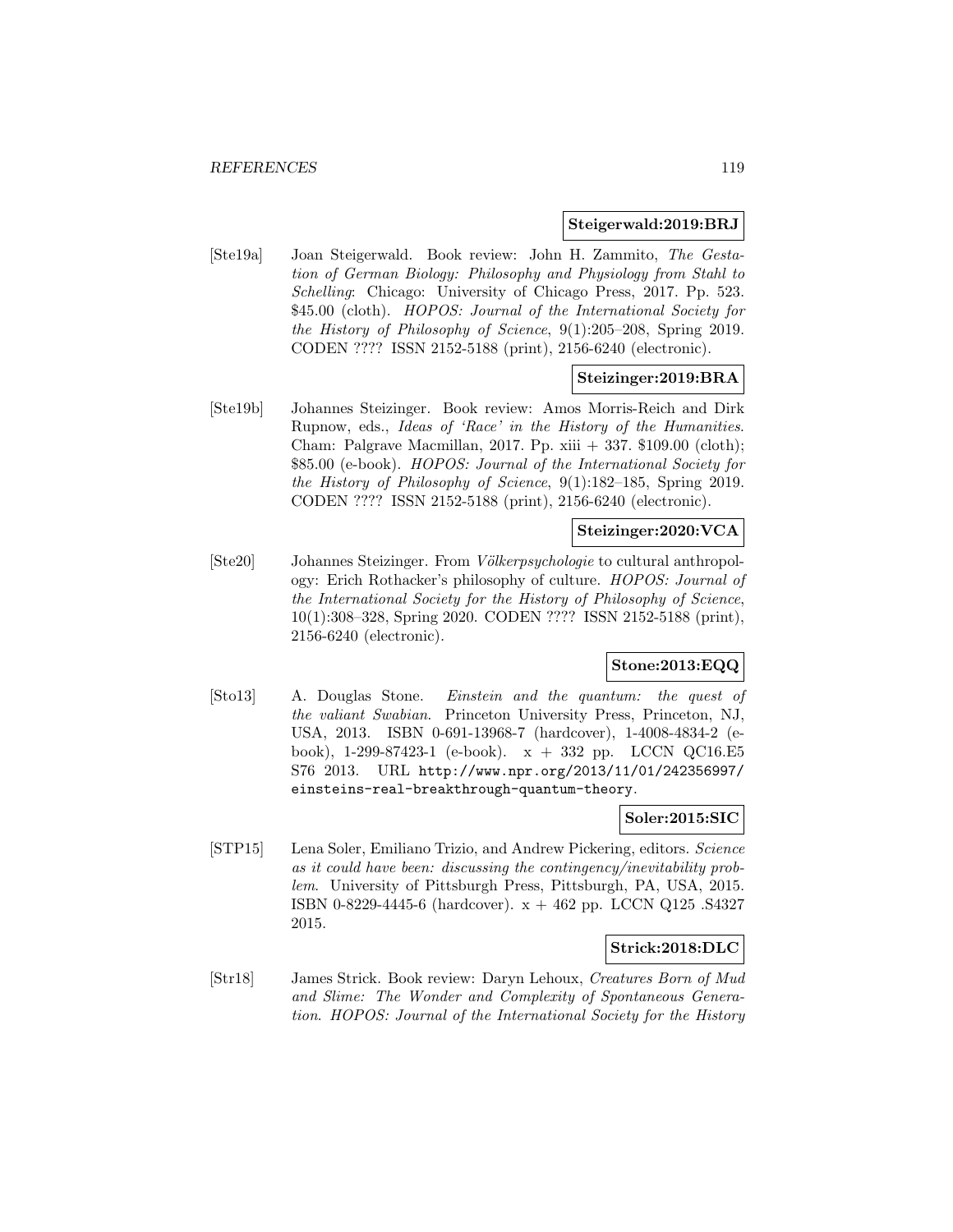of Philosophy of Science, 8(2):492–494, Fall 2018. CODEN ???? ISSN 2152-5188 (print), 2156-6240 (electronic).

### **Stuchlik:2011:FNN**

[Stu11a] Joshua Stuchlik. Felicitology: Neurath's naturalization of ethics. HOPOS: Journal of the International Society for the History of Philosophy of Science, 1(2):183-208, Fall 2011. CODEN ???? ISSN 2152-5188 (print), 2156-6240 (electronic). URL http://www. jstor.org/stable/10.1086/659399.

# **Stump:2011:APF**

[Stu11b] David J. Stump. Arthur Pap's functional theory of the A Priori. HOPOS: Journal of the International Society for the History of Philosophy of Science, 1(2):273–290, Fall 2011. CODEN ???? ISSN 2152-5188 (print), 2156-6240 (electronic). URL http://www. jstor.org/stable/10.1086/659342.

## **Stump:2011:BRM**

[Stu11c] David J. Stump. Book review: Michael Heidelberger and Gregor Schiemann, eds., The Significance of the Hypothetical in the Natural Sciences. HOPOS: Journal of the International Society for the History of Philosophy of Science, 1(1):129–132, Spring 2011. CO-DEN ???? ISSN 2152-5188 (print), 2156-6240 (electronic). URL http://www.jstor.org/stable/10.1086/656510.

## **Stump:2015:CCP**

[Stu15a] David J. Stump. Conceptual change and the philosophy of science: alternative interpretations of the a priori, volume 16 of Routledge studies in the philosophy of science. Routledge, Taylor and Francis Group, New York, NY, USA, 2015. ISBN 1-138-89013-8 (hardcover), 1-315-71258-X (e-book). xviii + 176 pp. LCCN Q175 .S934 2015.

### **Stump:2015:I**

[Stu15b] David J. Stump. Introduction. HOPOS: Journal of the International Society for the History of Philosophy of Science, 5(1):70–71, Spring 2015. CODEN ???? ISSN 2152-5188 (print), 2156-6240 (electronic). URL http://www.jstor.org/stable/10.1086/680370.

### **Stump:2016:LSP**

[Stu16] David J. Stump. A life in science, philosophy, and the public domain: Three biographies of Poincaré. HOPOS: Journal of the International Society for the History of Philosophy of Science, 6(2):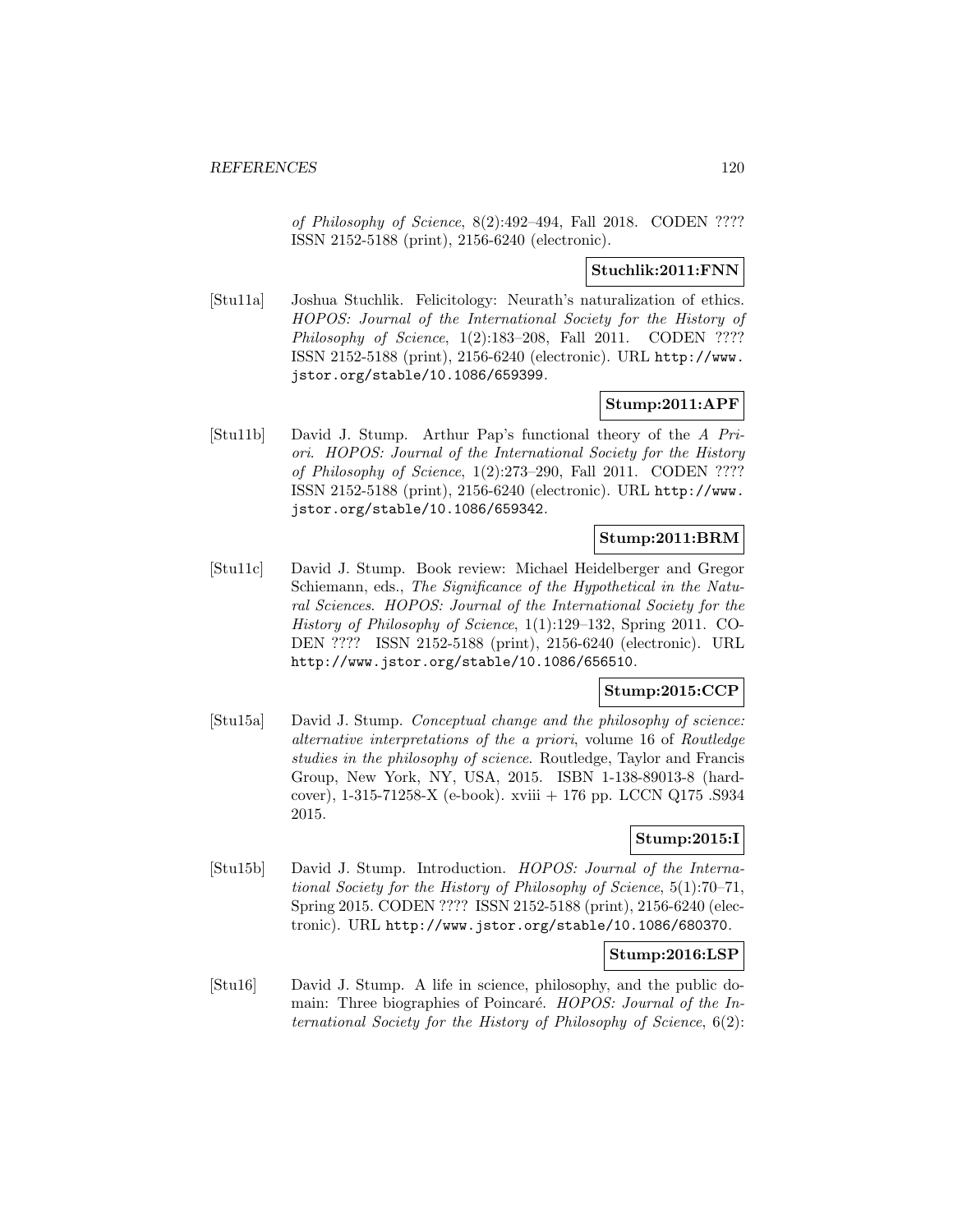309–318, Fall 2016. CODEN ???? ISSN 2152-5188 (print), 2156- 6240 (electronic).

### **Stuart:2021:TSS**

[Stu21] Michael T. Stuart. Telling stories in science: Feyerabend and thought experiments. HOPOS: Journal of the International Society for the History of Philosophy of Science, 11(1):262–281, Spring 2021. CODEN ???? ISSN 2152-5188 (print), 2156-6240 (electronic).

# **Tabb:2011:BRJ**

[Tab11] Kathryn Tabb. Book review: Jonathan Hodge and Gregory Radick, eds., The Cambridge Companion to Darwin. HOPOS: Journal of the International Society for the History of Philosophy of Science, 1(2):355–359, Fall 2011. CODEN ???? ISSN 2152-5188 (print), 2156-6240 (electronic). URL http://www.jstor.org/stable/10. 1086/661291.

### **Tauber:2009:SQM**

[Tau09] Alfred I. Tauber. Science and the quest for meaning. Baylor University Press, Waco, TX, USA, 2009. ISBN 1-60258-210-6 (hardcover).  $xi + 255$  pp. LCCN Q175 .T2245 2009.

### **Teresa:2010:GBE**

[Ter10] Castel¨aao Teresa. Gaston Bachelard et les ´etudes critiques de la science. (French) [Gaston Bachelard and critical studies of science]. Ouverture philosophique. Harmattan, Paris, France, 2010. ISBN 2- 296-11719-8. 212 pp. LCCN B2430.B254 C37 2010. Preface by Jean-Jacques Wunenburger.

### **Tester:2016:NKS**

[Tes16] Steven Tester. Nature, knowledge, and scientific theories in G. C. Lichtenberg's Reflections on Physics. HOPOS: Journal of the International Society for the History of Philosophy of Science, 6(2): 185–211, Fall 2016. CODEN ???? ISSN 2152-5188 (print), 2156- 6240 (electronic).

# **Teufel:2015:BRJ**

[Teu15] Thomas Teufel. Book review: Jennifer Mensch, Kant's Organicism: Epigenesis and the Development of Critical Philosophy. HOPOS: Journal of the International Society for the History of Philosophy of Science, 5(1):190–194, Spring 2015. CODEN ???? ISSN 2152- 5188 (print), 2156-6240 (electronic). URL http://www.jstor.org/ stable/10.1086/678186.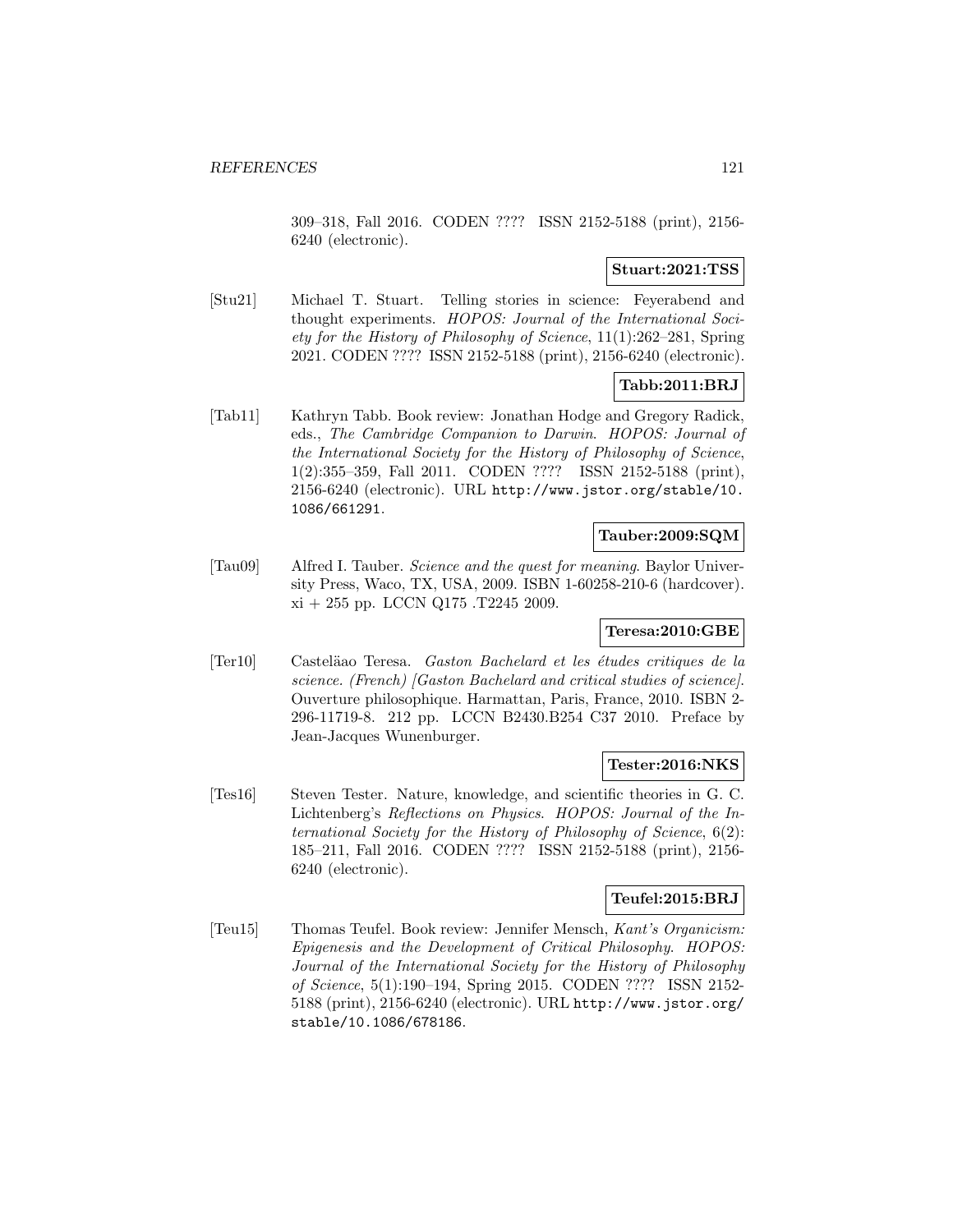#### **Textor:2021:MNM**

[Tex21] Mark Textor. Mach's neutral monism. HOPOS: Journal of the International Society for the History of Philosophy of Science, 11 (1):143–165, Spring 2021. CODEN ???? ISSN 2152-5188 (print), 2156-6240 (electronic).

# **Therrien:2020:ACR**

[The20] Valérie Lynn Therrien. The Axiom of Choice and the road paved by Sierpinski. HOPOS: Journal of the International Society for the History of Philosophy of Science, 10(2):504–523, Fall 2020. CODEN ???? ISSN 2152-5188 (print), 2156-6240 (electronic).

### **Timmins:2013:WWK**

[Tim13] Adam Timmins. Why was Kuhn's structure more successful than Polanyi's personal knowledge? HOPOS: Journal of the International Society for the History of Philosophy of Science, 3(2):306–317, Fall 2013. CODEN ???? ISSN 2152-5188 (print), 2156-6240 (electronic). URL http://www.jstor.org/stable/10.1086/671347.

### **Timmins:2019:BHP**

[Tim19] Adam Timmins. Between history and philosophy of science: The relationship between Kuhn's Black-Body Theory and Structure. HO-POS: Journal of the International Society for the History of Philosophy of Science, 9(2):371–387, Fall 2019. CODEN ???? ISSN 2152-5188 (print), 2156-6240 (electronic).

### **Toader:2013:CFS**

[Toa13] Iulian D. Toader. Concept formation and scientific objectivity: Weyl's turn against Husserl. HOPOS: Journal of the International Society for the History of Philosophy of Science, 3(2):281–305, Fall 2013. CODEN ???? ISSN 2152-5188 (print), 2156-6240 (electronic). URL http://www.jstor.org/stable/10.1086/670650.

### **Toader:2021:WDW**

[Toa21] Iulian D. Toader. Why did Weyl think that Emmy Noether made algebra the Eldorado of axiomatics? HOPOS: Journal of the International Society for the History of Philosophy of Science, 11(1): 122–142, Spring 2021. CODEN ???? ISSN 2152-5188 (print), 2156- 6240 (electronic).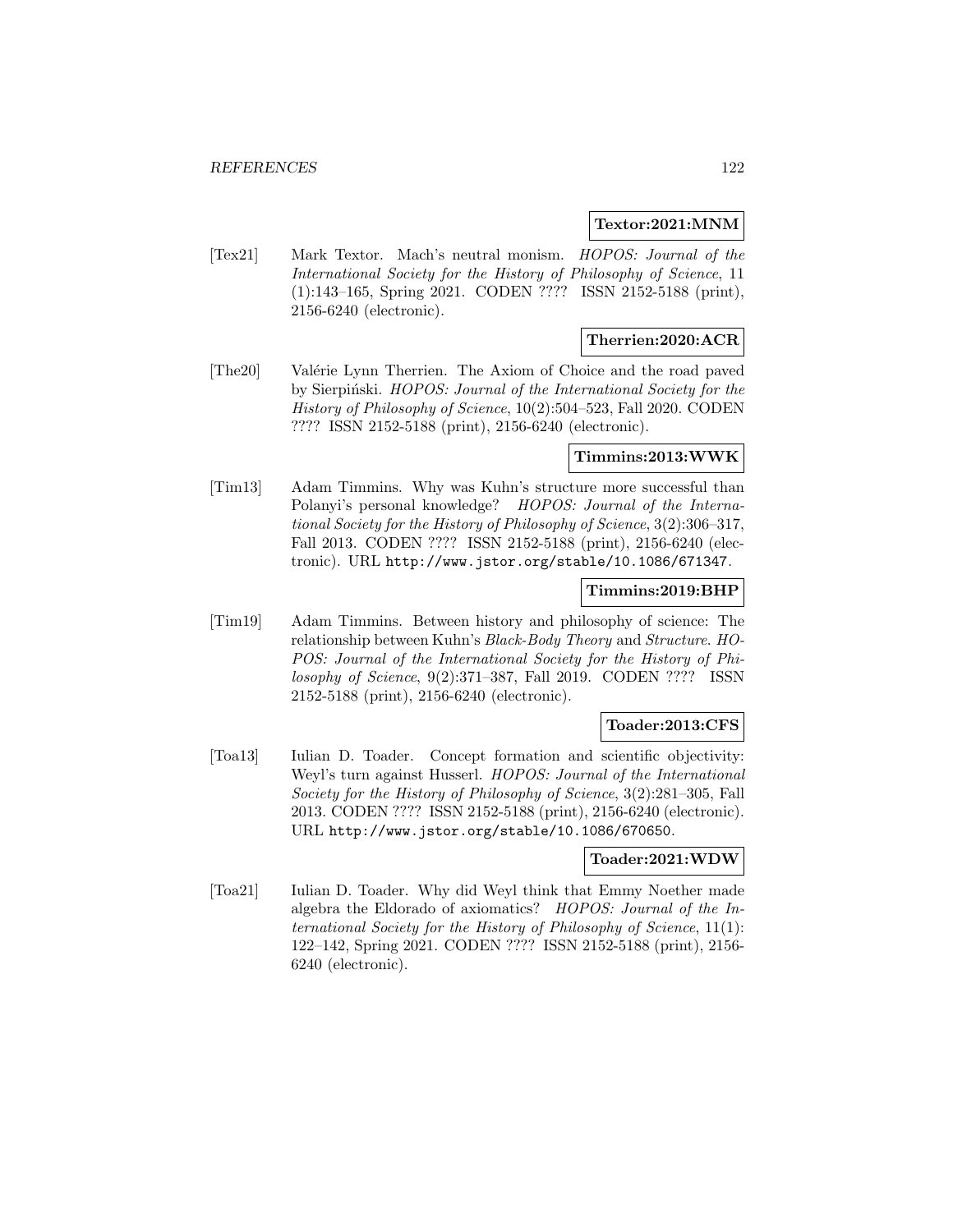#### **Toscano:2009:ADM**

[Tos09] Maria Toscano. Gli archivi del mondo: antiquaria, storia naturale e collezionismo nel secondo Settecento. (Italian) [The archives of the world: antiques, natural history, and collecting in the late Eighteenth Century], volume 21 of Le voci del museo. Edifir, Firenze, Italia, 2009. ISBN 88-7970-427-3 (paperback). 350 pp. LCCN AM342 .T67 2009.

### **Tuboly:2018:ERL**

[Tub18] Adám Tamás Tuboly. Essay review: Logical empiricism in international context. HOPOS: Journal of the International Society for the History of Philosophy of Science, 8(1):198–204, Spring 2018. CODEN ???? ISSN 2152-5188 (print), 2156-6240 (electronic).

### **Tuboly:2020:BRG**

[Tub20] Adam Tamas Tuboly. Book review: George A. Reisch, The Politics of Paradigms: Thomas S. Kuhn, James B. Conant, and the Cold War "Struggle for Men's Minds". Albany, NY: SUNY Press, 2019. Pp.  $xlv + 456$ . \$95.00 (cloth). ISBN 978-14-38-47367-3. HOPOS: Journal of the International Society for the History of Philosophy of Science, 10(2):605–608, Fall 2020. CODEN ???? ISSN 2152-5188 (print), 2156-6240 (electronic).

### **Tuboly:2021:ISM**

[Tub21] Adam Tamas Tuboly. To the icy slopes in the melting pot: Forging logical empiricisms in the context of American pragmatisms. HO-POS: Journal of the International Society for the History of Philosophy of Science, 11(1):27–71, Spring 2021. CODEN ???? ISSN 2152-5188 (print), 2156-6240 (electronic).

### **Turner:2011:BRU**

[Tur11] Stephen Turner. Book review: Uljana Feest, ed., Historical Perspectives on Erklären and Verstehen. HOPOS: Journal of the International Society for the History of Philosophy of Science, 1(1): 135–139, Spring 2011. CODEN ???? ISSN 2152-5188 (print), 2156- 6240 (electronic). URL http://www.jstor.org/stable/10.1086/ 658288.

#### **Uebel:2007:ECV**

[Ueb07] Thomas E. (Thomas Ernst) Uebel. *Empiricism at the crossroads:* the Vienna Circle's protocol-sentence debate, volume 4 of Full circle.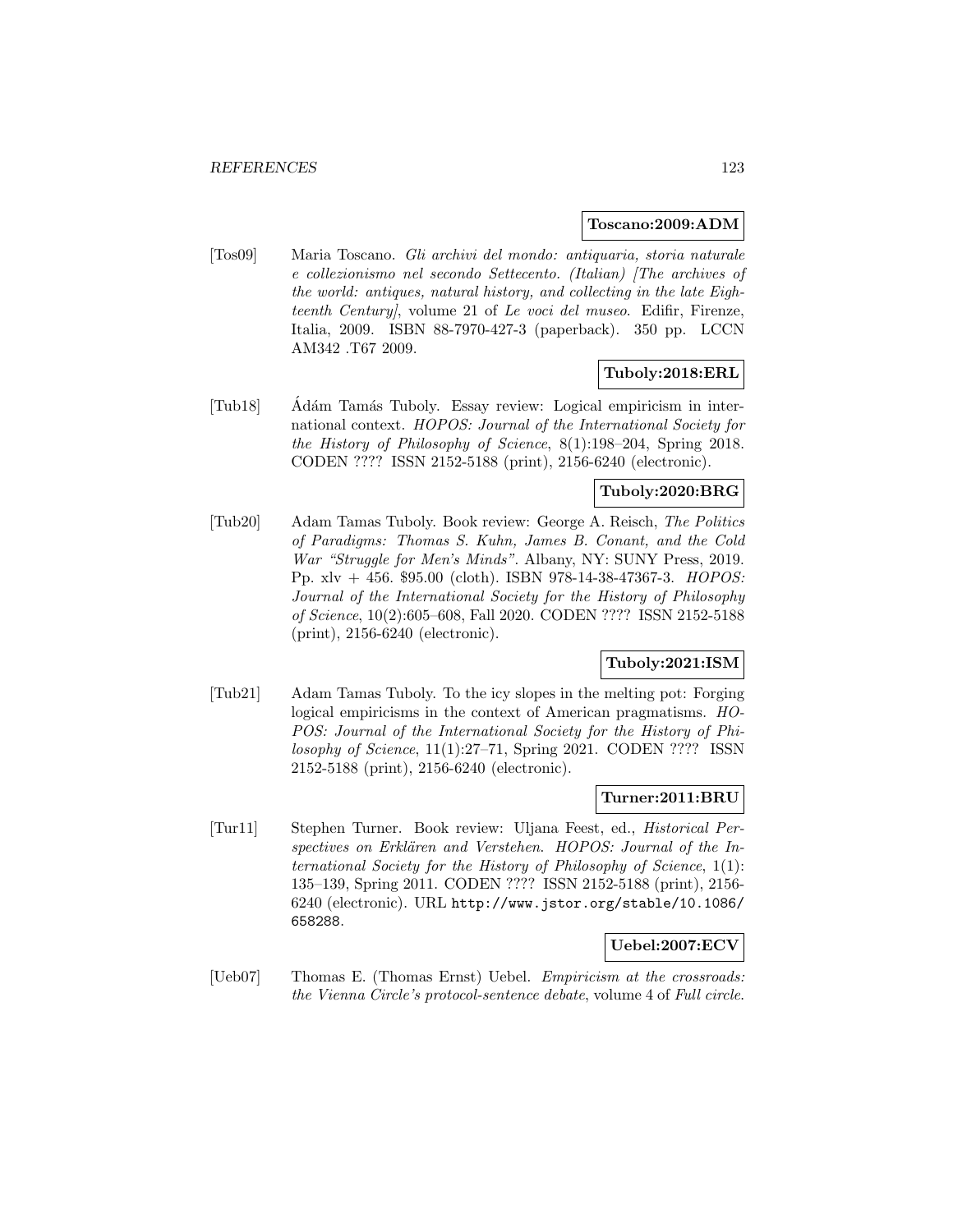Open Court, Chicago, IL, USA, 2007. ISBN 0-8126-9640-9 (paperbackback). xviii + 518 pp. LCCN B824.6 .U325 2007. URL http: //catdir.loc.gov/catdir/toc/ecip082/2007040959.html.

# **Uebel:2011:BFC**

[Ueb11] Thomas Uebel. Beyond the formalist criterion of cognitive significance: Philipp Frank's later antimetaphysics. HOPOS: Journal of the International Society for the History of Philosophy of Science, 1(1):47–72, Spring 2011. CODEN ???? ISSN 2152-5188 (print), 2156-6240 (electronic). URL http://www.jstor.org/stable/10. 1086/658918.

# **Uebel:2016:BRC**

[Ueb16] Thomas Uebel. Book review: Christoph Limbeck-Lilienau and Friedrich Stadler, Der Wiener Kreis: Texte und Bilder zum Logischen Empirismus. HOPOS: Journal of the International Society for the History of Philosophy of Science, 6(2):323–325, Fall 2016. CODEN ???? ISSN 2152-5188 (print), 2156-6240 (electronic).

# **Uebel:2017:PHH**

[Ueb17] Thomas Uebel. Philosophy of history and history of philosophy of science. HOPOS: Journal of the International Society for the History of Philosophy of Science, 7(1):1–30, Spring 2017. CODEN ???? ISSN 2152-5188 (print), 2156-6240 (electronic).

### **Uebel:2018:BRK**

[Ueb18] Thomas Uebel. Book review: Karl Sigmund, Exact Thinking in Demented Times: The Vienna Circle and Its Epic Quest for the Foundations of Science. HOPOS: Journal of the International Society for the History of Philosophy of Science, 8(2):471–475, Fall 2018. CODEN ???? ISSN 2152-5188 (print), 2156-6240 (electronic).

# **Uebel:2021:BRM**

[Ueb21a] Thomas Uebel. Book review: Matt LaVine, Race, Gender and the History of Early Analytic Philosophy. HOPOS: Journal of the International Society for the History of Philosophy of Science, 11(1): 324–327, Spring 2021. CODEN ???? ISSN 2152-5188 (print), 2156- 6240 (electronic).

### **Uebel:2021:RGN**

[Ueb21b] Thomas Uebel. Rejecting the given: Neurath and Carnap on methodological solipsism. HOPOS: Journal of the International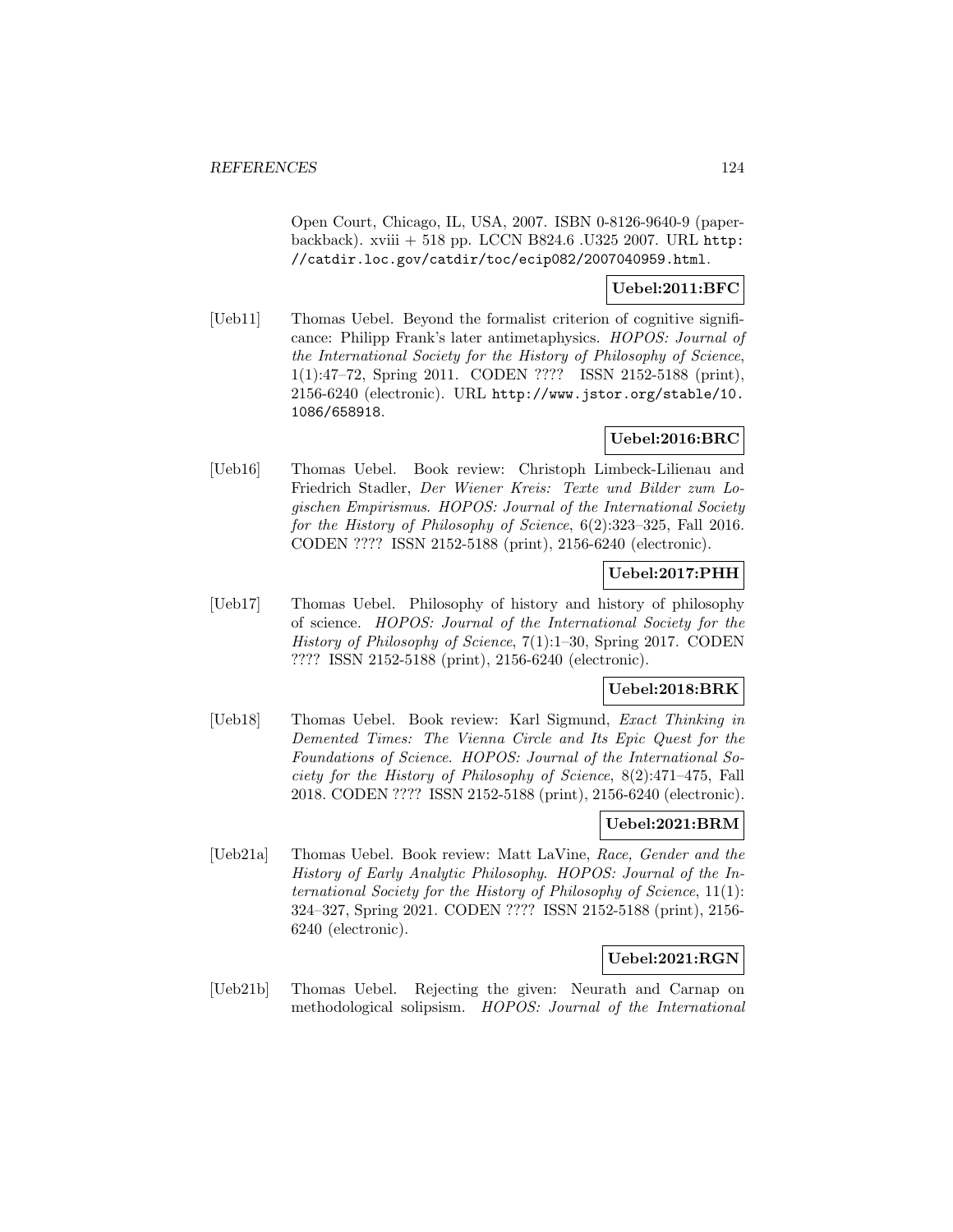Society for the History of Philosophy of Science, 11(1):1–26, Spring 2021. CODEN ???? ISSN 2152-5188 (print), 2156-6240 (electronic).

### **Vaesen:2021:FNL**

[Vae21] Krist Vaesen. French neopositivism and the logic, psychology, and sociology of scientific discovery. HOPOS: Journal of the International Society for the History of Philosophy of Science, 11(1):183– 200, Spring 2021. CODEN ???? ISSN 2152-5188 (print), 2156-6240 (electronic).

# **VanDyck:2011:BRH**

[Van11] Maarten Van Dyck. Book review: Helen Hattab, Descartes on Forms and Mechanisms. HOPOS: Journal of the International Society for the History of Philosophy of Science, 1(1):157–161, Spring 2011. CODEN ???? ISSN 2152-5188 (print), 2156-6240 (electronic). URL http://www.jstor.org/stable/10.1086/658289.

# **VandenBerg:2013:KPS**

[Van13] Hein Van den Berg. Kant on proper science: biology in the critical philosophy and the opus postumum. Springer-Verlag, Berlin, Germany / Heidelberg, Germany / London, UK / etc., 2013. ISBN 94-007-7139-8, 94-007-7140- 1. xii + 283 pp. LCCN B2798 .V27 2014; Q175 .V33 2014. URL http://www.loc.gov/catdir/enhancements/fy1318/ 2013949296-b.html; http://www.loc.gov/catdir/ enhancements/fy1318/2013949296-d.html; http://www. loc.gov/catdir/enhancements/fy1318/2013949296-t.html.

### **Vatansever:2018:KRH**

[Vat18] Saniye Vatansever. Kant's response to Hume in the second analogy: a critique of Gerd Buchdahl's and Michael Friedman's accounts. HOPOS: Journal of the International Society for the History of Philosophy of Science, 8(2):310–346, Fall 2018. CODEN ???? ISSN 2152-5188 (print), 2156-6240 (electronic).

#### **vanBerkel:2013:IBM**

[vB13] Klaas van Berkel. Isaac Beeckman on matter and motion: mechanical philosophy in the making. The Johns Hopkins University Press, Baltimore, MD, USA, 2013. ISBN 1-4214-0936-4 (paperback), 1- 4214-0961-5 (e-book). viii + 265 pp. LCCN Q125.2 .B4713 2013.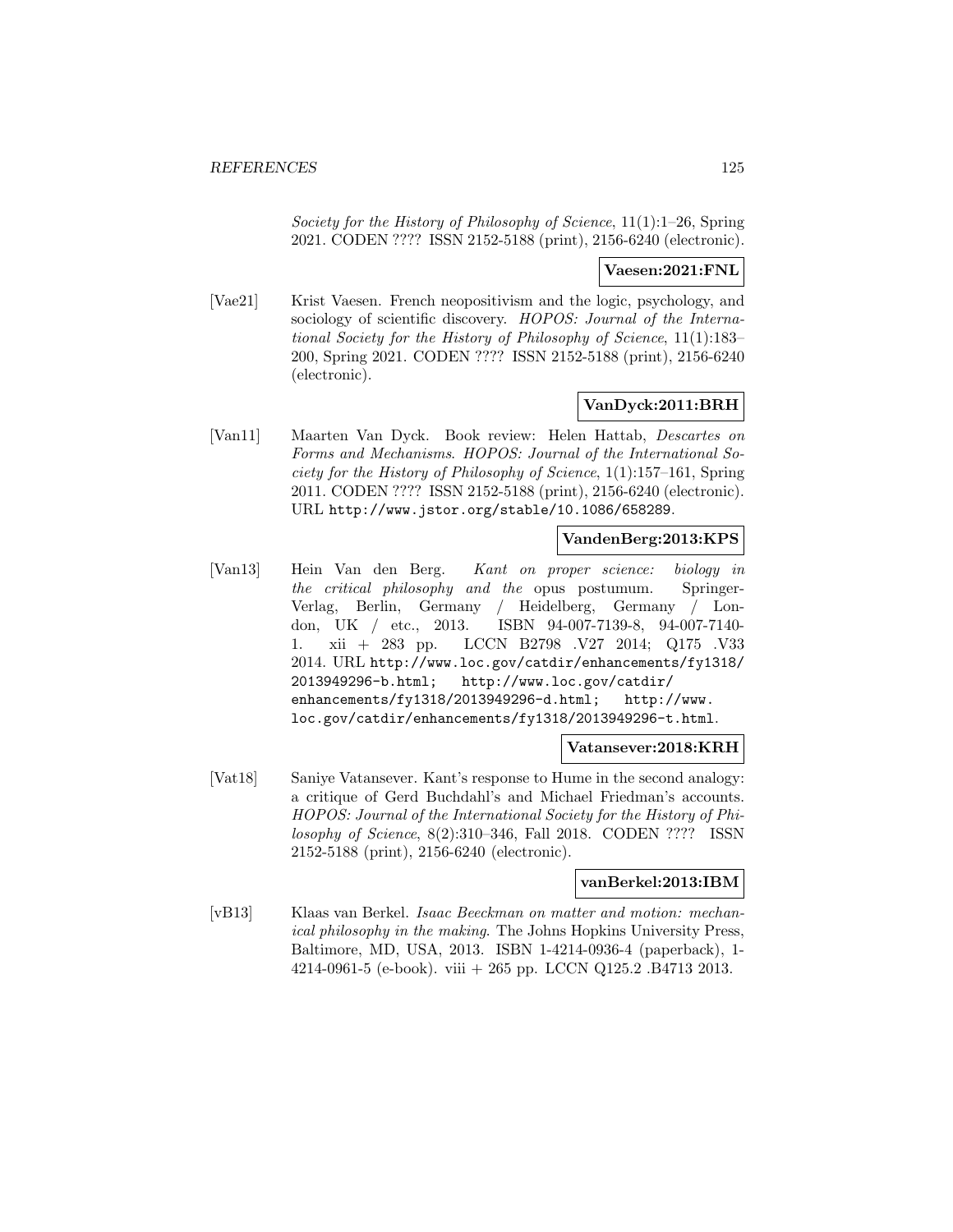#### **vanDongen:2010:EU**

[vD10] Jeroen van Dongen. Einstein's unification. Cambridge University Press, Cambridge, UK, 2010. ISBN 0-521-88346-6. x + 213 pp. LCCN QC173.6 .D66 2010. URL http://assets.cambridge.org/ 97805218/83467/cover/9780521883467.jpg; http://www. loc.gov/catdir/enhancements/fy1009/2010017820-b.html; http://www.loc.gov/catdir/enhancements/fy1009/ 2010017820-d.html; http://www.loc.gov/catdir/ enhancements/fy1009/2010017820-t.html.

### **Verhaegh:2020:ARL**

[Ver20a] Sander Verhaegh. The American reception of logical positivism: First encounters, 1929–1932. HOPOS: Journal of the International Society for the History of Philosophy of Science, 10(1):106–142, Spring 2020. CODEN ???? ISSN 2152-5188 (print), 2156-6240 (electronic).

# **Verhaegh:2020:BRS**

[Ver20b] Sander Verhaegh. Book review: Sean Morris, Quine, New Foundations, and the Philosophy of Set Theory. Cambridge University Press, 2018. Pp. x + 209. \$105.00 (cloth). ISBN 978-1-107-15250- 2. HOPOS: Journal of the International Society for the History of Philosophy of Science, 10(1):340–343, Spring 2020. CODEN ???? ISSN 2152-5188 (print), 2156-6240 (electronic).

### **Vinci:2015:SGK**

[Vin15] Thomas C. Vinci. Space, geometry, and Kant's transcendental deduction of the categories. Oxford University Press, Walton Street, Oxford OX2 6DP, UK, 2015. ISBN 0-19-938116-X (hardcover). xii + 251 pp. LCCN B2779 .V56 2015.

# **Viola:2013:SLE**

[Vio13] Enrico Viola. The specificity of logical empiricism in the Twentieth-Century history of scientific philosophy. HOPOS: Journal of the International Society for the History of Philosophy of Science, 3 (2):191–209, Fall 2013. CODEN ???? ISSN 2152-5188 (print), 2156-6240 (electronic). URL http://www.jstor.org/stable/10. 1086/670135.

### **Virmajoki:2022:DCP**

[Vir22] Veli Virmajoki. In defense of causal presentism. HOPOS: Journal of the International Society for the History of Philosophy of Science,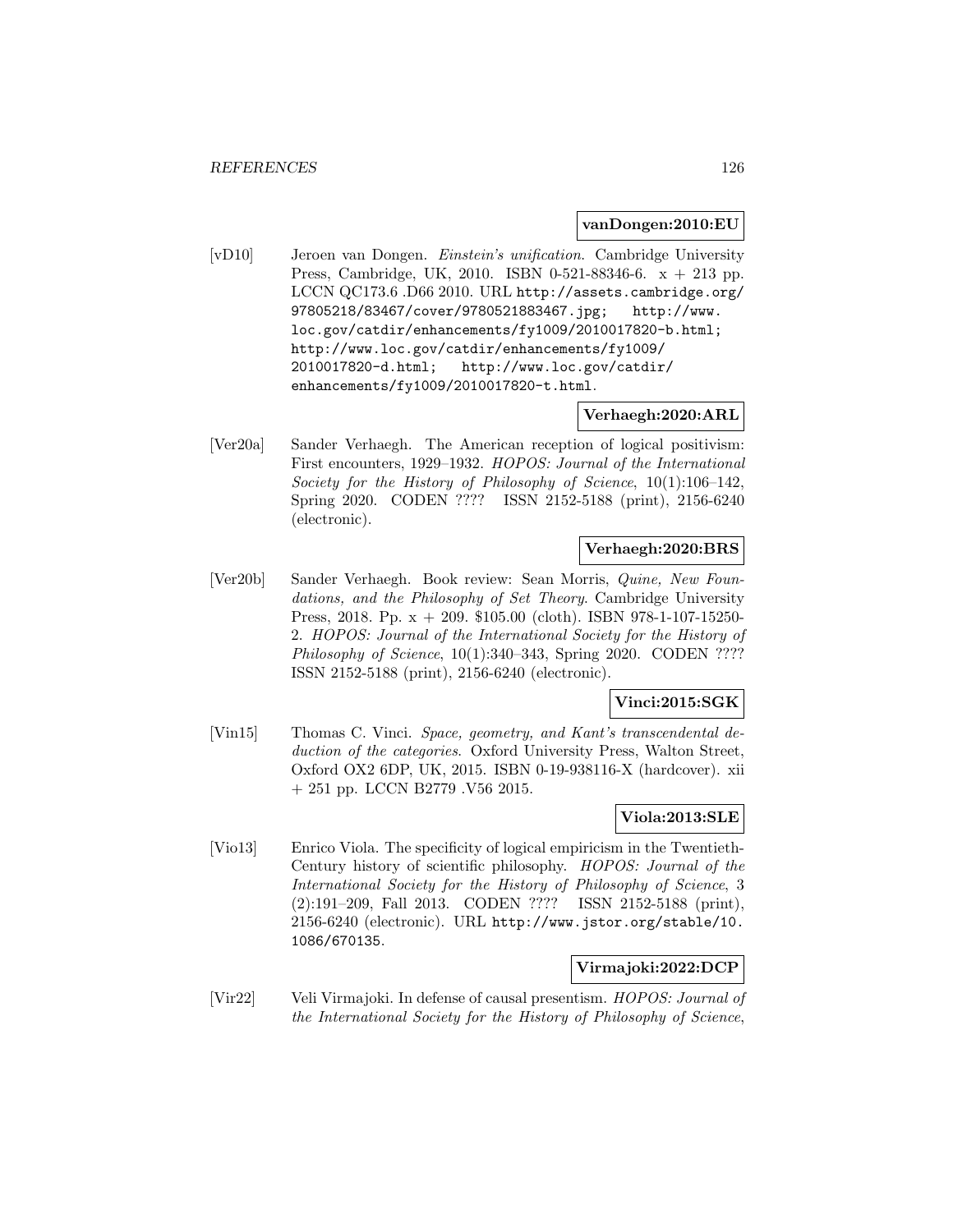12(1):68–96, Spring 2022. CODEN ???? ISSN 2152-5188 (print), 2156-6240 (electronic).

#### **Vrahimis:2020:SSP**

[Vra20] Andreas Vrahimis. Scientism, social praxis, and overcoming metaphysics: a debate between logical empiricism and the Frankfurt School. HOPOS: Journal of the International Society for the History of Philosophy of Science, 10(2):562–597, Fall 2020. CODEN ???? ISSN 2152-5188 (print), 2156-6240 (electronic).

#### **vanStrien:2015:BRM**

[vS15] Marij van Strien. Book review: María de Paz and Robert DiSalle, eds., Poincaré, Philosopher of Science. HOPOS: Journal of the International Society for the History of Philosophy of Science, 5 (1):183–187, Spring 2015. CODEN ???? ISSN 2152-5188 (print), 2156-6240 (electronic). URL http://www.jstor.org/stable/10. 1086/680380.

# **Wagner:2014:WI**

[Wag14] Roy Wagner. Wronski's infinities. HOPOS: Journal of the International Society for the History of Philosophy of Science, 4(1):26–61, Spring 2014. CODEN ???? ISSN 2152-5188 (print), 2156-6240 (electronic). URL http://www.jstor.org/stable/10.1086/675402.

### **Watkins:2013:DOH**

[Wat13] Eric Watkins, editor. The divine order, the human order, and the order of nature: historical perspectives. Oxford University Press, Walton Street, Oxford OX2 6DP, UK, 2013. ISBN 0-19-993440- 1, 0-19-993441-X (e-book). xxviii + 240 pp. LCCN B105.O7 D58 2013. URL http://www.oxfordscholarship.com/view/10.1093/ acprof:oso/9780199934409.001.0001/acprof-9780199934409.

### **Waxman:2013:KAI**

[Wax13] Wayne Waxman. Kant's anatomy of the intelligent mind. Oxford University Press, Walton Street, Oxford OX2 6DP, UK, 2013. ISBN 0-19-932831-5, 0-19-936934-8 (e-book). xx + 582 pp. LCCN B2798 .W44 2014.

#### **Weinert:2008:CDF**

[Wei08] Friedel Weinert. Copernicus, Darwin, Freud: revolutions in the history and philosophy of science. Blackwell, Oxford, UK, 2008. ISBN 1-4051-8184-2 (hardcover), 1-4051-8183-4 (paperback). xi +  $1 + 284$  pp. LCCN Q175 .W49 2009.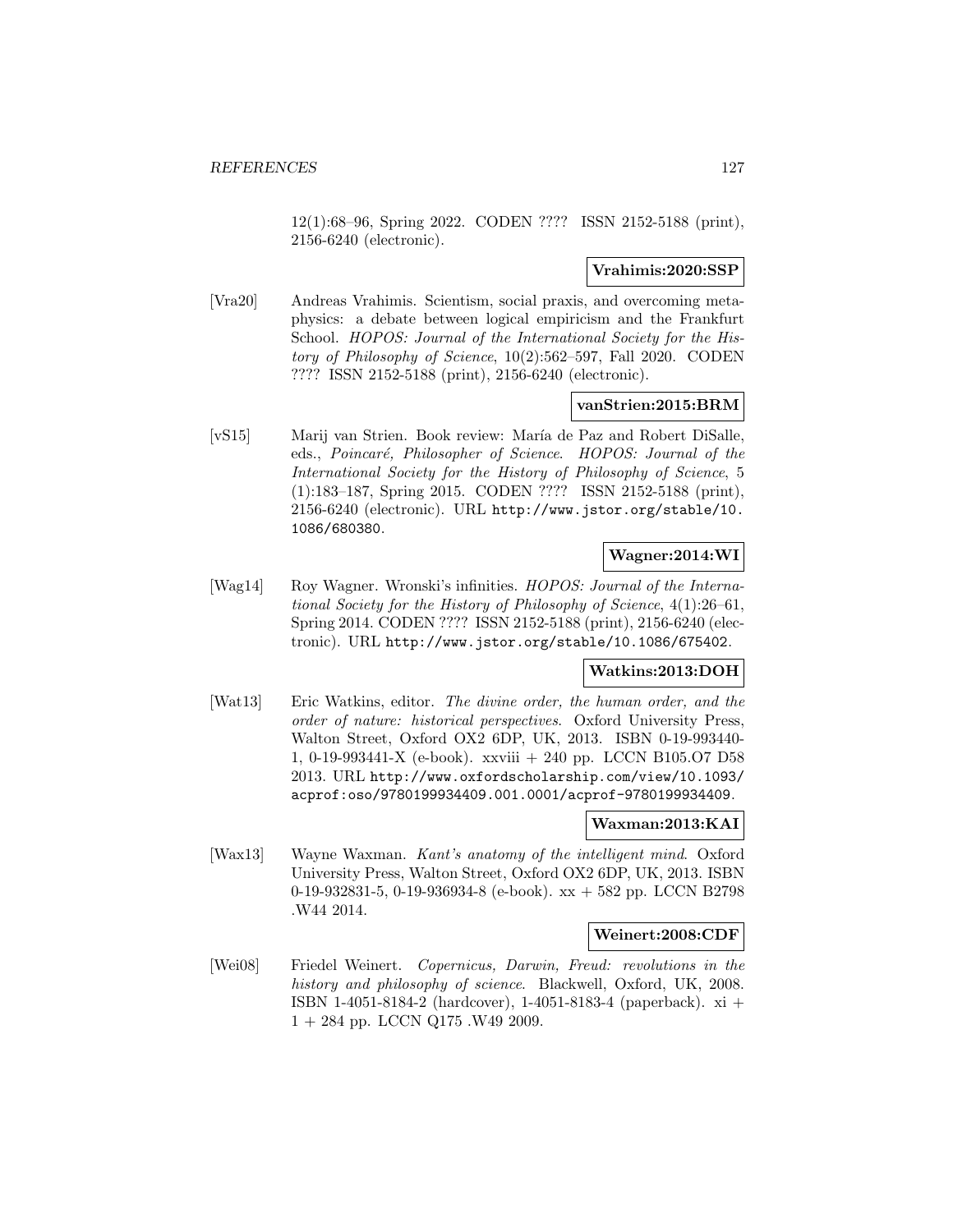### **Westphal:2015:CRL**

[Wes15] Kenneth R. Westphal. Causal realism and the limits of empiricism: Some unexpected insights from Hegel. HOPOS: Journal of the International Society for the History of Philosophy of Science, 5(2):281–317, Fall 2015. CODEN ???? ISSN 2152-5188 (print), 2156-6240 (electronic). URL http://www.jstor.org/stable/10. 1086/682374.

# **Wolfe:2012:BRL**

[WG12] Charles T. Wolfe and Benjamin Goldberg. Book review: Luuc Kooijmans, Death Defied: The Anatomy Lessons of Frederik Ruysch. HOPOS: Journal of the International Society for the History of Philosophy of Science, 2(1):177-182, Spring 2012. CODEN ???? ISSN 2152-5188 (print), 2156-6240 (electronic). URL http://www. jstor.org/stable/10.1086/663304.

### **Williams:1925:EL**

[Wil25] Henry Horace Williams. The evolution of logic. [The author], Chapel Hill, NC, USA, 1925. ix–xiv, 181 pp. LCCN BC50 .W5.

#### **Wilson:2008:EOM**

[Wil08] Catherine Wilson. Epicureanism at the Origins of Modernity. Clarendon Press, New York, NY, USA, 2008. ISBN 0-19-923881-2. x + 304 pp. LCCN B512 .W55 2008. URL http://www.loc.gov/catdir/enhancements/fy0907/ 2008015450-b.html; http://www.loc.gov/catdir/ enhancements/fy0907/2008015450-d.html; http://www. loc.gov/catdir/enhancements/fy0907/2008015450-t.html.

#### **Williams:2020:SFF**

[Wil20] Jessica J. Williams. "The shape of a four-footed animal in general": Kant on empirical schemata and the system of nature. HOPOS: Journal of the International Society for the History of Philosophy of Science, 10(1):1–23, Spring 2020. CODEN ???? ISSN 2152-5188 (print), 2156-6240 (electronic).

### **Wray:2016:IJB**

[Wra16] K. Brad Wray. The influence of James B. Conant on Kuhn's Structure of Scientific Revolutions. HOPOS: Journal of the International Society for the History of Philosophy of Science, 6(1):1–23, Spring 2016. CODEN ???? ISSN 2152-5188 (print), 2156-6240 (electronic).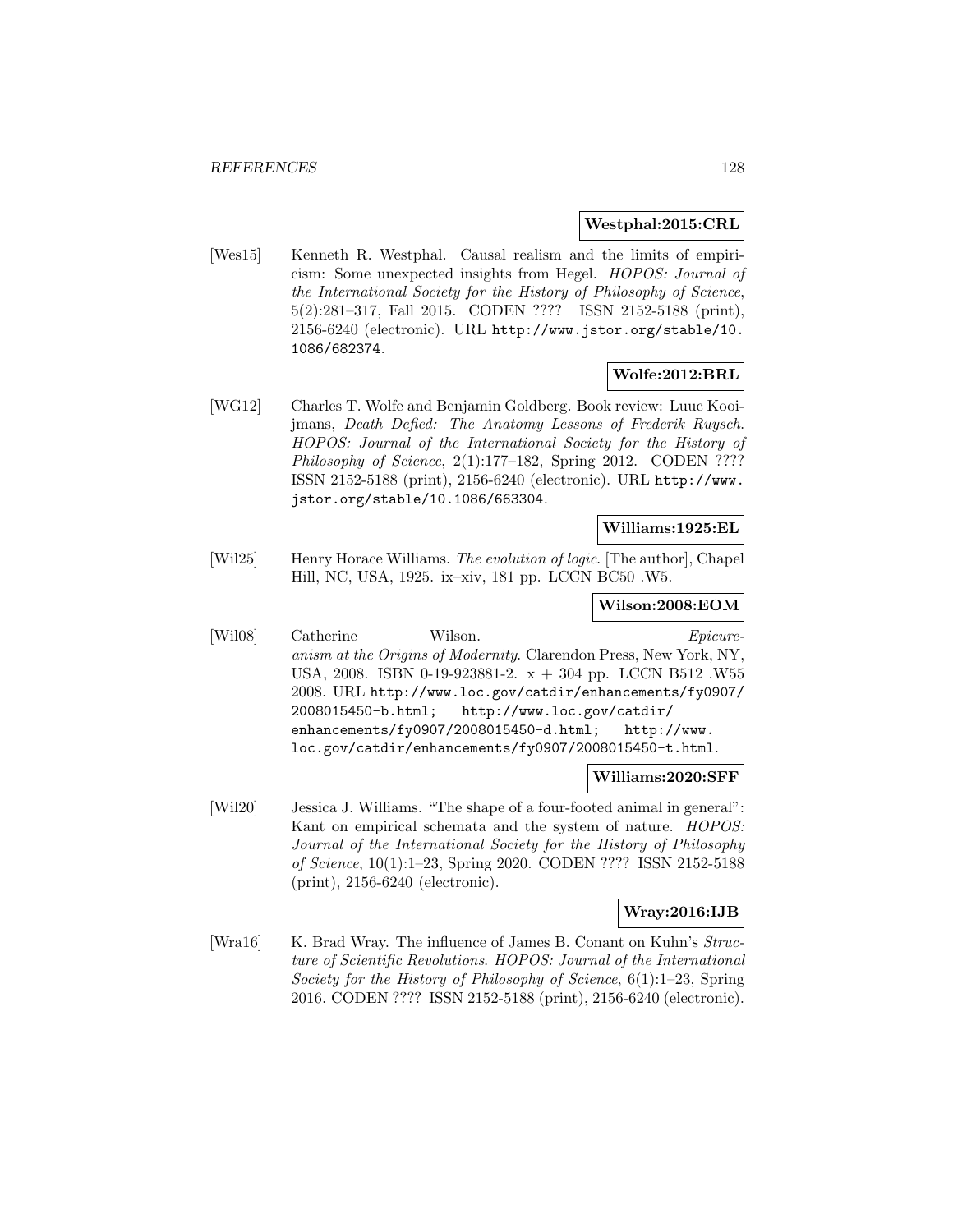### **Wray:2019:KHC**

[Wra19] K. Brad Wray. Kuhn, the history of chemistry, and the philosophy of science. HOPOS: Journal of the International Society for the History of Philosophy of Science, 9(1):75–92, Spring 2019. CODEN ???? ISSN 2152-5188 (print), 2156-6240 (electronic).

# **Wray:2021:KCR**

[Wra21] K. Brad Wray. Kuhn and the contemporary realism/antirealism debates. HOPOS: Journal of the International Society for the History of Philosophy of Science, 11(1):72–92, Spring 2021. CODEN ???? ISSN 2152-5188 (print), 2156-6240 (electronic).

### **Wuest:2013:YTP**

[Wue13] Amy Wuest. Yes, there is a problem: What is to be done about the climate for women in philosophy? HOPOS: Journal of the International Society for the History of Philosophy of Science, 3 (1):146–150, Spring 2013. CODEN ???? ISSN 2152-5188 (print), 2156-6240 (electronic). URL http://www.jstor.org/stable/10. 1086/669958.

#### **Wuthrich:2014:BRT**

[Wüt14] Christian Wüthrich. Book review: Tian Yu Cao, From Current Algebra to Quantum Chromodynamics: A Case for Structural Realism. HOPOS: Journal of the International Society for the History of Philosophy of Science, 4(2):368–371, Fall 2014. CODEN ???? ISSN 2152-5188 (print), 2156-6240 (electronic). URL http://www. jstor.org/stable/10.1086/677388.

# **Yeo:2014:NEV**

[Yeo14] Richard R. Yeo. Notebooks, English virtuosi, and early modern science. University of Chicago Press, Chicago, IL, USA, 2014. ISBN 0-226-10656-X (hardcover), 0-226-10673-X (e-book). xviii + 398 pp. LCCN Q127.G4 Y47 2014.

# **Zammito:2018:BRA**

[Zam18a] John H. Zammito. Book review: Andrea Gambarotto, Vital Forces, Teleology, and Organization: Philosophy of Nature and the Rise of Biology in Germany. HOPOS: Journal of the International Society for the History of Philosophy of Science, 8(2):497–500, Fall 2018. CODEN ???? ISSN 2152-5188 (print), 2156-6240 (electronic).